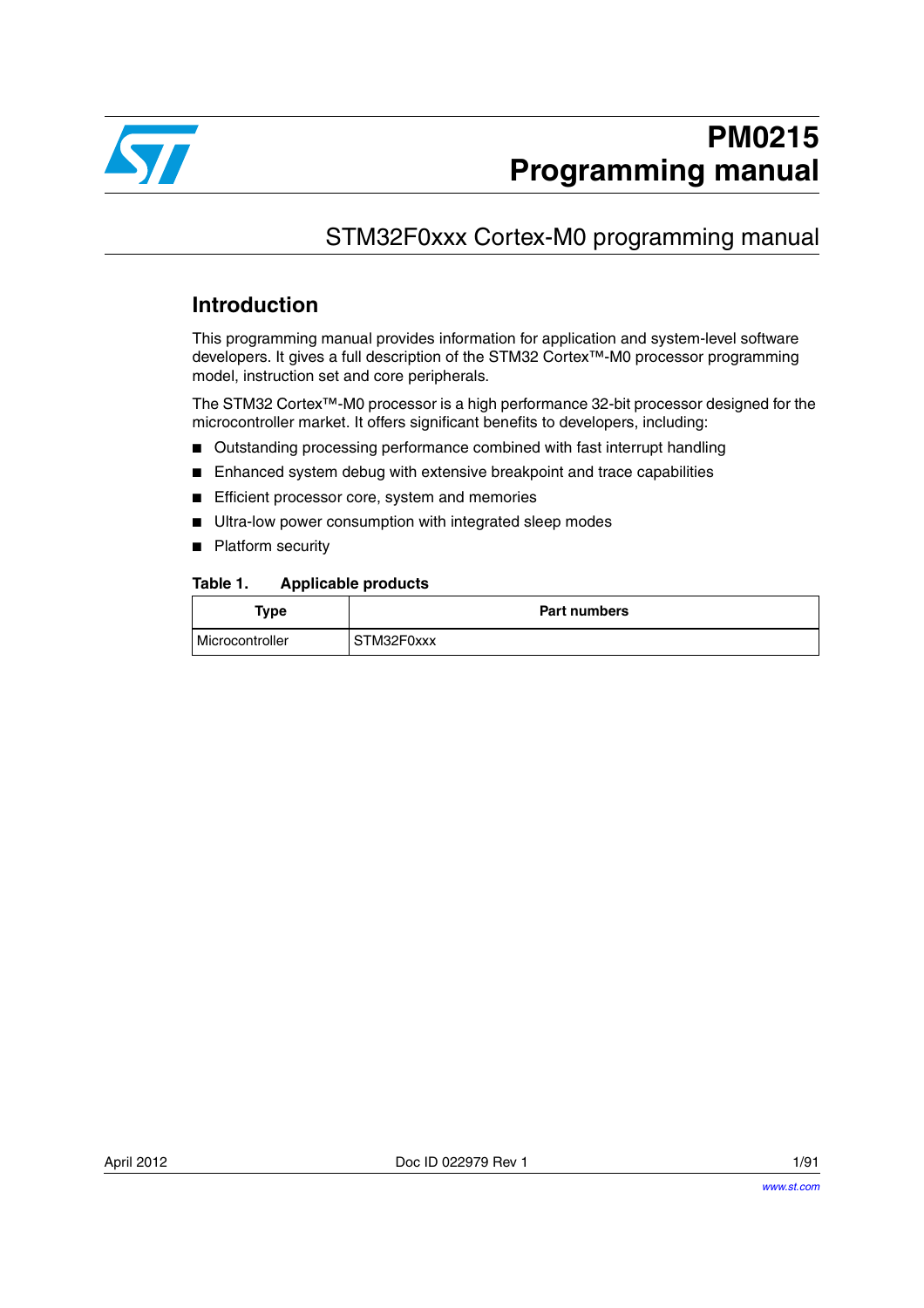# **Contents**

| $\mathbf 1$ |     |       |                                                                    |
|-------------|-----|-------|--------------------------------------------------------------------|
|             | 1.1 |       |                                                                    |
|             | 1.2 |       |                                                                    |
|             | 1.3 |       | About the STM32 Cortex-M0 processor and core peripherals 9         |
|             |     | 1.3.1 |                                                                    |
|             |     | 1.3.2 |                                                                    |
|             |     | 1.3.3 | Cortex-M0 processor features and benefits summary  10              |
|             |     | 1.3.4 |                                                                    |
| $\mathbf 2$ |     |       | The STM32 Cortex-M0 processor  11                                  |
|             | 2.1 |       |                                                                    |
|             |     | 2.1.1 |                                                                    |
|             |     | 2.1.2 |                                                                    |
|             |     | 2.1.3 |                                                                    |
|             |     | 2.1.4 |                                                                    |
|             |     | 2.1.5 |                                                                    |
|             |     | 2.1.6 | The Cortex microcontroller software interface standard (CMSIS)  17 |
|             | 2.2 |       |                                                                    |
|             |     | 2.2.1 | Memory regions, types and attributes  19                           |
|             |     | 2.2.2 | Memory system ordering of memory accesses  19                      |
|             |     | 2.2.3 |                                                                    |
|             |     | 2.2.4 |                                                                    |
|             |     | 2.2.5 |                                                                    |
|             | 2.3 |       |                                                                    |
|             |     | 2.3.1 |                                                                    |
|             |     | 2.3.2 |                                                                    |
|             |     | 2.3.3 |                                                                    |
|             |     | 2.3.4 |                                                                    |
|             |     | 2.3.5 |                                                                    |
|             |     | 2.3.6 |                                                                    |
|             | 2.4 |       |                                                                    |
|             | 2.5 |       |                                                                    |
|             |     | 2.5.1 |                                                                    |

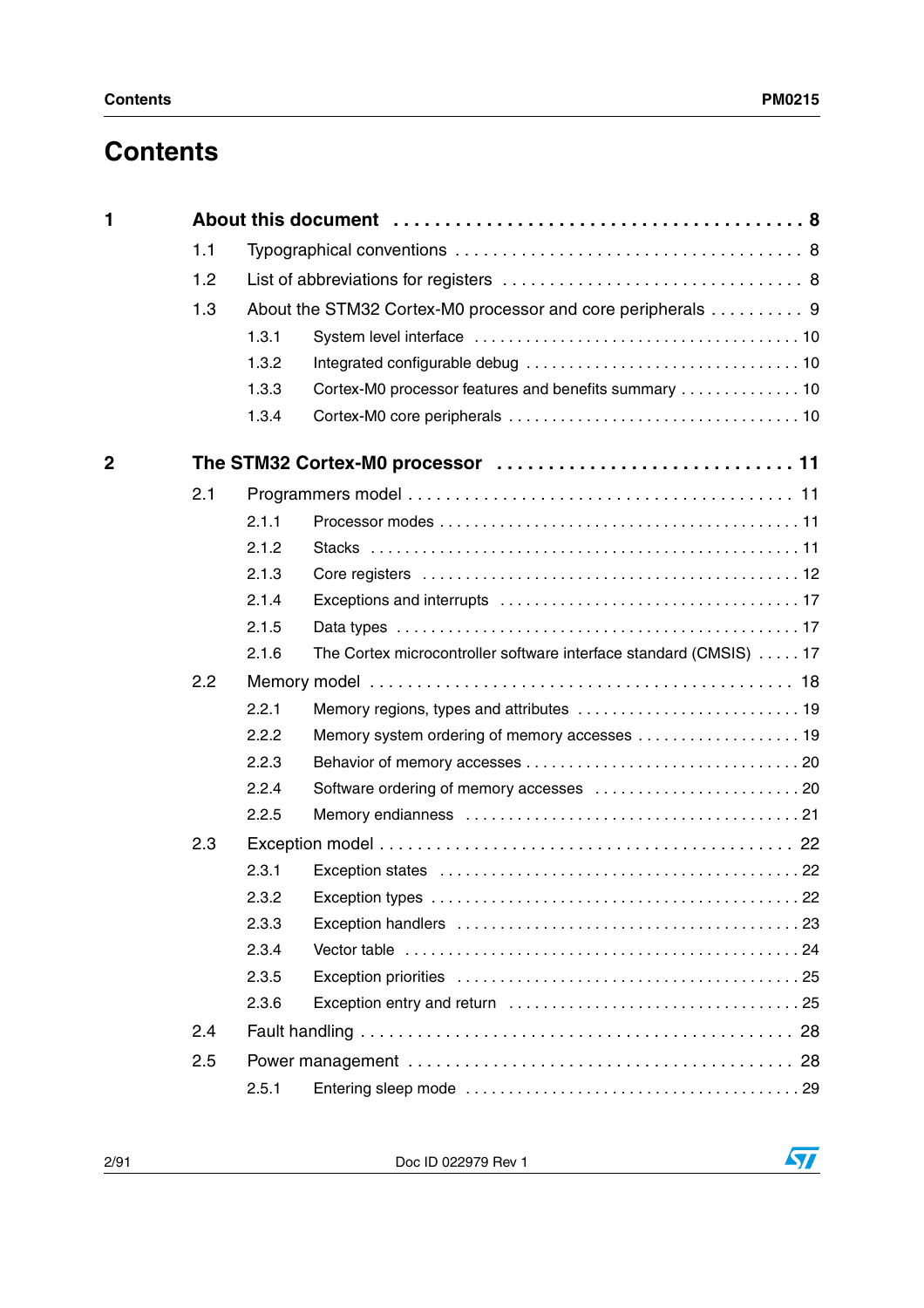|   |     | 2.5.2 |                                       |
|---|-----|-------|---------------------------------------|
|   |     | 2.5.3 |                                       |
|   |     | 2.5.4 | Power management programming hints 30 |
| 3 |     |       |                                       |
|   | 3.1 |       |                                       |
|   | 3.2 |       |                                       |
|   | 3.3 |       |                                       |
|   |     | 3.3.1 |                                       |
|   |     | 3.3.2 |                                       |
|   |     | 3.3.3 |                                       |
|   |     | 3.3.4 |                                       |
|   |     | 3.3.5 |                                       |
|   |     | 3.3.6 |                                       |
|   | 3.4 |       |                                       |
|   |     | 3.4.1 |                                       |
|   |     | 3.4.2 |                                       |
|   |     | 3.4.3 |                                       |
|   |     | 3.4.4 |                                       |
|   |     | 3.4.5 |                                       |
|   |     | 3.4.6 |                                       |
|   | 3.5 |       |                                       |
|   |     | 3.5.1 |                                       |
|   |     | 3.5.2 |                                       |
|   |     | 3.5.3 |                                       |
|   |     | 3.5.4 |                                       |
|   |     | 3.5.5 |                                       |
|   |     | 3.5.6 |                                       |
|   |     | 3.5.7 |                                       |
|   |     | 3.5.8 |                                       |
|   |     | 3.5.9 |                                       |
|   | 3.6 |       |                                       |
|   |     | 3.6.1 |                                       |
|   | 3.7 |       |                                       |
|   |     | 3.7.1 |                                       |
|   |     | 3.7.2 |                                       |

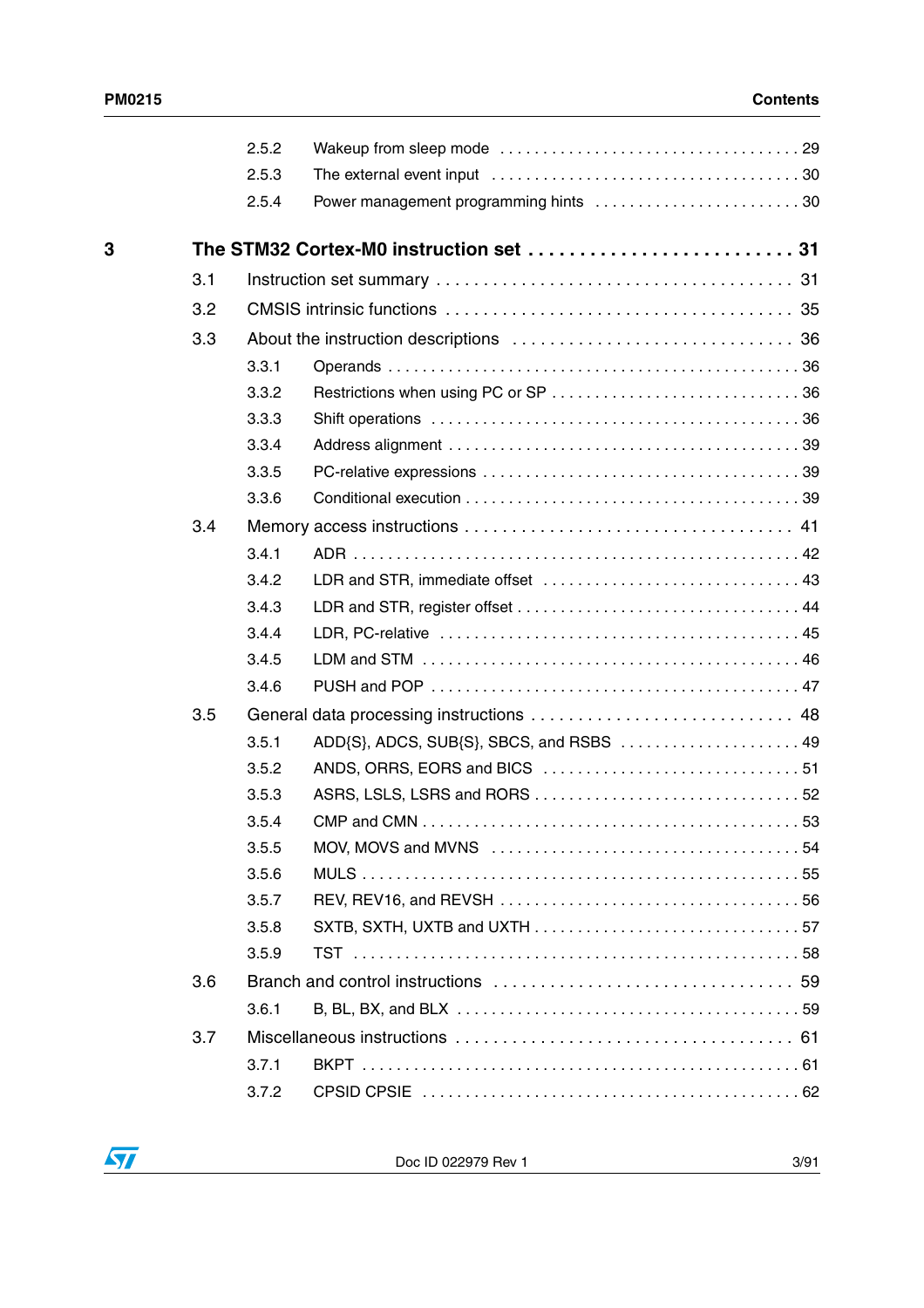|   |     | 3.7.3  |                                                              |
|---|-----|--------|--------------------------------------------------------------|
|   |     | 3.7.4  |                                                              |
|   |     | 3.7.5  |                                                              |
|   |     | 3.7.6  |                                                              |
|   |     | 3.7.7  |                                                              |
|   |     | 3.7.8  |                                                              |
|   |     | 3.7.9  |                                                              |
|   |     | 3.7.10 |                                                              |
|   |     | 3.7.11 |                                                              |
|   |     | 3.7.12 |                                                              |
|   |     |        |                                                              |
| 4 |     |        |                                                              |
|   | 4.1 |        |                                                              |
|   | 4.2 |        |                                                              |
|   |     | 4.2.1  | Accessing the Cortex-M0 NVIC registers using CMSIS  70       |
|   |     | 4.2.2  |                                                              |
|   |     | 4.2.3  |                                                              |
|   |     | 4.2.4  |                                                              |
|   |     | 4.2.5  |                                                              |
|   |     | 4.2.6  |                                                              |
|   |     | 4.2.7  |                                                              |
|   |     | 4.2.8  |                                                              |
|   |     | 4.2.9  |                                                              |
|   | 4.3 |        |                                                              |
|   |     | 4.3.1  |                                                              |
|   |     | 4.3.2  |                                                              |
|   |     | 4.3.3  | Application interrupt and reset control register (AIRCR)  80 |
|   |     | 4.3.4  |                                                              |
|   |     | 4.3.5  | Configuration and control register (CCR)  82                 |
|   |     | 4.3.6  |                                                              |
|   |     | 4.3.7  |                                                              |
|   |     | 4.3.8  |                                                              |
|   | 4.4 |        |                                                              |
|   |     | 4.4.1  | SysTick control and status register (STK_CSR)  86            |
|   |     | 4.4.2  |                                                              |
|   |     | 4.4.3  | SysTick current value register (STK_CVR)  87                 |
|   |     | 4.4.4  | SysTick calibration value register (STK_CALIB)  88           |
|   |     |        |                                                              |

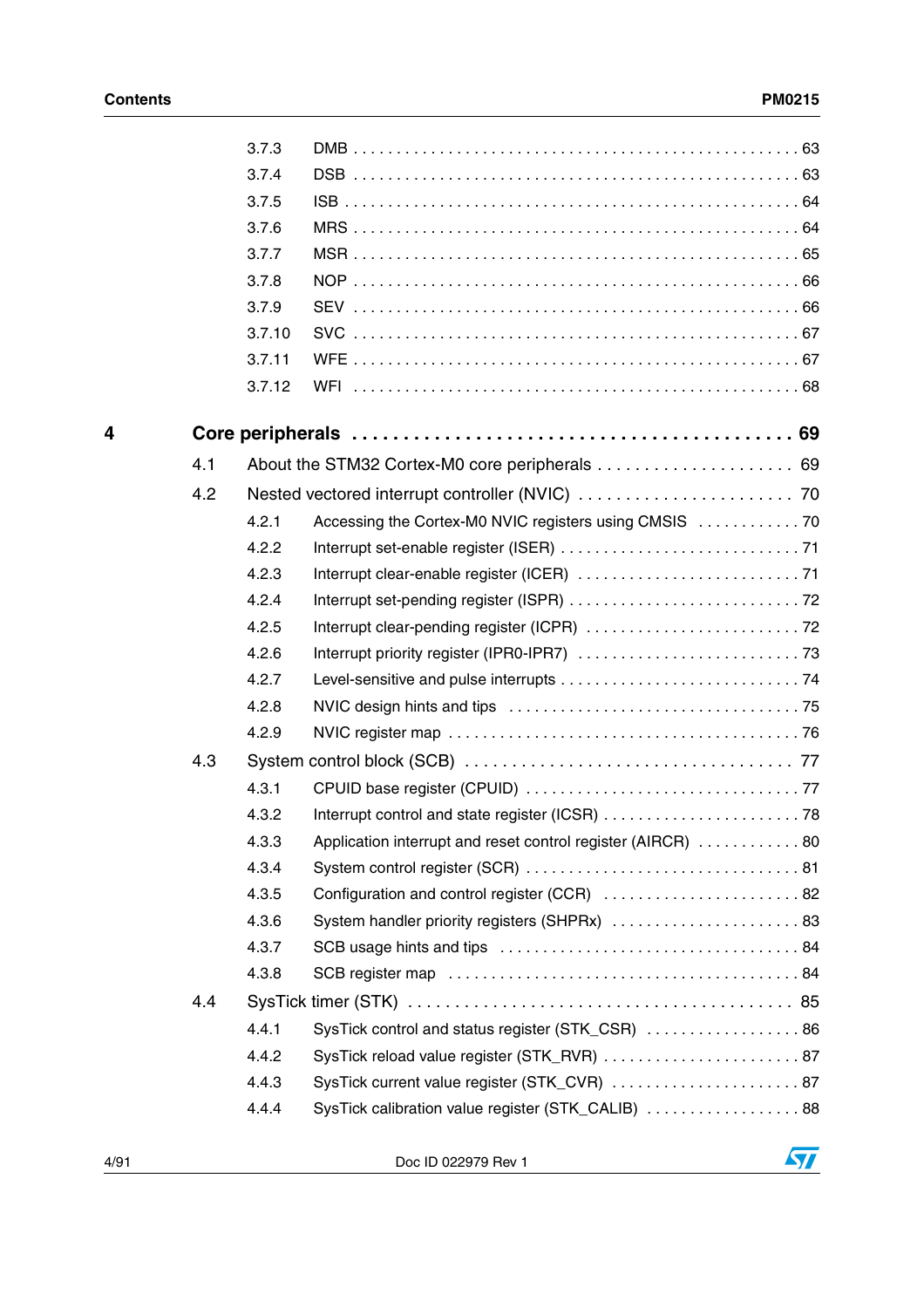| $5^{\circ}$ |  |
|-------------|--|
|             |  |
|             |  |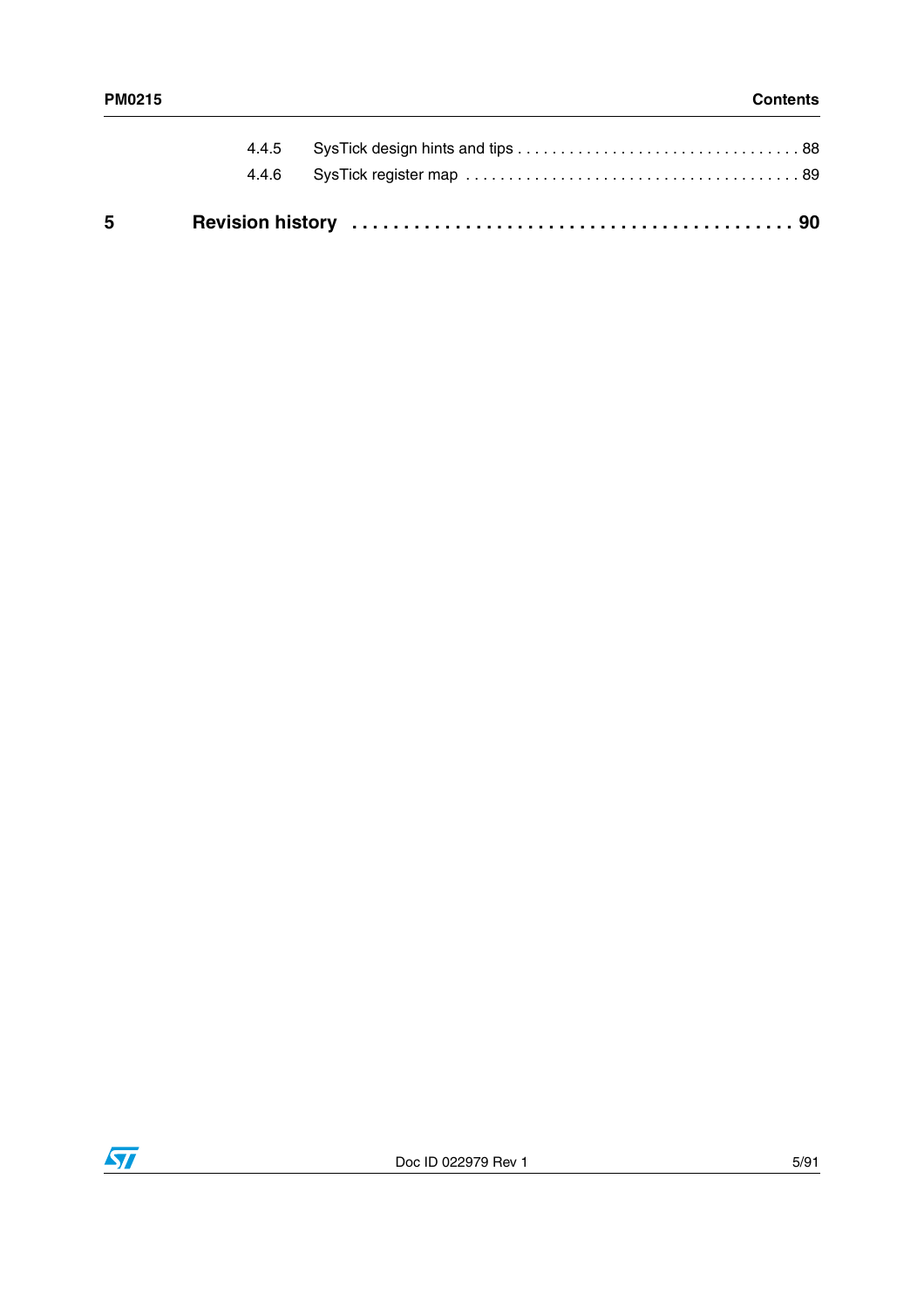# **List of tables**

| Table 1.  |                                                                      |
|-----------|----------------------------------------------------------------------|
| Table 2.  |                                                                      |
| Table 3.  |                                                                      |
| Table 4.  |                                                                      |
| Table 5.  |                                                                      |
| Table 6.  |                                                                      |
| Table 7.  |                                                                      |
| Table 8.  |                                                                      |
| Table 9.  |                                                                      |
| Table 10. |                                                                      |
| Table 11. |                                                                      |
| Table 12. |                                                                      |
| Table 13. |                                                                      |
| Table 14. |                                                                      |
| Table 15. | CMSIS intrinsic functions to generate some Cortex-M0 instructions 35 |
| Table 16. |                                                                      |
| Table 17. |                                                                      |
| Table 18. |                                                                      |
| Table 19. |                                                                      |
| Table 20. |                                                                      |
| Table 21. |                                                                      |
| Table 22. |                                                                      |
| Table 23. |                                                                      |
| Table 24. |                                                                      |
| Table 25. |                                                                      |
| Table 26. |                                                                      |
| Table 27. |                                                                      |
| Table 28. |                                                                      |
| Table 29. |                                                                      |
| Table 30. |                                                                      |
| Table 31. |                                                                      |
| Table 32. |                                                                      |
| Table 33. |                                                                      |
| Table 34. |                                                                      |
| Table 35. |                                                                      |

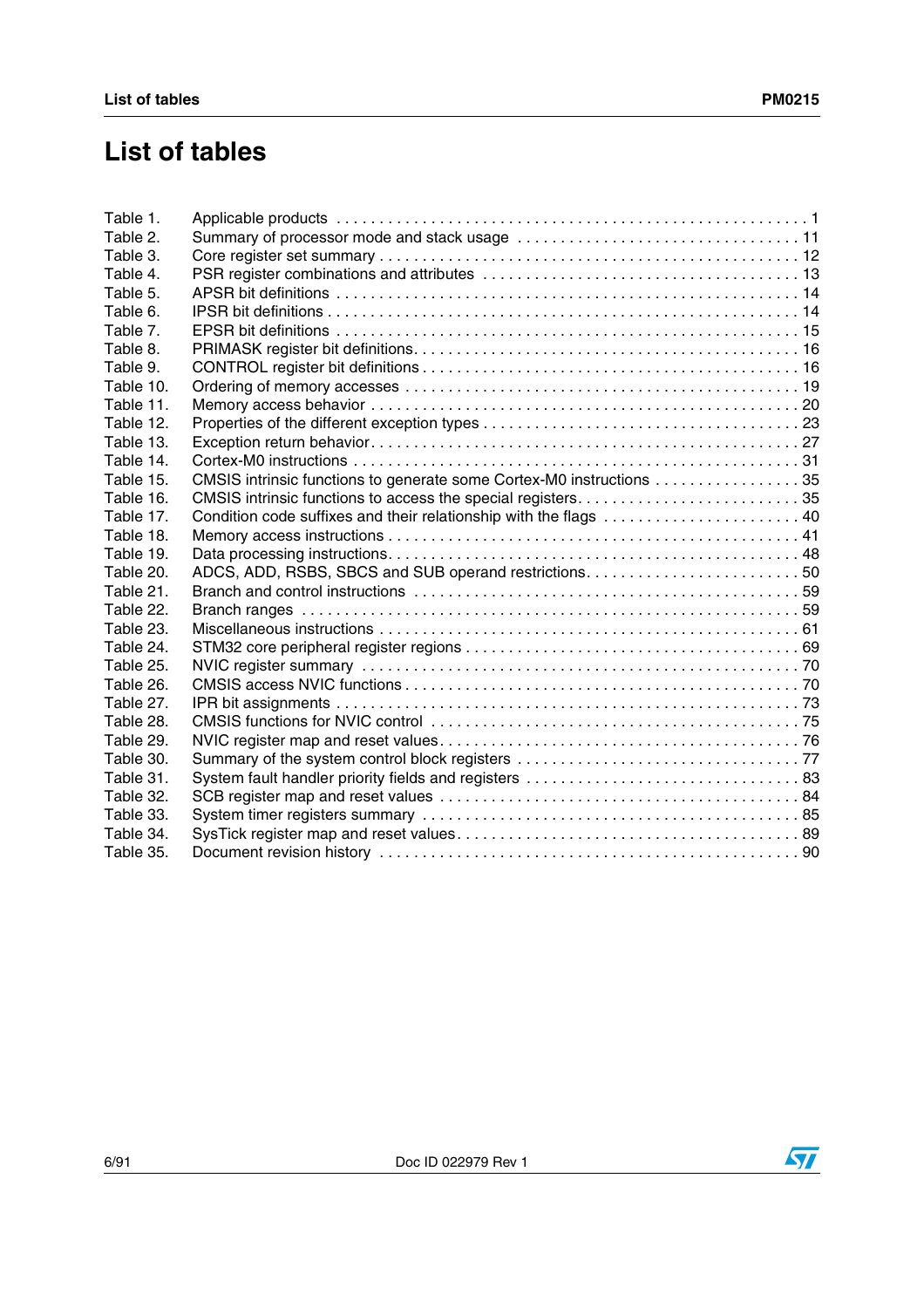# **List of figures**

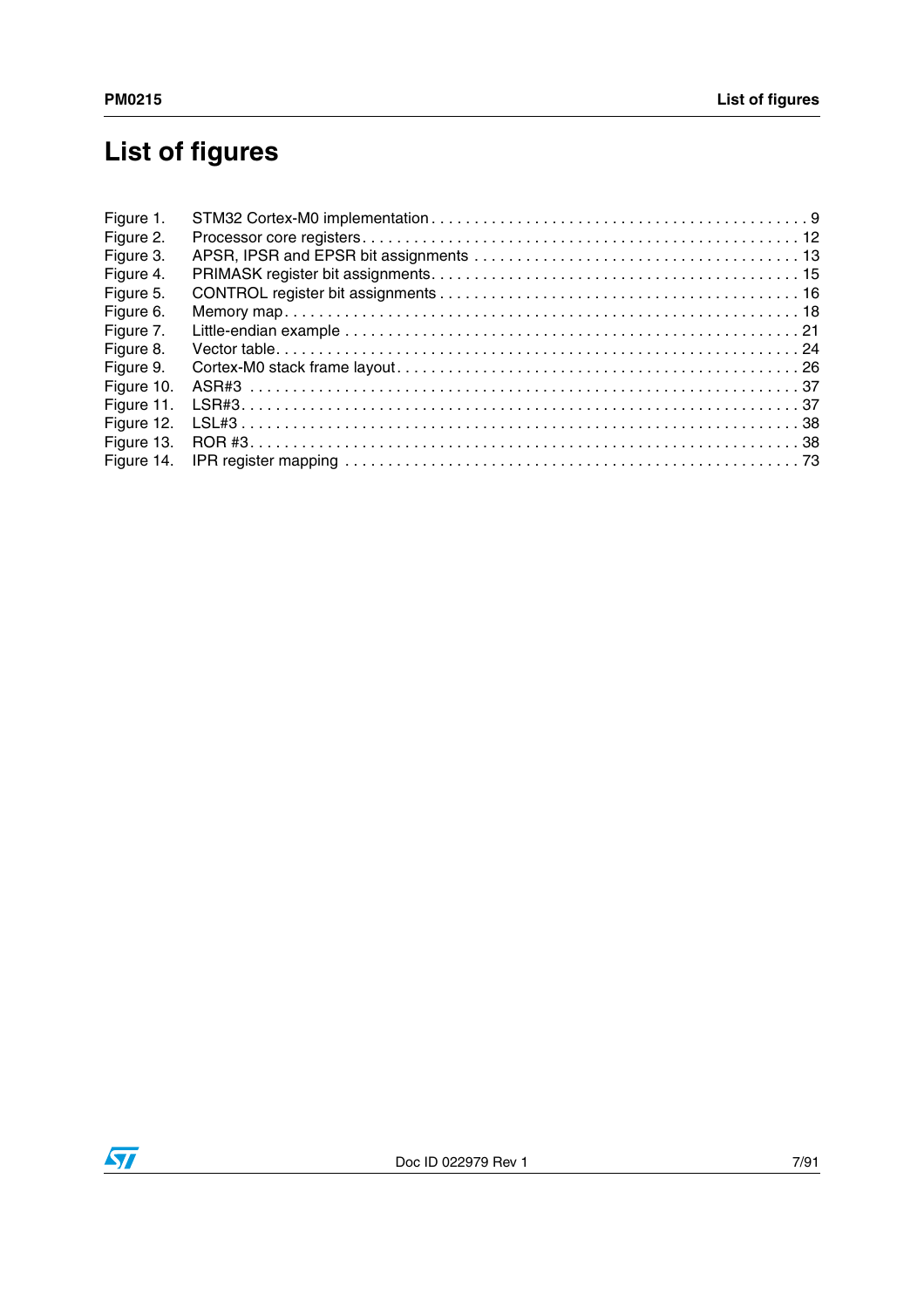# <span id="page-7-0"></span>**1 About this document**

This document provides the information required for application and system-level software development. It does not provide information on debug components, features, or operation.

This material is for microcontroller software and hardware engineers, including those who have no experience of ARM products.

# <span id="page-7-1"></span>**1.1 Typographical conventions**

The typographical conventions used in this document are:

| italic      | Highlights important notes, introduces special terminology, denotes<br>internal cross-references, and citations.                                                              |
|-------------|-------------------------------------------------------------------------------------------------------------------------------------------------------------------------------|
| $<$ and $>$ | Enclose replaceable terms for assembler syntax where they appear in<br>code or code fragments. For example:<br>LDRSB <cond> <rt>, [<rn>, #<offset>]</offset></rn></rt></cond> |
| bold        | Highlights interface elements, such as menu names. Denotes signal<br>names. Also used for terms in descriptive lists, where appropriate.                                      |
| monospace   | Denotes text that you can enter at the keyboard, such as commands,<br>file and program names, and source code.                                                                |
| monospace   | Denotes a permitted abbreviation for a command or option. You can<br>enter the underlined text instead of the full command or option name.                                    |
|             | monospace italic Denotes arguments to monospace text where the argument is to be<br>replaced by a specific value.                                                             |
|             | monospace bold Denotes language keywords when used outside example code.                                                                                                      |

# <span id="page-7-2"></span>**1.2 List of abbreviations for registers**

The following abbreviations are used in register descriptions:

| read/write (rw)    | Software can read and write to these bits.                                                                                  |
|--------------------|-----------------------------------------------------------------------------------------------------------------------------|
| read-only (r)      | Software can only read these bits.                                                                                          |
| write-only (w)     | Software can only write to this bit.<br>Reading the bit returns the reset value.                                            |
| read/clear (rc_w1) | Software can read as well as clear this bit by writing 1.<br>Writing '0' has no effect on the bit value.                    |
|                    | read/clear (rc_w0) Software can read as well as clear this bit by writing 0.<br>Writing '1' has no effect on the bit value. |
| toggle (t)         | Software can only toggle this bit by writing '1'. Writing '0' has no effect.                                                |
| Reserved (Res.)    | Reserved bit, must be kept at reset value.                                                                                  |

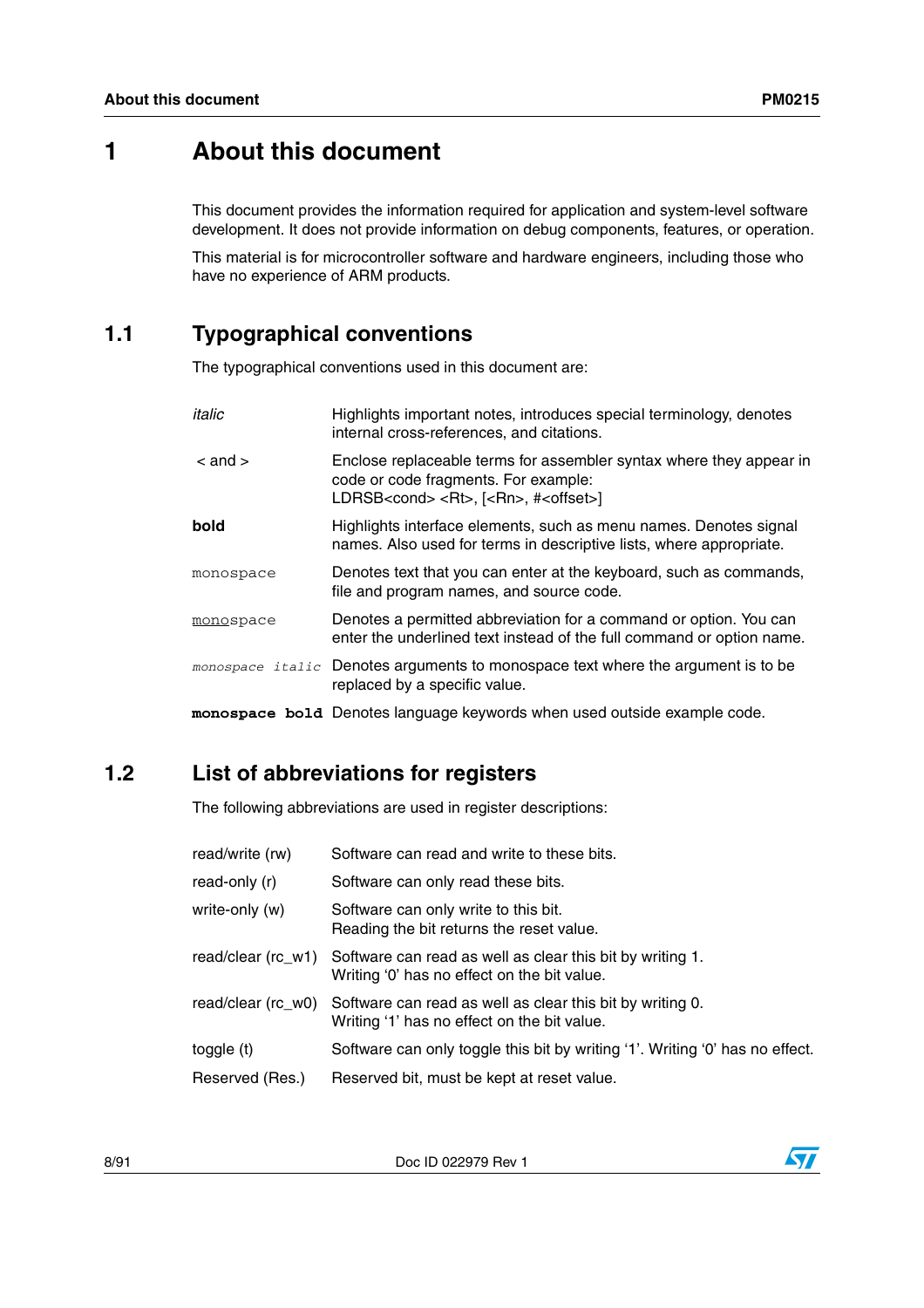# <span id="page-8-0"></span>**1.3 About the STM32 Cortex-M0 processor and core peripherals**

The Cortex-M0 processor is an entry-level 32-bit ARM Cortex processor designed for a broad range of embedded applications. It offers significant benefits to developers, including:

- a simple architecture that is easy to learn and program
- ultra-low power, energy efficient operation
- excellent code density
- deterministic, high-performance interrupt handling
- upward compatibility with Cortex-M processor family.

The Cortex-M0 processor is built on a highly area and power optimized 32-bit processor core, with a 3-stage pipeline von Neumann architecture. The processor delivers exceptional energy efficiency through a small but powerful instruction set and extensively optimized design, providing high-end processing hardware including a single-cycle multiplier.

The Cortex-M0 processor implements the ARMv6-M architecture, which is based on the 16 bit Thumb® instruction set and includes Thumb-2 technology. This provides the exceptional performance expected of a modern 32-bit architecture, with a higher code density than other 8-bit and 16-bit microcontrollers.



#### <span id="page-8-1"></span>**Figure 1. STM32 Cortex-M0 implementation**

The Cortex-M0 processor closely integrates a configurable nested vectored interrupt controller (NVIC), to deliver industry-leading interrupt performance. The NVIC:

- includes a non-maskable interrupt (NMI)
- provides zero jitter interrupt option
- provides four interrupt priority levels.

The tight integration of the processor core and NVIC provides fast execution of interrupt service routines (ISRs), dramatically reducing the interrupt latency. This is achieved through the hardware stacking of registers, and the ability to abandon and restart load-multiple and store-multiple operations. Interrupt handlers do not require any assembler wrapper code, removing any code overhead from the ISRs. Tail-chaining optimization also significantly reduces the overhead when switching from one ISR to another. To optimize low-power designs, the NVIC integrates with the sleep modes, including a deep sleep function that enables the entire device to be rapidly powered down.

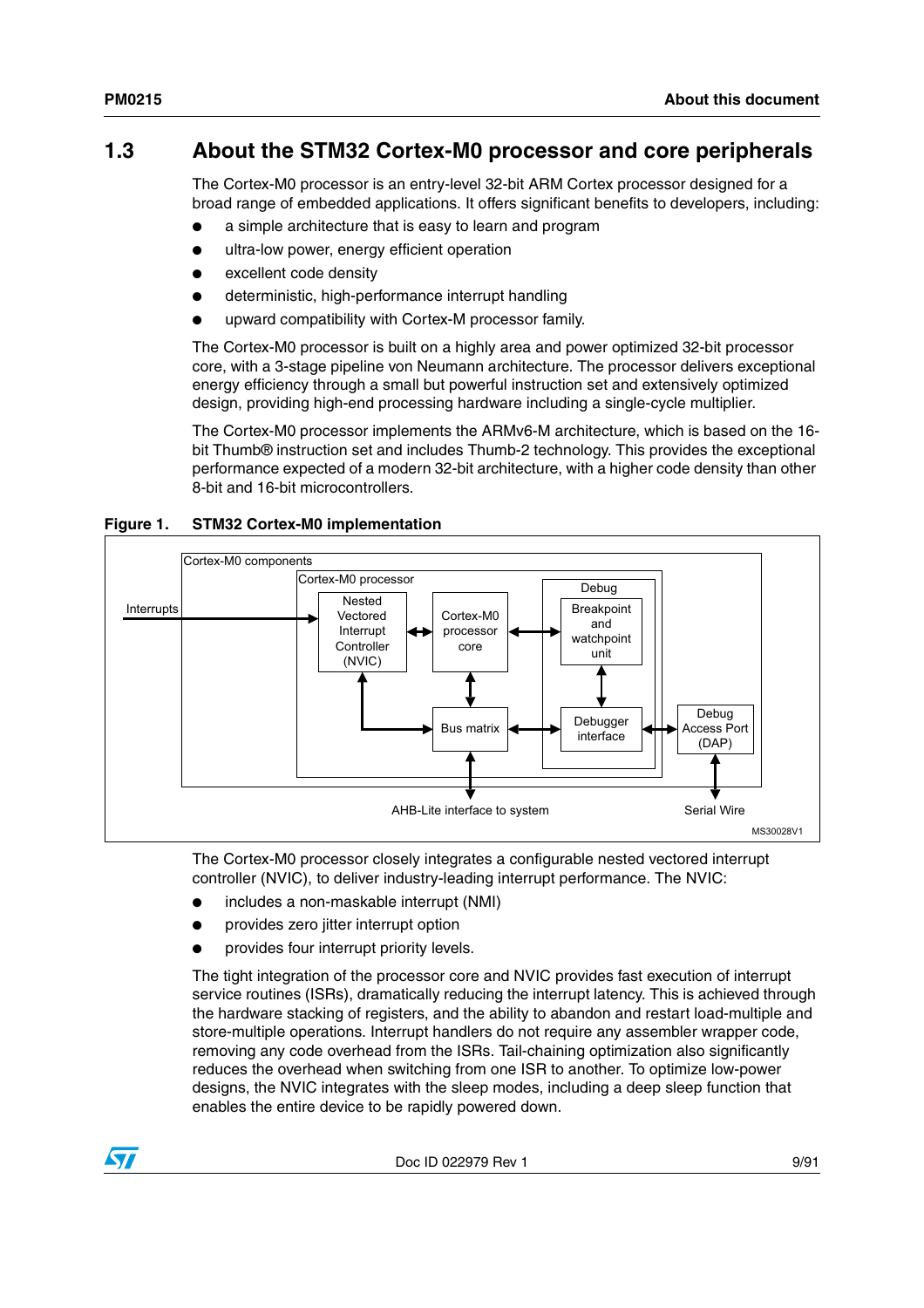# <span id="page-9-0"></span>**1.3.1 System level interface**

The Cortex-M0 processor provides a single system-level interface using AMBA® technology to provide high speed, low latency memory accesses.

# <span id="page-9-1"></span>**1.3.2 Integrated configurable debug**

The Cortex-M0 processor implements a complete hardware debug solution, with extensive hardware breakpoint and watchpoint options. This provides high system visibility of the processor, memory and peripherals through a 2-pin Serial Wire Debug (SWD) port that is ideal for small package devices.

# <span id="page-9-2"></span>**1.3.3 Cortex-M0 processor features and benefits summary**

- High code density with 32-bit performance
- Tools and binary upwards compatible with Cortex-M processor family
- Integrated ultra low-power sleep modes
- Efficient code execution permits slower processor clock or increases sleep mode time
- Single-cycle 32-bit hardware multiplier
- Zero jitter interrupt handling
- **Extensive debug capabilities**

# <span id="page-9-3"></span>**1.3.4 Cortex-M0 core peripherals**

The peripherals are:

- Nested vectored interrupt controller: The NVIC is an embedded interrupt controller that supports low latency interrupt processing.
- System control block: The SCB is the programmers model interface to the processor. It provides system implementation information and system control, including configuration, control, and reporting of system exceptions.
- System timer: SysTick is a 24-bit count-down timer. Use this as a Real Time Operating System (RTOS) tick timer or as a simple counter.

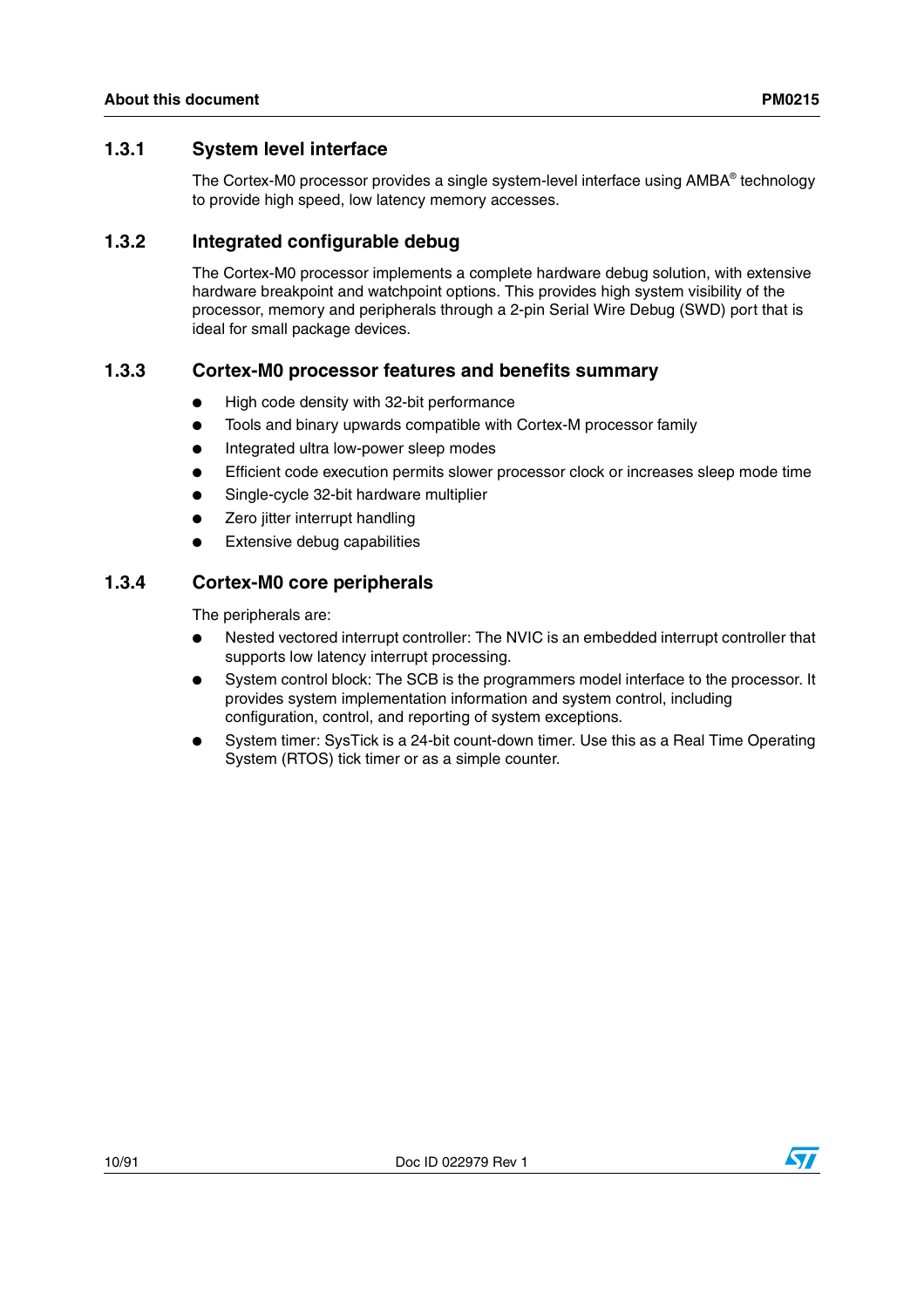# <span id="page-10-0"></span>**2 The STM32 Cortex-M0 processor**

# <span id="page-10-1"></span>**2.1 Programmers model**

This section describes the Cortex-M0 programmers model. In addition to the individual core register descriptions, it contains information about the processor modes and stacks.

# <span id="page-10-2"></span>**2.1.1 Processor modes**

The processor modes are:

**Thread mode:** Used to execute application software.

The processor enters Thread mode when it comes out of reset.

**Handler mode:** Used to handle exceptions. The processor returns to Thread mode when it has finished exception processing.

The Cortex-M0 does not support multiple privilege levels. It can always use all instructions and access all resources.

# <span id="page-10-3"></span>**2.1.2 Stacks**

The processor uses a full descending stack. This means the stack pointer indicates the last stacked item on the stack memory. When the processor pushes a new item onto the stack, it decrements the stack pointer and then writes the item to the new memory location.

The processor implements two stacks, with independent copies of the stack pointer,( see *[Stack pointer \(SP\) register R13 on page 13](#page-12-2)*):

- the main stack and
- the process *stack*,

In Thread mode, the CONTROL register controls whether the processor uses the main stack or the process stack, see *[Control register on page 16](#page-15-3)*.

In Handler mode, the processor always uses the main stack.

The options for processor operations are:

<span id="page-10-4"></span>

| Table 2. | Summary of processor mode and stack usage |  |
|----------|-------------------------------------------|--|
|----------|-------------------------------------------|--|

| <b>Processor mode</b> | Used to execute           | <b>Stack used</b>               |
|-----------------------|---------------------------|---------------------------------|
| l Thread              | Applications              | Main stack or process stack (1) |
| l Handler             | <b>Exception handlers</b> | Main stack                      |

1. See *[Control register on page 16](#page-15-3)*.

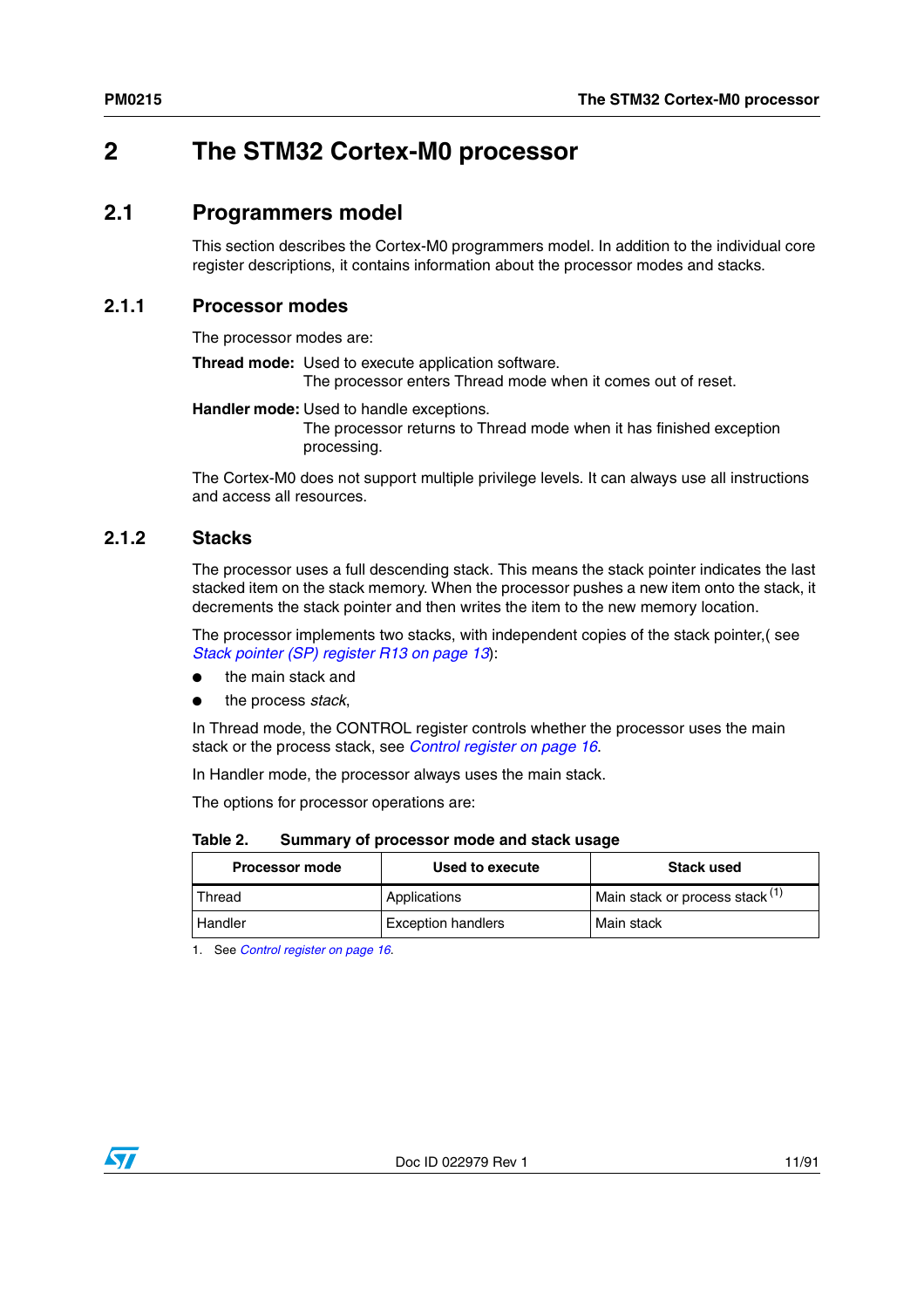# <span id="page-11-0"></span>**2.1.3 Core registers**

<span id="page-11-2"></span>



#### <span id="page-11-1"></span>Table 3. **Core register set summary**

| <b>Name</b>                     | Type <sup>(1)</sup> | <b>Reset value</b>     | <b>Description</b>                             |
|---------------------------------|---------------------|------------------------|------------------------------------------------|
| R <sub>0</sub> -R <sub>12</sub> | read-write          | Unknown                | General-purpose registers on page 12           |
| <b>MSP</b>                      | read-write          | See description        | Stack pointer (SP) register R13 on page 13     |
| <b>PSP</b>                      | read-write          | Unknown                | Stack pointer (SP) register R13 on page 13     |
| LR.                             | read-write          | Unknown                | Link register (LR) register R14 on page 13     |
| <b>PC</b>                       | read-write          | See description        | Program counter (PC) register R15 on page 13   |
| <b>PSR</b>                      | read-write          | Unknown <sup>(2)</sup> | Program status register on page 13             |
| <b>ASPR</b>                     | read-write          | Unknown                | Application program status register on page 14 |
| <b>IPSR</b>                     | read-only           | 0x00000000             | Interrupt program status register on page 14   |
| <b>EPSR</b>                     | read-only           | Unknown <sup>(2)</sup> | Execution program status register on page 15   |
| <b>PRIMASK</b>                  | read-write          | 0x00000000             | Priority mask register on page 15              |
| <b>CONTROL</b>                  | read-write          | 0x00000000             | Control register on page 16                    |

1. Describes access type during program execution in Thread and Handler modes. Debug access can differ.

<span id="page-11-4"></span>2. Bit[24] is the T-bit and is loaded from bit[0] of the reset vector.

#### <span id="page-11-3"></span>**General-purpose registers**

R0-R12 are 32-bit general-purpose registers for data operations.

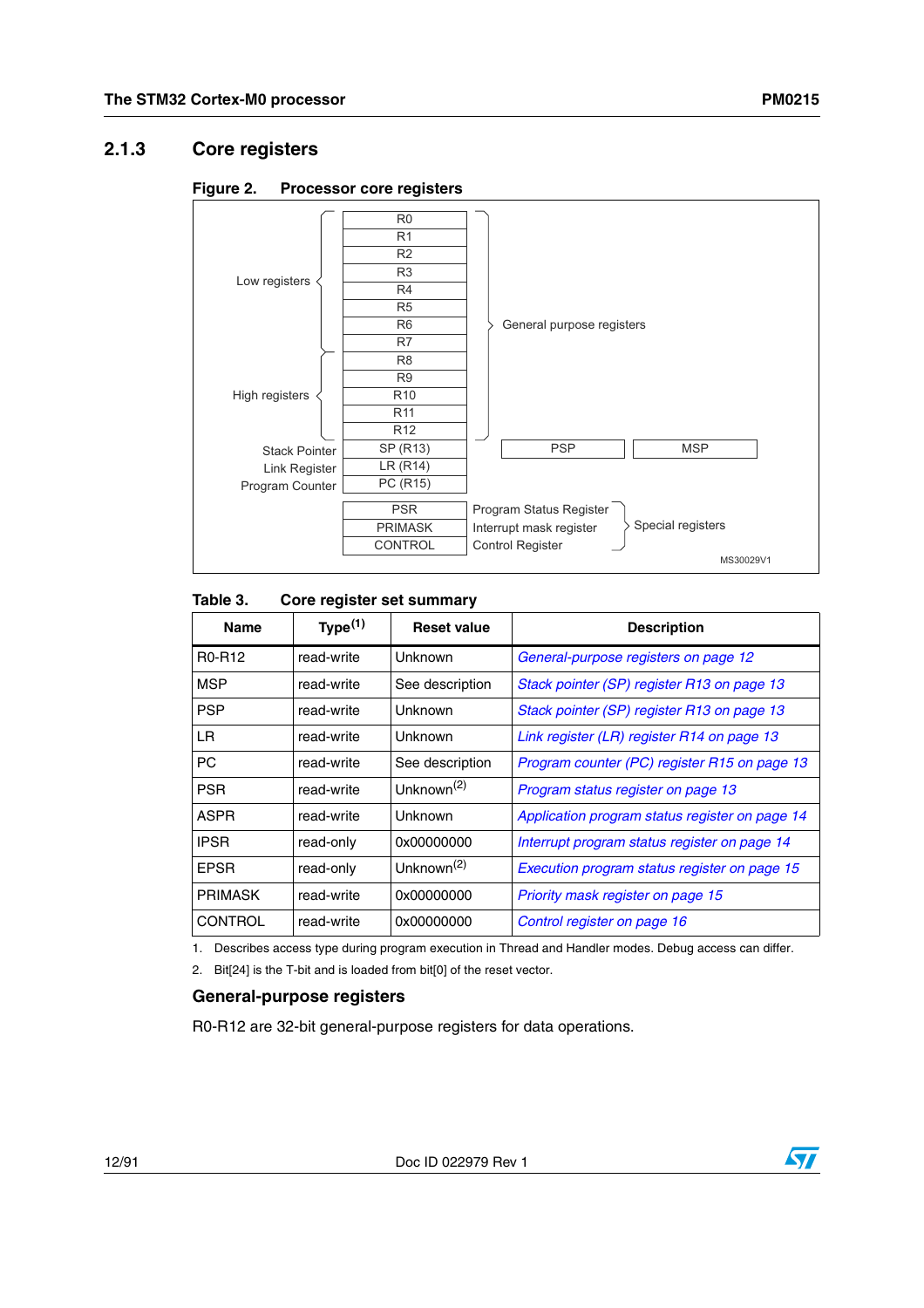## <span id="page-12-2"></span>**Stack pointer (SP) register R13**

In Thread mode, bit<sup>[1]</sup> of the CONTROL register indicates the stack pointer to use:

- 0: Main Stack Pointer (MSP)(reset value). On reset, the processor loads the MSP with the value from address 0x00000000.
- 1: Process Stack Pointer (PSP).

## <span id="page-12-3"></span>**Link register (LR) register R14**

Stores return information for subroutines, function calls, and exceptions. On reset, the processor loads the LR value 0xFFFFFFFF.

#### <span id="page-12-4"></span>**Program counter (PC) register R15**

Contains the current program address. On reset, the processor loads the PC with the value of the reset vector, which is at address 0x00000004. Bit[0] of the value is loaded into the EPSR T-bit at reset and must be 1.

#### <span id="page-12-5"></span>**Program status register**

The *Program Status Register* (PSR) combines:

- *[Application program status register](#page-13-2)* (APSR)
- *[Interrupt program status register](#page-13-3)* (IPSR)
- *[Execution program status register](#page-14-2)* (EPSR)

These registers are mutually exclusive bitfields in the 32-bit PSR. They can be accessed individually or as a combination of any two or all three registers, using the register name as an argument to the *[MSR](#page-64-0)* or *[MRS](#page-63-1)* instructions. For example:

- Read all of the registers using PSR with the MRS instruction
- Write to the APSR using APSR with the MSR instruction.

#### <span id="page-12-1"></span>**Figure 3. APSR, IPSR and EPSR bit assignments**

|             | 31 30 29 28 27 25 24 23 |          |          |          | 6 5 |                  |
|-------------|-------------------------|----------|----------|----------|-----|------------------|
|             | APSR N Z C V            |          | Reserved |          |     |                  |
| <b>IPSR</b> |                         | Reserved |          |          |     | Exception number |
| <b>EPSR</b> | Reserved                |          |          | Reserved |     |                  |

#### <span id="page-12-0"></span>**Table 4. PSR register combinations and attributes**

| Register<br>Type |                           | Combination          |
|------------------|---------------------------|----------------------|
| <b>PSR</b>       | read-write $(1)$ , $(2)$  | APSR, EPSR, and IPSR |
| <b>IEPSR</b>     | read-only                 | <b>EPSR and IPSR</b> |
| <b>IAPSR</b>     | read-write <sup>(1)</sup> | APSR and IPSR        |
| <b>EAPSR</b>     | read-write <sup>(2)</sup> | APSR and EPSR        |

1. The processor ignores writes to the IPSR bits.

<span id="page-12-6"></span>2. Reads of the EPSR bits return zero, and the processor ignores writes to the these bits

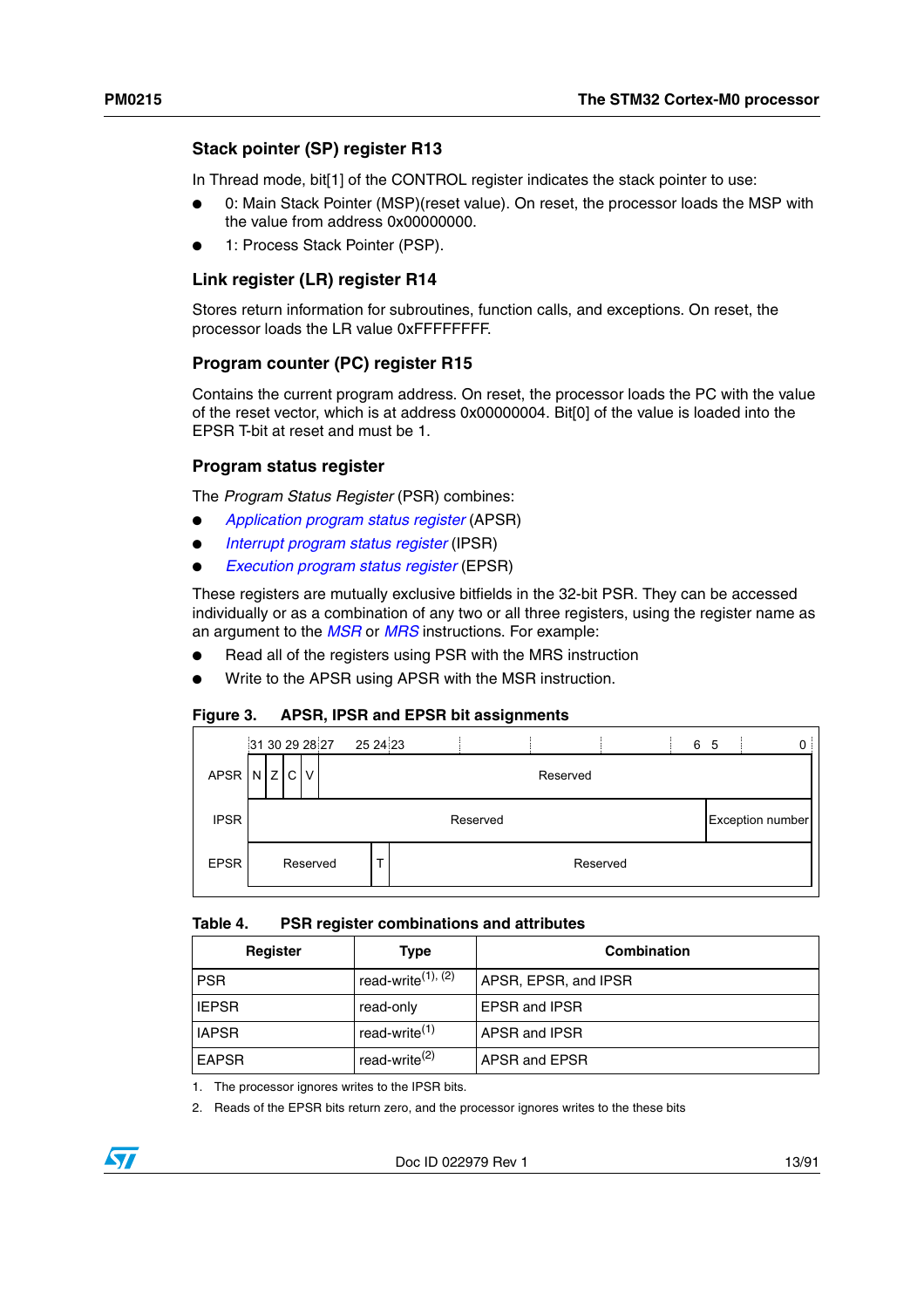## <span id="page-13-2"></span>**Application program status register**

Contains the current state of *[The condition flags](#page-38-3)* from previous instruction executions. See the register summary in *[Table 3 on page 12](#page-11-1)* for its attributes.

<span id="page-13-0"></span>

| Table 5. | <b>APSR bit definitions</b> |
|----------|-----------------------------|
|----------|-----------------------------|

| <b>Bits</b>   | <b>Description</b>                                                                                                                                                                                                                       |
|---------------|------------------------------------------------------------------------------------------------------------------------------------------------------------------------------------------------------------------------------------------|
| <b>Bit 31</b> | <b>N:</b> Negative or less than flag:<br>0: Operation result was positive, zero, greater than, or equal                                                                                                                                  |
| <b>Bit 30</b> | 1: Operation result was negative or less than.<br>Z: Zero flag:<br>0: Operation result was not zero<br>1: Operation result was zero.                                                                                                     |
| <b>Bit 29</b> | <b>C:</b> Carry or borrow flag:<br>0: Add operation did not result in a carry bit or subtract operation resulted in a<br>borrow bit<br>1: Add operation resulted in a carry bit or subtract operation did not result in a<br>borrow bit. |
| <b>Bit 28</b> | <b>V:</b> Overflow flag:<br>0: Operation did not result in an overflow<br>1: Operation resulted in an overflow.                                                                                                                          |
| Bits 27:0     | Reserved.                                                                                                                                                                                                                                |

## <span id="page-13-3"></span>**Interrupt program status register**

Contains the exception type number of the current *Interrupt Service Routine* (ISR). See the register summary in *[Table 3 on page 12](#page-11-1)* for its attributes.

<span id="page-13-1"></span>

| Table 6. |  | <b>IPSR bit definitions</b> |
|----------|--|-----------------------------|
|----------|--|-----------------------------|

| <b>Bits</b>     | <b>Description</b>                                                                                                                                                                                                                                          |
|-----------------|-------------------------------------------------------------------------------------------------------------------------------------------------------------------------------------------------------------------------------------------------------------|
| Bits 31:6       | Reserved                                                                                                                                                                                                                                                    |
| <b>Bits 5:0</b> | <b>ISR_NUMBER:</b> This is the number of the current exception, see <i>Exception types on</i><br>page 22 for more information:<br>0: Thread mode<br>1: Resetrved<br>2: NMI<br>3: Hard fault<br>4-10: Reserved<br>11: SVCall<br>12: Reserved<br>13: Reserved |
|                 | 14: PendSV<br>15: SysTick/Reserved<br>16: IRQ0<br>47: IRQ31 (see STM32 product reference manual/datasheet for interrupt mapping<br>information)<br>48-63: Reserved                                                                                          |

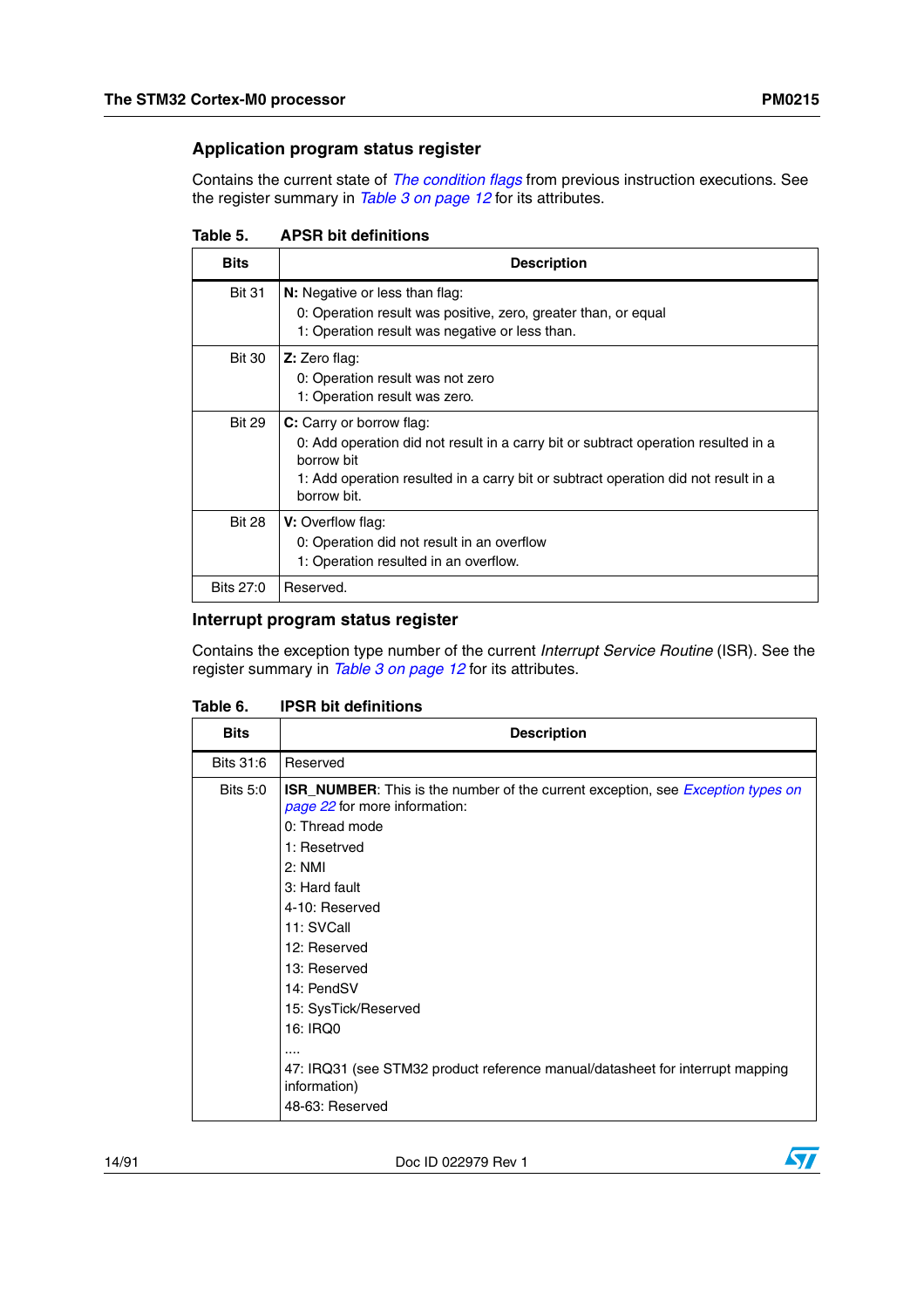#### <span id="page-14-2"></span>**Execution program status register**

The EPSR contains the Thumb state bit.

See the register summary in *[Table 3 on page 12](#page-11-1)* for the EPSR attributes. The bit assignments are:

<span id="page-14-0"></span>Table 7. **TEPSR bit definitions** 

| <b>Bits</b>            | <b>Description</b>           |
|------------------------|------------------------------|
| Bits 31:25   Reserved. |                              |
|                        | Bit 24   T: Thumb state bit. |
| Bits 23:0              | Reserved.                    |

Attempts to read the EPSR directly through application software using the MSR instruction always return zero. Attempts to write the EPSR using the MSR instruction in application software are ignored. Fault handlers can examine EPSR value in the stacked PSR to indicate the operation that is at fault. See *[Section 2.3.6: Exception entry and return on](#page-24-1)  [page 25](#page-24-1)*.

The following can clear the T bit to 0:

- instructions BLX, BX and POP{PC}
- restoration from the stacked xPSR value on an exception return
- bit[0] of the vector value on an exception entry.

Attempting to execute instructions when the T bit is 0 results in a HardFault or lockup. See *[Lockup on page 28](#page-27-2)* for more information.

#### **Interruptable-restartable instructions**

LDM and STM are interruptable-restartable instructions. If an interrupt occurs during the execution of one of these instructions, the processor abandons execution of the instruction. After servicing the interrupt, the processor restarts execution of the instruction from the beginning.

#### <span id="page-14-4"></span>**Exception mask registers**

The exception mask registers disable the handling of exceptions by the processor. Disable exceptions where they might impact on timing critical tasks or code sequences.

To disable or re-enable exceptions use the MSR and MRS instructions, or the CPS instruction to change the value of PRIMASK. See *[MRS on page 64](#page-63-1)*, *[MSR on page 65](#page-64-0)*, and *[CPSID CPSIE on page 62](#page-61-0)* for more information.

#### <span id="page-14-3"></span>**Priority mask register**

The PRIMASK register prevents activation of all exceptions with configurable priority. See the register summary in *[Table 3 on page 12](#page-11-1)* for its attributes.

#### <span id="page-14-1"></span>**Figure 4. PRIMASK register bit assignments**

| 21<br>◡ |  |          |  |                |  |
|---------|--|----------|--|----------------|--|
|         |  | Reserved |  |                |  |
|         |  |          |  |                |  |
|         |  |          |  | <b>PRIMASK</b> |  |

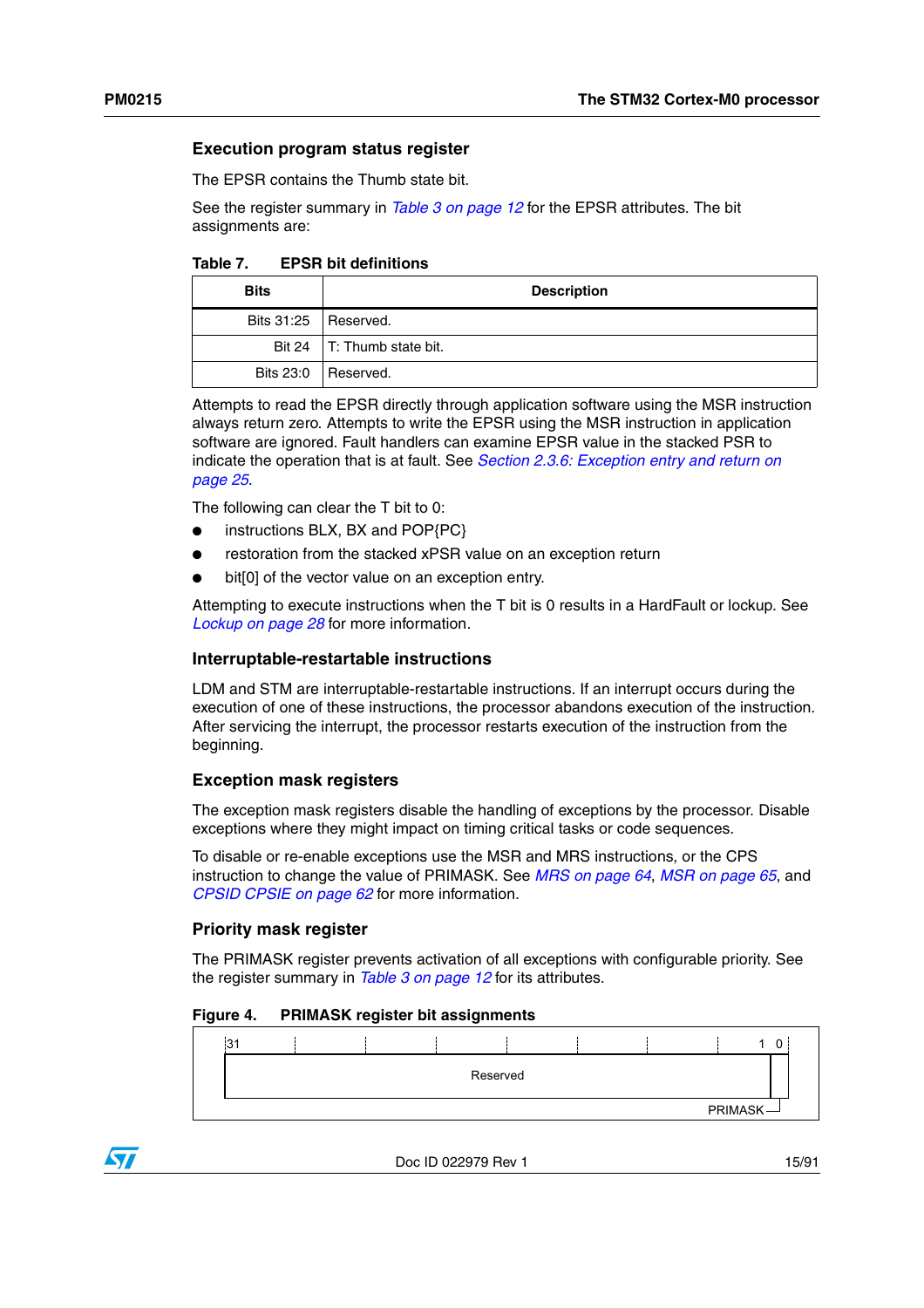| <b>Bits</b>      | <b>Description</b>                                                                                          |
|------------------|-------------------------------------------------------------------------------------------------------------|
| <b>Bits 31:1</b> | Reserved                                                                                                    |
| Bit 0            | <b>PRIMASK:</b><br>0: No effect<br>1: Prevents the activation of all exceptions with configurable priority. |

#### <span id="page-15-0"></span>Table 8. **PRIMASK register bit definitions**

#### <span id="page-15-3"></span>**Control register**

The CONTROL register controls the stack used when the processor is in Thread mode. See the register summary in *[Table 3 on page 12](#page-11-1)* for its attributes.

<span id="page-15-2"></span>

| Figure 5. |  | <b>CONTROL register bit assignments</b> |
|-----------|--|-----------------------------------------|
|           |  |                                         |

| 31 |  |          |  |                                      | $\overline{0}$<br>$\mathcal{P}$ |
|----|--|----------|--|--------------------------------------|---------------------------------|
|    |  | Reserved |  |                                      |                                 |
|    |  |          |  |                                      |                                 |
|    |  |          |  | Active stack pointer —<br>Reserved — |                                 |

#### <span id="page-15-1"></span>Table 9. **Table 9. CONTROL register bit definitions**

| <b>Bits</b> | <b>Function</b>                                                                                                                                                                                                        |
|-------------|------------------------------------------------------------------------------------------------------------------------------------------------------------------------------------------------------------------------|
| Bits 31:2   | Reserved                                                                                                                                                                                                               |
| Bit 1       | <b>ASPSEL:</b> Active stack pointer selection. Selects the current stack:<br>0: MSP is the current stack pointer<br>1: PSP is the current stack pointer.<br>In Handler mode this bit reads as zero and ignores writes. |
| Bit 0       | Reserved                                                                                                                                                                                                               |

Handler mode always uses the MSP, so the processor ignores explicit writes to the active stack pointer bit of the CONTROL register when in Handler mode. The exception entry and return mechanisms update the CONTROL register.

In an OS environment, it is recommended that threads running in Thread mode use the process stack and the kernel and exception handlers use the main stack. By default, Thread mode uses the MSP. To switch the stack pointer used in Thread mode to the PSP, use the MSR instruction to set the Active stack pointer bit to 1, see *[MSR on page 65](#page-64-0)*. When changing the stack pointer, software must use an ISB instruction immediately after the MSR instruction. This ensures that instructions after the ISB execute using the new stack pointer. See *[ISB on page 64](#page-63-0)*

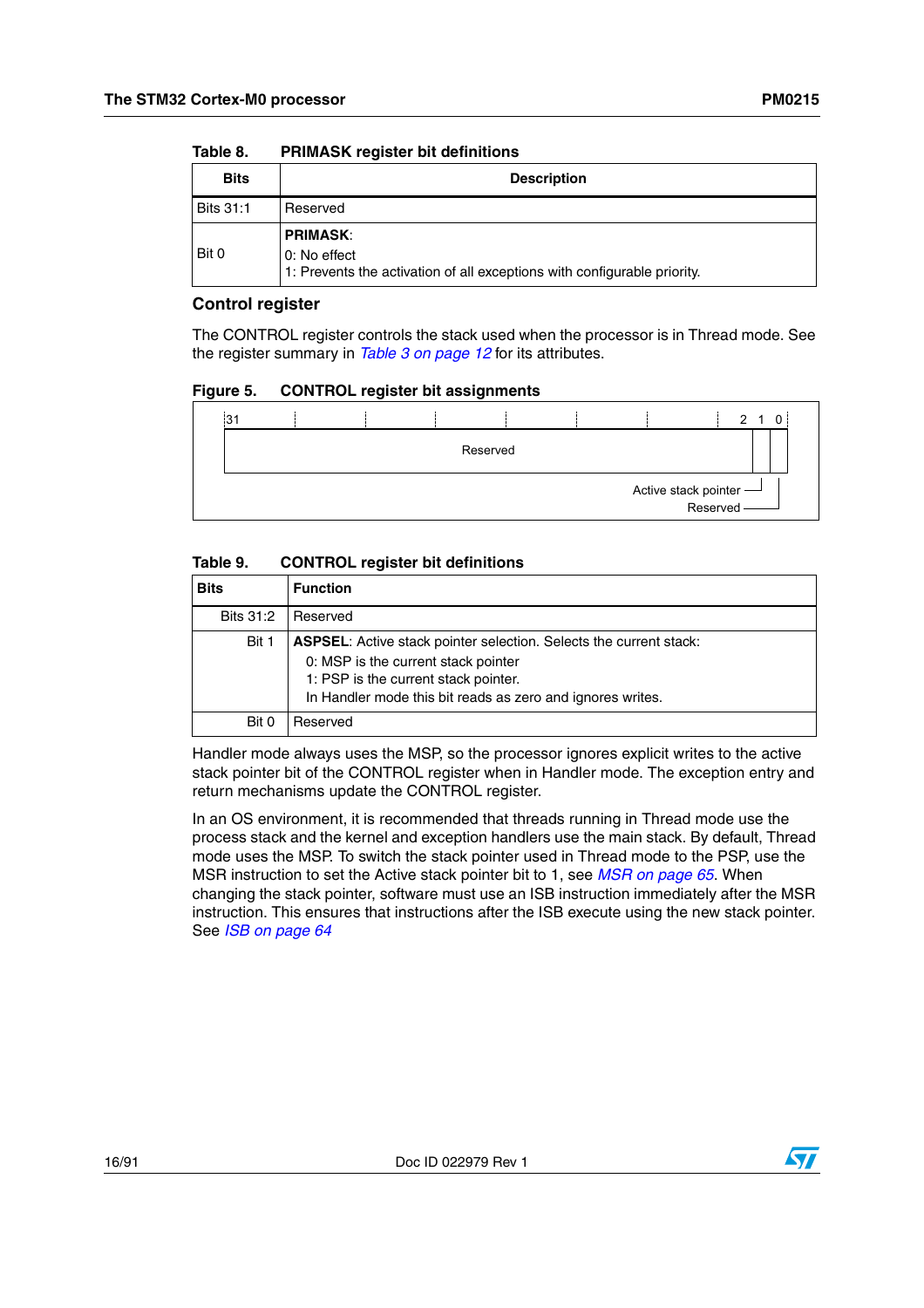# <span id="page-16-0"></span>**2.1.4 Exceptions and interrupts**

The Cortex-M0 processor supports interrupts and system exceptions. The processor and the NVIC prioritize and handle all exceptions. An exception changes the normal flow of software control. The processor uses handler mode to handle all exceptions except for reset. See *[Exception entry on page 26](#page-25-1)* and *[Exception return on page 27](#page-26-1)* for more information. The NVIC registers control interrupt handling. See *[Nested vectored interrupt](#page-69-0)  [controller \(NVIC\) on page 70](#page-69-0)* for more information.

# <span id="page-16-1"></span>**2.1.5 Data types**

The processor manages all memory accesses as little-endian. See *[Memory regions, types](#page-18-0)  [and attributes on page 19](#page-18-0)* for more information. It supports the following data types:

- 32-bit words
- 16-bit halfwords
- 8-bit bytes

# <span id="page-16-2"></span>**2.1.6 The Cortex microcontroller software interface standard (CMSIS)**

ARM provides the Cortex Microcontroller Software Interface Standard (CMSIS) for programming Cortex-M0 microcontrollers. The CMSIS is an integrated part of the device driver library. For a Cortex-M0 microcontroller system, the *Cortex Microcontroller Software Interface Standard* (CMSIS) defines:

- A common way to:
	- Access peripheral registers
	- Define exception vectors
- The names of:
	- The registers of the core peripherals
	- The core exception vectors
- A device-independent interface for RTOS kernels.

The CMSIS includes address definitions and data structures for the core peripherals in the Cortex-M0 processor.

The CMSIS simplifies software development by enabling the reuse of template code and the combination of CMSIS-compliant software components from various middleware vendors. Software vendors can expand the CMSIS to include their peripheral definitions and access functions for those peripherals.

This document includes the register names defined by the CMSIS, and gives short descriptions of the CMSIS functions that address the processor core and the core peripherals.

*Note: This document uses the register short names defined by the CMSIS. In a few cases these differ from the architectural short names that might be used in other documents.*

The following sections give more information about the CMSIS:

- **[Power management programming hints on page 30](#page-29-1)**
- *[CMSIS intrinsic functions on page 35](#page-34-0)*
- *[Interrupt set-enable register \(ISER\) on page 71](#page-70-0)*
- *[NVIC programming hints on page 75](#page-74-2)*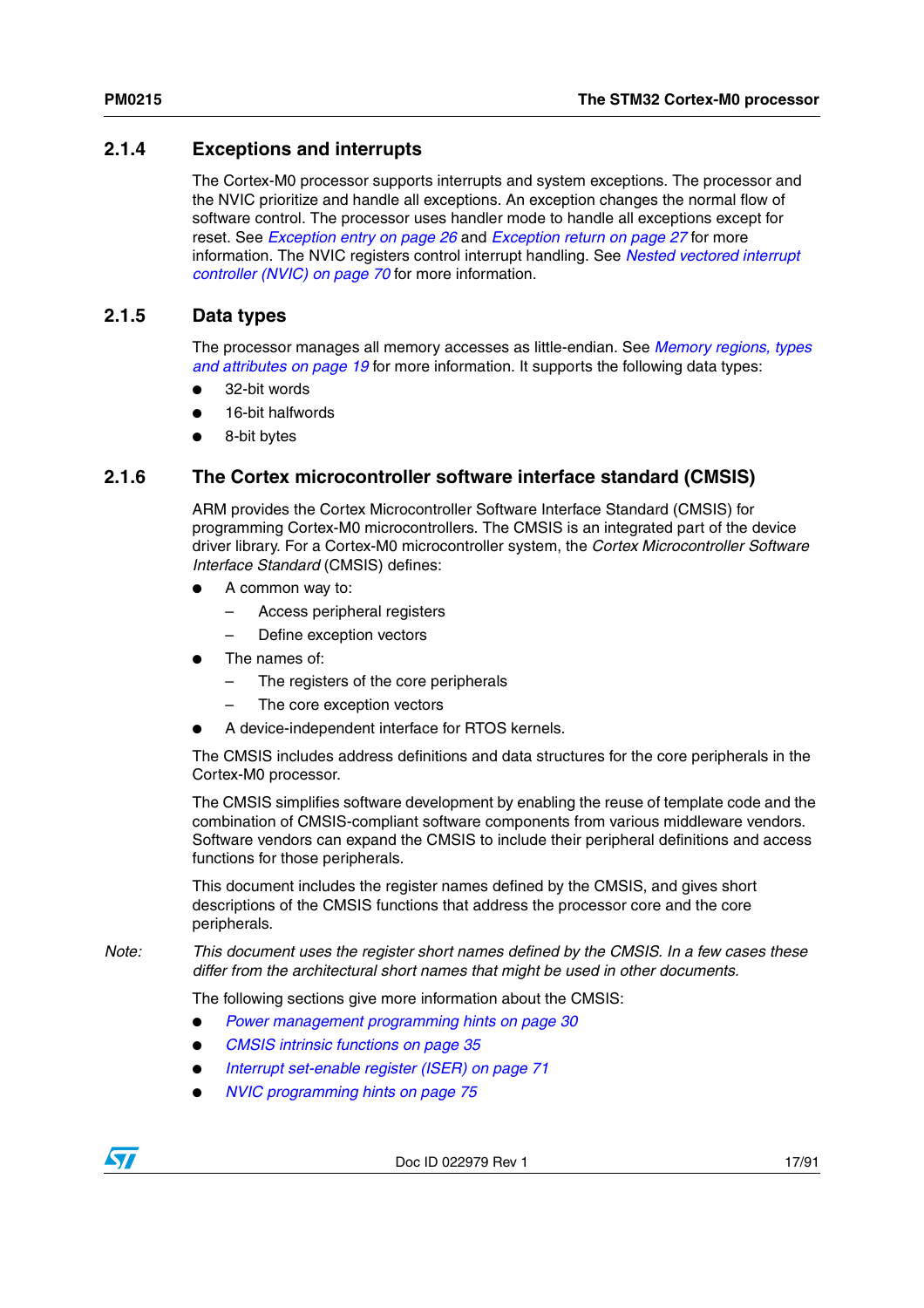# <span id="page-17-0"></span>**2.2 Memory model**

This section describes the processor memory map, and the behavior of memory accesses. The processor has a fixed memory map that provides up to 4 GB of addressable memory.



<span id="page-17-1"></span>**Figure 6. Memory map**

The processor reserves regions of the *Private peripheral bus* (PPB) address range for core peripheral registers, see *[Section 4.1: About the STM32 Cortex-M0 core peripherals on](#page-68-1)  [page 69](#page-68-1)*.

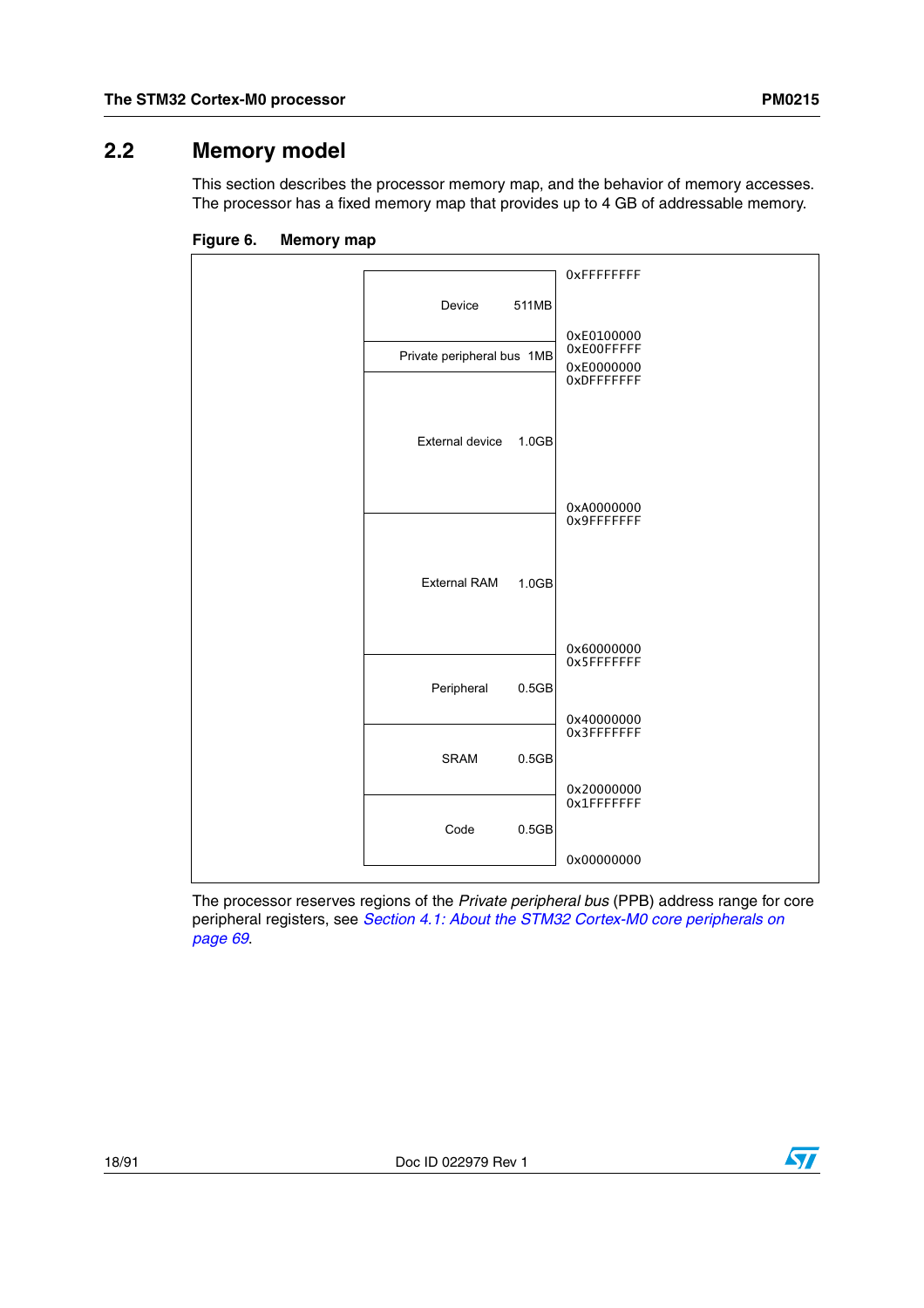# <span id="page-18-0"></span>**2.2.1 Memory regions, types and attributes**

The memory map is split into regions. Each region has a defined memory type, and some regions have additional memory attributes. The memory type and attributes determine the behavior of accesses to the region.

The memory types are:

| Normal           | The processor can re-order transactions for efficiency, or<br>perform speculative reads.                          |
|------------------|-------------------------------------------------------------------------------------------------------------------|
| Device           | The processor preserves transaction order relative to other<br>transactions to Device or Strongly-ordered memory. |
| Strongly-ordered | The processor preserves transaction order relative to all other<br>transactions.                                  |

The different ordering requirements for Device and Strongly-ordered memory mean that the memory system can buffer a write to Device memory, but must not buffer a write to Stronglyordered memory.

Additional memory attributes include:

| <i>Execute Never</i> (XN) | Means the processor prevents instruction accesses. Any     |
|---------------------------|------------------------------------------------------------|
|                           | attempt to fetch an instruction from an XN region causes a |
|                           | HardFault exception.                                       |

# <span id="page-18-1"></span>**2.2.2 Memory system ordering of memory accesses**

For most memory accesses caused by explicit memory access instructions, the memory system does not guarantee that the order in which the accesses complete matches the program order of the instructions, providing this does not affect the behavior of the instruction sequence. Normally, if correct program execution depends on two memory accesses completing in program order, software must insert a memory barrier instruction between the memory access instructions, see *[Section 2.2.4: Software ordering of memory](#page-19-1)  [accesses on page 20](#page-19-1)*.

However, the memory system does guarantee some ordering of accesses to Device and Strongly-ordered memory. For two memory access instructions A1 and A2, if A1 occurs before A2 in program order, the ordering of the memory accesses caused by two instructions is:

|                              | А2                   |                      |                  |                   |  |  |
|------------------------------|----------------------|----------------------|------------------|-------------------|--|--|
| Α1                           | <b>Normal access</b> | <b>Device access</b> | <b>Strongly</b>  |                   |  |  |
|                              |                      | Non-shareable        | <b>Shareable</b> | ordered<br>access |  |  |
| Normal access                |                      |                      |                  |                   |  |  |
| Device access, non-shareable |                      |                      |                  |                   |  |  |
| Device access, shareable     |                      |                      | ╯                |                   |  |  |
| Strongly ordered access      |                      |                      |                  |                   |  |  |

<span id="page-18-2"></span>

| Table 10. | Ordering of memory accesses <sup>(1)</sup> |  |
|-----------|--------------------------------------------|--|
|           |                                            |  |

1. - means that the memory system does not guarantee the ordering of the accesses. < means that accesses are observed in program order, that is, A1 is always observed before A2.

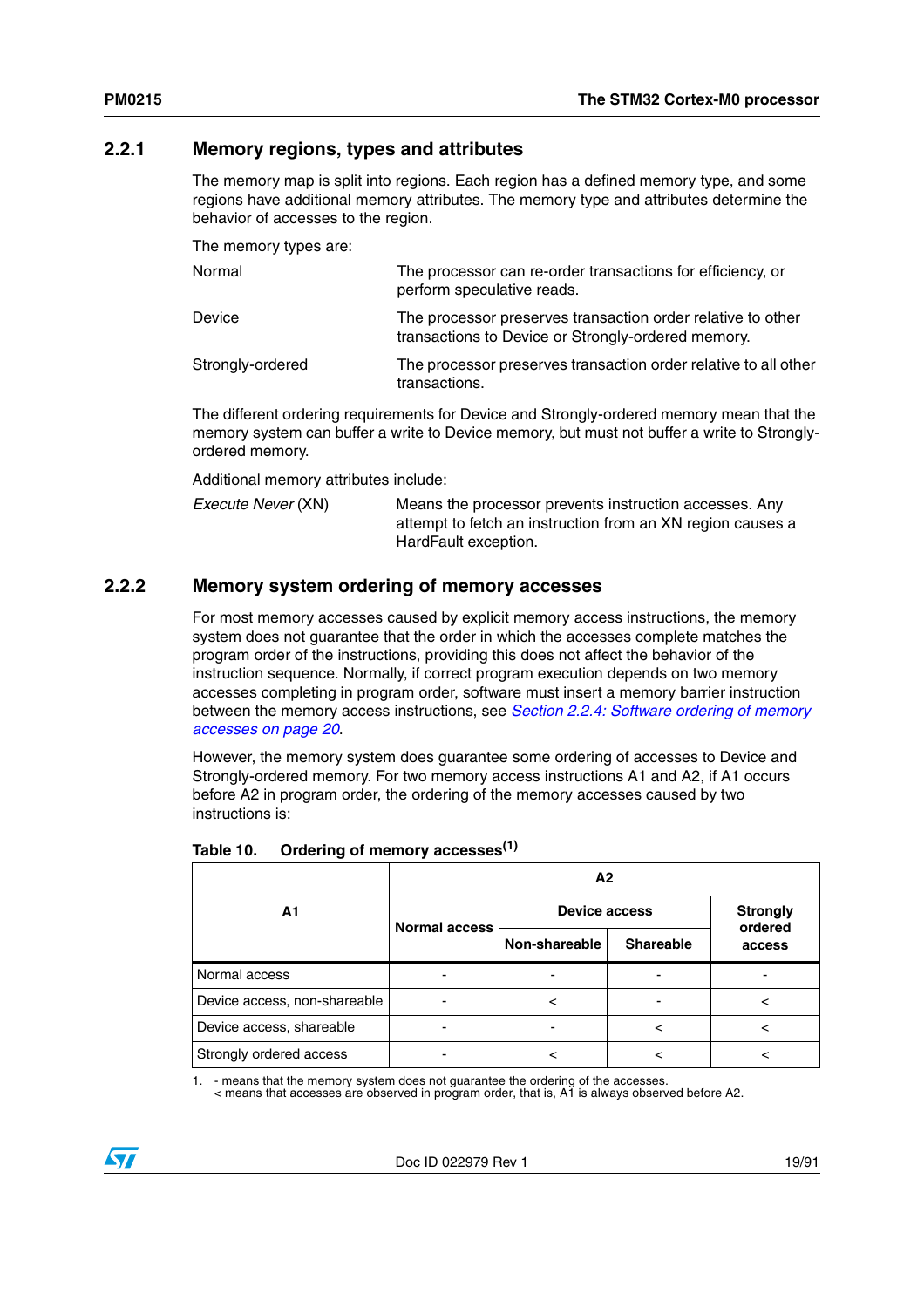# <span id="page-19-0"></span>**2.2.3 Behavior of memory accesses**

The behavior of accesses to each region in the memory map is:

| <b>Address</b><br>range    | <b>Memory</b><br>region      | <b>Memory</b><br>type <sup>(1)</sup> | $XN^{(1)}$ | <b>Description</b>                                                                                                          |
|----------------------------|------------------------------|--------------------------------------|------------|-----------------------------------------------------------------------------------------------------------------------------|
| 0x00000000-<br>0x1FFFFFFFF | Code                         | Normal                               |            | Executable region for program code. Can also put<br>data here.                                                              |
| 0x20000000-<br>0x3FFFFFFFF | <b>SRAM</b>                  | Normal                               | ٠          | Executable region for data. Can also put code<br>here.                                                                      |
| 0x40000000-<br>0x5FFFFFFF  | Peripheral                   | Device                               | XN         | External device memory                                                                                                      |
| 0x60000000-<br>0x9FFFFFFFF | External<br>RAM              | Normal                               | -          | Executable region for data.                                                                                                 |
| 0xA0000000-<br>0xDFFFFFFF  | External<br>device           | Device                               | XN         | External device memory                                                                                                      |
| 0xED000000-<br>0xED0FFFFF  | Private<br>Peripheral<br>Bus | Strongly-<br>ordered                 | XN         | This region includes the NVIC, System timer, and<br>system control block. Only word accesses can be<br>used in this region. |
| 0xED100000-<br>0xFFFFFFFFF | Device                       | Device                               | XN         | This region includes all the STM32 standard<br>peripherals.                                                                 |

<span id="page-19-2"></span>Table 11. **Memory access behavior** 

<span id="page-19-3"></span>1. See *[Memory regions, types and attributes on page 19](#page-18-0)* for more information.

The Code, SRAM, and external RAM regions can hold programs.

## <span id="page-19-1"></span>**2.2.4 Software ordering of memory accesses**

The order of instructions in the program flow does not always guarantee the order of the corresponding memory transactions. This is because:

- The processor can reorder some memory accesses to improve efficiency, providing this does not affect the behavior of the instruction sequence.
- Memory or devices in the memory map have different wait states
- Some memory accesses are buffered or speculative.

*[Section 2.2.2: Memory system ordering of memory accesses on page 19](#page-18-1)* describes the cases where the memory system guarantees the order of memory accesses. Otherwise, if the order of memory accesses is critical, software must include memory barrier instructions to force that ordering. The processor provides the following memory barrier instructions:

- DMB The *Data Memory Barrier* instruction ensures that outstanding memory transactions complete before subsequent memory transactions. See *[DMB on page 63](#page-62-0)*.
- DSB The *Data Synchronization Barrier* instruction ensures that outstanding memory transactions complete before subsequent instructions execute. See *[DSB on](#page-62-1)  [page 63](#page-62-1)*.
- ISB The *Instruction Synchronization Barrier* ensures that the effect of all completed memory transactions is recognizable by subsequent instructions. See *[ISB on](#page-63-0)  [page 64](#page-63-0)*.

20/91 Doc ID 022979 Rev 1

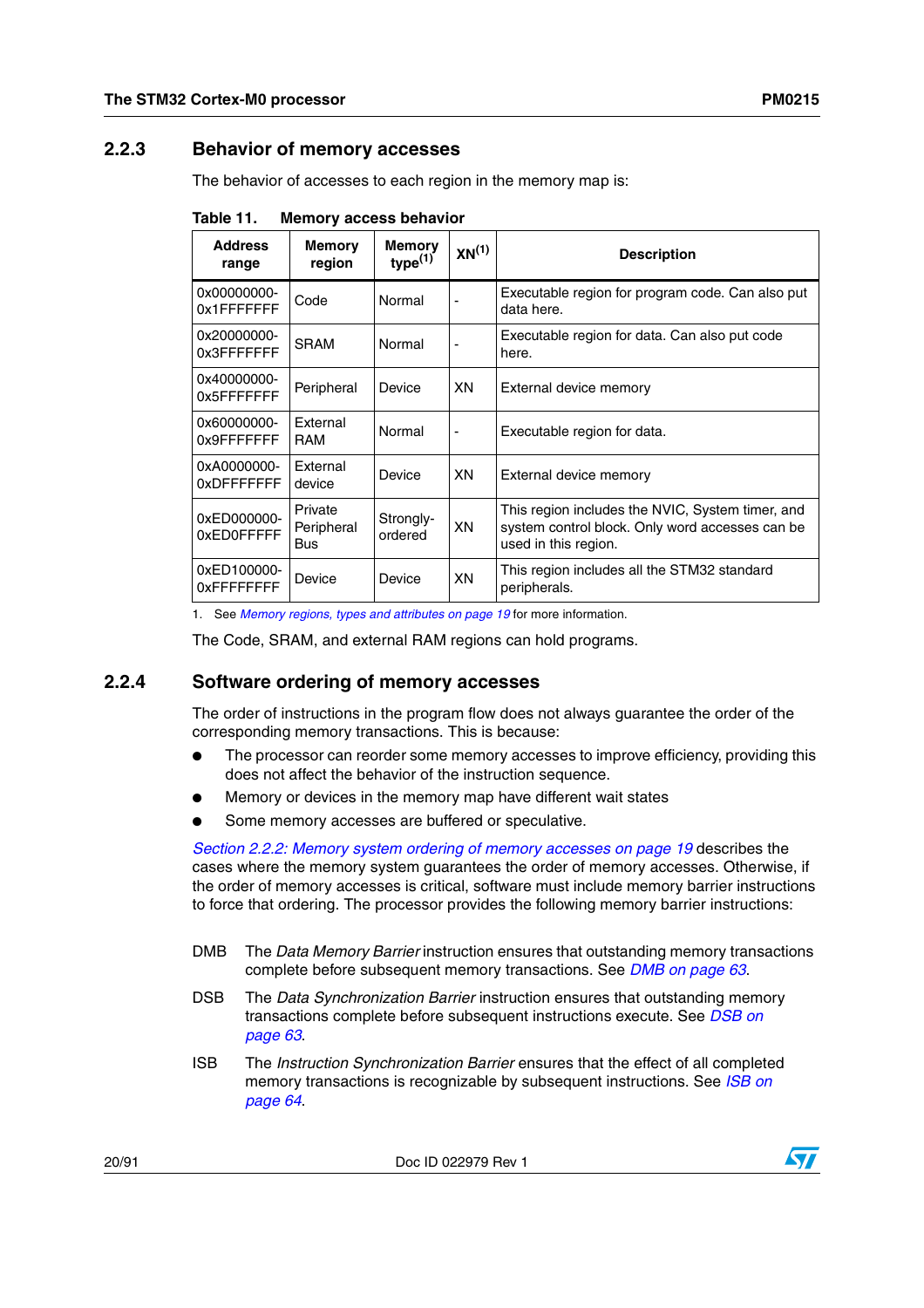Use memory barrier instructions in, for example:

- Vector table: If the program changes an entry in the vector table, and then enables the corresponding exception, use a DMB instruction between the operations. This ensures that if the exception is taken immediately after being enabled the processor uses the new exception vector.
- **Self-modifying code:** If a program contains self-modifying code, use an ISB instruction immediately after the code modification in the program. This ensures subsequent instruction execution uses the updated program.
- **Memory map switching**: If the system contains a memory map switching mechanism, use a DSB instruction after switching the memory map in the program. This ensures subsequent instruction execution uses the updated memory map.

Memory accesses to Strongly-ordered memory, such as the system control block, do not require the use of DMB instructions.

# <span id="page-20-0"></span>**2.2.5 Memory endianness**

The processor views memory as a linear collection of bytes numbered in ascending order from zero. For example, bytes 0-3 hold the first stored word, and bytes 4-7 hold the second stored word.

#### **Little-endian format**

In little-endian format, the processor stores the least significant byte (lsbyte) of a word at the lowest-numbered byte, and the most significant byte (msbyte) at the highest-numbered byte. See *[Figure 7](#page-20-1)* for an example.

#### <span id="page-20-1"></span>**Figure 7. Little-endian example**



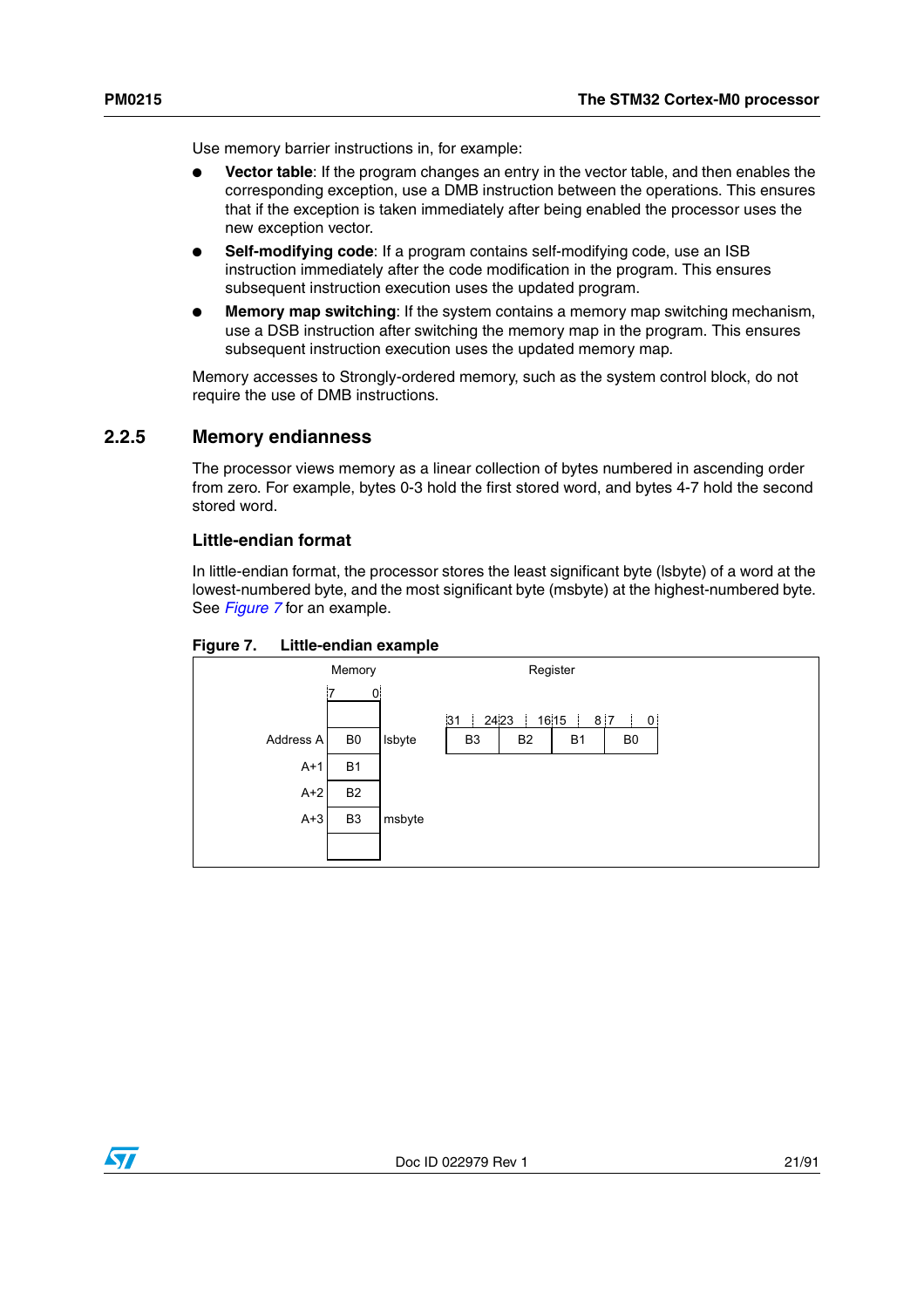# <span id="page-21-0"></span>**2.3 Exception model**

This section describes the exception model.

# <span id="page-21-1"></span>**2.3.1 Exception states**

Each exception is in one of the following states:

| Inactive           | The exception is not active and not pending.                                                                                                                                            |  |  |
|--------------------|-----------------------------------------------------------------------------------------------------------------------------------------------------------------------------------------|--|--|
| Pending            | The exception is waiting to be serviced by the processor. An interrupt<br>request from a peripheral or from software can change the state of the<br>corresponding interrupt to pending. |  |  |
| Active             | An exception that is being serviced by the processor but has not<br>completed.                                                                                                          |  |  |
|                    | Note: An exception handler can interrupt the execution of another exception<br>handler. In this case both exceptions are in the active state.                                           |  |  |
| Active and pending | The exception is being serviced by the processor and there is a<br>pending exception from the same source.                                                                              |  |  |

# <span id="page-21-2"></span>**2.3.2 Exception types**

The exception types are:

|       | Reset          | Reset is invoked on power up or warm reset. The exception model<br>treats reset as a special form of exception. When reset is asserted, the<br>operation of the processor stops, potentially at any point in an<br>instruction. When reset is deasserted, execution restarts in Thread<br>mode from the address provided by the reset entry in the vector table. |
|-------|----------------|------------------------------------------------------------------------------------------------------------------------------------------------------------------------------------------------------------------------------------------------------------------------------------------------------------------------------------------------------------------|
|       | <b>NMI</b>     | A NonMaskable Interrupt (NMI) can be signalled by a peripheral or<br>triggered by software. This is the highest priority exception other than<br>reset. It is permanently enabled and has a fixed priority of -2. NMIs<br>cannot be:                                                                                                                             |
|       |                | Masked or prevented from activation by any other exception                                                                                                                                                                                                                                                                                                       |
|       |                | Preempted by any exception other than Reset.                                                                                                                                                                                                                                                                                                                     |
|       | Hard fault     | A hard fault is an exception that occurs because of an error during<br>normal exception processing. Hard faults have a fixed priority of -1,<br>meaning they have higher priority than any exception with configurable<br>priority.                                                                                                                              |
|       | SVCall         | A supervisor call (SVC) is an exception that is triggered by the SVC<br>instruction. In an OS environment, applications can use SVC<br>instructions to access OS kernel functions and device drivers.                                                                                                                                                            |
|       | PendSV         | PendSV is an interrupt-driven request for system-level service. In an<br>OS environment, use PendSV for context switching when no other<br>exception is active.                                                                                                                                                                                                  |
|       | <b>SysTick</b> | A SysTick exception is an exception the system timer generates when<br>it reaches zero. Software can also generate a SysTick exception. In an<br>OS environment, the processor can use this exception as system tick.                                                                                                                                            |
| 22/91 |                | Doc ID 022979 Rev 1                                                                                                                                                                                                                                                                                                                                              |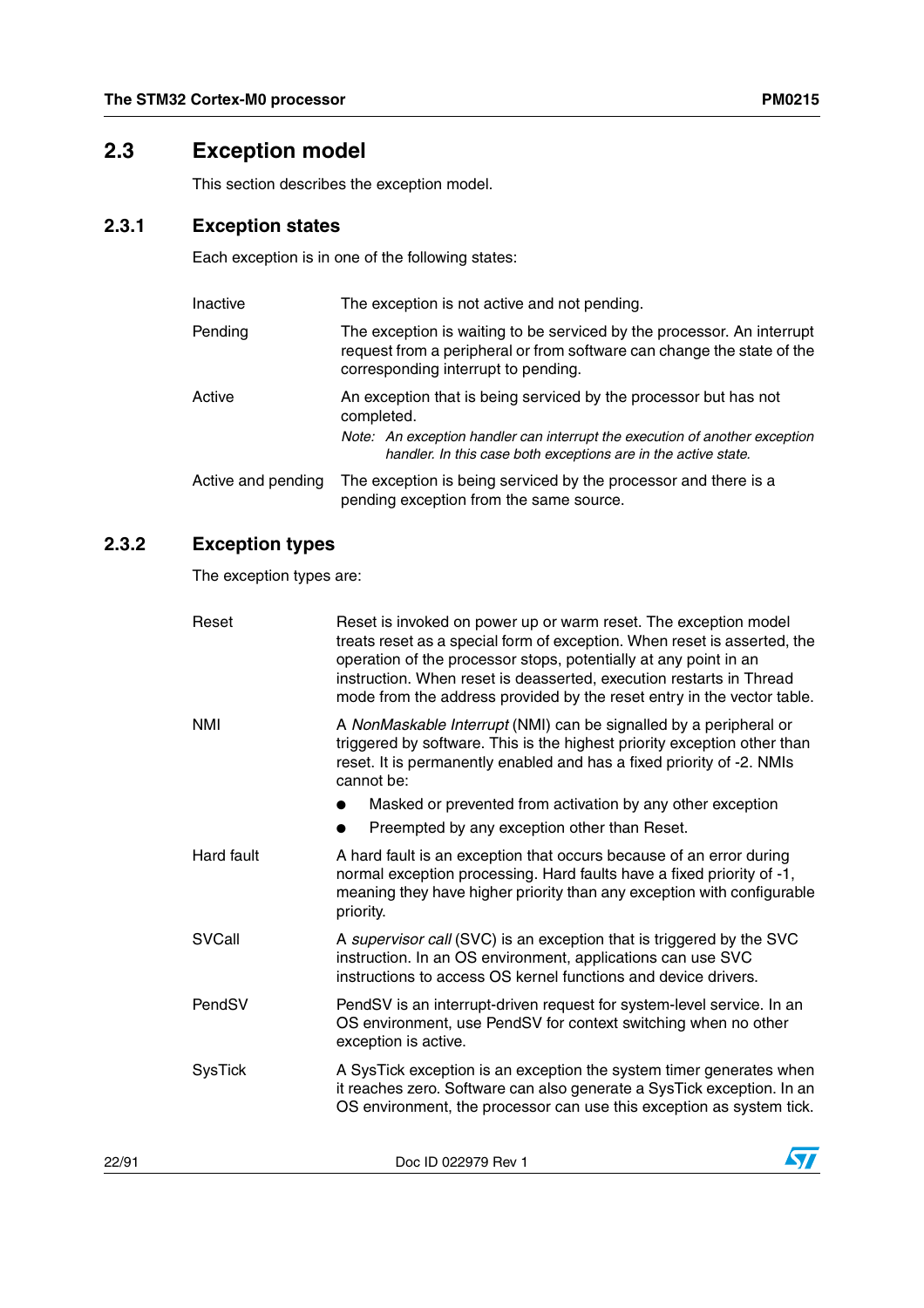Interrupt (IRQ) A interrupt, or IRQ, is an exception signalled by a peripheral, or generated by a software request. All interrupts are asynchronous to instruction execution. In the system, peripherals use interrupts to communicate with the processor.

<span id="page-22-1"></span>**Table 12. Properties of the different exception types**

| <b>Exception</b><br>number <sup>(1)</sup> | <b>IRQ</b><br>number <sup>(1)</sup> | <b>Exception</b><br>type | <b>Priority</b>             | <b>Vector address</b><br>or offset <sup>(2)</sup> | <b>Activation</b> |
|-------------------------------------------|-------------------------------------|--------------------------|-----------------------------|---------------------------------------------------|-------------------|
| $\mathbf{1}$                              |                                     | Reset                    | -3, the highest             | 0x00000004                                        | Asynchronous      |
| $\overline{2}$                            | $-14$                               | <b>NMI</b>               | -2                          | 0x00000008                                        | Asynchronous      |
| $\mathbf{3}$                              | $-13$                               | Hard fault               | -1                          | 0x0000000C                                        | Synchronous       |
| $4 - 10$                                  |                                     | Reserved                 |                             |                                                   |                   |
| 11                                        | -5                                  | SVCall                   | Configurable <sup>(3)</sup> | 0x0000002C                                        | Synchronous       |
| $12 - 13$                                 |                                     | Reserved                 |                             |                                                   |                   |
| 14                                        | -2                                  | PendSV                   | Configurable <sup>(3)</sup> | 0x00000038                                        | Asynchronous      |
| 15                                        | $-1$                                | <b>SysTick</b>           | Configurable <sup>(3)</sup> | 0x0000003C                                        | Asynchronous      |
| $16 - 47$                                 | $0 - 31$                            | Interrupt (IRQ)          | Configurable <sup>(3)</sup> | 0x00000040 and<br>above $(4)$                     | Asynchronous      |

<span id="page-22-2"></span>1. To simplify the software layer, the CMSIS only uses IRQ numbers and therefore uses negative values for exceptions other than interrupts. The IPSR returns the Exception number, see *[Interrupt program status register on page 14](#page-13-3)*.

2. See *[Vector table on page 24](#page-23-0)* for more information.

<span id="page-22-3"></span>3. See *[Interrupt priority register \(IPR0-IPR7\) on page 73](#page-72-0)*.

4. Increasing in steps of 4.

For an asynchronous exception other than reset, the processor can execute another instruction between when the exception is triggered and when the processor enters the exception handler.

Software can disable the exceptions that *[Table 12 on page 23](#page-22-1)* shows as having configurable priority, see:*[Interrupt clear-enable register \(ICER\) on page 71](#page-70-1)*.

For more information about hard faults, see *[Section 2.4: Fault handling on page 28](#page-27-0)*.

# <span id="page-22-0"></span>**2.3.3 Exception handlers**

The processor handles exceptions using:

| Interrupt Service<br>Routines (ISRs) | Interrupts IRQ0 to IRQ31 are the exceptions handled by ISRs.                                                             |
|--------------------------------------|--------------------------------------------------------------------------------------------------------------------------|
| <b>Fault handlers</b>                | Hard fault is the only fault exception handled by the fault handlers.                                                    |
| System handlers                      | NMI, PendSV, SVCall SysTick, and Hard fault exceptions are all<br>system exceptions that are handled by system handlers. |

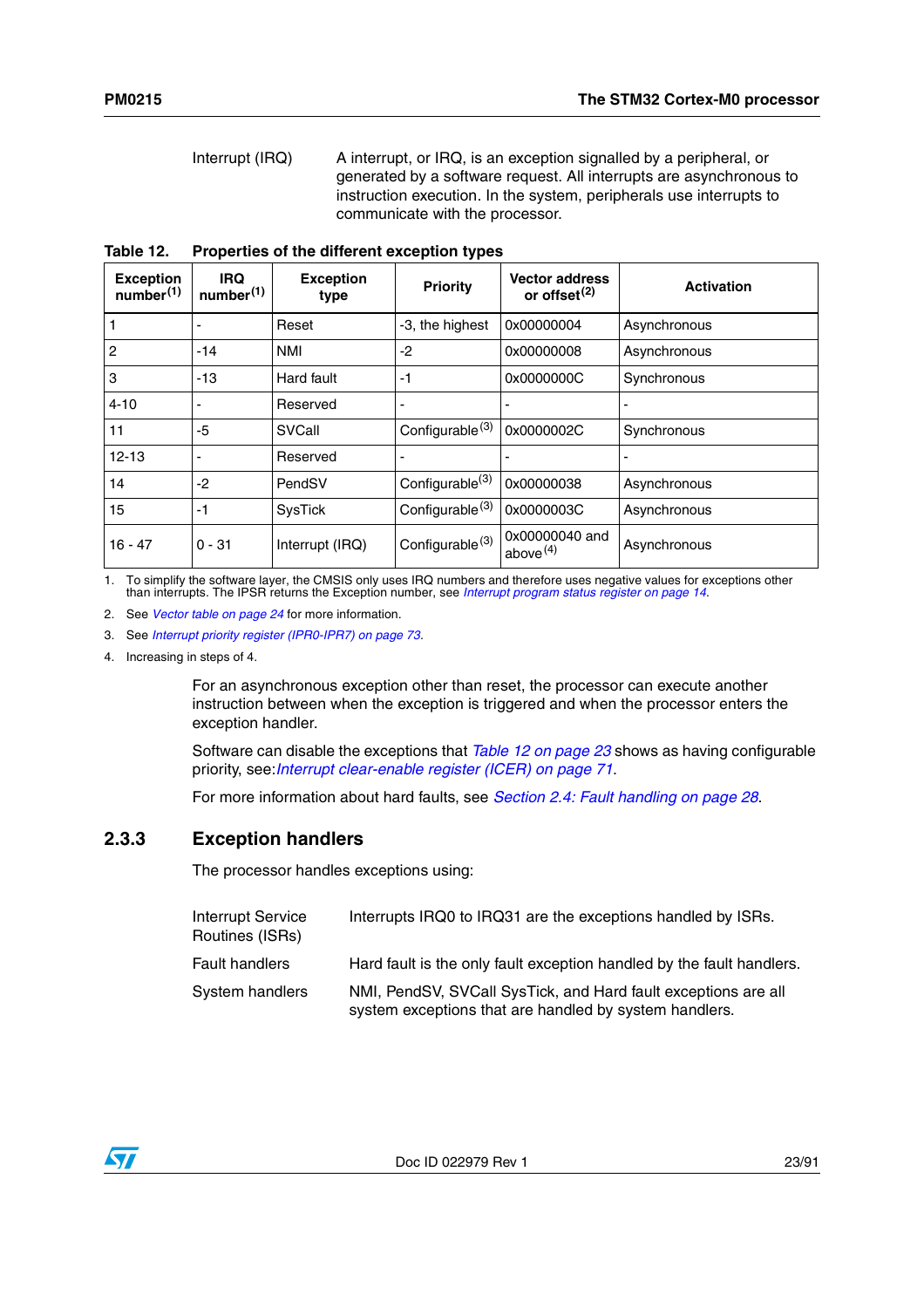# <span id="page-23-0"></span>**2.3.4 Vector table**

The vector table contains the reset value of the stack pointer, and the start addresses, also called exception vectors, for all exception handlers.

*[Figure 8](#page-23-1)* shows the order of the exception vectors in the vector table.

The least-significant bit of each vector must be 1, indicating that the exception handler is Thumb code.



<span id="page-23-1"></span>**Figure 8. Vector table**

On system reset, the vector table is fixed at address 0x00000000.

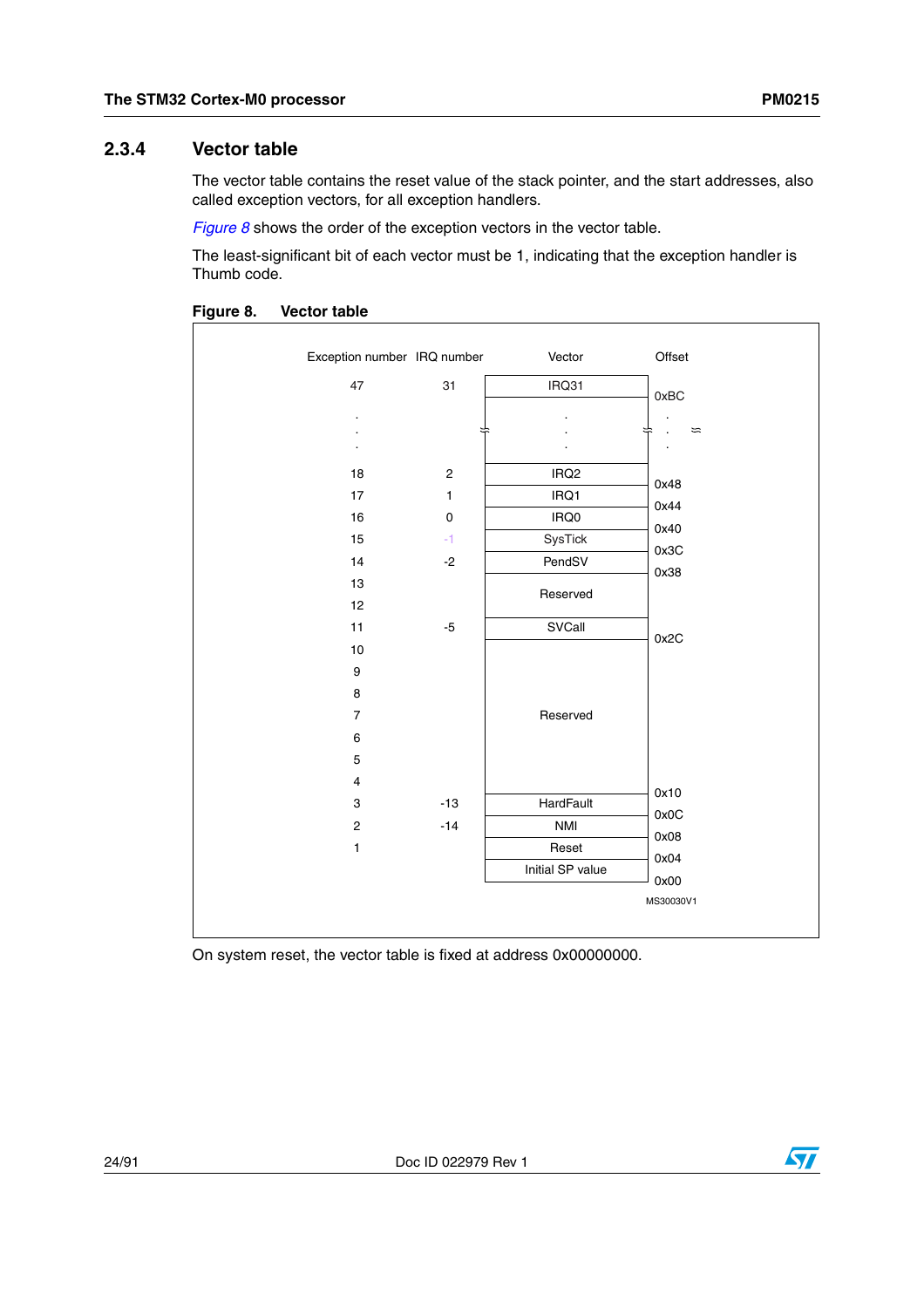# <span id="page-24-0"></span>**2.3.5 Exception priorities**

As *[Table 12 on page 23](#page-22-1)* shows, all exceptions have an associated priority, with:

- A lower priority value indicating a higher priority
- Configurable priorities for all exceptions except Reset, Hard fault, and NMI.

If software does not configure any priorities, then all exceptions with a configurable priority have a priority of 0. For information about configuring exception priorities see:

- *[System handler priority registers \(SHPRx\) on page 83](#page-82-0)*
- *[Interrupt priority register \(IPR0-IPR7\) on page 73](#page-72-0)*

Configurable priority values are in the range 0-192, in steps of 64. This means that the Reset, Hard fault, and NMI exceptions, with fixed negative priority values, always have higher priority than any other exception.

For example, assigning a higher priority value to IRQ[0] and a lower priority value to IRQ[1] means that IRQ[1] has higher priority than IRQ[0]. If both IRQ[1] and IRQ[0] are asserted, IRQ[1] is processed before IRQ[0].

If multiple pending exceptions have the same priority, the pending exception with the lowest exception number takes precedence. For example, if both IRQ[0] and IRQ[1] are pending and have the same priority, then IRQ[0] is processed before IRQ[1].

When the processor is executing an exception handler, the exception handler is preempted if a higher priority exception occurs. If an exception occurs with the same priority as the exception being handled, the handler is not preempted, irrespective of the exception number. However, the status of the new interrupt changes to pending.

# <span id="page-24-1"></span>**2.3.6 Exception entry and return**

Descriptions of exception handling use the following terms:

Preemption When the processor is executing an exception handler, an exception can preempt the exception handler if its priority is higher than the priority of the exception being handled. When one exception preempts another, the exceptions are called nested exceptions. See *[Exception entry on page 26](#page-25-1)* more information.

Return This occurs when the exception handler is completed, and:

- There is no pending exception with sufficient priority to be serviced
- The completed exception handler was not handling a late-arriving exception.

The processor pops the stack and restores the processor state to the state it had before the interrupt occurred. See *[Exception return on page 27](#page-26-1)* for more information.

Tail-chaining This mechanism speeds up exception servicing. On completion of an exception handler, if there is a pending exception that meets the requirements for exception entry, the stack pop is skipped and control transfers to the new exception handler.

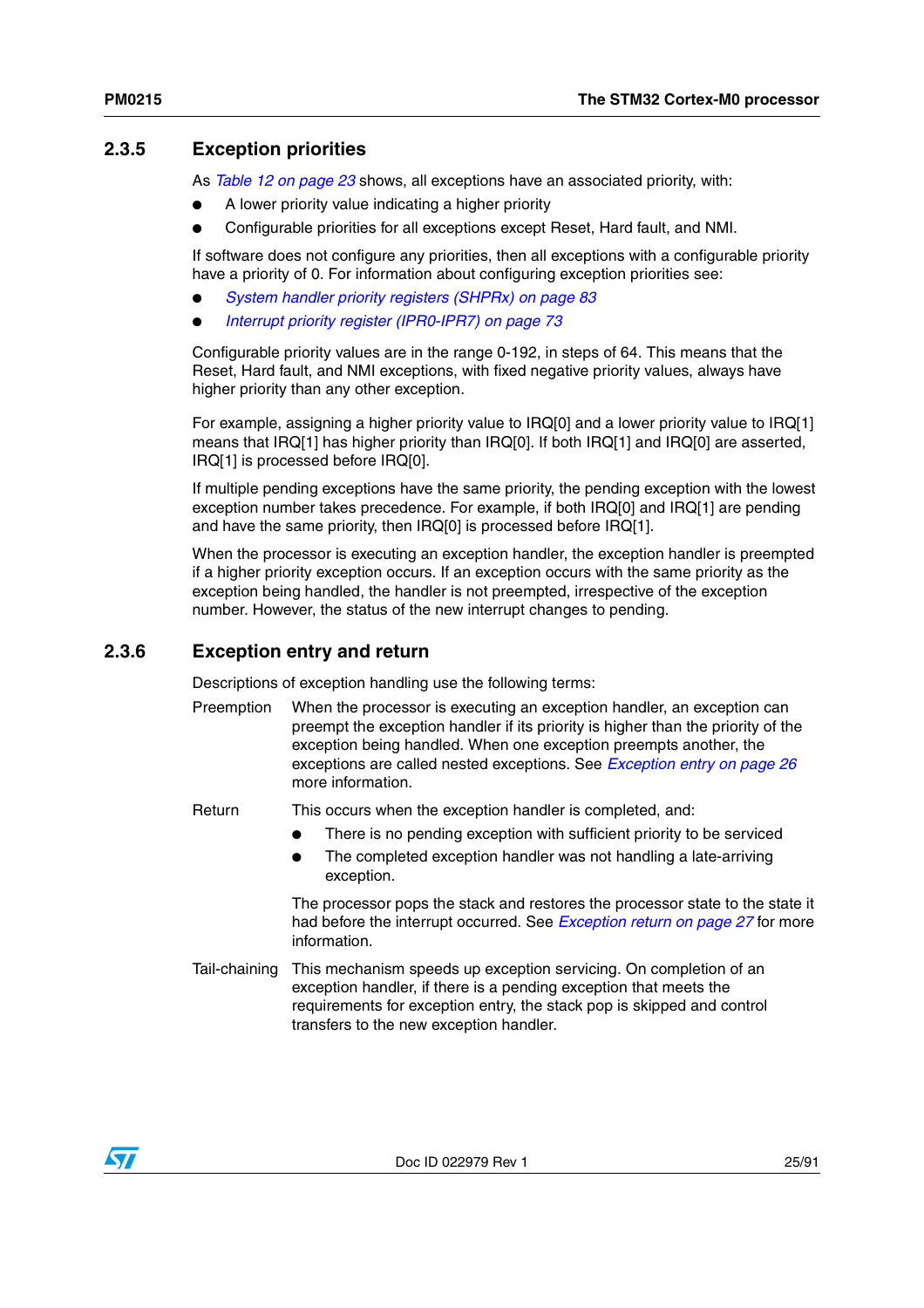### <span id="page-25-1"></span>**Exception entry**

Exception entry occurs when there is a pending exception with sufficient priority and either:

- The processor is in Thread mode
- The new exception is of higher priority than the exception being handled, in which case the new exception preempts the original exception.

When one exception preempts another, the exceptions are nested.

exception, the normal tail-chaining rules apply.

Sufficient priority means the exception has more priority than any limits set by the mask registers, see *[Exception mask registers on page 15](#page-14-4)*. An exception with less priority than this is pending but is not handled by the processor.

When the processor takes an exception, unless the exception is a tail-chained or a latearriving exception, the processor pushes information onto the current stack. This operation is referred as *stacking* and the structure of eight data words is referred as *stack frame*. The stack frame contains the following information:

<span id="page-25-0"></span>



Immediately after stacking, the stack pointer indicates the lowest address in the stack frame. The stack frame is aligned to a double-word address.

The stack frame includes the return address. This is the address of the next instruction in the interrupted program. This value is restored to the PC at exception return so that the interrupted program resumes.

The processor performs a vector fetch that reads the exception handler start address from the vector table. When stacking is complete, the processor starts executing the exception handler. At the same time, the processor writes an EXC\_RETURN value to the LR. This indicates which stack pointer corresponds to the stack frame and what operation mode the was processor was in before the entry occurred.

If no higher priority exception occurs during exception entry, the processor starts executing the exception handler and automatically changes the status of the corresponding pending interrupt to active.

26/91 Doc ID 022979 Rev 1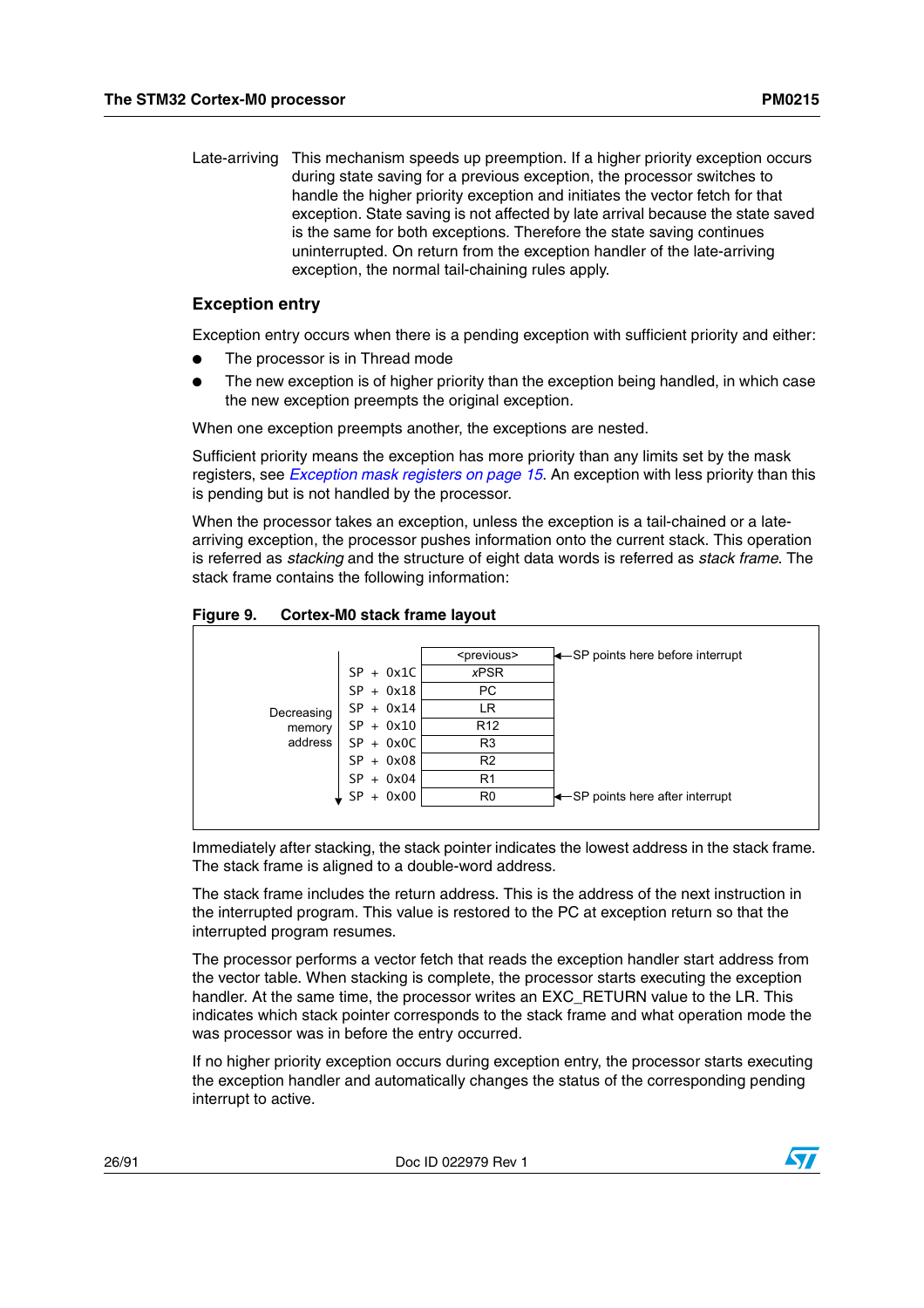If another higher priority exception occurs during exception entry, the processor starts executing the exception handler for this exception and does not change the pending status of the earlier exception. This is the late arrival case.

#### <span id="page-26-1"></span>**Exception return**

Exception return occurs when the processor is in Handler mode and executes one of the following instructions to load the EXC\_RETURN value into the PC:

- a POP instruction that loads the PC
- a BX instruction using any register.

EXC\_RETURN is the value loaded into the LR on exception entry. The exception mechanism relies on this value to detect when the processor has completed an exception handler.

Bits[31:4] of an EXC\_RETURN value are 0xFFFFFFF. When the processor loads a value matching this pattern to the PC it detects that the operation is a not a normal branch operation and, instead, that the exception is complete. Therefore, it starts the exception return sequence. Bits[3:0] of the EXC\_RETURN value indicate the required return stack and processor mode as shown in *[Table 13](#page-26-0)*.

| EXC RETURN[31:0] | <b>Description</b>                                                                                              |
|------------------|-----------------------------------------------------------------------------------------------------------------|
| 0xFFFFFFF1       | Return to Handler mode.<br>Exception return gets state from the main stack.<br>Execution uses MSP after return. |
| 0xFFFFFFFF9      | Return to Thread mode.<br>Exception return gets state from MSP.<br>Execution uses MSP after return.             |
| 0xFFFFFFFFD      | Return to Thread mode.<br>Exception return gets state from PSP.<br>Execution uses PSP after return.             |
| All other values | Reserved                                                                                                        |

<span id="page-26-0"></span>Table 13. **Exception return behavior** 

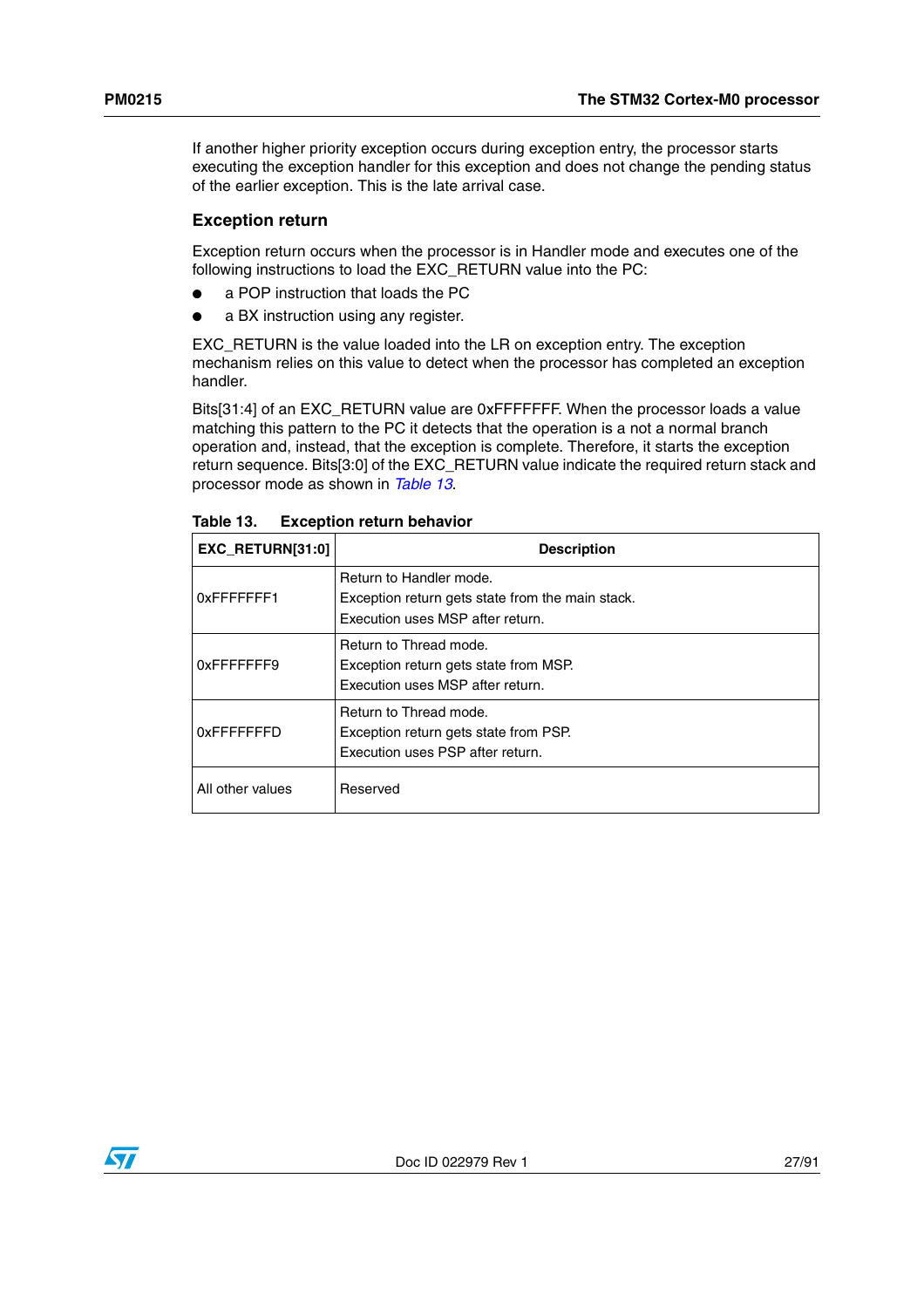# <span id="page-27-0"></span>**2.4 Fault handling**

Faults are a subset of the exceptions, see *[Exception model on page 22](#page-21-0)*. All faults result in the HardFault exception being taken or cause lockup if they occur in the NMI or HardFault handler. The faults are:

- execution of an SVC instruction at a priority equal or higher than SVCall
- execution of a BKPT instruction without a debugger attached
- a system-generated bus error on a load or store
- execution of an instruction from an XN memory address
- execution of an instruction from a location for which the system generates a bus fault
- a system-generated bus error on a vector fetch
- execution of an Undefined instruction
- execution of an instruction when not in Thumb-State as a result of T-bit being previously cleared to 0
- an attempted load or store to an unaligned address.

*Note: Only Reset and NMI can preempt the fixed priority HardFault handler. A HardFault can preempt any exception other than Reset, NMI, or another hard fault.*

## <span id="page-27-2"></span>**Lockup**

The processor enters a lockup state if a hard fault occurs when executing the NMI or hard fault handlers, or if the system generates a bus error when unstacking the PSR on an exception return using the MSP. When the processor is in lockup state it does not execute any instructions. The processor remains in lockup state until either:

- It is reset
- An NMI occurs and the current lockup is in the HardFault handler.
- It is halted by a debugger.

If lockup state occurs from the NMI handler a subsequent NMI does not cause the processor to leave lockup state.

# <span id="page-27-1"></span>**2.5 Power management**

The STM32 and Cortex-M0 processor sleep modes reduce power consumption:

- Sleep mode stops the processor clock. All other system and peripheral clocks may still be running.
- Deep sleep mode stops most of the STM32 system and peripheral clocks. At product level, this corresponds to either the Stop or the Standby mode. For more details, please refer to the "Power modes" Section in the STM32 reference manual.

The SLEEPDEEP bit of the SCR selects which sleep mode is used, see *[System control](#page-80-0)  [register \(SCR\) on page 81](#page-80-0)*. For more information about the behavior of the sleep modes see the STM32 product reference manual.

This section describes the mechanisms for entering sleep mode, and the conditions for waking up from sleep mode.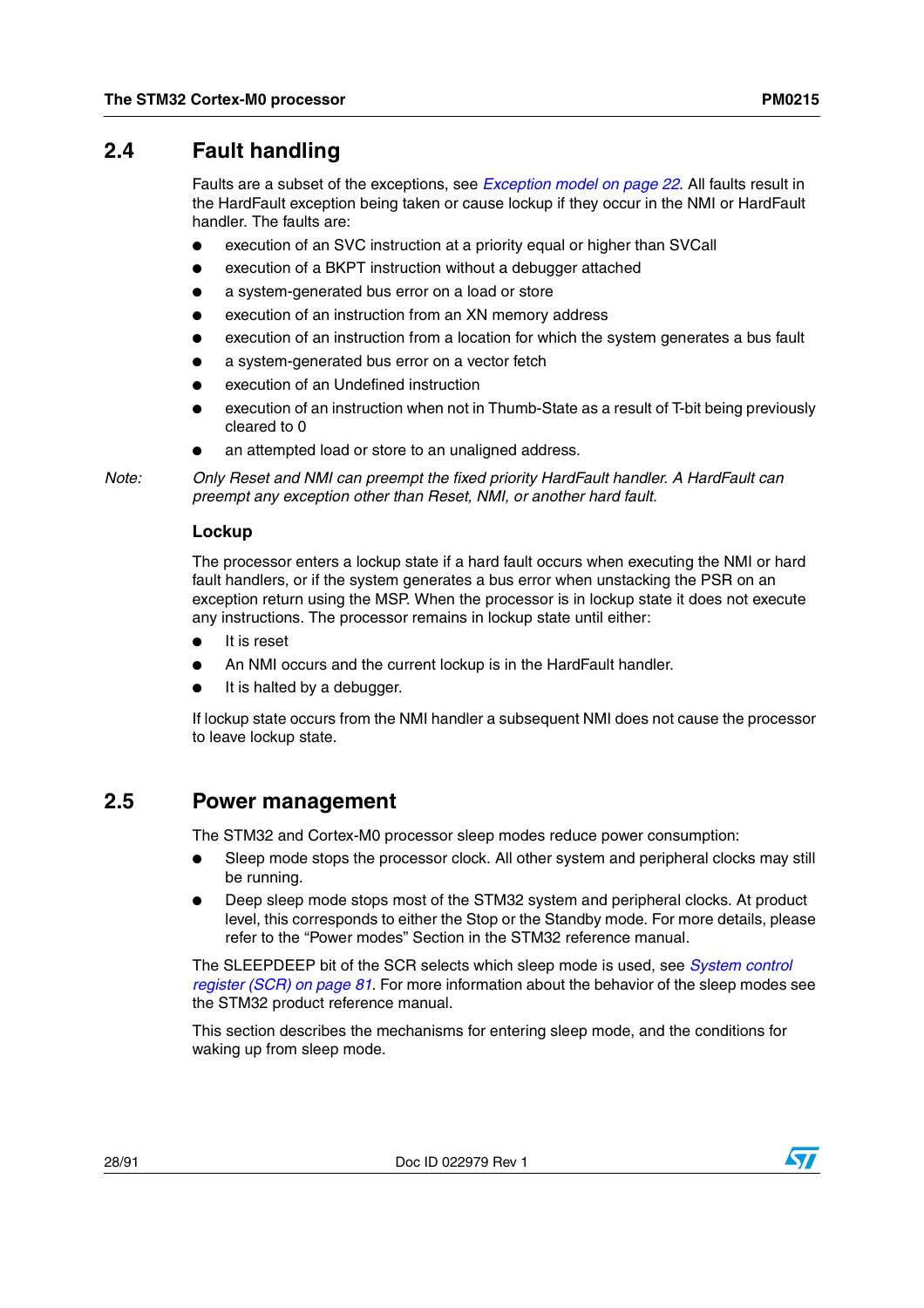# <span id="page-28-0"></span>**2.5.1 Entering sleep mode**

This section describes the mechanisms software can use to put the processor into sleep mode.

The system can generate spurious wakeup events, for example a debug operation wakes up the processor. Therefore software must be able to put the processor back into sleep mode after such an event. A program might have an idle loop to put the processor back to sleep mode.

# **Wait for interrupt**

The *wait for interrupt* instruction, WFI, causes immediate entry to sleep mode (unless the wake-up condition is true, see *[Wakeup from WFI or sleep-on-exit on page 29](#page-28-2)*). When the processor executes a WFI instruction it stops executing instructions and enters sleep mode. See *[WFI on page 68](#page-67-0)* for more information.

#### <span id="page-28-3"></span>**Wait for event**

The *wait for event* instruction, WFE, causes entry to sleep mode depending on the value of a one-bit event register. When the processor executes a WFE instruction, it checks the value of the event register:

- 0: the processor stops executing instructions and enters sleep mode
- 1: the processor clears the register to 0 and continues executing instructions without entering sleep mode.

See *[WFE on page 67](#page-66-1)* for more information.

If the event register is 1, this indicates that the processor must not enter sleep mode on execution of a WFE instruction. Typically, this is because an external event signal is asserted, or a processor in the system has executed an SEV instruction, see *[SEV on](#page-65-1)  [page 66](#page-65-1)*. Software cannot access this register directly.

#### **Sleep-on-exit**

If the SLEEPONEXIT bit of the SCR is set to 1, when the processor completes the execution of an exception handler it returns to Thread mode and immediately enters sleep mode. Use this mechanism in applications that only require the processor to run when an exception occurs.

## <span id="page-28-1"></span>**2.5.2 Wakeup from sleep mode**

The conditions for the processor to wakeup depend on the mechanism that cause it to enter sleep mode.

#### <span id="page-28-2"></span>**Wakeup from WFI or sleep-on-exit**

Normally, the processor wakes up only when it detects an exception with sufficient priority to cause exception entry.

Some embedded systems might have to execute system restore tasks after the processor wakes up, and before it executes an interrupt handler. To achieve this set the PRIMASK bit to 1. If an interrupt arrives that is enabled and has a higher priority than current exception priority, the processor wakes up but does not execute the interrupt handler until the processor sets PRIMASK to zero. For more information about PRIMASK see *[Exception](#page-14-4)  [mask registers on page 15](#page-14-4)*.



Doc ID 022979 Rev 1 29/91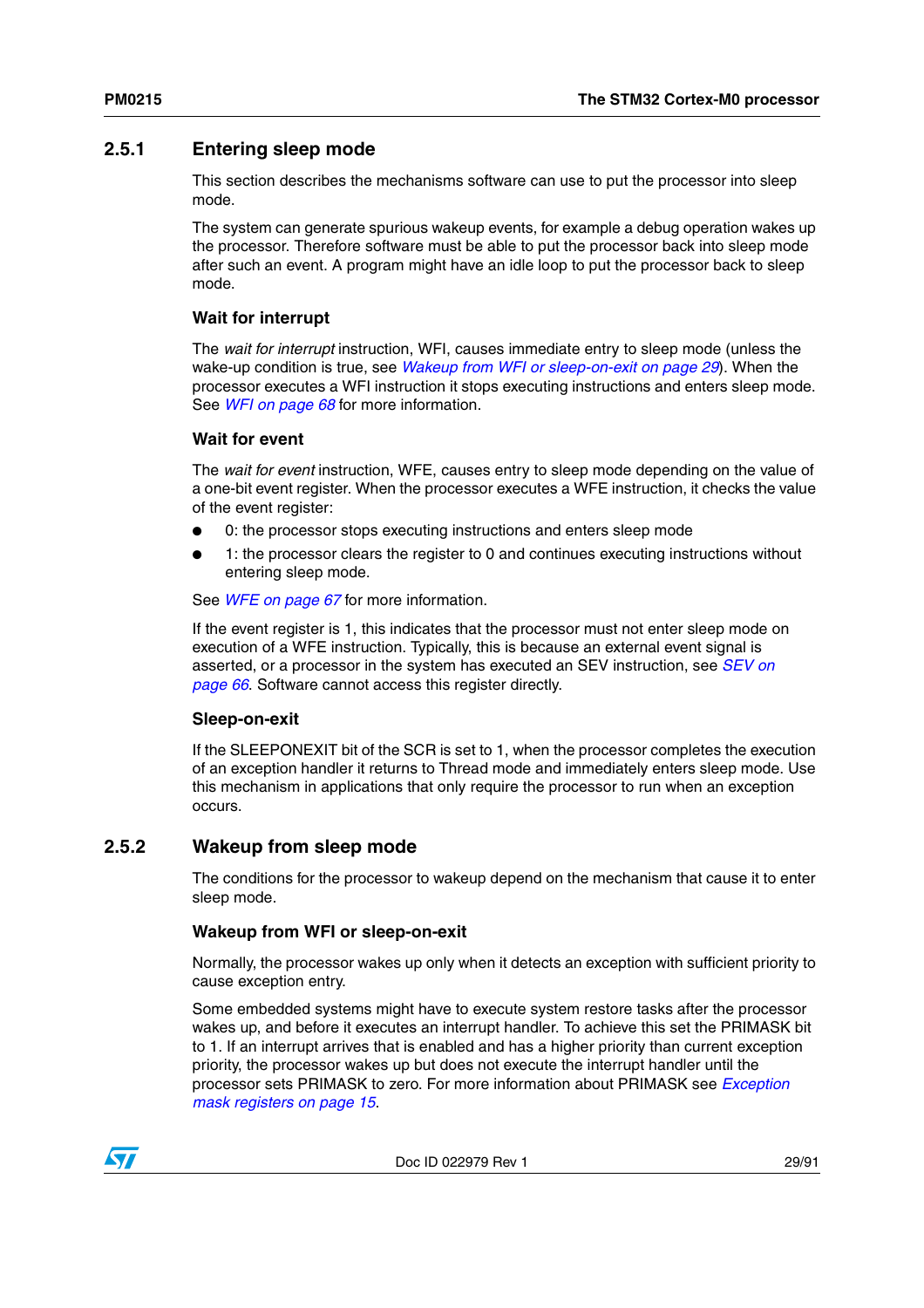#### **Wakeup from WFE**

The processor wakes up if:

- it detects an exception with sufficient priority to cause exception entry
- it detects an external event signal, see *[Section 2.5.3: The external event input](#page-29-0)*

In addition, if the SEVONPEND bit in the SCR is set to 1, any new pending interrupt triggers an event and wakes up the processor, even if the interrupt is disabled or has insufficient priority to cause exception entry. For more information about the SCR see *[System control](#page-80-0)  [register \(SCR\) on page 81](#page-80-0)*.

# <span id="page-29-0"></span>**2.5.3 The external event input**

The processor provides an external event input signal. This signal can be generated by up to 16 external input lines and other internal asynchronous events, configured through the extended interrupt and event controller (EXTI).

This signal can wakeup the processor from WFE, or set the internal WFE event register to one to indicate that the processor must not enter sleep mode on a later WFE instruction, see *[Wait for event on page 29](#page-28-3)*. Fore more details please refer to the STM32 reference manual, section 4.3 Low power modes.

# <span id="page-29-1"></span>**2.5.4 Power management programming hints**

ISO/IEC C cannot directly generate the WFI, WFE or SEV instructions. The CMSIS provides the following functions for these instructions:

void \_\_WFE(void) // Wait for Event void \_\_WFI(void) // Wait for Interrupt void \_\_SEV(void) // Send Event

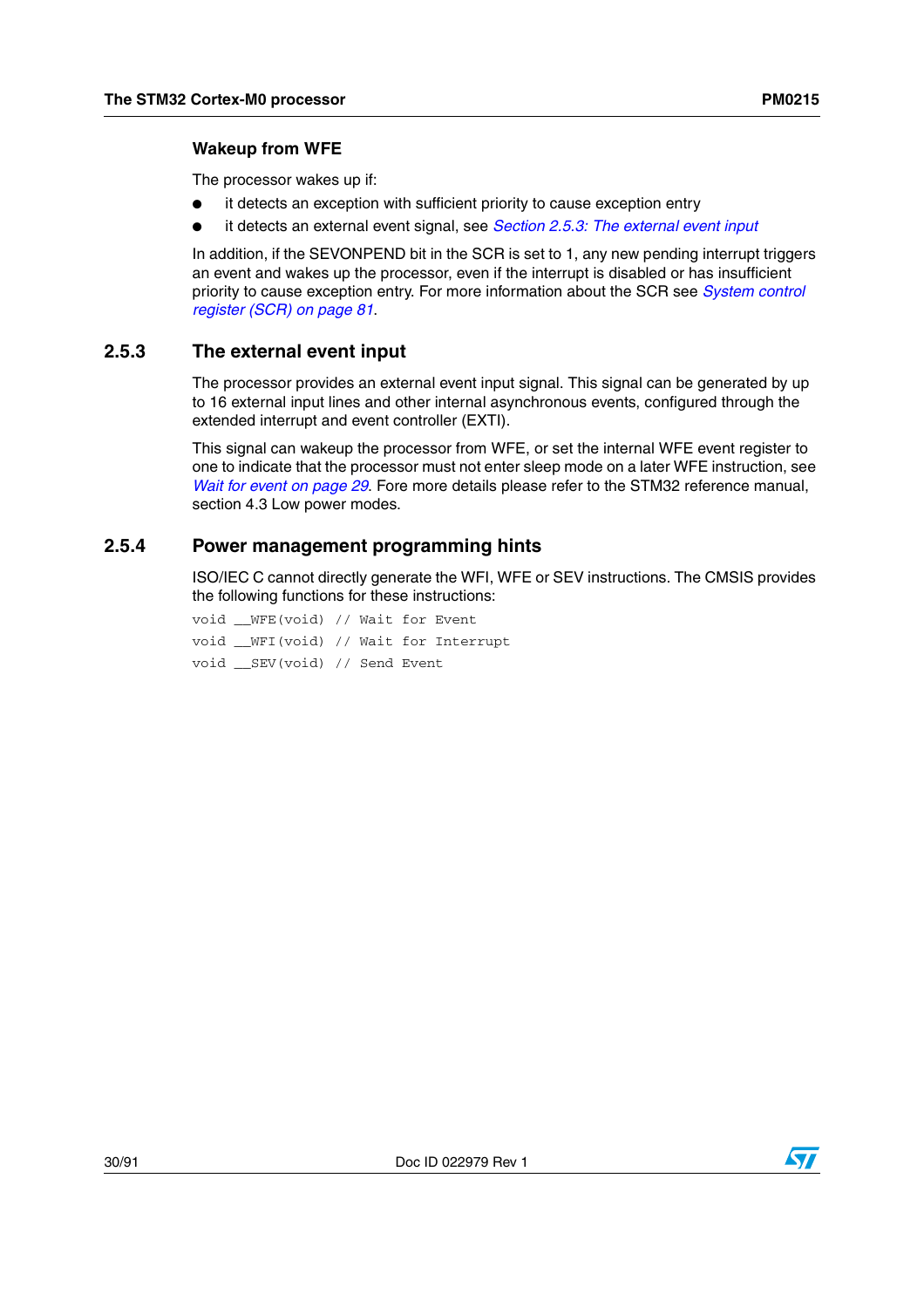# <span id="page-30-0"></span>**3 The STM32 Cortex-M0 instruction set**

This chapter is the reference material for the Cortex-M0 instruction set description in a User Guide. The following sections give general information:

*[Section 3.1: Instruction set summary on page 31](#page-30-1)*

*[Section 3.2: CMSIS intrinsic functions on page 35](#page-34-0)*

*[Section 3.3: About the instruction descriptions on page 36](#page-35-0)*

Each of the following sections describes a functional group of Cortex-M0 instructions. Together they describe all the instructions supported by the Cortex-M0 processor:

*[Section 3.4: Memory access instructions on page 41](#page-40-0) [Section 3.5: General data processing instructions on page 48](#page-47-0) [Section 3.6: Branch and control instructions on page 59](#page-58-0) [Section 3.7: Miscellaneous instructions on page 61](#page-60-0)*

# <span id="page-30-1"></span>**3.1 Instruction set summary**

The processor implements a version of the thumb instruction set. *[Table 14](#page-30-2)* lists the supported instructions.

In *[Table 14](#page-30-2)*:

- Angle brackets, <>, enclose alternative forms of the operand
- Braces, {}, enclose optional operands
- The operands column is not exhaustive
- Op2 is a flexible second operand that can be either a register or a constant
- Most instructions can use an optional condition code suffix

For more information on the instructions and operands, see the instruction descriptions.

| <b>Mnemonic</b> | <b>Operands</b>                    | <b>Brief description</b>        | <b>Flags</b> | Page                  |
|-----------------|------------------------------------|---------------------------------|--------------|-----------------------|
| <b>ADCS</b>     | ${Rd}$ , Rn, Rm                    | Add with carry                  | N,Z,C,V      | $3.5.1$ on<br>page 49 |
| $ADD\{S\}$      | $\{Rd, \}$ Rn, $\langle Rm $ #imm> | l Add                           | N,Z,C,V      | $3.5.1$ on<br>page 49 |
| <b>ADR</b>      | Rd. label                          | PC-relative address to register |              | $3.4.1$ on<br>page 42 |
| <b>ANDS</b>     | ${Rd}$ , Rn, Rm                    | <b>Bitwise AND</b>              | N,Z          | $3.5.2$ on<br>page 51 |
| <b>ASRS</b>     | ${Rd}$ , Rm, $<$ Rs $\#$ imm $>$   | Arithmetic shift right          | N,Z,C        | $3.5.3$ on<br>page 52 |
| $B{cc}$         | label                              | Branch {conditionally}          |              | $3.6.1$ on<br>page 59 |

<span id="page-30-2"></span>**Table 14. Cortex-M0 instructions**

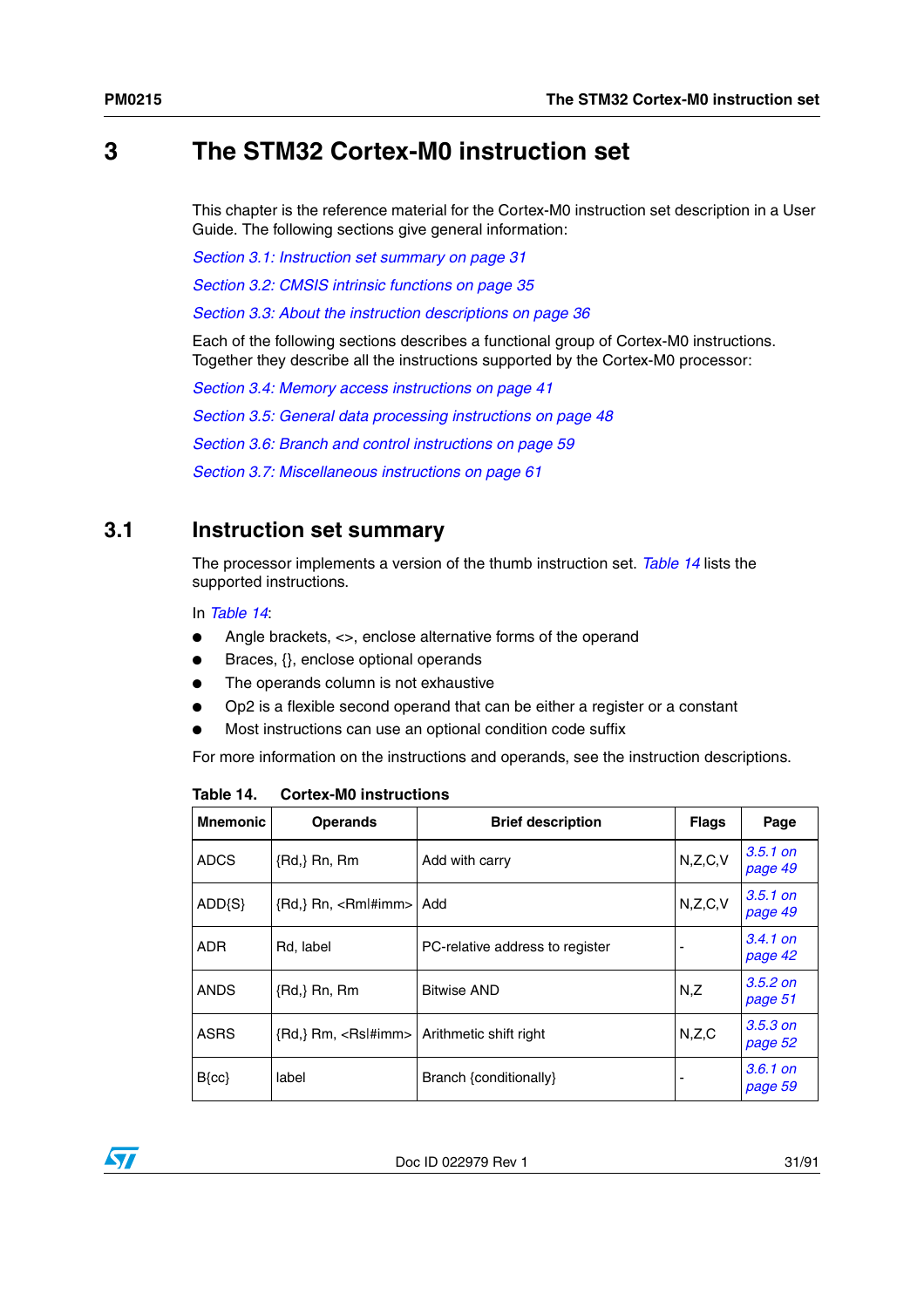| או טועסו.       | UUI LUA-IVIU IIIƏLI UULIUIIƏ                |                                               |                              |                       |
|-----------------|---------------------------------------------|-----------------------------------------------|------------------------------|-----------------------|
| <b>Mnemonic</b> | <b>Operands</b>                             | <b>Brief description</b>                      | <b>Flags</b>                 | Page                  |
| <b>BICS</b>     | {Rd,} Rn, Rm                                | <b>Bit clear</b>                              | N,Z                          | $3.5.2$ on<br>page 51 |
| <b>BKPT</b>     | #imm                                        | Breakpoint                                    |                              | $3.7.1$ on<br>page 61 |
| BL              | label                                       | <b>Branch with link</b>                       |                              | $3.6.1$ on<br>page 59 |
| <b>BLX</b>      | Rm                                          | Branch indirect with Link                     |                              | $3.6.1$ on<br>page 59 |
| BХ              | Rm                                          | <b>Branch indirect</b>                        |                              | $3.6.1$ on<br>page 59 |
| <b>CMN</b>      | Rn, Rm                                      | Compare negative                              | N,Z,C,V                      | $3.5.4$ on<br>page 53 |
| <b>CMP</b>      | Rn, <rml#imm></rml#imm>                     | Compare                                       | N,Z,C,V                      | $3.5.4$ on<br>page 53 |
| <b>CPSID</b>    | i                                           | Change processor state, disable<br>interrupts | $\overline{\phantom{a}}$     | $3.7.2$ on<br>page 62 |
| <b>CPSIE</b>    | i                                           | Change processor state, enable<br>interrupts  |                              | $3.7.2$ on<br>page 62 |
| DMB             |                                             | Data memory barrier                           |                              | 3.7.3 on<br>page 63   |
| <b>DSB</b>      |                                             | Data synchronization barrier                  | $\qquad \qquad \blacksquare$ | 3.7.4 on<br>page 63   |
| <b>EORS</b>     | ${Rd}$ , Rn, Rm                             | <b>Exclusive OR</b>                           | N,Z                          | 3.5.2 on<br>page 51   |
| <b>ISB</b>      |                                             | Instruction synchronization barrier           |                              | $3.7.5$ on<br>page 64 |
| <b>LDM</b>      | Rn{!}, reglist                              | Load multiple registers, increment after      | $\qquad \qquad \blacksquare$ | $3.4.5$ on<br>page 46 |
| <b>LDR</b>      | Rt, label                                   | Load register from PC-relative address        |                              | $3.4.4$ on<br>page 45 |
| LDR             | Rt, [Rn, <rml#imm>]</rml#imm>               | Load register with word                       |                              | 3.4.3 on<br>page 44   |
| LDRB            | Rt, [Rn, <rml#imm>]</rml#imm>               | Load register with byte                       | $\overline{\phantom{a}}$     | 3.4.2 on<br>page 43   |
| LDRH            | Rt, [Rn, <rml#imm>]</rml#imm>               | Load register with halfword                   | ٠                            | $3.4.2$ on<br>page 43 |
| LDRSB           | $Rt$ , $[Rn, \leq Rm \mid \# \text{imm} >]$ | Load register with signed byte                |                              | $3.4.2$ on<br>page 43 |
| LDRSH           | Rt, [Rn, <rml#imm>]</rml#imm>               | Load register with signed halfword            | $\overline{\phantom{0}}$     | 3.4.2 on<br>page 43   |
| <b>LSLS</b>     | {Rd,} Rn, <rsl#imm></rsl#imm>               | Logical shift left                            | N,Z,C                        | $3.5.3$ on<br>page 52 |

**Table 14. Cortex-M0 instructions**

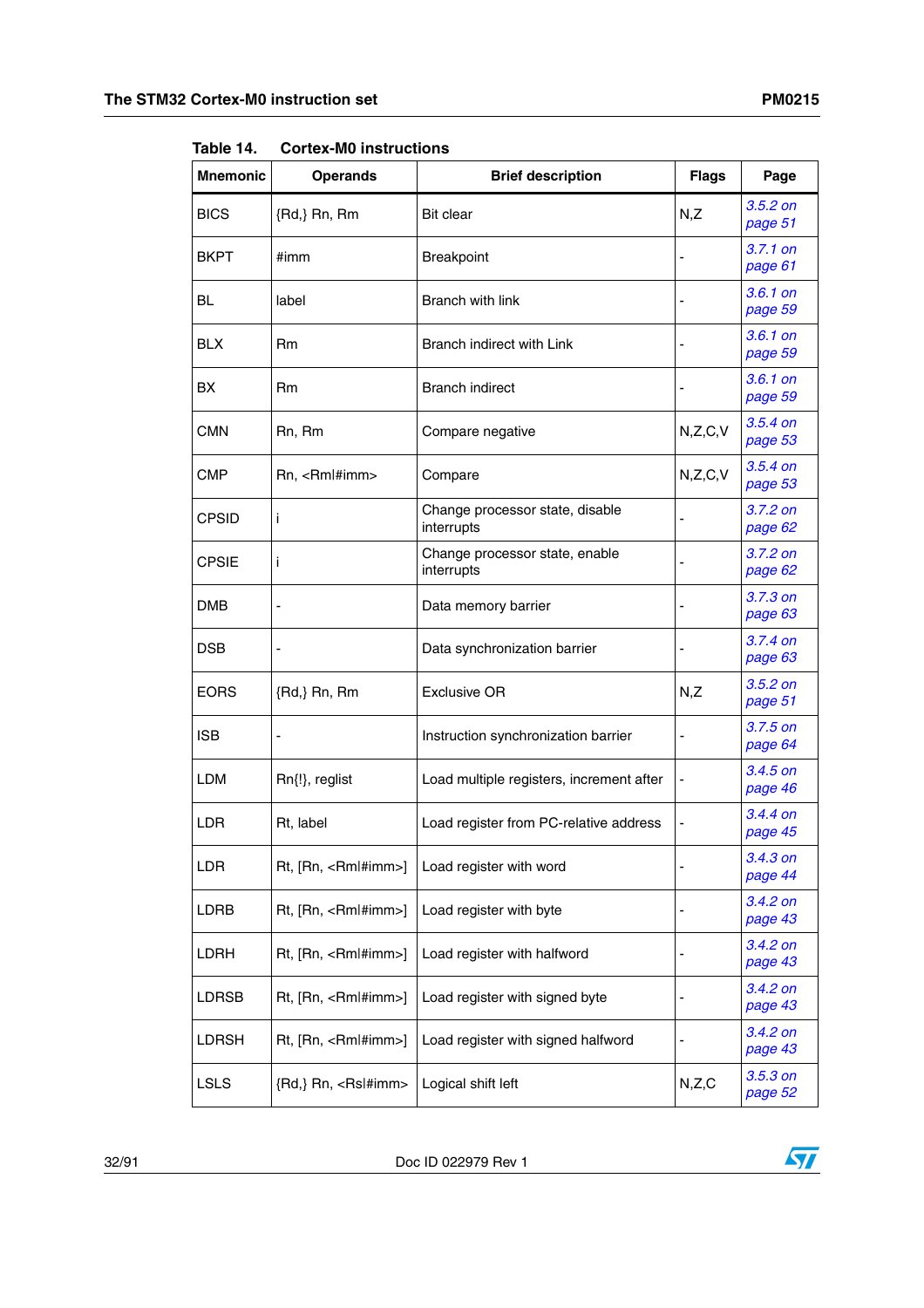| <b>Mnemonic</b>   | <b>Operands</b>               | <b>Brief description</b>                          | <b>Flags</b> | Page                  |
|-------------------|-------------------------------|---------------------------------------------------|--------------|-----------------------|
| <b>LSRS</b>       | {Rd,} Rn, <rsl#imm></rsl#imm> | Logical shift right                               | N,Z,C        | $3.5.3$ on<br>page 52 |
| $MOV{S}$          | Rd, Rm                        | Move                                              | N,Z          | $3.5.5$ on<br>page 54 |
| <b>MRS</b>        | Rd, spec_reg                  | Move to general register from special<br>register |              | $3.7.6$ on<br>page 64 |
| MSR               | spec_reg, Rm                  | Move to special register from general<br>register | N, Z, C, V   | 3.7.7 on<br>page 65   |
| <b>MULS</b>       | Rd, Rn, Rm                    | Multiply, 32-bit result                           | N,Z          | $3.5.6$ on<br>page 55 |
| <b>MVNS</b>       | Rd, Rm                        | <b>Bitwise NOT</b>                                | N,Z          | $3.5.5$ on<br>page 54 |
| NOP               |                               | No operation                                      |              | $3.7.8$ on<br>page 66 |
| ORRS              | ${Rd}$ , Rn, Rm               | Logical OR                                        | N,Z          | $3.5.2$ on<br>page 51 |
| <b>POP</b>        | reglist                       | Pop registers from stack                          |              | $3.4.6$ on<br>page 47 |
| PUSH              | reglist                       | Push registers onto stack                         |              | 3.4.6 on<br>page 47   |
| REV               | Rd, Rm                        | Byte-reverse word                                 |              | $3.5.7$ on<br>page 56 |
| REV <sub>16</sub> | Rd, Rm                        | Byte-reverse packed halfwords                     |              | 3.5.7 on<br>page 56   |
| <b>REVSH</b>      | Rd, Rm                        | Byte-reverse signed halfword                      |              | $3.5.7$ on<br>page 56 |
| <b>RORS</b>       | ${Rd}$ , Rn, Rs               | Rotate right                                      | N,Z,C        | $3.5.3$ on<br>page 52 |
| <b>RSBS</b>       | {Rd,} Rn, #0                  | Reverse subtract                                  | N,Z,C,V      | $3.5.1$ on<br>page 49 |
| <b>SBCS</b>       | ${Rd}$ , Rn, Rm               | Subtract with carry                               | N,Z,C,V      | $3.5.1$ on<br>page 49 |
| SEV               |                               | Send event                                        |              | 3.7.9 on<br>page 66   |
| STM               | Rn!, reglist                  | Store multiple registers, increment after         |              | $3.4.5$ on<br>page 46 |
| STR               | Rt, [Rn, <rml#imm>]</rml#imm> | Store register as word                            |              | $3.4.2$ on<br>page 43 |
| STRB              | Rt, [Rn, <rml#imm>]</rml#imm> | Store register as byte                            |              | 3.4.2 on<br>page 43   |
| STRH              | Rt, [Rn, <rml#imm>]</rml#imm> | Store register as halfword                        |              | 3.4.2 on<br>page 43   |

**Table 14. Cortex-M0 instructions**

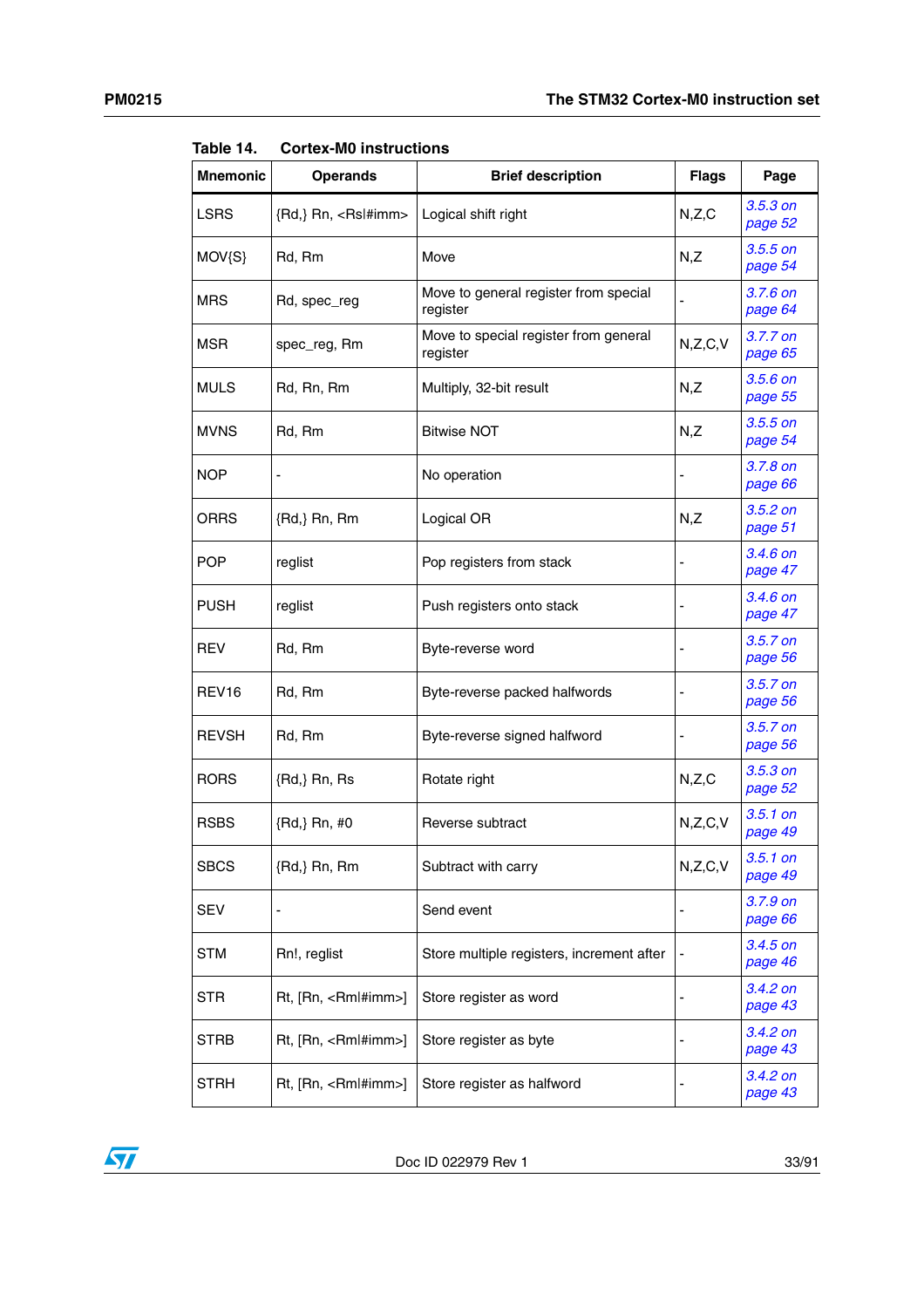| <b>Mnemonic</b> | <b>Operands</b>                        | <b>Brief description</b> | <b>Flags</b> | Page                   |
|-----------------|----------------------------------------|--------------------------|--------------|------------------------|
| SUB{S}          | {Rd,} Rn, <rm #imm> Subtract</rm #imm> |                          | N, Z, C, V   | $3.5.1$ on<br>page 49  |
| <b>SVC</b>      | #imm                                   | Supervisor call          |              | 3.7.10 on<br>page 67   |
| <b>SXTB</b>     | Rd, Rm                                 | Sign extend byte         |              | $3.5.8$ on<br>page 57  |
| <b>SXTH</b>     | Rd, Rm                                 | Sign extend halfword     |              | $3.5.8$ on<br>page 57  |
| TST             | Rn, Rm                                 | Logical AND based test   | N,Z          | $3.5.9$ on<br>page 58  |
| <b>UXTB</b>     | Rd, Rm                                 | Zero extend a byte       |              | $3.5.8$ on<br>page 57  |
| <b>UXTH</b>     | Rd, Rm                                 | Zero extend a halfword   |              | $3.5.8$ on<br>page 57  |
| <b>WFE</b>      |                                        | Wait for event           |              | $3.7.11$ on<br>page 67 |
| WFI             | ٠                                      | Wait for interrupt       |              | $3.7.12$ on<br>page 68 |

**Table 14. Cortex-M0 instructions**



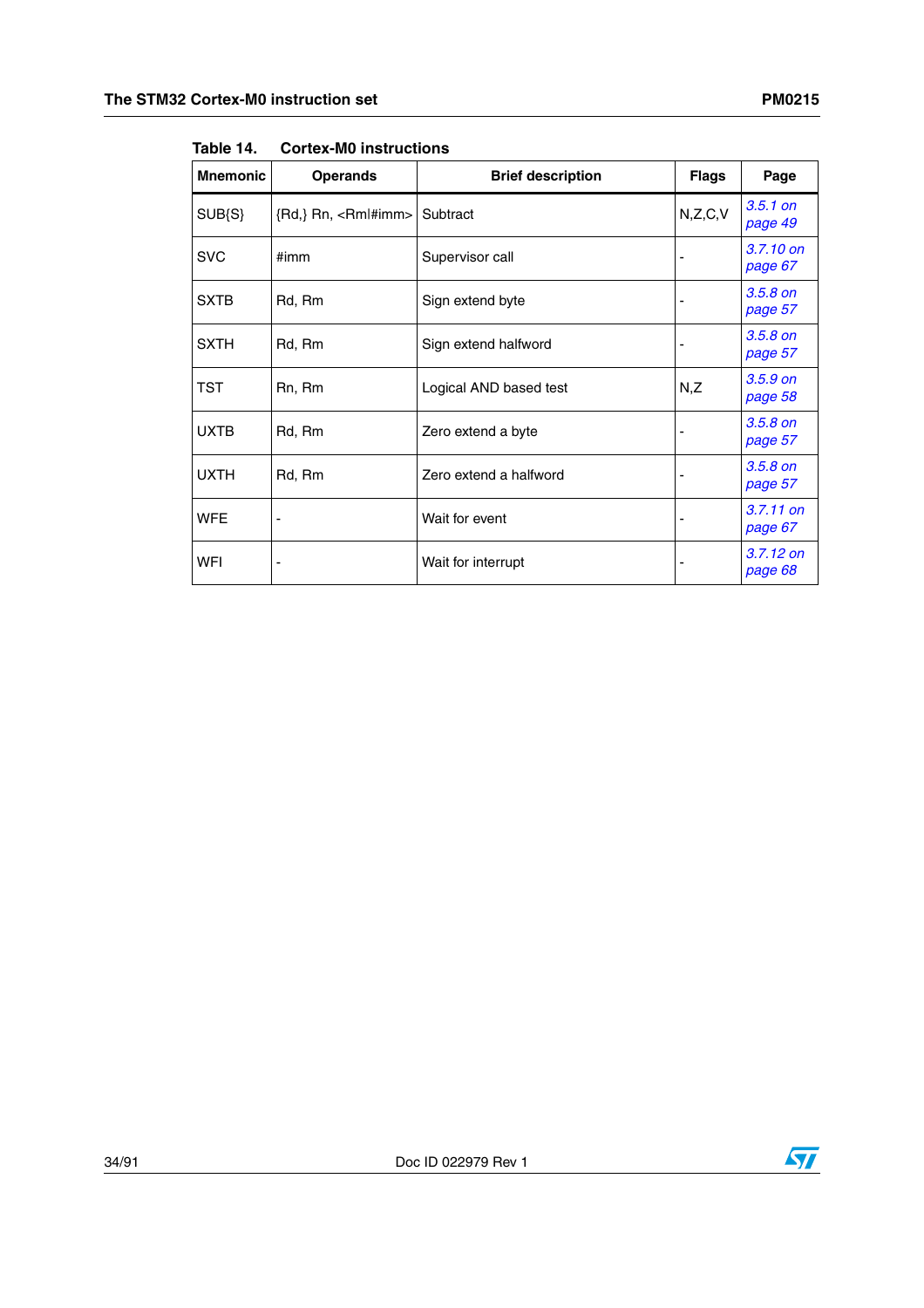# <span id="page-34-0"></span>**3.2 CMSIS intrinsic functions**

ISO/IEC C code cannot directly access some Cortex-M0 instructions. This section describes intrinsic functions that can generate these instructions, provided by the CMIS and that might be provided by a C compiler. If a C compiler does not support an appropriate intrinsic function, you might have to use an inline assembler to access some instructions.

The CMSIS provides the intrinsic functions listed in *[Table 15](#page-34-1)* to generate instructions that ISO/TEC C code cannot directly access.

| <b>Instruction</b> | <b>CMSIS intrinsic function</b>      |  |  |
|--------------------|--------------------------------------|--|--|
| CPSIE I            | void __enable_irq(void)              |  |  |
| CPSID I            | void __disable_irq(void)             |  |  |
| <b>ISB</b>         | void __ISB(void)                     |  |  |
| <b>DSB</b>         | void __DSB(void)                     |  |  |
| <b>DMB</b>         | void DMB(void)                       |  |  |
| <b>NOP</b>         | void __NOP(void)                     |  |  |
| <b>REV</b>         | uint32_t __REV(uint32_t int value)   |  |  |
| REV <sub>16</sub>  | uint32_t __REV16(uint32_t int value) |  |  |
| <b>REVSH</b>       | uint32_t __REVSH(uint32_t int value) |  |  |
| <b>SEV</b>         | void __SEV(void)                     |  |  |
| <b>WFE</b>         | void __WFE(void)                     |  |  |
| WFI                | void __WFI(void)                     |  |  |

<span id="page-34-1"></span>Table 15. **CMSIS intrinsic functions to generate some Cortex-M0 instructions** 

The CMSIS also provides a number of functions for accessing the special registers using MRS and MSR instructions (see *[Table 16](#page-34-2)*).

<span id="page-34-2"></span>

| Table 16. | <b>CMSIS intrinsic functions to access the special registers</b> |
|-----------|------------------------------------------------------------------|
|-----------|------------------------------------------------------------------|

| <b>Special register</b> | <b>Access</b> | <b>CMSIS function</b>                    |
|-------------------------|---------------|------------------------------------------|
| <b>PRIMASK</b>          | Read          | uint32_t __get_PRIMASK (void)            |
|                         | Write         | void __set_PRIMASK (uint32_t value)      |
| <b>CONTROL</b>          | Read          | uint32_t __get_CONTROL (void)            |
|                         | Write         | void set CONTROL (uint32 t value)        |
| <b>MSP</b>              | Read          | uint32 t get MSP (void)                  |
|                         | Write         | void __set_MSP (uint32_t TopOfMainStack) |
| <b>PSP</b>              | Read          | uint32_t _get_PSP (void)                 |
|                         | Write         | void __set_PSP (uint32_t TopOfProcStack) |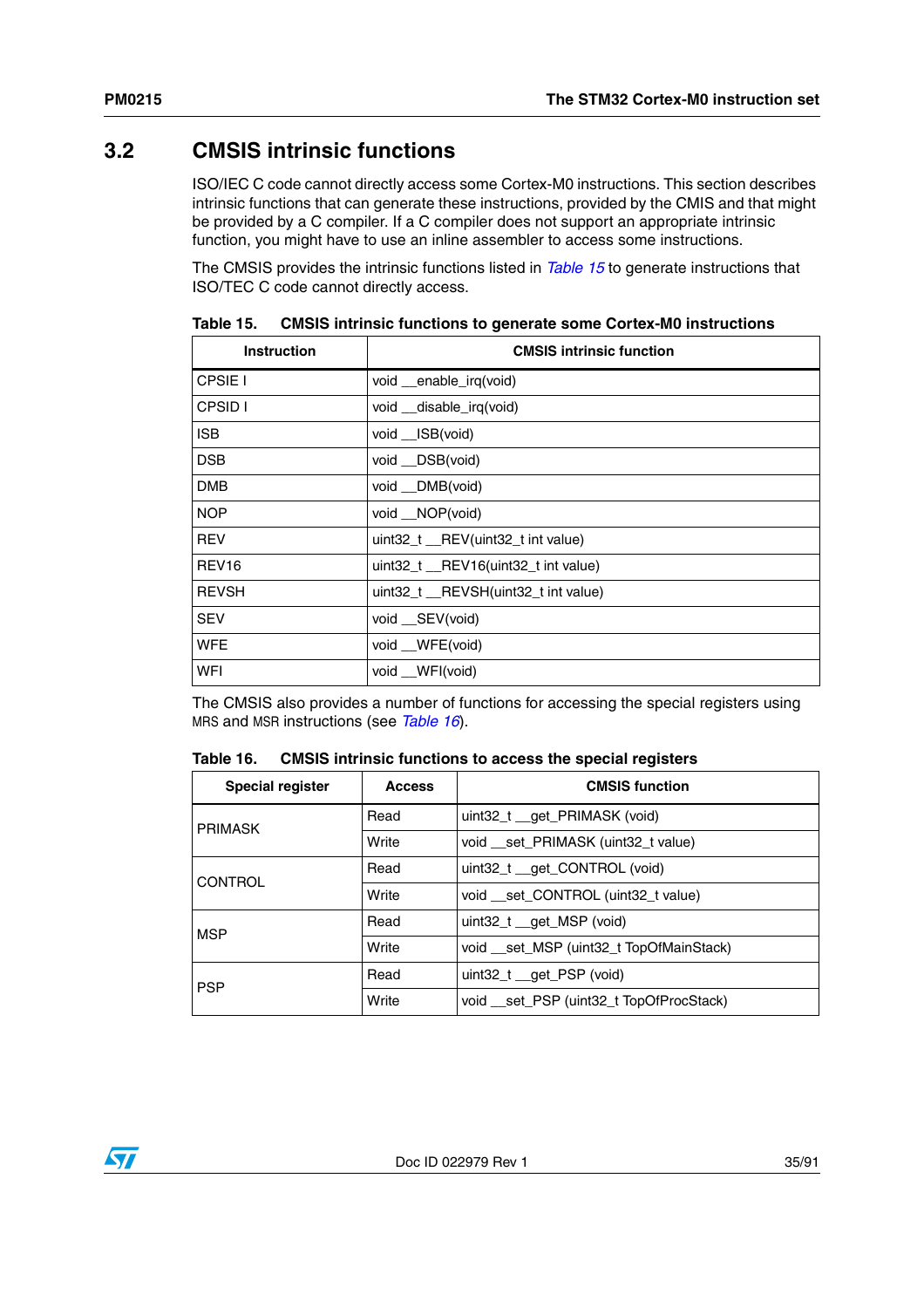# <span id="page-35-0"></span>**3.3 About the instruction descriptions**

The following sections give more information about using the instructions:

- **[Operands on page 36](#page-35-1)**
- *[Restrictions when using PC or SP on page 36](#page-35-2)*
- **[Shift operations on page 36](#page-35-3)**
- *[Address alignment on page 39](#page-38-0)*
- *[PC-relative expressions on page 39](#page-38-1)*
- *[Conditional execution on page 39](#page-38-2)*

## <span id="page-35-1"></span>**3.3.1 Operands**

An instruction operand can be:

- an ARM register,
- a constant,
- or another instruction-specific parameter.

Instructions act on the operands and often store the result in a destination register.

When there is a destination register in the instruction, it is usually specified before the operands. Operands in some instructions are flexible in that they can either be a register or a constant (see *[Shift operations](#page-35-3)*).

# <span id="page-35-2"></span>**3.3.2 Restrictions when using PC or SP**

Many instructions have restrictions on whether you can use the *program counter* (PC) or *stack pointer* (SP) for the operands or destination register. See instruction descriptions for more information.

Bit[0] of any address written to the PC with a BX, BLX or POP instruction must be 1 for correct execution, because this bit indicates the required instruction set, and the Cortex-M0 processor only supports thumb instructions. When a BL or BLX instruction writes the value of bit[0] into the LR it is automatically assigned the value 1.

# <span id="page-35-3"></span>**3.3.3 Shift operations**

Register shift operations move the bits in a register left or right by a specified number of bits, the *shift length*. Register shift can be performed directly by the instructions ASR, LSR, LSL and ROR. The result is written to a destination register.

The permitted shift lengths depend on the shift type and the instruction (see the individual instruction description).

- If the shift length is 0, no shift occurs.
- Register shift operations update the carry flag except when the shift length is 0.

The following sub-sections describe the various shift operations and how they affect the carry flag. In these descriptions, *Rm* is the register containing the value to be shifted, and *n* is the shift length.

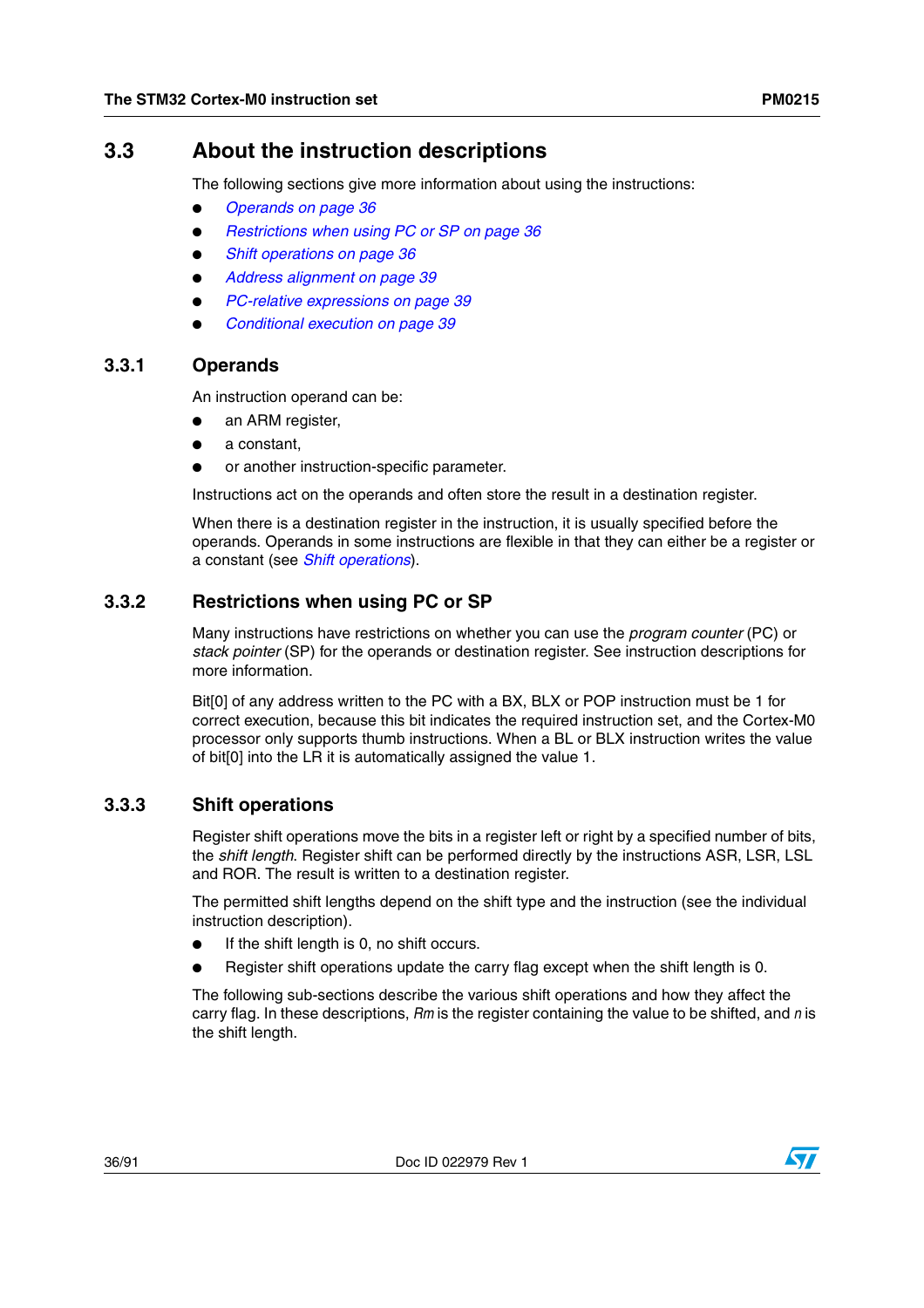## **ASR**

Arithmetic shift right by *n* bits moves the left-hand 32-*n* bits of the register *Rm*, to the right by *n* places, into the right-hand 32-*n* bits of the result. And it copies the original bit[31] of the register into the left-hand *n* bits of the result (see *[Figure 10: ASR#3](#page-36-0)*).

You can use the ASR operation to divide the signed value in the register *Rm* by 2*n*, with the result being rounded towards negative-infinity.

When the instruction is ASRS, the carry flag is updated to the last bit shifted out, bit[*n*-1], of the register *Rm*.

- *Note: 1 If n is 32 or more, all the bits in the result are set to the value of bit[31] of Rm.*
	- *2 If n is 32 or more and the carry flag is updated, it is updated to the value of bit[31] of Rm.*

<span id="page-36-0"></span>

#### **LSR**

Logical shift right by *n* bits moves the left-hand 32-*n* bits of the register *Rm*, to the right by *n* places, into the right-hand 32-*n* bits of the result. And it sets the left-hand *n* bits of the result to 0 (see *[Figure 11](#page-36-1)*).

You can use the LSR #n operation to divide the value in the register *Rm* by 2*n*, if the value is regarded as an unsigned integer.

When the instruction is LSRS, the carry flag is updated to the last bit shifted out, bit[*n*-1], of the register *Rm*.

- *Note: 1 If n is 32 or more, then all the bits in the result are cleared to 0.* 
	- *2 If n is 33 or more and the carry flag is updated, it is updated to 0.*



#### <span id="page-36-1"></span>**Figure 11. LSR#3**

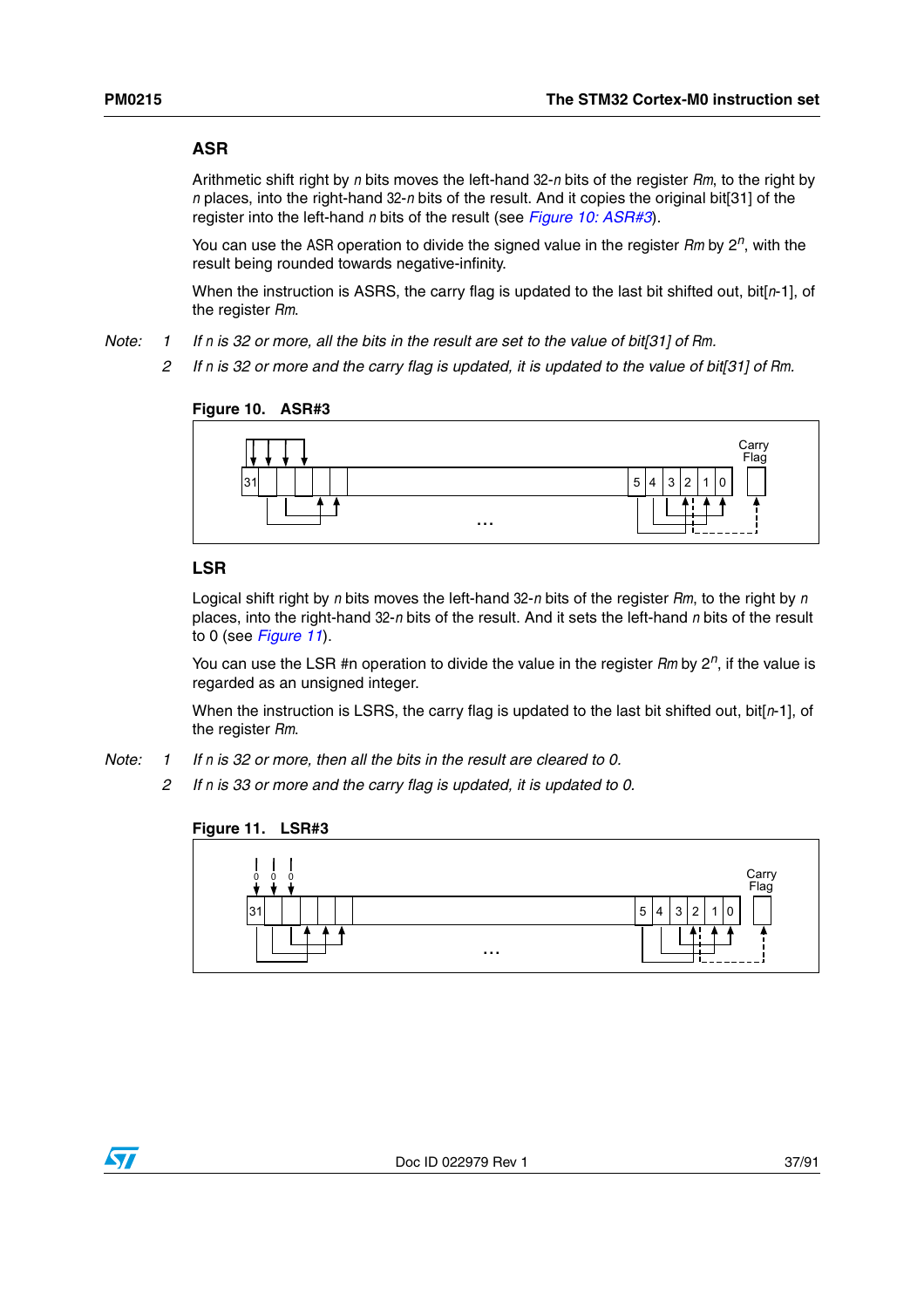#### **LSL**

Logical shift left by *n* bits moves the right-hand 32-*n* bits of the register *Rm*, to the left by *n* places, into the left-hand 32-*n* bits of the result. And it sets the right-hand *n* bits of the result to 0 (see *[Figure 12: LSL#3 on page 38](#page-37-0)*).

You can use the LSL #n operation to multiply the value in the register  $Rm$  by  $2<sup>n</sup>$ , if the value is regarded as an unsigned integer or a two's complement signed integer. Overflow can occur without warning.

When the instruction is LSLS or when LSL #*n*, with non-zero *n*, is used in *operand2* with the instructions MOVS, MVNS, ANDS, ORRS, ORNS, EORS, BICS, TEQ or TST, the carry flag is updated to the last bit shifted out, bit[32-*n*], of the register *Rm*. These instructions do not affect the carry flag when used with LSL #0.

- *Note: 1 If n is 32 or more, then all the bits in the result are cleared to 0.*
	- *2 If n is 33 or more and the carry flag is updated, it is updated to 0.*



## <span id="page-37-0"></span>**Figure 12. LSL#3**

#### **ROR**

Rotate right by *n* bits moves the left-hand 32-*n* bits of the register *Rm*, to the right by *n* places, into the right-hand 32-*n* bits of the result. It also moves the right-hand *n* bits of the register into the left-hand *n* bits of the result (see *[Figure 13](#page-37-1)*).

When the instruction is RORS, the carry flag is updated to the last bit rotation, bit[*n*-1], of the register *Rm*.

- *Note: 1 If n is 32, then the value of the result is same as the value in Rm, and if the carry flag is updated, it is updated to bit[31] of Rm.* 
	- *2 ROR with shift length, n, more than 32 is the same as ROR with shift length n-32.*



#### <span id="page-37-1"></span>**Figure 13. ROR #3**

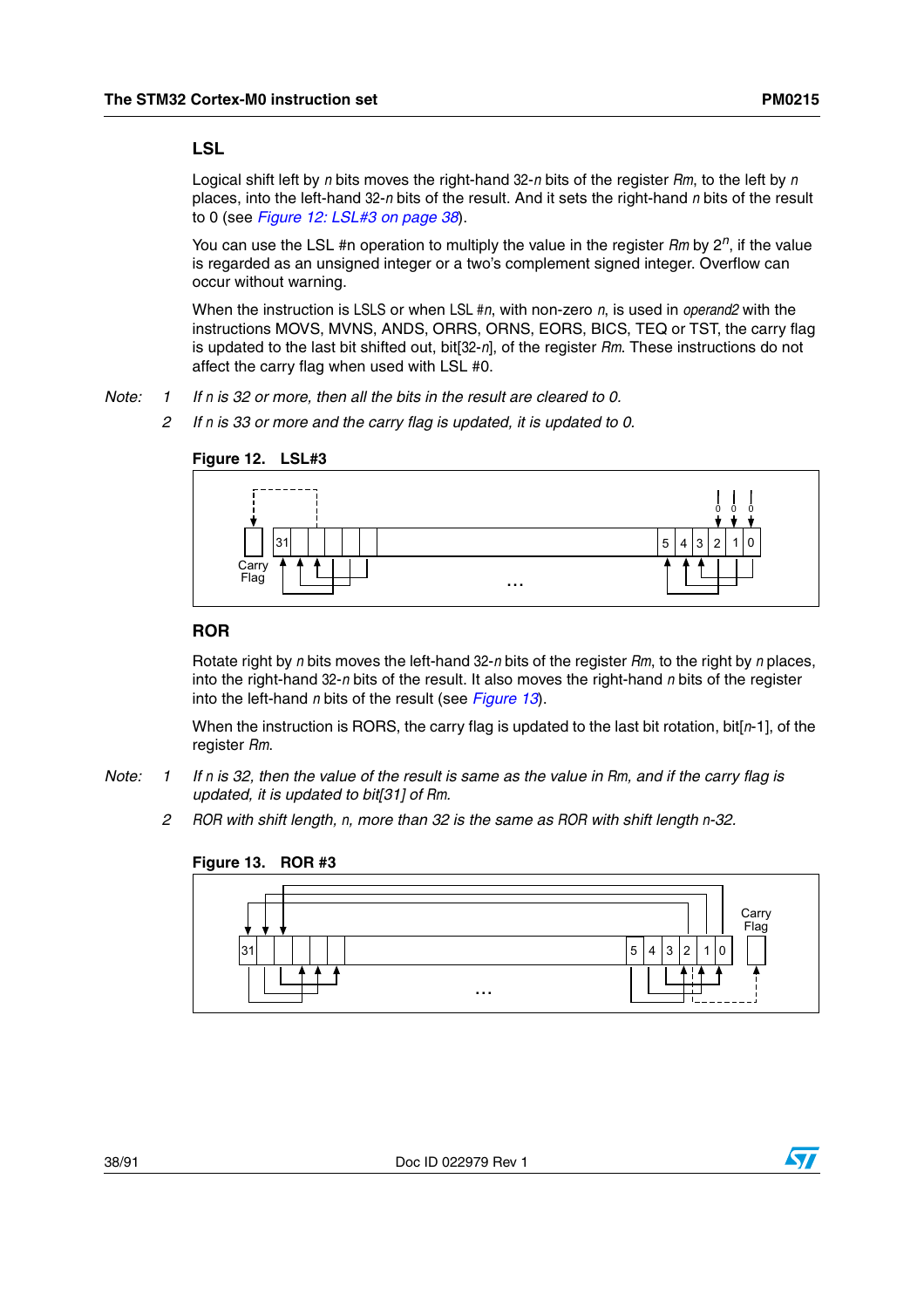# <span id="page-38-2"></span>**3.3.4 Address alignment**

An aligned access is an operation where a word-aligned address is used for a word, or multiple word access, or where a halfword-aligned address is used for a halfword access. Byte accesses are always aligned.

There is no support for unaligned accesses on the Cortex-M0 processor. Any attempt to perform an unaligned memory access operation results in a HardFault exception.

# <span id="page-38-1"></span>**3.3.5 PC-relative expressions**

A PC-relative expression or *label* is a symbol that represents the address of an instruction or literal data. It is represented in the instruction as the PC value plus or minus a numeric offset. The assembler calculates the required offset from the label and the address of the current instruction. If the offset is too big, the assembler produces an error.

- For most instructions, the value of the PC is the address of the current instruction plus four bytes.
- Your assembler might permit other syntaxes for PC-relative expressions, such as a label plus or minus a number, or an expression of the form [PC, #number].

# <span id="page-38-3"></span>**3.3.6 Conditional execution**

Most data processing instructions can optionally update the condition flags in the *application program status register* (APSR) according to the result of the operation (see *[Application](#page-13-0)  [program status register on page 14](#page-13-0)*). Some instructions update all flags, and some only update a subset. If a flag is not updated, the original value is preserved. See the instruction descriptions for the flags they affect.

You can execute an instruction conditionally, based on the condition flags set in another instruction:

- Immediately after the instruction that updated the flags
- After any number of intervening instructions that have not updated the flags

On the Cortex-M0 processor, conditional execution is available by using conditional branches.

This section describes:

- *[The condition flags](#page-38-0)*
- *[Condition code suffixes](#page-39-0)*

#### <span id="page-38-0"></span>**The condition flags**

The APSR contains the following condition flags:

- N: Set to 1 when the result of the operation is negative, otherwise cleared to 0
- Z: Set to 1 when the result of the operation is zero, otherwise cleared to 0
- C: Set to 1 when the operation results in a carry, otherwise cleared to 0.
- V: Set to 1 when the operation causes an overflow, otherwise cleared to 0.

For more information about the APSR see *[Program status register on page 13](#page-12-0)*.

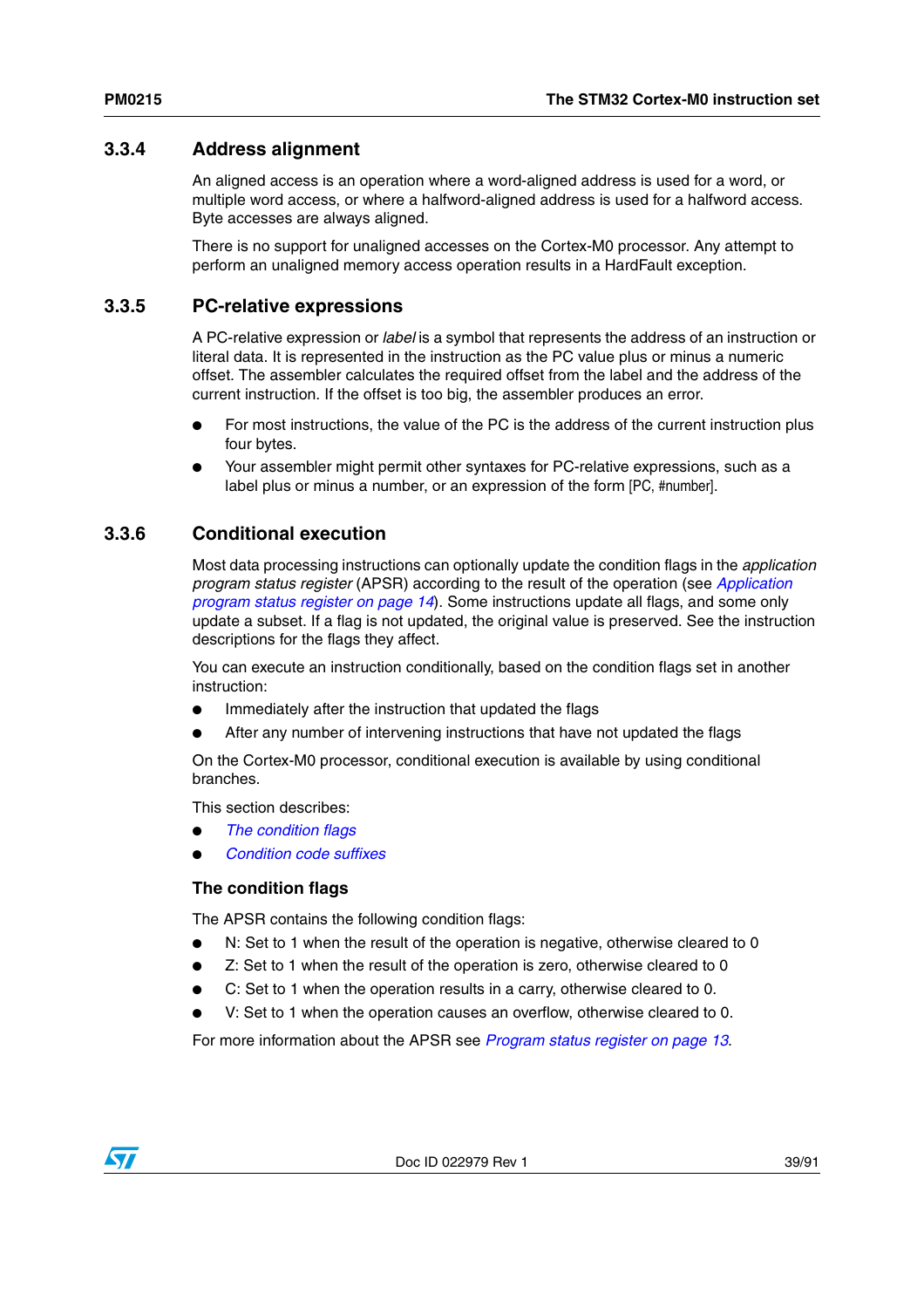A carry occurs:

- If the result of an addition is greater than or equal to  $2^{32}$
- If the result of a subtraction is positive or zero
- As the result of a shift or rotate instruction

Overflow occurs if the sign of a result, in bit[31], does not match the sign of the result had the operation been performed at infinite precision, for example:

- If adding two negative values results in a positive value
- If adding two positive values results in a negative value
- If subtracting a positive value from a negative value generates a positive value
- If subtracting a negative value from a positive value generates a negative value.

The Compare operations are identical to subtracting, for CMP, or adding, for CMN, except that the result is discarded. See the instruction descriptions for more information.

#### <span id="page-39-0"></span>**Condition code suffixes**

The instructions that can be conditional have an optional condition code, shown in syntax descriptions as B{cond}. An instruction with a condition code is only executed if the condition code flags in the APSR meet the specified condition. *[Table 17](#page-39-1)* shows the condition codes to use.

You can use conditional execution with the IT instruction to reduce the number of branch instructions in code.

*[Table 17](#page-39-1)* also shows the relationship between condition code suffixes and the N, Z, C, and V flags.

| <b>Suffix</b> | <b>Flags</b>        | <b>Meaning</b>                                           |
|---------------|---------------------|----------------------------------------------------------|
| EQ            | $Z = 1$             | Equal, last flag setting result was zero                 |
| <b>NE</b>     | $Z = 0$             | Not equal, last flag setting result was non-zero         |
| CS or HS      | $C = 1$             | Higher or same, unsigned $\geq$                          |
| CC or LO      | $C = 0$             | Lower, unsigned <                                        |
| MI            | $N = 1$             | Negative                                                 |
| <b>PL</b>     | $N = 0$             | Positive or zero                                         |
| <b>VS</b>     | $V = 1$             | Overflow                                                 |
| VC            | $V = 0$             | No overflow                                              |
| HI            | $C = 1$ and $Z = 0$ | Higher, unsigned >                                       |
| <b>LS</b>     | $C = 0$ or $Z = 1$  | Lower or same, unsigned $\leq$                           |
| <b>GE</b>     | $N = V$             | Greater than or equal, signed $\geq$                     |
| LT            | $N! = V$            | Less than, signed $\lt$                                  |
| GT            | $Z = 0$ and $N = V$ | Greater than, signed >                                   |
| LE.           | $Z = 1$ and N ! = V | Less than or equal, signed $\leq$                        |
| AL            | Can have any value  | Always. This is the default when no suffix is specified. |

<span id="page-39-1"></span>Table 17. **Table 17. Condition code suffixes and their relationship with the flags**

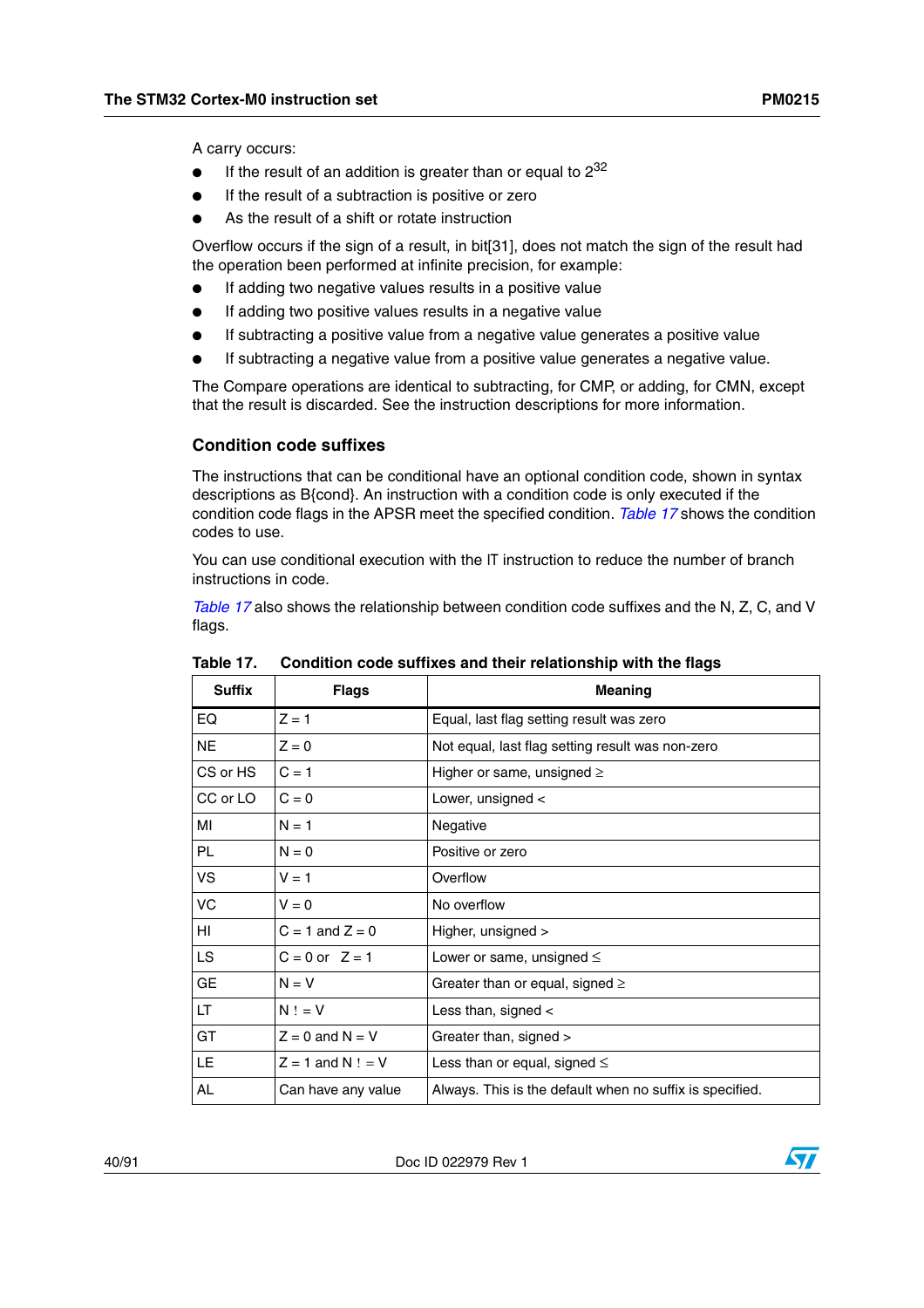# **3.4 Memory access instructions**

*[Table 18](#page-40-0)* shows the memory access instructions:

<span id="page-40-0"></span>

| <b>Memory access instructions</b><br>Table 18. |
|------------------------------------------------|
|------------------------------------------------|

| <b>Mnemonic</b> | <b>Brief description</b>                | <b>See</b>                               |
|-----------------|-----------------------------------------|------------------------------------------|
| ADR.            | Load PC-relative address                | ADR on page 42                           |
| <b>LDM</b>      | Load multiple registers                 | LDM and STM on page 46                   |
| LDR{type}       | Load register using immediate offset    | LDR and STR, immediate offset on page 43 |
| LDR{type}       | Load register using register offset     | LDR and STR, register offset on page 44  |
| LDR.            | Load register using PC-relative address | LDR, PC-relative on page 45              |
| LDRD            | Load register dual                      | LDR and STR, immediate offset on page 43 |
| <b>POP</b>      | Pop registers from stack                | PUSH and POP on page 47                  |
| <b>PUSH</b>     | Push registers onto stack               | PUSH and POP on page 47                  |
| <b>STM</b>      | Store multiple registers                | LDM and STM on page 46                   |
| STR{type}       | Store register using immediate offset   | LDR and STR, immediate offset on page 43 |
| STR{type}       | Store register using register offset    | LDR and STR, register offset on page 44  |

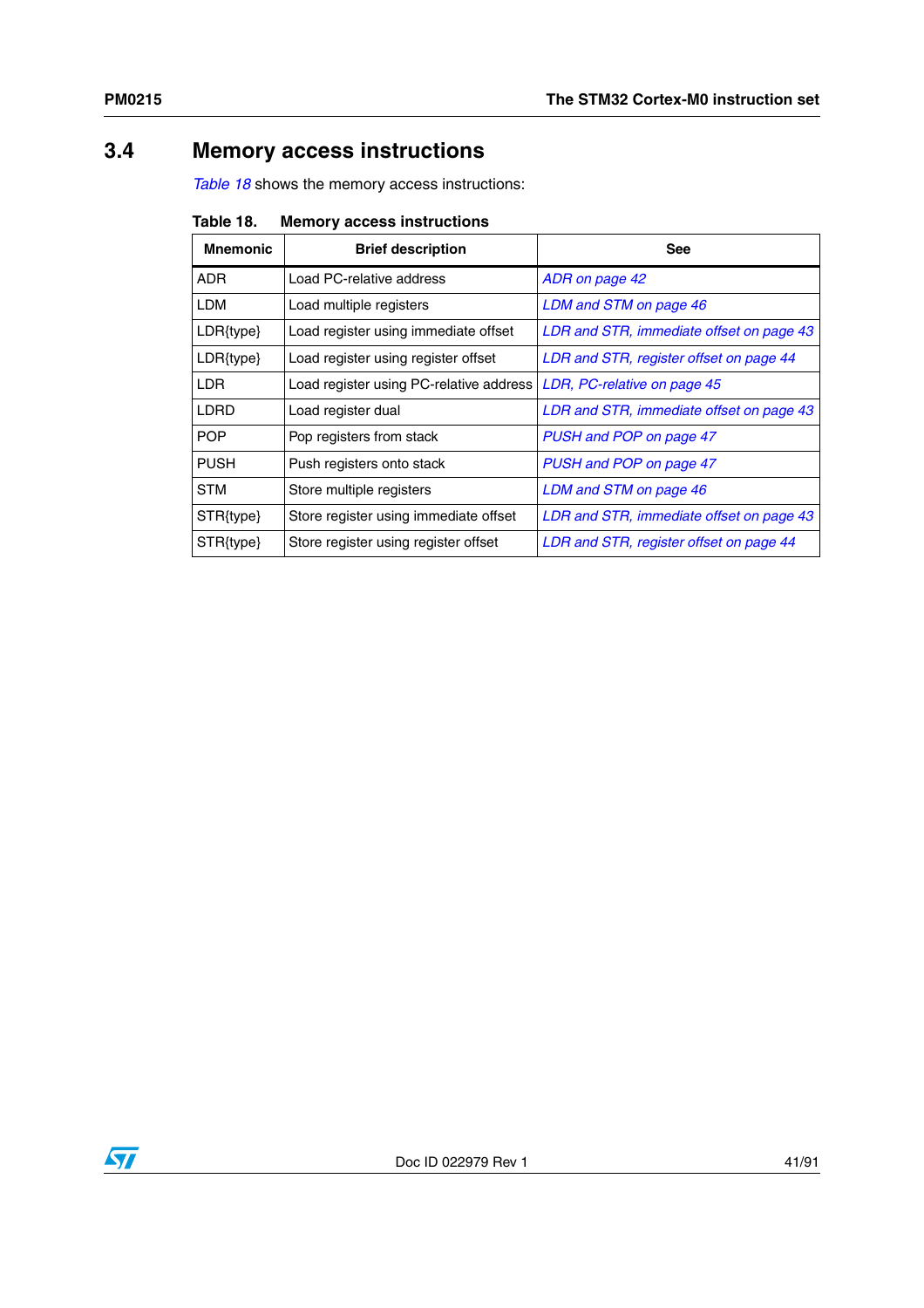# <span id="page-41-0"></span>**3.4.1 ADR**

Load PC-relative address.

## **Syntax**

ADR Rd, label

where:

- 'Rd' is the destination register
- '*label*' is a PC-relative expression (see *[PC-relative expressions on page 39](#page-38-1)*)

## **Operation**

ADR determines the address by adding an immediate value to the PC. It writes the result to the destination register.

ADR produces position-independent code, because the address is PC-relative.

If you use ADR to generate a target address for a BX or BLX instruction, you must ensure that bit[0] of the address you generate is set to1 for correct execution.

## **Restrictions**

*Rd* must specify R0-R7. The data-value addressed must be word aligned and within 1020 bytes of the current PC.

## **Condition flags**

This instruction does not change the flags.

```
ADR R1, TextMessage ; write address value of a location labelled as
                      ; TextMessage to R1
ADR R3, [PC,#996] ; Set R3 to value of PC + 996.
```
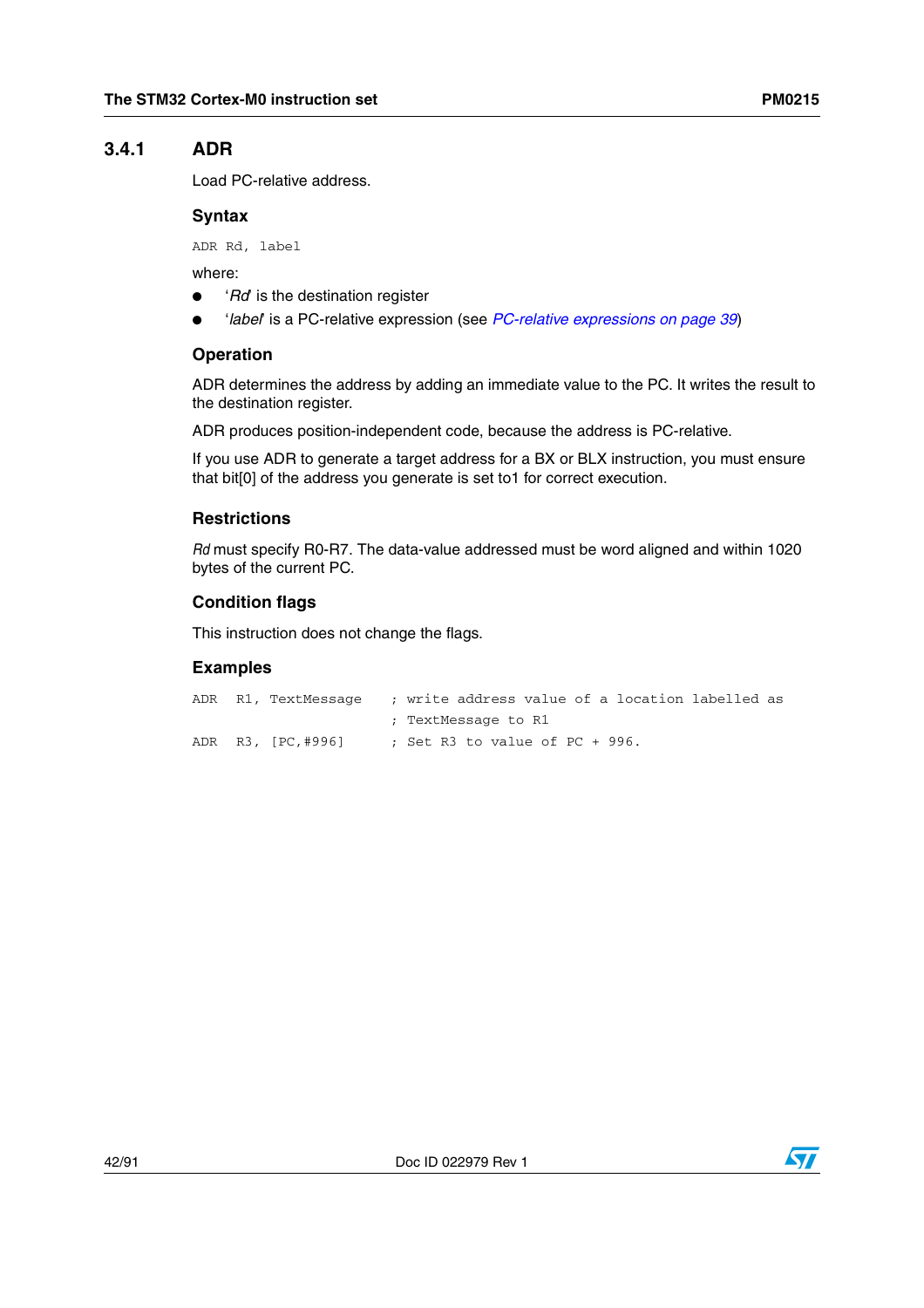# <span id="page-42-0"></span>**3.4.2 LDR and STR, immediate offset**

Load and store with immediate offset.

## **Syntax**

```
LDR Rt, [<\mathsf{Rn} | S P> \{, \# \text{imm}\}]LDR < B | H > Rt, [Rn {, +imm} ]STR Rt, [<>Rn | SP>, {,#imm}]
STR < B | H Rt, [ Rn \{ , #imm \}]
```
#### where:

- '*Rt*' is the register to load or store
- '*Rn*' is the register on which the memory address is based
- '*imm*' is an offset from *Rn*. If *imm* is omitted, it is assumed to be zero.

#### **Operation**

LDR, LDRB and LDRH instructions load the register specified by *Rt* with either a word, byte or halfword data value from memory. Sizes less than word are zero extended to 32-bits before being written to the register specified by *Rt*.

STR, STRB and STRH instructions store the word, least-significant byte or lower halfword contained in the single register specified by *Rt* in to memory. The memory address to load from or store to is the sum of the value in the register specified by either *Rn* or SP and the immediate value *imm*.

## **Restrictions**

For these instructions:

- *Rt* and *Rn* must only specify R0-R7.
- *imm* must be between:
	- 0 and 1020 and an integer multiple of four for LDR and STR using SP as the base register
	- 0 and 124 and an integer multiple of four for LDR and STR using R0-R7 as the base register
	- 0 and 62 and an integer multiple of two for LDRH and STRH
	- 0 and 31 for LDRB and STRB.
- The computed address must be divisible by the number of bytes in the transaction, see *[Address alignment on page 39](#page-38-2)*.

#### **Condition flags**

These instructions do not change the flags.

```
LDR R4, [R7] ; Loads R4 from the address in R7.
STR R2, [R0,#const-struc] ; const-struc is an expression evaluating
                          ; to a constant in the range 0-1020.
```
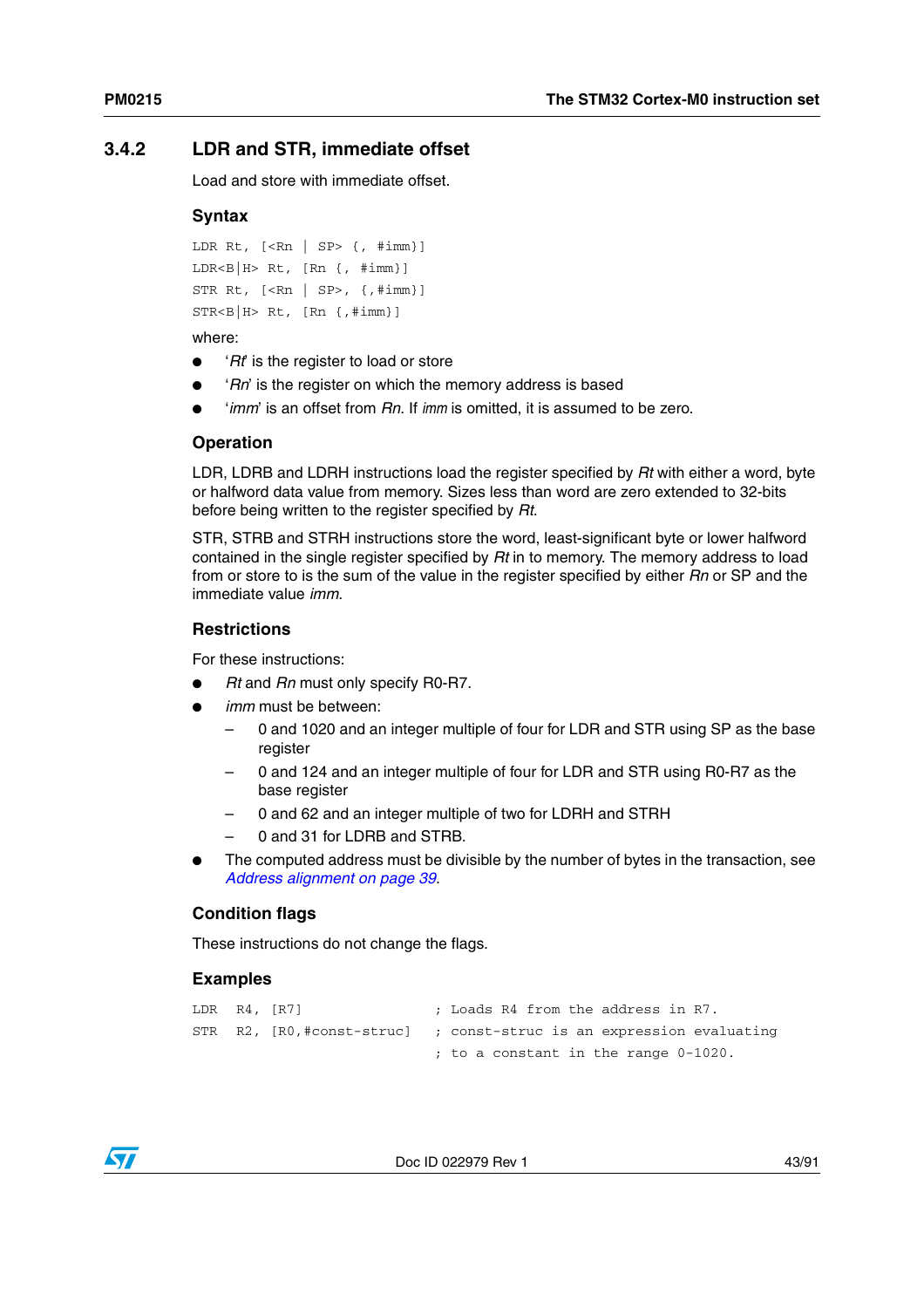# <span id="page-43-0"></span>**3.4.3 LDR and STR, register offset**

Load and store with register offset.

#### **Syntax**

```
LDR Rt, [Rn, Rm]
LDR < B | H > Rt, [Rn, Rm]LDR<SB|SH> Rt, [Rn, Rm]
STR Rt, [Rn, Rm]
STR < B | H Rt, [Rn, Rm]
```
#### where:

- '*Rt*' is the register to load or store
- '*Rn*' is the register on which the memory address is based
- '*Rm*' is a register containing a value to be used as the offset

#### **Operation**

LDR, LDRB, LDRH, LDRSB and LDRSH load the register specified by *Rt* with either a word, zero extended byte, zero extended halfword, sign extended byte or sign extended halfword value from memory.

STR, STRB and STRH store the word, least-significant byte or lower halfword contained in the single register specified by *Rt* into memory.

The memory address to load from or store to is is the sum of the values in the registers specified by *Rn* and *Rm*.

#### **Restrictions**

In these instructions:

- *Rt, Rn* and *Rm* must only specify R0-R7
- The computed memory address must be divisible by the number of bytes in the load or store, see *[Address alignment on page 39](#page-38-2)*

#### **Condition flags**

These instructions do not change the flags.

| $STR$ $R0$ , $[R5$ , $R1]$ |  |  | ; Store value of R0 into an address equal to     |
|----------------------------|--|--|--------------------------------------------------|
|                            |  |  | ; sum of R5 and R1                               |
| LDRSHR1, [R2, R3]          |  |  | ; Load a halfword from the memory address        |
|                            |  |  | ; specified by (R2 + R3), sign extend to 32-bits |
|                            |  |  | ; and write to R1.                               |

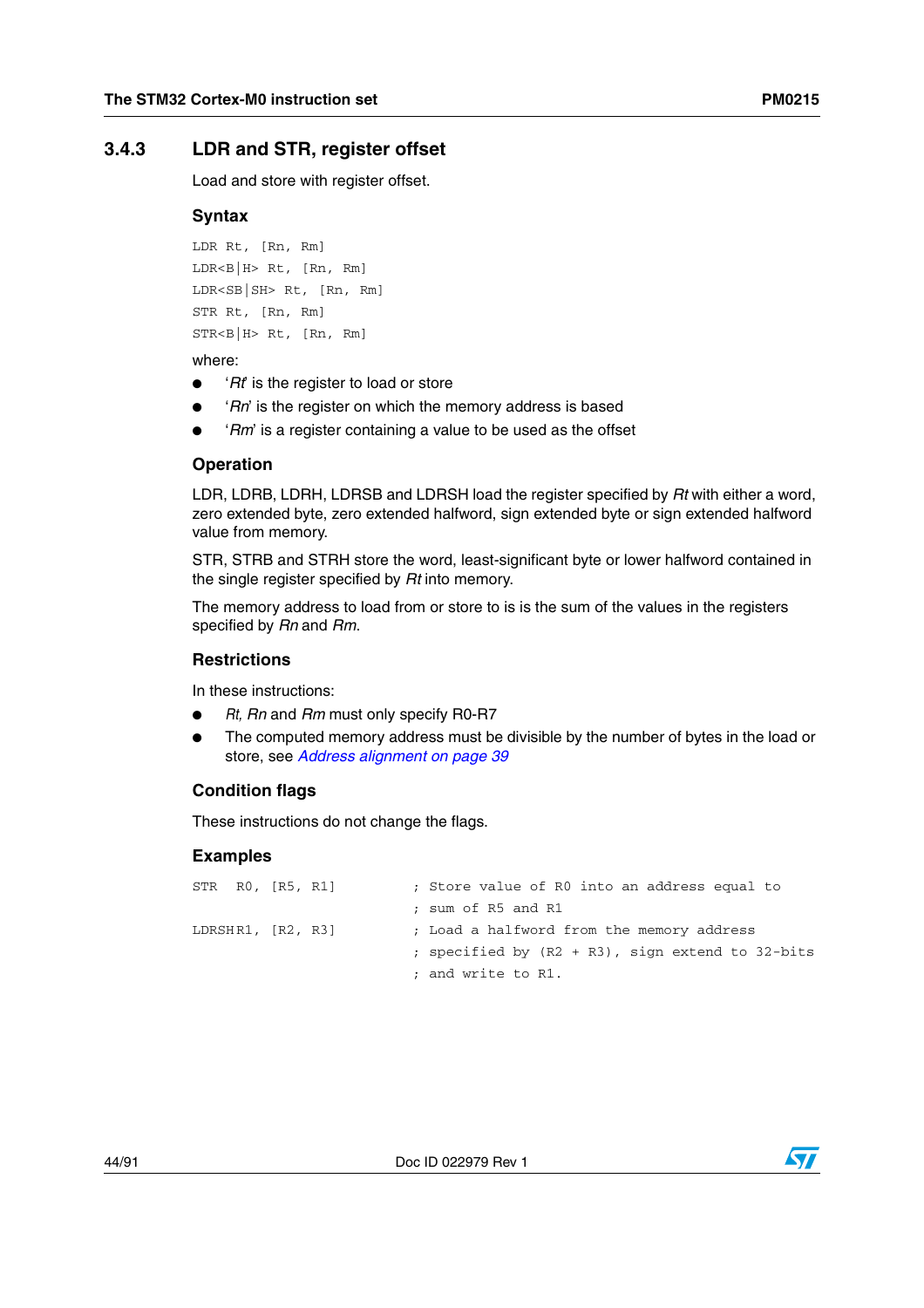# <span id="page-44-0"></span>**3.4.4 LDR, PC-relative**

Load register (literal) from memory.

## **Syntax**

LDR Rt, label

where:

- '*Rt*' is the register to load or store
- '*label*' is a PC-relative expression (see *[PC-relative expressions on page 39](#page-38-1)*)

## **Operation**

Loads the register specified by *Rt* from the word in memory specified by label.

## **Restrictions**

In these instructions: In these instructions, label must be within 1020 bytes of the current PC and word aligned.

# **Condition flags**

These instructions do not change the flags.

|  | LDR R0, LookUpTable ; Load R0 with a word of data from an address |                                              |  |  |  |  |  |
|--|-------------------------------------------------------------------|----------------------------------------------|--|--|--|--|--|
|  |                                                                   | ; labelled as LookUpTable.                   |  |  |  |  |  |
|  | LDR R3, [PC, #100]                                                | ; Load R3 with memory word at $(PC + 100)$ . |  |  |  |  |  |

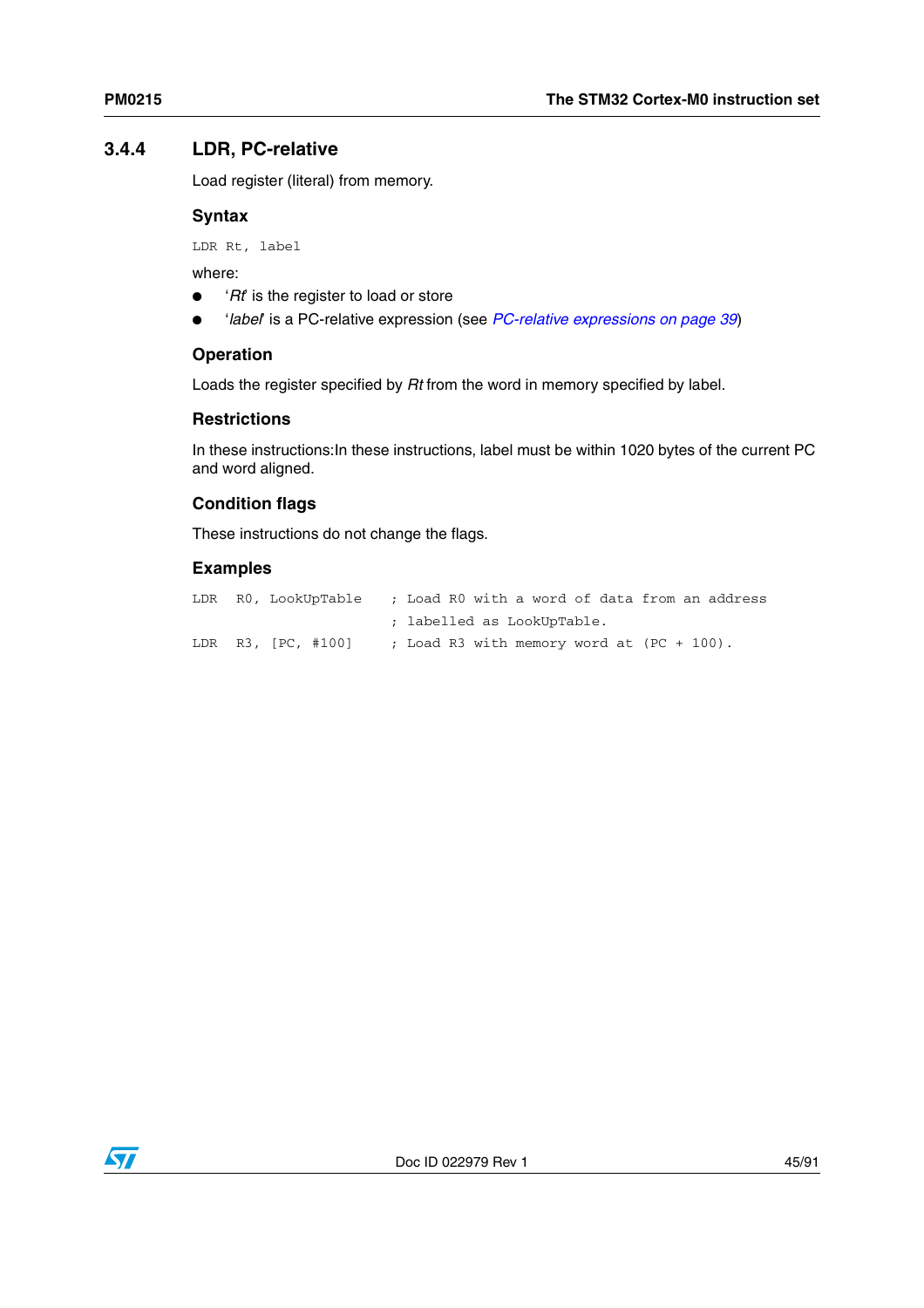## <span id="page-45-0"></span>**3.4.5 LDM and STM**

Load and store multiple registers.

#### **Syntax**

LDM Rn{!}, reglist STM Rn!, reglist

where:

- '*Rn*' is the register on which the memory addresses are based
- '*!*' is an optional writeback suffix. If ! is present, the final address that is loaded from or stored to is written back into *Rn*.
- 'reglist' is a list of one or more registers to be loaded or stored, enclosed in braces. It can contain register ranges. It must be comma-separated if it contains more than one register or register range (see *[Examples on page 46](#page-45-1)*).

LDMIA and LDMFD are synonyms for LDM. LDMIA refers to the base register being Incremented After each access. LDMFD refers to its use for popping data from Full Descending stacks.

STMIA and STMEA are synonyms for STM. STMIA refers to the base register being Incremented After each access. STMEA refers to its use for pushing data onto Empty Ascending stacks.

#### **Operation**

LDM loads the registers in *reglist* with word values from memory addresses based on *Rn*.

STM stores the word values in the registers in *reglist* to memory addresses based on *Rn*.

The memory addresses used for accesses are at 4-byte intervals ranging from *Rn* to *Rn* + 4 \* (*n*-1), where *n* is the number of registers in *reglist*. The accesses happen in order of increasing register numbers, with the lowest numbered register using the lowest memory address and the highest number register using the highest memory address. If the writeback suffix is specified, the value in the register specified by of *Rn* + 4 \* (*n*) or is written back to the register specified by *Rn*.

#### **Restrictions**

In these instructions:

- reglist and *Rn* are limited to R0-R7.
- the writeback suffix must always be used unless the instruction is an LDM where reglist also contains *Rn*, in which case the writeback suffix must not be used.
- the value in the register specified by *Rn* must be word aligned. See *[Address alignment](#page-38-2)  [on page 39](#page-38-2)* for more information.
- for STM, if *Rn* appears in reglist, then it must be the first register in the list.

#### **Condition flags**

These instructions do not change the flags.

#### <span id="page-45-1"></span>**Examples**

```
LDM R0,{R0,R3,R4} ; LDMIA is a synonym for LDM
STMIA R1!,{R2-R4,R6}
```
46/91 Doc ID 022979 Rev 1

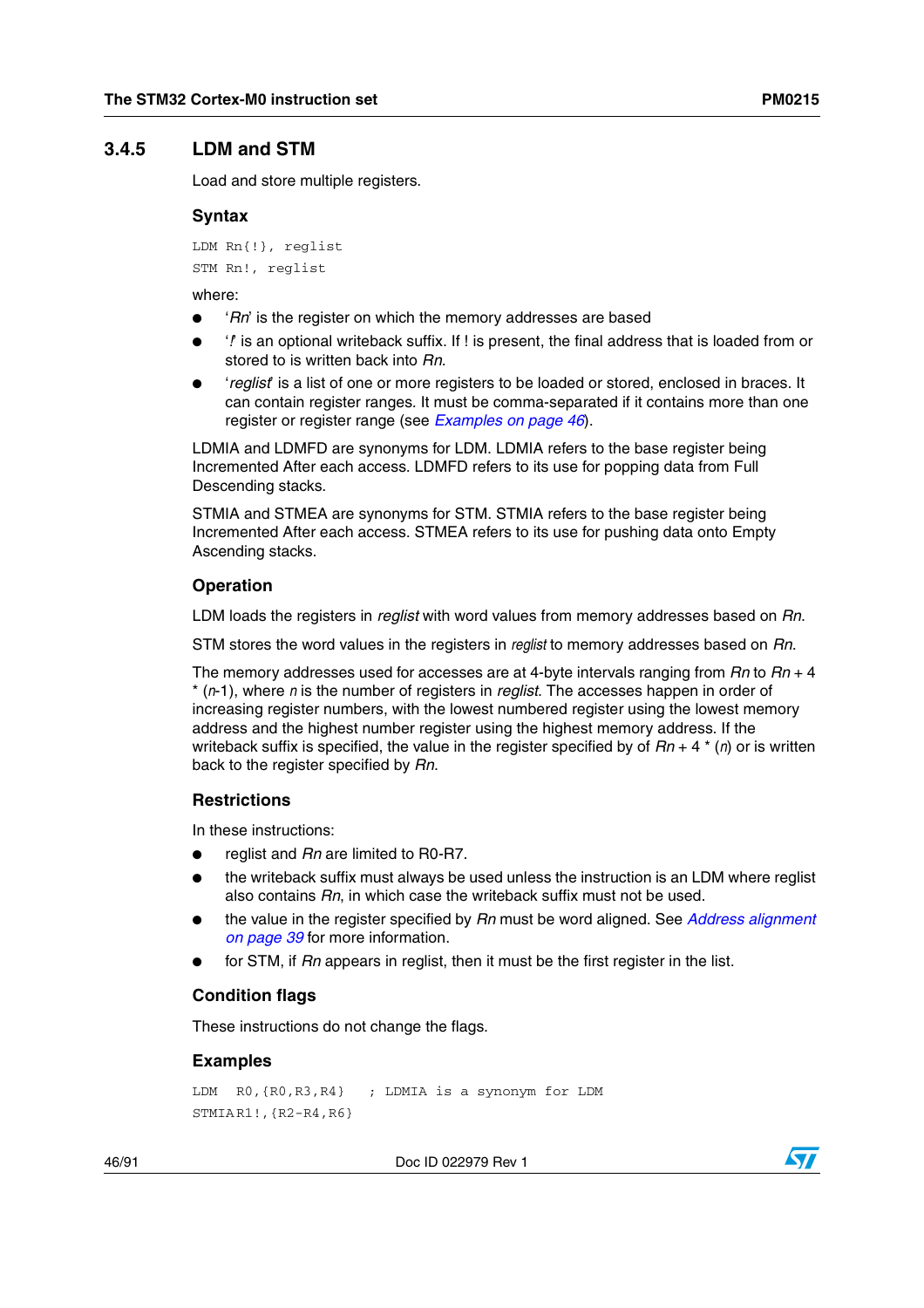#### **Incorrect examples**

```
STM R5!,{R4,R5,R6} ; Value stored for R5 is unpredictable 
LDM R2, {} \qquad \qquad ; There must be at least one register in the list
```
## <span id="page-46-0"></span>**3.4.6 PUSH and POP**

Push registers onto, and pop registers off a full-descending stack.

#### **Syntax**

```
PUSH reglist
POP reglist
```
where:

● '*reglist*' is a non-empty list of registers (or register ranges), enclosed in braces. Commas must separate register lists or ranges (see *[Examples on page 46](#page-45-1)*).

#### **Operation**

- PUSH stores registers on the stack, with the highest numbered register using the highest memory address and the lowest numbered register using the lowest memory address.
- POP loads registers from the stack, with the lowest numbered register using the lowest memory address and the highest numbered register using the highest memory address.
- PUSH uses the value in the SP register minus four as the highest memory address, POP uses the SP register value as the lowest memory address, implementing a fulldescending stack. On completion, PUSH updates the SP register to point to the location of the lowest store value, POP updates the SP register to point to the location above the highest location loaded.
- If a POP instruction includes PC in its reglist, a branch to this location is performed when the POP instruction has completed. Bit[0] of the value read for the PC is used to update the APSR T-bit. This bit must be 1 to ensure correct operation.

See *[LDM and STM on page 46](#page-45-0)* for more information.

### **Restrictions**

In these instructions:

*'reglist'* must use only R0-R7. The exception is LR for a PUSH and PC for a POP.

#### **Condition flags**

These instructions do not change the flags.

```
PUSH {R0,R4-R7} ; Push R0,R4,R5,R6,R7 onto the stack
PUSH {R2,LR} ; Push R2 and the link-register onto the stack
POP {R0,R6,PC} ; Pop r0,r6 and PC from the stack, then branch to new PC.
```
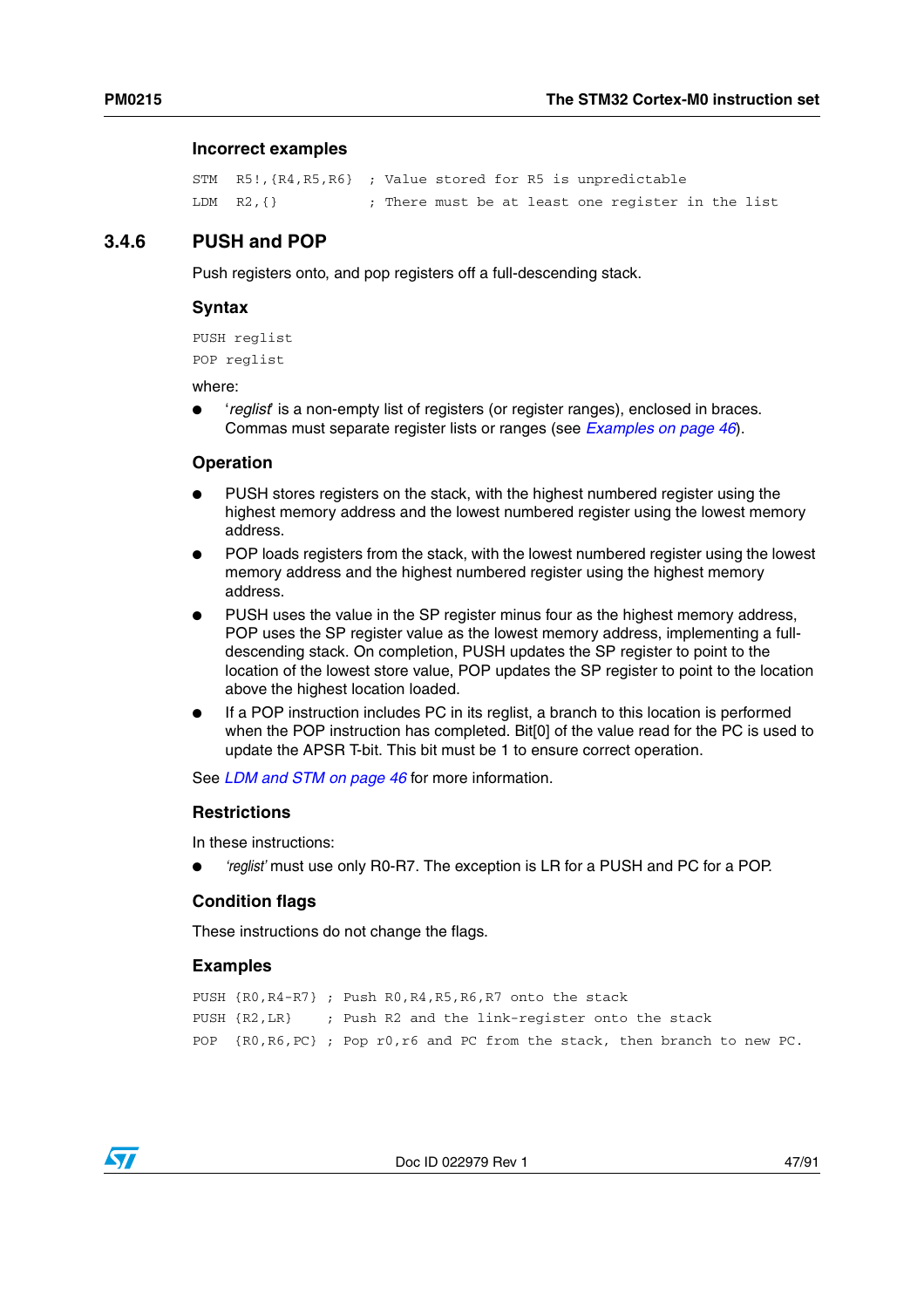# **3.5 General data processing instructions**

*[Table 19](#page-47-0)* shows the data processing instructions.

| iauic 19.         | Dala processing instructions                             |                                                    |
|-------------------|----------------------------------------------------------|----------------------------------------------------|
| <b>Mnemonic</b>   | <b>Brief description</b>                                 | See                                                |
| <b>ADCS</b>       | Add with carry                                           | ADD{S}, ADCS, SUB{S}, SBCS, and RSBS on<br>page 49 |
| ADD(S)            | Add                                                      | ADD{S}, ADCS, SUB{S}, SBCS, and RSBS on<br>page 49 |
| ANDS              | Logical AND                                              | ANDS, ORRS, EORS and BICS on page 51               |
| <b>ASRS</b>       | Arithmetic shift right                                   | ASRS, LSLS, LSRS and RORS on page 52               |
| <b>BICS</b>       | <b>Bit clear</b>                                         | ANDS, ORRS, EORS and BICS on page 51               |
| <b>CMN</b>        | Compare negative                                         | CMP and CMN on page 53                             |
| <b>CMP</b>        | Compare                                                  | CMP and CMN on page 53                             |
| <b>EORS</b>       | Exclusive OR                                             | ANDS, ORRS, EORS and BICS on page 51               |
| <b>LSLS</b>       | Logical shift left                                       | ASRS, LSLS, LSRS and RORS on page 52               |
| <b>LSRS</b>       | Logical shift right                                      | ASRS, LSLS, LSRS and RORS on page 52               |
| MOV(S)            | Move                                                     | MOV, MOVS and MVNS on page 54                      |
| <b>MULS</b>       | Multiply                                                 | <b>MULS</b> on page 55                             |
| <b>MVNS</b>       | Move NOT                                                 | MOV, MOVS and MVNS on page 54                      |
| <b>ORRS</b>       | Logical OR                                               | ANDS, ORRS, EORS and BICS on page 51               |
| <b>REV</b>        | Reverse byte order in a word                             | REV, REV16, and REVSH on page 56                   |
| REV <sub>16</sub> | Reverse byte order in each halfword                      | REV, REV16, and REVSH on page 56                   |
| <b>REVSH</b>      | Reverse byte order in bottom halfword<br>and sign extend | REV, REV16, and REVSH on page 56                   |
| <b>RORS</b>       | Rotate right                                             | ASRS, LSLS, LSRS and RORS on page 52               |
| <b>RSBS</b>       | Reverse subtract                                         | ADD{S}, ADCS, SUB{S}, SBCS, and RSBS on<br>page 49 |
| <b>SBCS</b>       | Subtract with carry                                      | ADD{S}, ADCS, SUB{S}, SBCS, and RSBS on<br>page 49 |
| <b>SUBS</b>       | Subtract                                                 | ADD{S}, ADCS, SUB{S}, SBCS, and RSBS on<br>page 49 |
| <b>SUBW</b>       | Subtract                                                 | ADD{S}, ADCS, SUB{S}, SBCS, and RSBS on<br>page 49 |
| <b>SXTB</b>       | Sign extends to 32 bits                                  | SXTB, SXTH, UXTB and UXTH on page 57               |
| SXTH              | Sign extends to 32 bits                                  | SXTB, SXTH, UXTB and UXTH on page 57               |
| <b>UXTB</b>       | Zero extends to 32 bits                                  | SXTB, SXTH, UXTB and UXTH on page 57               |
| <b>UXTH</b>       | Zero extends to 32 bits                                  | SXTB, SXTH, UXTB and UXTH on page 57               |
| <b>TST</b>        | Test                                                     | TST on page 58                                     |

<span id="page-47-0"></span>Table 10 **Table 19. Data processing instructions**



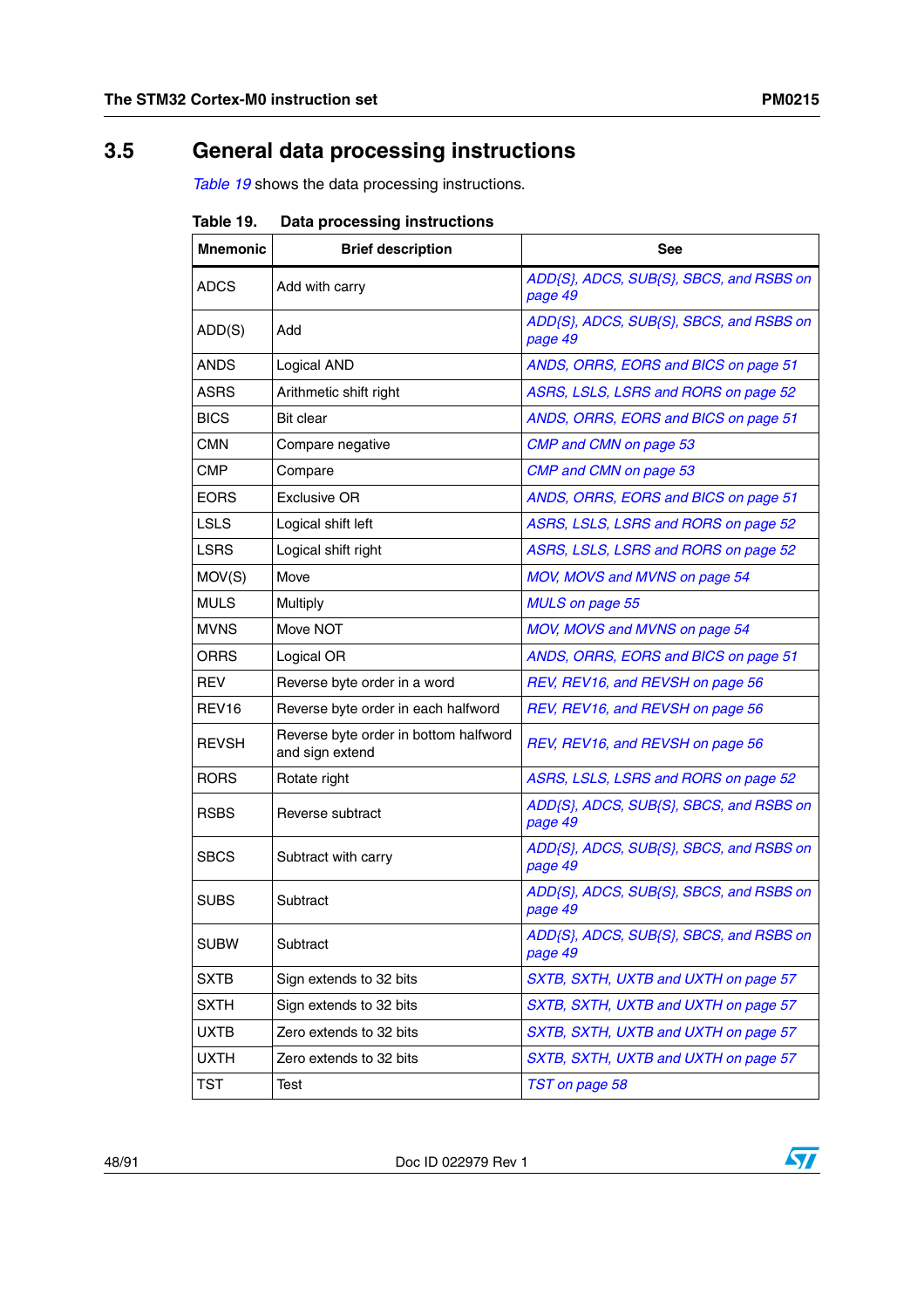# <span id="page-48-0"></span>**3.5.1 ADD{S}, ADCS, SUB{S}, SBCS, and RSBS**

Add, add with carry, subtract, subtract with carry, and reverse subtract.

#### **Syntax**

```
ADCS {Rd,} Rn, Rm
ADD{S} {Rd,} Rn, <Rm|#imm>
RSBS {Rd,} Rn, Rm, #0
SBCS {Rd,} Rn, Rm
SUB{S} {Rd, } Rn, <Rm|#imm>
```
#### where:

- S: causes an ADD or SUB instruction to update flags
- *Rd*: specifies the result register. If omitted, this value is assumed to take the same value as *Rn*, for example ADDS R1,R2 is identical to ADDS R1,R1,R2.
- **Rn: specifies the first source register**
- **Rm:** specifies the second source register
- *imm*: specifies a constant immediate value.

#### **Operation**

The ADCS instruction adds the value in *Rn* to the value in *Rm*, adding a further one if the carry flag is set, places the result in the register specified by *Rd* and updates the N, Z, C, and V flags.

The ADD instruction adds the value in *Rn* to the value in *Rm* or an immediate value specified by *imm* and places the result in the register specified by *Rd*.

The ADDS instruction performs the same operation as ADD and also updates the N, Z, C and V flags.

The RSBS instruction subtracts the value in *Rn* from zero, producing the arithmetic negative of the value, and places the result in the register specified by *Rd* and updates the N, Z, C and V flags.

The SBCS instruction subtracts the value of *Rm* from the value in *Rn*, deducts a further one if the carry flag is set. It places the result in the register specified by *Rd* and updates the N, Z, C and V flags.

The SUB instruction subtracts the value in *Rm* or the immediate specified by *imm*. It places the result in the register specified by *Rd*.

The SUBS instruction performs the same operation as SUB and also updates the N, Z, C and V flags.

Use ADC and SBC to synthesize multiword arithmetic (see *[Multiword arithmetic examples](#page-49-1)  [on page 50](#page-49-1)* and *[ADR on page 42](#page-41-0)*).

#### **Restrictions**

*[Table 20](#page-49-0)* lists the legal combinations of register specifiers and immediate values that can be used with each instruction.

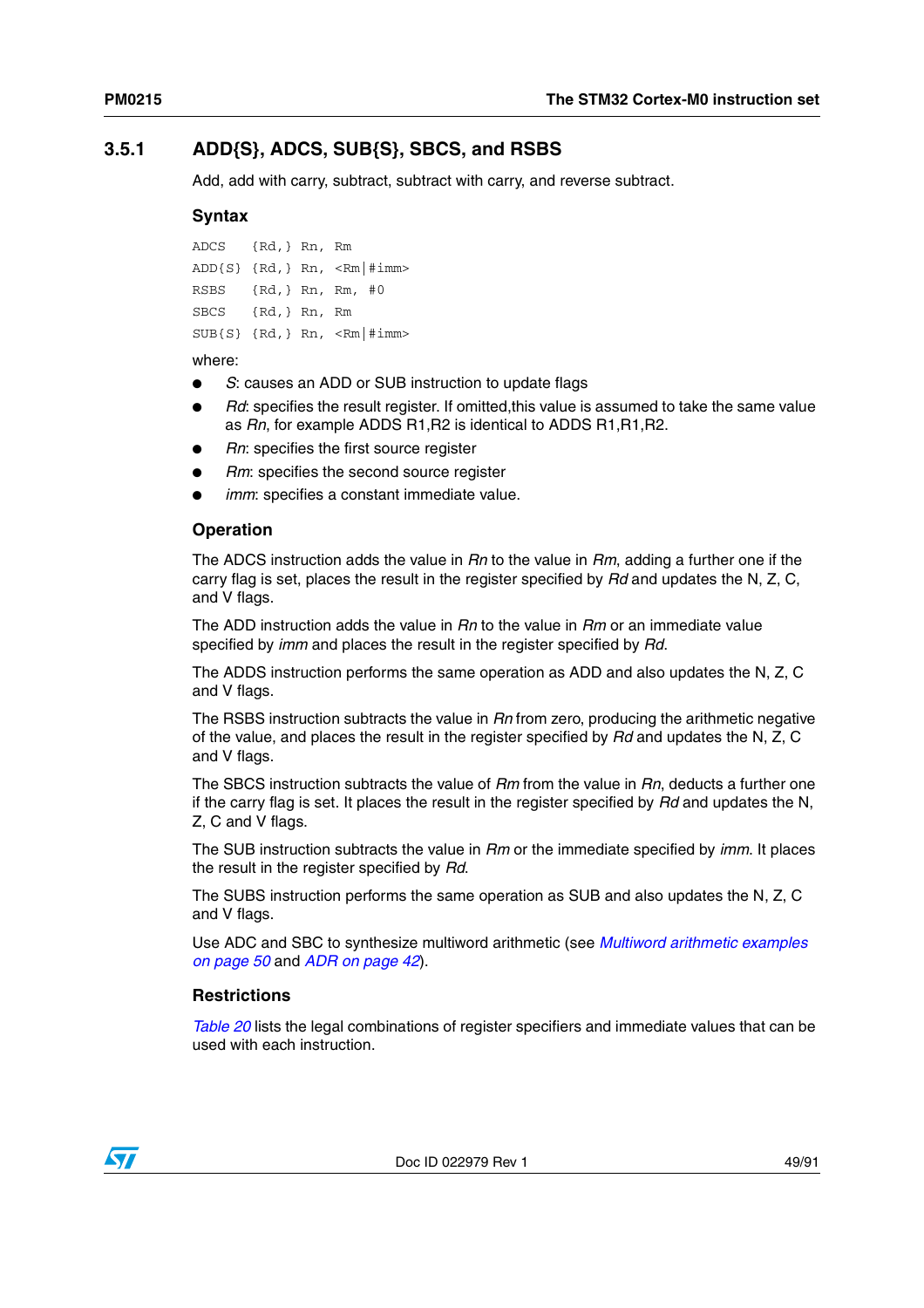| <b>Instructi</b><br>on. | <b>Rd</b>     | <b>Rn</b>     | <b>Rm</b>    | imm        | <b>Restrictions</b>                                                              |
|-------------------------|---------------|---------------|--------------|------------|----------------------------------------------------------------------------------|
| <b>ADCS</b>             | <b>R0-R7</b>  | <b>R0-R7</b>  | <b>R0-R7</b> |            | Rd and Rn must specify the same register.                                        |
|                         | <b>R0-R15</b> | <b>R0-R15</b> | R0-PC        |            | Rd and Rn must specify the same register.<br>Rn and Rm must not both specify PC. |
| ADD                     | <b>R0-R7</b>  | SP or PC      |              | $0 - 1020$ | Immediate value must be an integer multiple of four.                             |
|                         | <b>SP</b>     | <b>SP</b>     |              | 0-508      | Immediate value must be an integer multiple of four.                             |
|                         | <b>R0-R7</b>  | <b>R0-R7</b>  |              | $0 - 7$    |                                                                                  |
| <b>ADDS</b>             | <b>R0-R7</b>  | <b>R0-R7</b>  |              | $0 - 255$  | Rd and <i>Rn</i> must specify the same register.                                 |
|                         | <b>R0-R7</b>  | <b>R0-R7</b>  | <b>R0-R7</b> | ٠          |                                                                                  |
| <b>RSBS</b>             | <b>R0-R7</b>  | <b>R0-R7</b>  |              |            |                                                                                  |
| <b>SBCS</b>             | <b>R0-R7</b>  | <b>R0-R7</b>  | <b>R0-R7</b> |            | Rd and Rn must specify the same register.                                        |
| <b>SUB</b>              | <b>SP</b>     | <b>SP</b>     |              | $0 - 508$  | Immediate value must be an integer multiple of four.                             |
|                         | <b>R0-R7</b>  | <b>R0-R7</b>  | -            | $0 - 7$    | -                                                                                |
| <b>SUBS</b>             | <b>R0-R7</b>  | <b>R0-R7</b>  |              | $0 - 255$  | Rd and Rn must specify the same register.                                        |
|                         | <b>R0-R7</b>  | <b>R0-R7</b>  | <b>R0-R7</b> |            |                                                                                  |

<span id="page-49-0"></span>Table 20. **Table 20. ADCS, ADD, RSBS, SBCS and SUB operand restrictions**

#### **Examples**

#### <span id="page-49-1"></span>**Multiword arithmetic examples**

*[Specific example: 64-bit addition](#page-49-3)* shows two instructions that add a 64-bit integer contained in R0 and R1 to another 64-bit integer contained in R2 and R3, and place the result in R0 and R1.

#### <span id="page-49-3"></span>**Specific example: 64-bit addition**

ADDS R0, R0, R2 ; add the least significant words ADCS R1, R1, R3 ; add the most significant words with carry

Multiword values do not have to use consecutive registers. *[Specific example: 96-bit](#page-49-4)  [subtraction](#page-49-4)* shows instructions that subtract a 96-bit integer contained in R1, R2, and R3 from another contained in R4, R5, and R6. The example stores the result in R4, R5, and R6.

#### <span id="page-49-4"></span>**Specific example: 96-bit subtraction**

SUBS R4, R4, R1 ; subtract the least significant words SBCS R5, R5, R2 ; subtract the middle words with carry SBCS R6, R6, R3 ; subtract the most significant words with carry

*[Specific example: Arithmetic negation](#page-49-2)* shows the RSBS instruction used to perform a 1's complement of a single register.

#### <span id="page-49-2"></span>**Specific example: Arithmetic negation**

RSBS R7, R7, #0 ; subtract R7 from zero

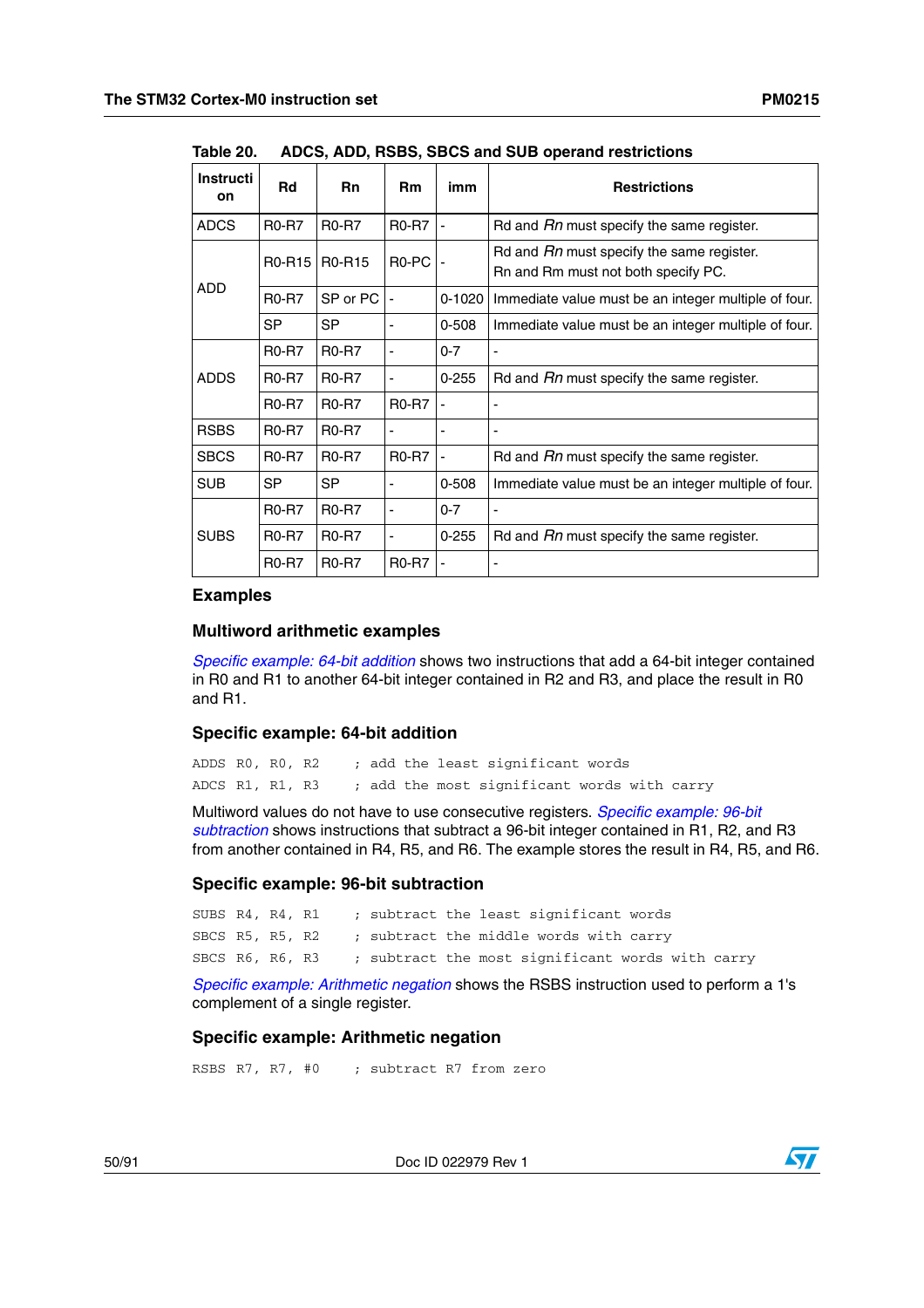# <span id="page-50-0"></span>**3.5.2 ANDS, ORRS, EORS and BICS**

Logical AND, OR, exclusive OR and bit clear.

#### **Syntax**

ANDS {Rd,} Rn, Rm ORRS {Rd,} Rn, Rm EORS {Rd,} Rn, Rm BICS {Rd,} Rn, Rm

#### where:

- '*Rd*' is the destination register
- '*Rn*' is the register holding the first operand and is the same as the destination register.
- '*Rm*' is the second register.

#### **Operation**

The AND, EOR, and ORR instructions perform bitwise AND, exclusive OR, and inclusive OR operations on the values in *Rn* and *Rm*.

The BIC instruction performs an AND operation on the bits in *Rn* with the logical negation of the corresponding bits in the value of *Rm*.

The condition code flags are updated on the result of the operation, see*[The condition flags](#page-38-0)  [on page 39](#page-38-0)*.

#### **Restrictions**

In these instructions, *Rd*, *Rn*, and Rm must only specify R0-R7.

#### **Condition flags**

These instructions:

- update the N and Z flags according to the result
- do not affect the C or V flag.

| ANDS        | R2, R2, R1 |  |
|-------------|------------|--|
| ORRS        | R2, R2, R5 |  |
| <b>ANDS</b> | R5, R5, R8 |  |
| <b>EORS</b> | R7, R7, R6 |  |
| <b>BICS</b> | R0, R0, R1 |  |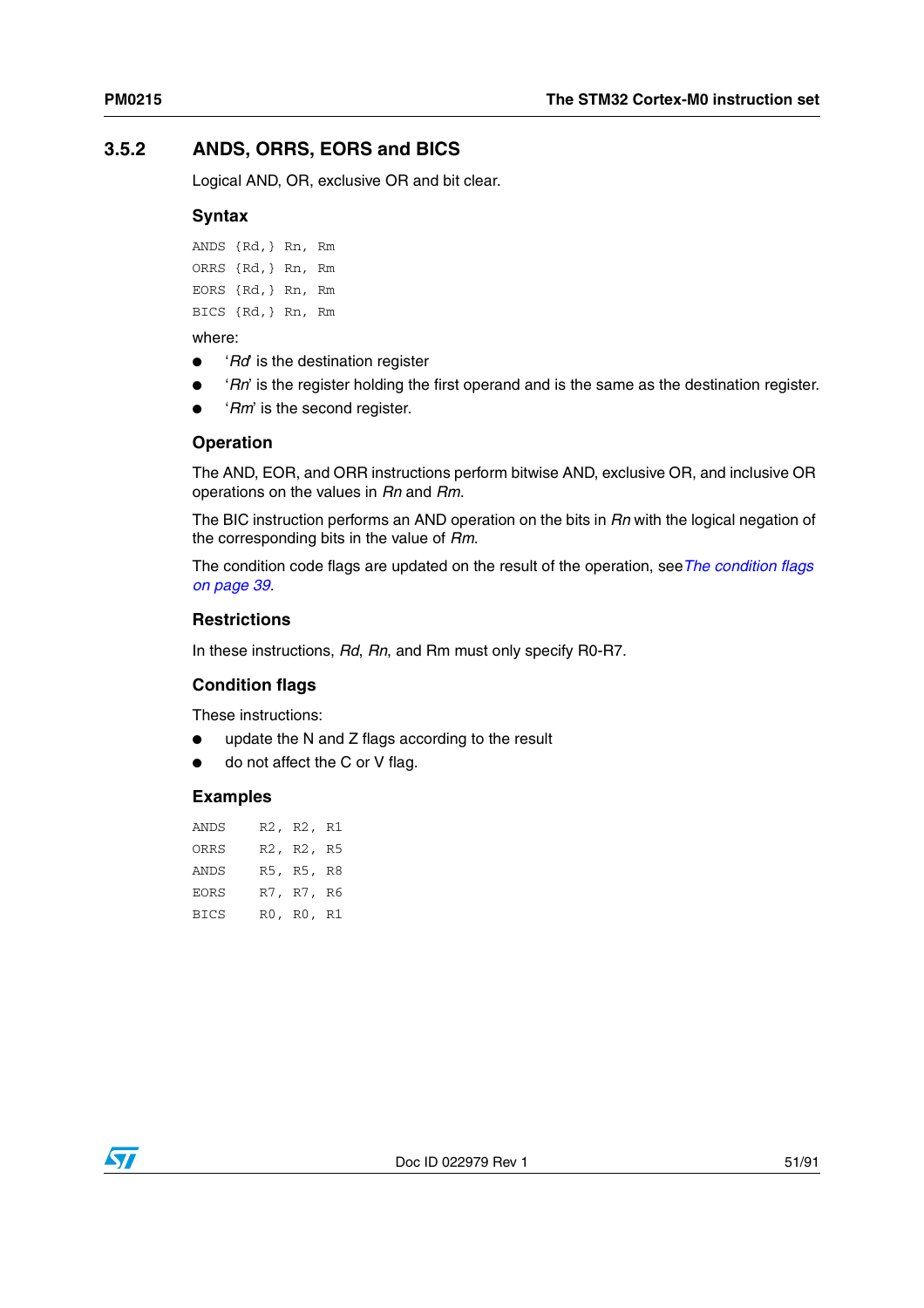## <span id="page-51-0"></span>**3.5.3 ASRS, LSLS, LSRS and RORS**

Arithmetic shift right, logical shift left, logical shift right, and rotate right.

#### **Syntax**

```
ASRS {Rd,} Rm, Rs
ASRS {Rd,} Rm, #imm
LSLS {Rd,} Rm, Rs
LSLS {Rd,} Rm, #imm
LSRS {Rd,} Rm, Rs
LSRS {Rd,} Rm, #imm
RORS {Rd,} Rm, Rs
```
where:

- '*Rd*' is the destination register. If *Rd* is omitted, it is assumed to take the same value as *Rm*.
- '*Rm*' is the register holding the value to be shifted
- '*Rs*' is the register holding the shift length to apply to the value *Rm*.
- *'imm'* is the shift length. The range of shift lengths depend on the instruction as follows: ASR: Shift length from 1 to 32 LSL: Shift length from 0 to 31 LSR: Shift length from 1 to 32

*Note: MOVS Rd, Rm is the preferred syntax for LSLS Rd, Rm, #0.*

#### **Operation**

ASR, LSL, LSR, and ROR perform an arithmetic-shift-left, logical-shift-left, logical-shift-right or a right-rotation of the bits in the register *Rm* by the number of places specified by the immediate imm or the value in the least-significant byte of the register specified by *Rs*.

For details on what result is generated by the different instructions (see *[Shift operations on](#page-35-0)  [page 36](#page-35-0)*).

#### **Restrictions**

In these instructions, *Rd*, *Rm*, and *Rs* must only specify R0-R7. For non-immediate instructions, *Rd* and *Rm* must specify the same register..

#### **Condition flags**

These instructions:

- Update the N and  $Z$  flags according to the result
- The C flag is updated to the last bit shifted out, except when the shift length is 0 (see *[Shift operations on page 36](#page-35-0)*).

#### **Examples**

```
ASRS R7, R5, #9 ; Arithmetic shift right by 9 bits
LSLS R1, R2, #3 ; Logical shift left by 3 bits with flag update
LSRS R4, R5, #6 ; Logical shift right by 6 bits
RORS R4, R4, R6 ; Rotate right by the value in the bottom byte of R6.
```
52/91 Doc ID 022979 Rev 1

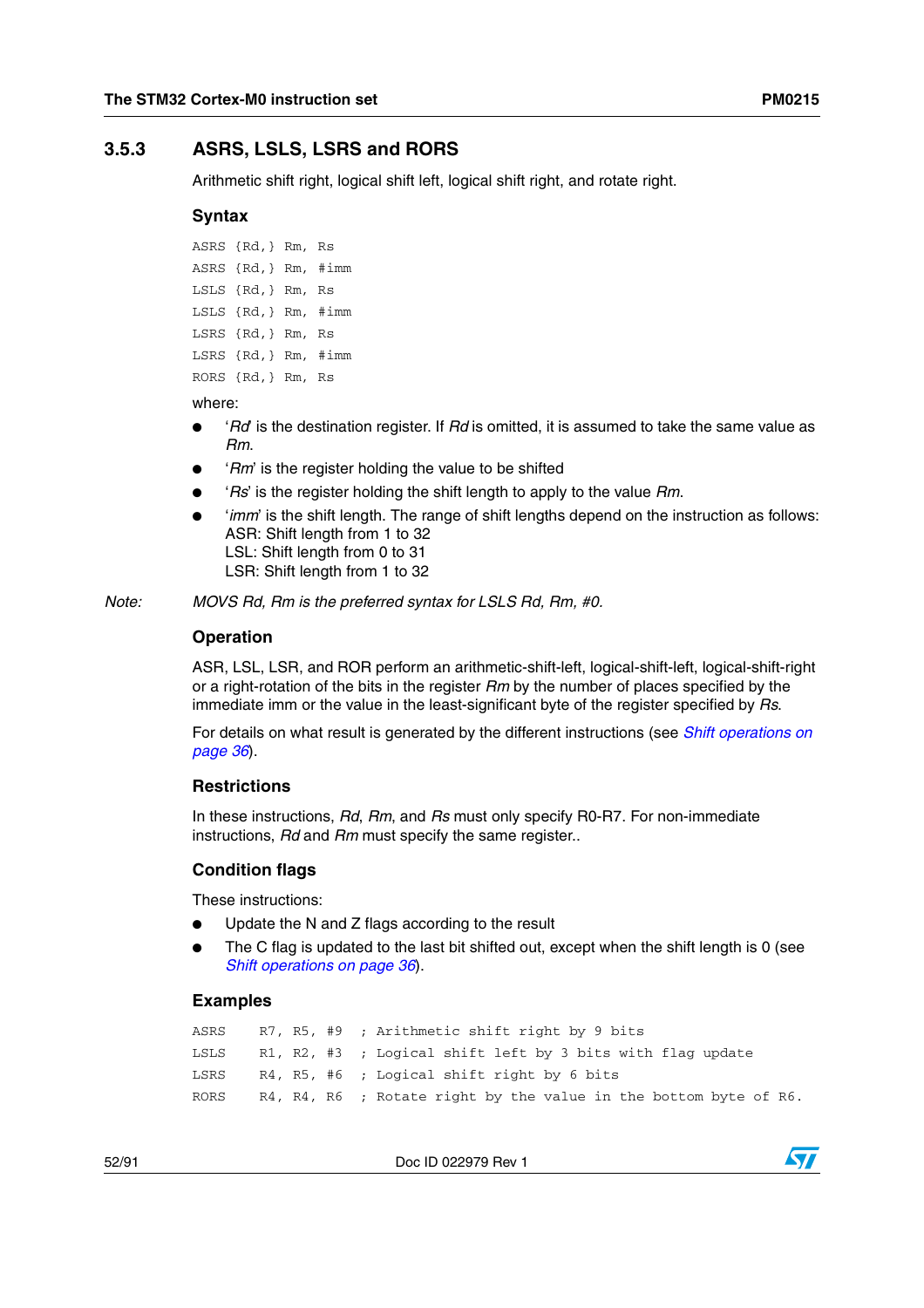# <span id="page-52-0"></span>**3.5.4 CMP and CMN**

Compare and compare negative.

#### **Syntax**

CMN Rn, Rm CMP Rn, #imm

CMP Rn, Rm

where:

- *'Rn'* is the register holding the first operand
- *Rm* is the register to compare with.
- *imm* is the immediate value to compare with.

## **Operation**

These instructions compare the value in a register with either the value in another register or an immediate value. They update the condition flags on the result, but do not write the result to a register.

The CMP instruction subtracts either the value in the register specified by *Rm*, or the immediate *imm* from the value in *Rn* and updates the flags. This is the same as a SUBS instruction, except that the result is discarded.

The CMN instruction adds the value of *Rm* to the value in *Rn* and updates the flags. This is the same as an ADDS instruction, except that the result is discarded.

## **Restrictions**

In these instructions:

- CMN instruction *Rn*, and *Rm* must only specify R0-R7.
- CMP instruction:
	- *Rn* and *Rm* can specify R0-R14
	- *imm* must be in the range 0-255.

## **Condition flags**

These instructions update the N, Z, C and V flags according to the result.

## **Examples**

CMP R2, R9 CMN R0, R2

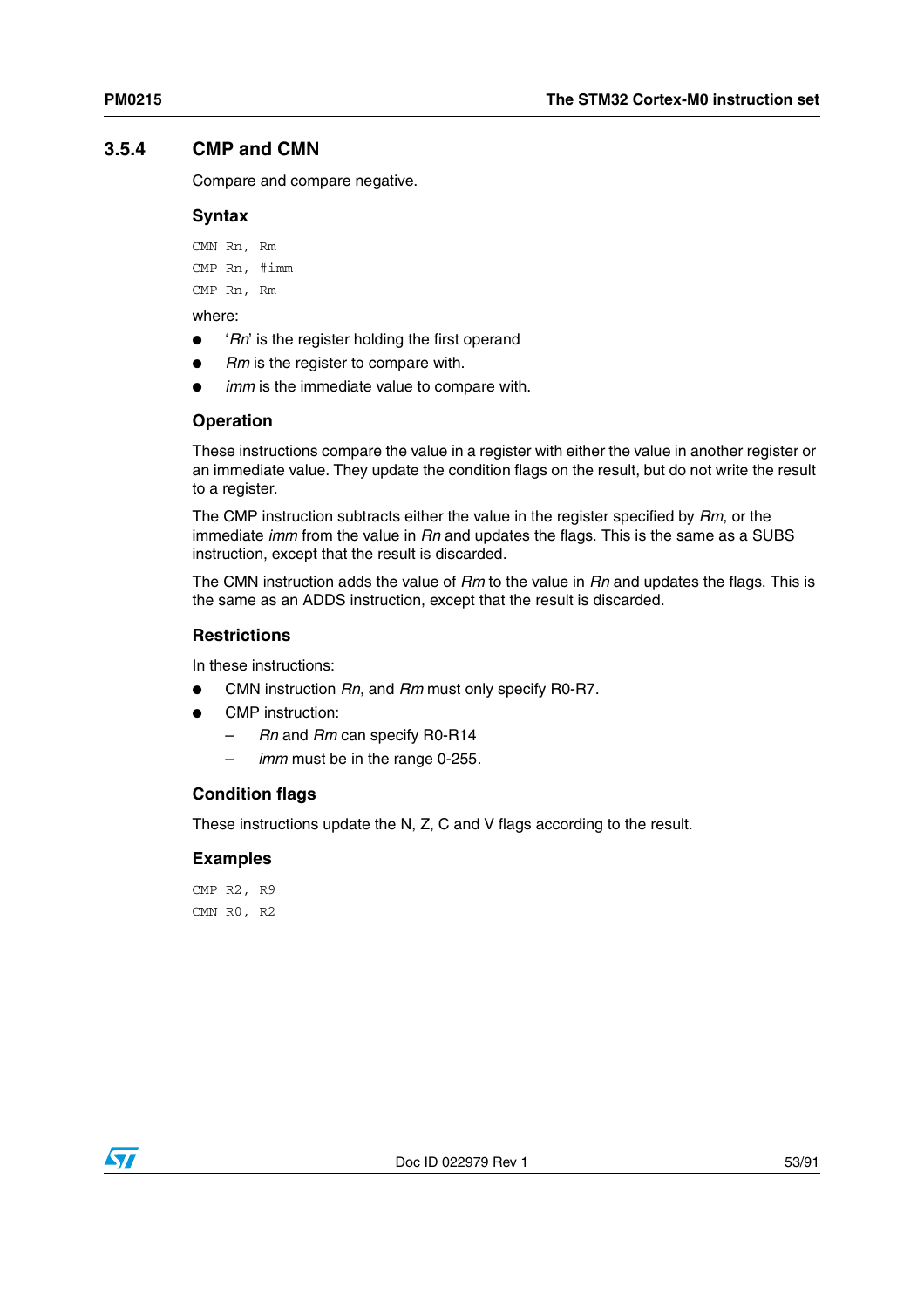## <span id="page-53-0"></span>**3.5.5 MOV, MOVS and MVNS**

Move and move NOT.

#### **Syntax**

MOV{S} Rd, Rm MOVS Rd, #imm MVNS Rd, Rm

where:

- '*S*' is an optional suffix. If S is specified, the condition code flags are updated on the result of the operation (see *[Conditional execution on page 39](#page-38-3)*).
- '*Rd*' is the destination register
- '*Rm*' is a register
- '*imm*' is any value in the range 0-255

#### **Operation**

The MOV instruction copies the value of *Rm* into *Rd*.

The MOVS instruction performs the same operation as the MOV instruction, but also updates the N and Z flags.

The MVNS instruction takes the value of *Rm*, performs a bitwise logical NOT operation on the value, and places the result into *Rd*.

#### **Restrictions**

In these instructions, *Rd*, and *Rm* must only specify R0-R7.

When *Rd* is the PC in a MOV instruction:

- bit[0] of the result is ignored
- A branch occurs to the address created by forcing bit[0] of that value to 0. The T-bit remains unmodified.
- *Note: Though it is possible to use MOV as a branch instruction, ARM strongly recommends the use of a BX or BLX instruction to branch for software portability to the ARM instruction set.*

#### **Condition flags**

If S is specified, these instructions:

- Update the N and Z flags according to the result
- Do not affect the C or V flag

#### **Example**

|                   | MOVS $R0, #0x000B$ | ; Write value of 0x000B to R0, flags get updated   |
|-------------------|--------------------|----------------------------------------------------|
| $MOVS$ R1, $#0x0$ |                    | ; Write value of zero to R1, flags are updated     |
| MOV R10, R12      |                    | ; Write value in R12 to R10, flags are not updated |
| $MOVS$ R3, #23    |                    | ; Write value of 23 to R3                          |
| MOV R8, SP        |                    | ; Write value of stack pointer to R8               |
| MVNS R2, R0       |                    | ; Write inverse of RO to the R2 and update flags   |

54/91 Doc ID 022979 Rev 1

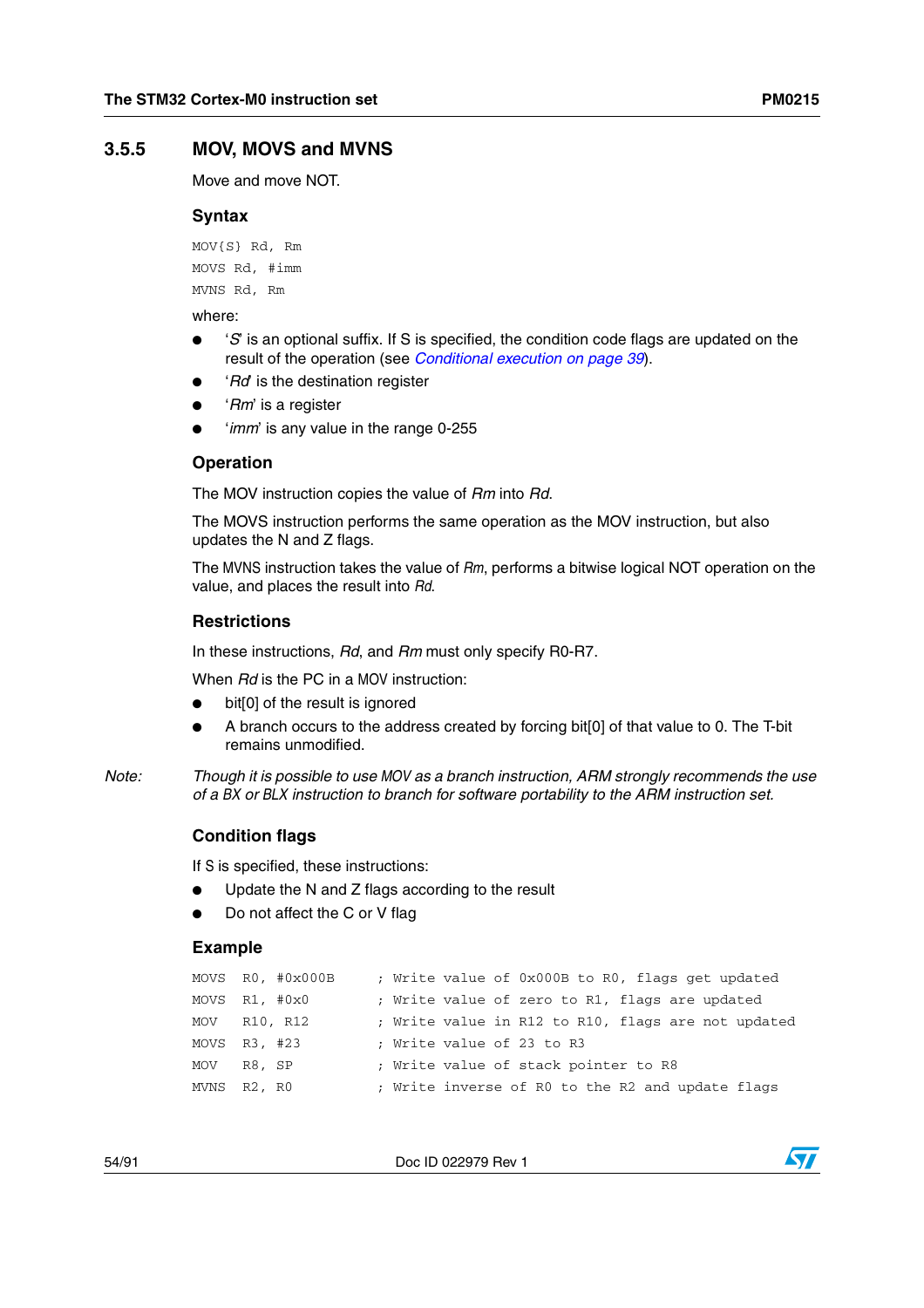# <span id="page-54-0"></span>**3.5.6 MULS**

Multiply using 32-bit operands, and producing a 32-bit result.

## **Syntax**

MULS Rd, Rn, Rm

where:

- *'Rd*' is the destination register
- '*Rn, Rm*' are registers holding the values to be multiplied.

## **Operation**

The MUL instruction multiplies the values in the registers specified by *Rn* and *Rm*, and places the least significant 32 bits of the result in *Rd*. The condition code flags are updated on the result of the operation, see *[Conditional execution on page 39](#page-38-3)*.

The results of this instruction does not depend on whether the operands are signed or unsigned.

## **Restrictions**

In this instruction:

- *Rd*, *Rn*, and *Rm* must only specify R0-R7
- *Rd* must be the same as *Rm*.

# **Condition flags**

This instruction updates the N and Z flags according to the result. It does not affect the C or V flags.

# **Examples**

MULS R0, R2, R0 ; Multiply with flag update, R0 = R0 x R2

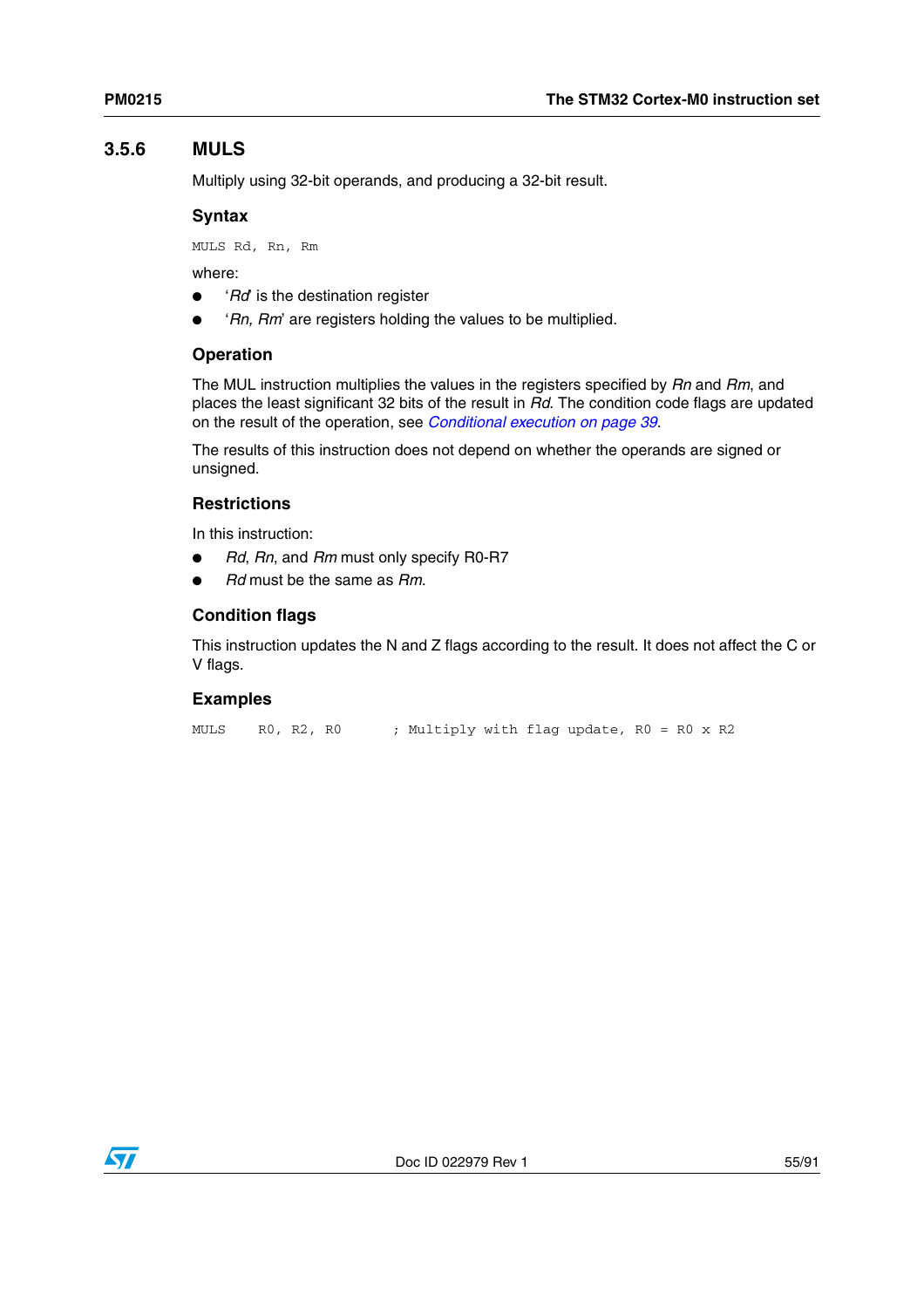# <span id="page-55-0"></span>**3.5.7 REV, REV16, and REVSH**

Reverse bytes and reverse bits.

#### **Syntax**

op Rd, Rn

where:

'op' is one of:

REV: Reverse byte order in a word REV16: Reverse byte order in each halfword independently REVSH: Reverse byte order in the bottom halfword, and sign extends to 32 bits

- '*Rd*' is the destination register
- 'Rn' is the register holding the operand

## **Operation**

Use these instructions to change endianness of data:

- REV**:** Converts either:
	- 32-bit big-endian data into little-endian data or
	- 32-bit little-endian data into big-endian data.
- REV16**:** Converts either:
	- 2 packed 16-bit big-endian data into little-endian data or
	- 2 packed 16-bit little-endian data into big-endian data.
- REVSH: Converts either:
	- 16-bit signed big-endian data into 32-bit signed little-endian data or
	- 16-bit signed little-endian data into 32-bit signed big-endian data

#### **Restrictions**

In these instructions, *Rd*, and *Rn* must only specify R0-R7.

#### **Condition flags**

These instructions do not change the flags.

```
REV R3, R7 ; reverse byte order of value in R7 and write it to R3
REV16 R0, R0 ; reverse byte order of each 16-bit halfword in R0
REVSH R0, R5 ; reverse Signed Halfword
```


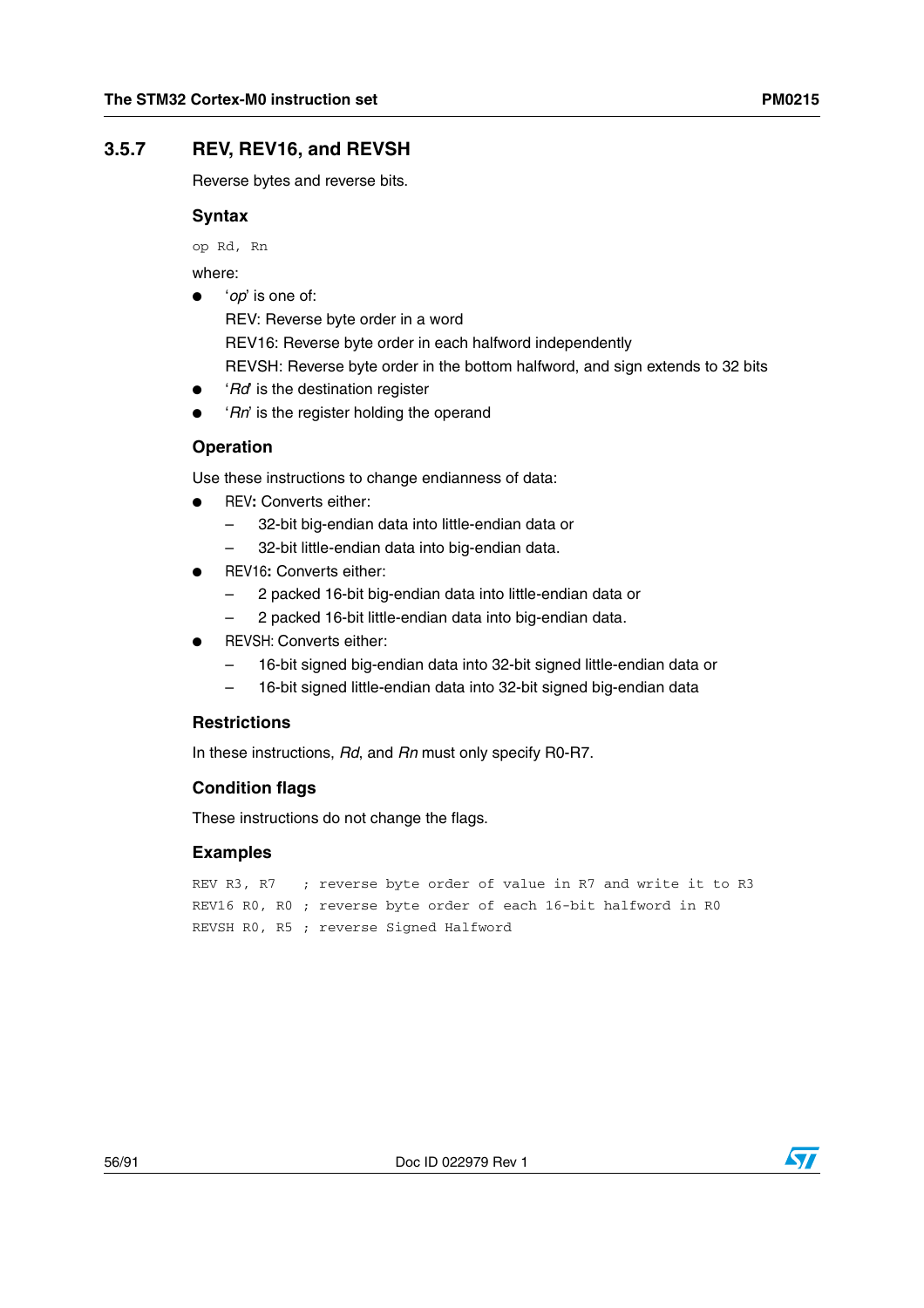# <span id="page-56-0"></span>**3.5.8 SXTB, SXTH, UXTB and UXTH**

Sign extend and Zero extend.

### **Syntax**

SXTB Rd, Rm

SXTH Rd, Rm

UXTB Rd, Rm

UXTH Rd, Rm

where:

- *'Rd*' is the destination register
- '*Rn*', '*Rm*' are the registers holding the first and second operands

# **Operation**

These instructions extract bits from the resulting value:

- 1. SXTB extracts bits[7:0] and sign extends to 32 bits
- 2. UXTB extracts bits[7:0] and zero extends to 32 bits
- 3. SXTH extracts bits[15:0] and sign extends to 32 bits
- 4. UXTH extracts bits[15:0] and zero extends to 32 bits.

## **Restrictions**

In these instructions, *Rd* and *Rm* must only specify R0-R7.

# **Condition flags**

These instructions do not affect the flags.

| SXTH R4, R6 |  | ; Obtain the lower halfword of the                 |
|-------------|--|----------------------------------------------------|
|             |  | ; value in R6 and then sign extend to              |
|             |  | : 32 bits and write the result to R4.              |
| UXTB R3, R1 |  | ; Extract lowest byte of the value in R10 and zero |
|             |  | ; extend it, and write the result to R3            |

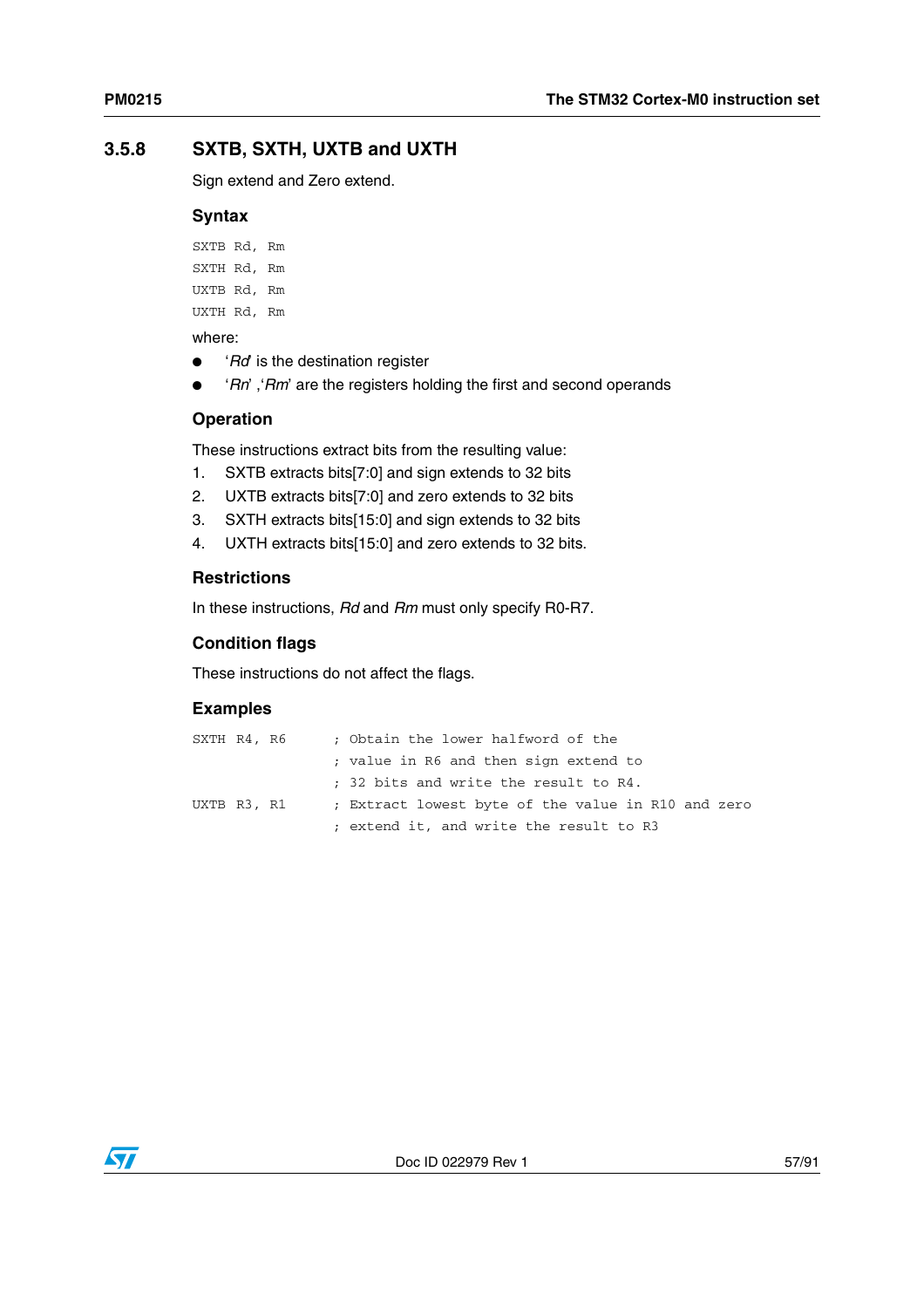## <span id="page-57-0"></span>**3.5.9 TST**

Test bits.

## **Syntax**

TST Rn, Rm

where:

- 'Rn' is the register holding the first operand
- '*Rm*' is the register to test against.

#### **Operation**

This instruction tests the value in a register against another register. It updates the condition flags based on the result, but does not write the result to a register.

The TST instruction performs a bitwise AND operation on the value in *Rn* and the value in *Rm*. This is the same as the ANDS instruction, except that it discards the result.

To test whether a bit of *Rn* is 0 or 1, use the TST instruction with a register that has that bit set to 1 and all other bits cleared to 0.

#### **Restrictions**

In these instructions, *Rn* and *Rm* must only specify R0-R7.

#### **Condition flags**

This instruction:

- Updates the N and Z flags according to the result
- Does not affect the C or V flag

#### **Examples**

```
TST R0, R1 ; Perform bitwise AND of R0 value and R1 value,
```
; condition code flags are updated but result is discarded

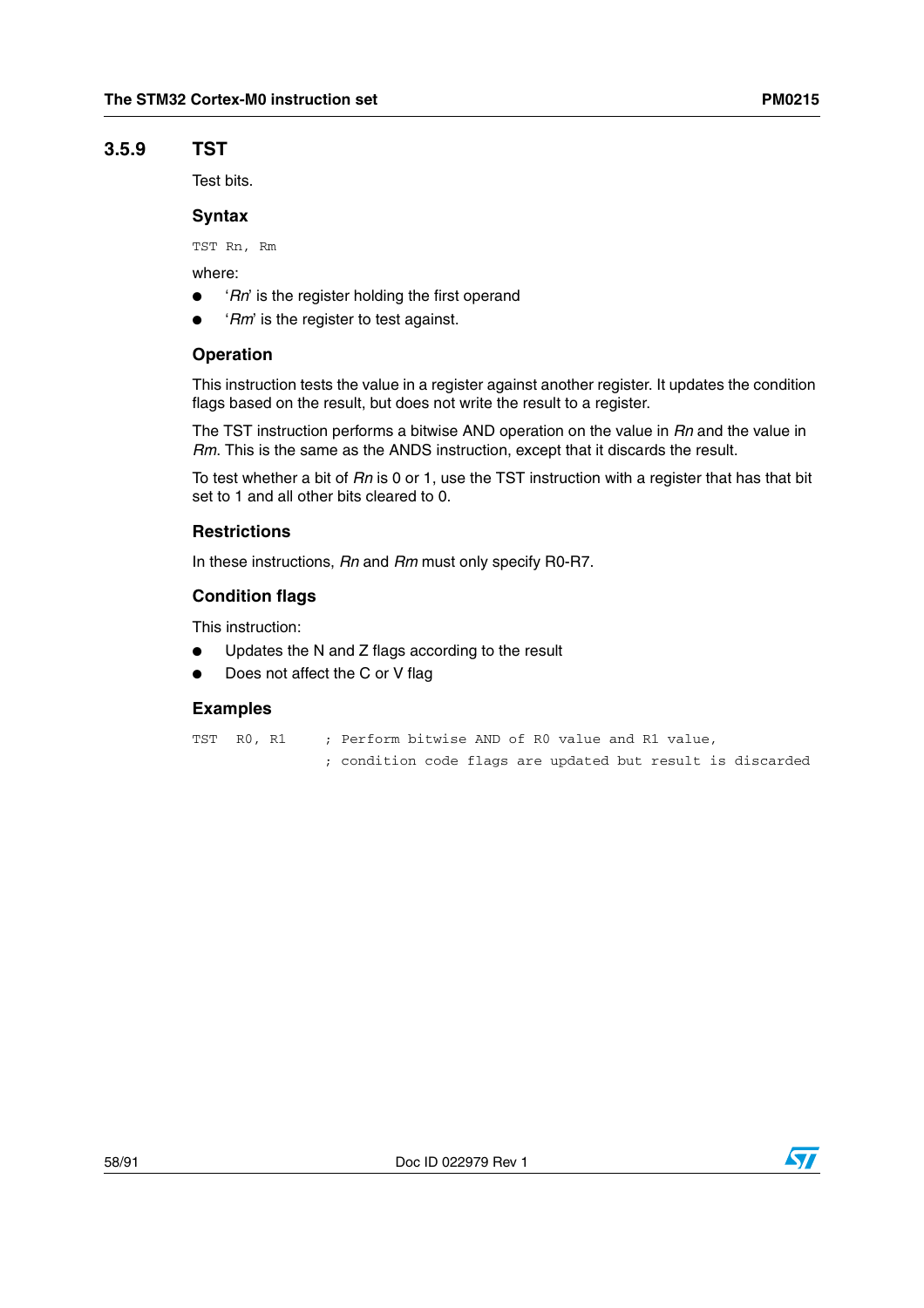# **3.6 Branch and control instructions**

*[Table 21](#page-58-1)* shows the branch and control instructions:

<span id="page-58-1"></span>

| <b>Branch and control instructions</b><br>Table 21. |  |  |  |  |  |
|-----------------------------------------------------|--|--|--|--|--|
|-----------------------------------------------------|--|--|--|--|--|

| <b>Mnemonic</b> | <b>Brief description</b>  | <b>See</b>                    |
|-----------------|---------------------------|-------------------------------|
| $B{cc}$         | Branch {conditionally}    |                               |
| BL              | Branch with link          | B, BL, BX, and BLX on page 59 |
| <b>BLX</b>      | Branch indirect with link |                               |
| BX              | <b>Branch indirect</b>    |                               |

# <span id="page-58-2"></span>**3.6.1 B, BL, BX, and BLX**

Branch instructions.

## **Syntax**

B{cond} label BL label BX Rm BLX Rm

#### where:

- 'B' is branch (immediate).
- 'BL' is branch with link (immediate).
- 'BX' is branch indirect (register).
- 'BLX' is branch indirect with link (register).
- *'label'* is a PC-relative expression. See *[PC-relative expressions on page 39](#page-38-1)*.
- 'Rm' is a register that indicates an address to branch to.
- *'Cond'* is an optional condition code, see *[Conditional execution on page 39](#page-38-3)*.

## **Operation**

All these instructions cause a branch to *label*, or to the address indicated in *Rm*. In addition:

- The BL and BLX instructions write the address of the next instruction to LR (the link register, R14).
- The BX and BLX instructions cause a Hard fault exception if bit<sup>[0]</sup> of *Rm* is 0.
- The BL and BLX instructions also set bit[0] of the LR to 1. This ensures that the value is suitable for use by a subsequent POP {PC} or BX instruction to perform a successful return branch.

*[Table 22](#page-58-0)* shows the ranges for the various branch instructions.

#### <span id="page-58-0"></span>Table 22. **Branch ranges**

| <b>Instruction</b> | <b>Branch range</b>          |
|--------------------|------------------------------|
| B label            | $\sqrt{2}$ KB to $+2$ KB     |
| Bcond label        | $-256$ bytes to $+254$ bytes |

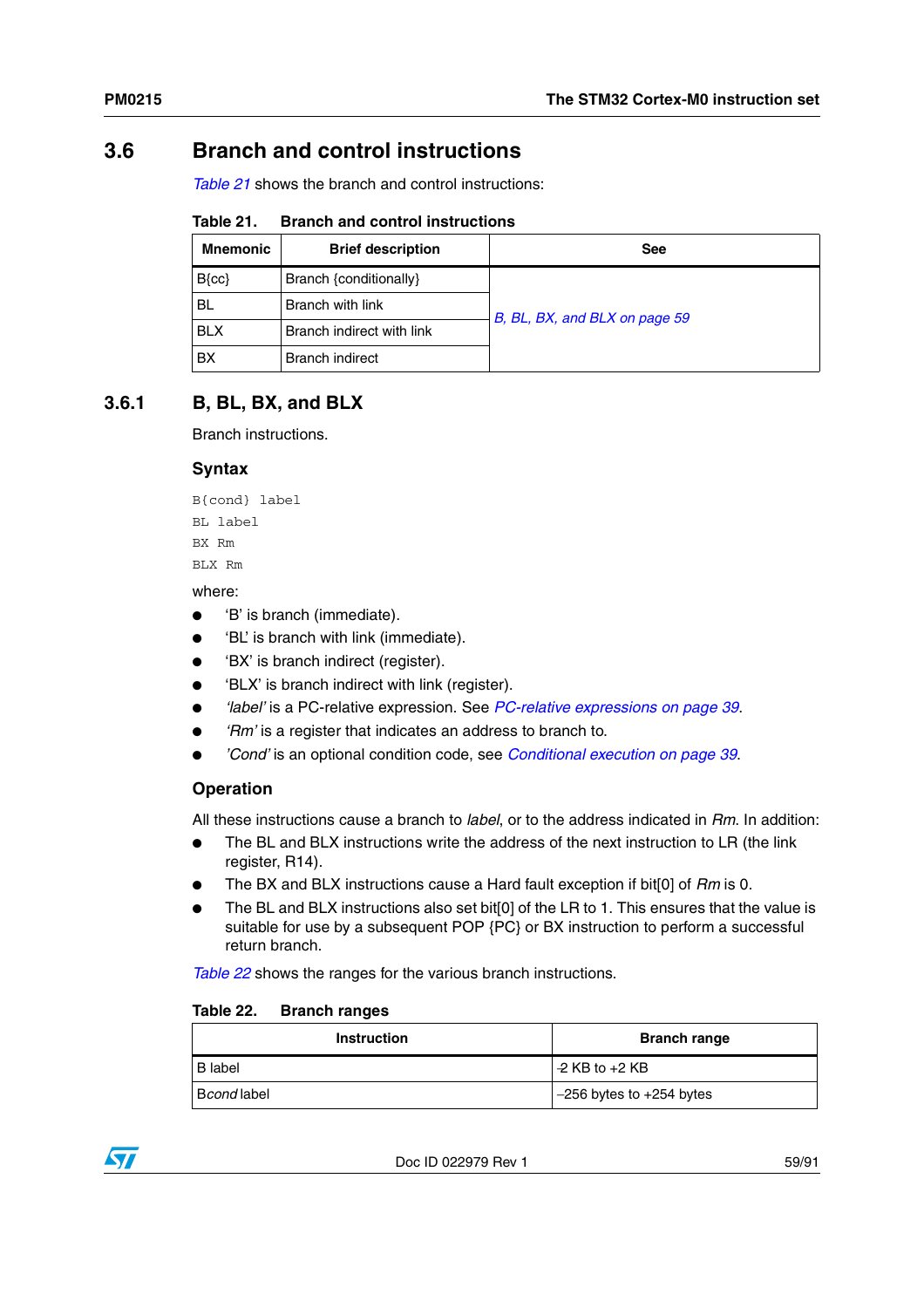#### **Table 22. Branch ranges (continued)**

| <b>Instruction</b> | <b>Branch range</b>   |
|--------------------|-----------------------|
| <b>BL</b> label    | $-16$ MB to $+16$ MB  |
| <b>BX</b> Rm       | Any value in register |
| <b>BLX Rm</b>      | Any value in register |

# **Restrictions**

The restrictions are:

- Do not use SP or PC in the BX or BLX instruction
- For BX and BLX, bit[0] of *Rm* must be 1 for correct execution. Bit[0] is used to update the EPSR T-bit and is discarded from the target address.

B*cond* is the only conditional instruction on the Cortex-M0 processor.

### **Condition flags**

These instructions do not change the flags.

| B   |      | loopA ; Branch to loopA                                      |
|-----|------|--------------------------------------------------------------|
| BL. | funC | ; Branch with link (Call) to function funC, return address   |
|     |      | : stored in LR                                               |
| BX. | LR   | ; Return from function call                                  |
| BLX | R0   | ; Branch with link and exchange (Call) to a address stored   |
|     |      | $:$ in $R0$                                                  |
| BEO |      | labelD ; Conditionally branch to labelD if last flag setting |
|     |      | ; instruction set the Z flag, else do not branch.            |



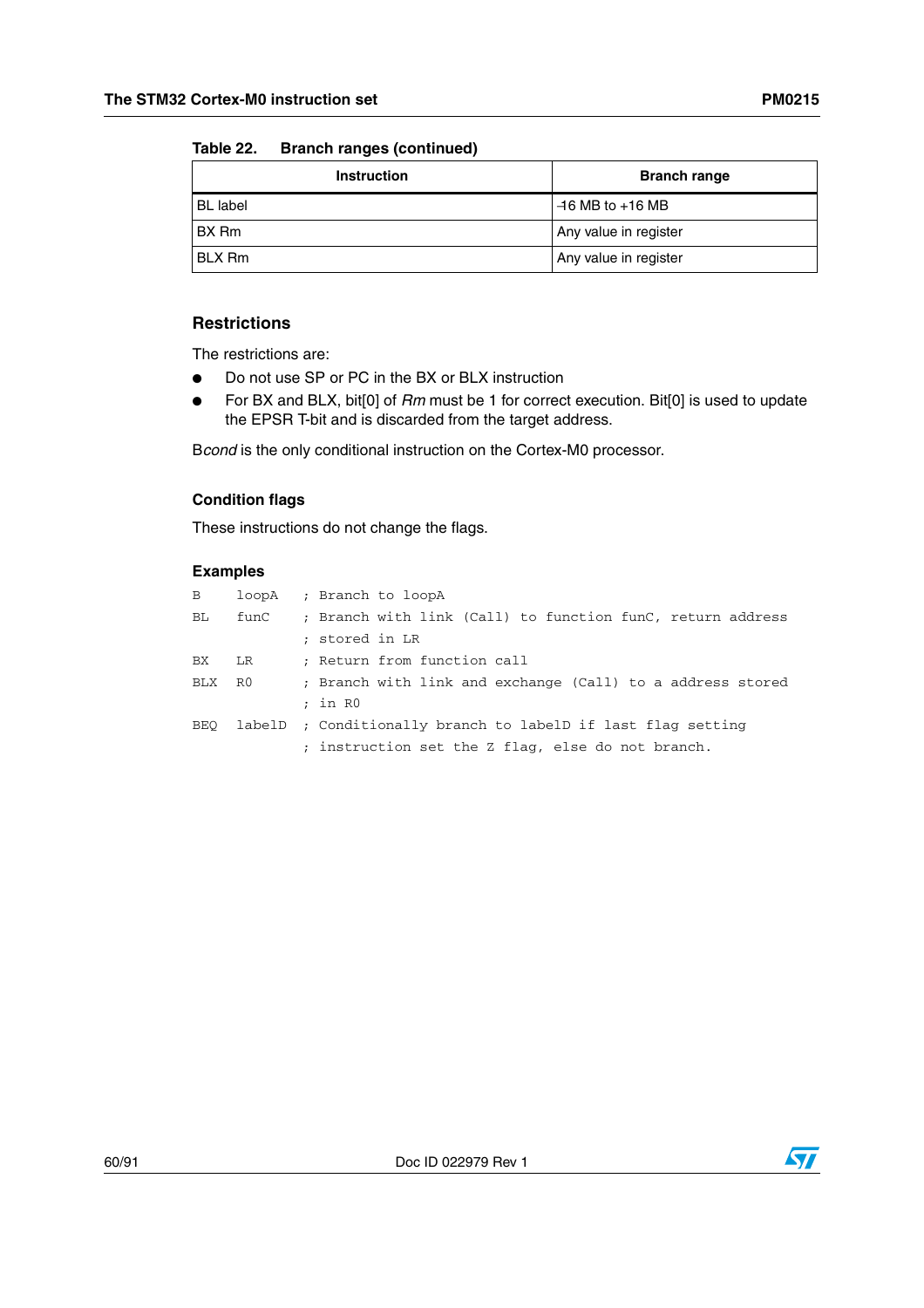# **3.7 Miscellaneous instructions**

*[Table 23](#page-60-0)* shows the remaining Cortex-M0 instructions:

<span id="page-60-0"></span>

| Table 23. | <b>Miscellaneous instructions</b> |  |
|-----------|-----------------------------------|--|
|-----------|-----------------------------------|--|

| <b>Mnemonic</b> | <b>Brief description</b>                   | <b>See</b>                    |
|-----------------|--------------------------------------------|-------------------------------|
| <b>BKPT</b>     | <b>Breakpoint</b>                          | <b>BKPT</b> on page 61        |
| <b>CPSID</b>    | Change Processor State, Disable Interrupts | <b>CPSID CPSIE on page 62</b> |
| <b>CPSIE</b>    | Change Processor State, Enable Interrupts  | <b>CPSID CPSIE on page 62</b> |
| <b>DMB</b>      | Data Memory Barrier                        | DMB on page 63                |
| <b>DSB</b>      | Data Synchronization Barrier               | DSB on page 63                |
| <b>ISB</b>      | Instruction Synchronization Barrier        | ISB on page 64                |
| <b>MRS</b>      | Move from special register to register     | MRS on page 64                |
| <b>MSR</b>      | Move from register to special register     | MSR on page 65                |
| <b>NOP</b>      | No Operation                               | NOP on page 66                |
| <b>SEV</b>      | Send Event                                 | SEV on page 66                |
| <b>SVC</b>      | Supervisor Call                            | SVC on page 67                |
| <b>WFE</b>      | <b>Wait For Event</b>                      | WFE on page 67                |
| WFI             | <b>Wait For Interrupt</b>                  | WFI on page 68                |

## <span id="page-60-1"></span>**3.7.1 BKPT**

Breakpoint.

#### **Syntax**

BKPT #*imm*

where: '*imm'* is an integer in the range 0-255.

#### **Operation**

BKPT causes the processor to enter Debug state. Debug tools can use this to investigate system state when the instruction at a particular address is reached.

*imm* is ignored by the processor. If required, a debugger can use it to store additional information about the breakpoint.

The processor might produce a HardFault or go in to lockup if a debugger is not attached when a BKPT instruction is executed. See *[Lockup on page 28](#page-27-0)* for more information.

#### **Restrictions**: None

#### **Condition flags**

This instruction does not change the flags.

#### **Examples**

BKPT #0 ; Breakpoint with immediate value set to 0x0.

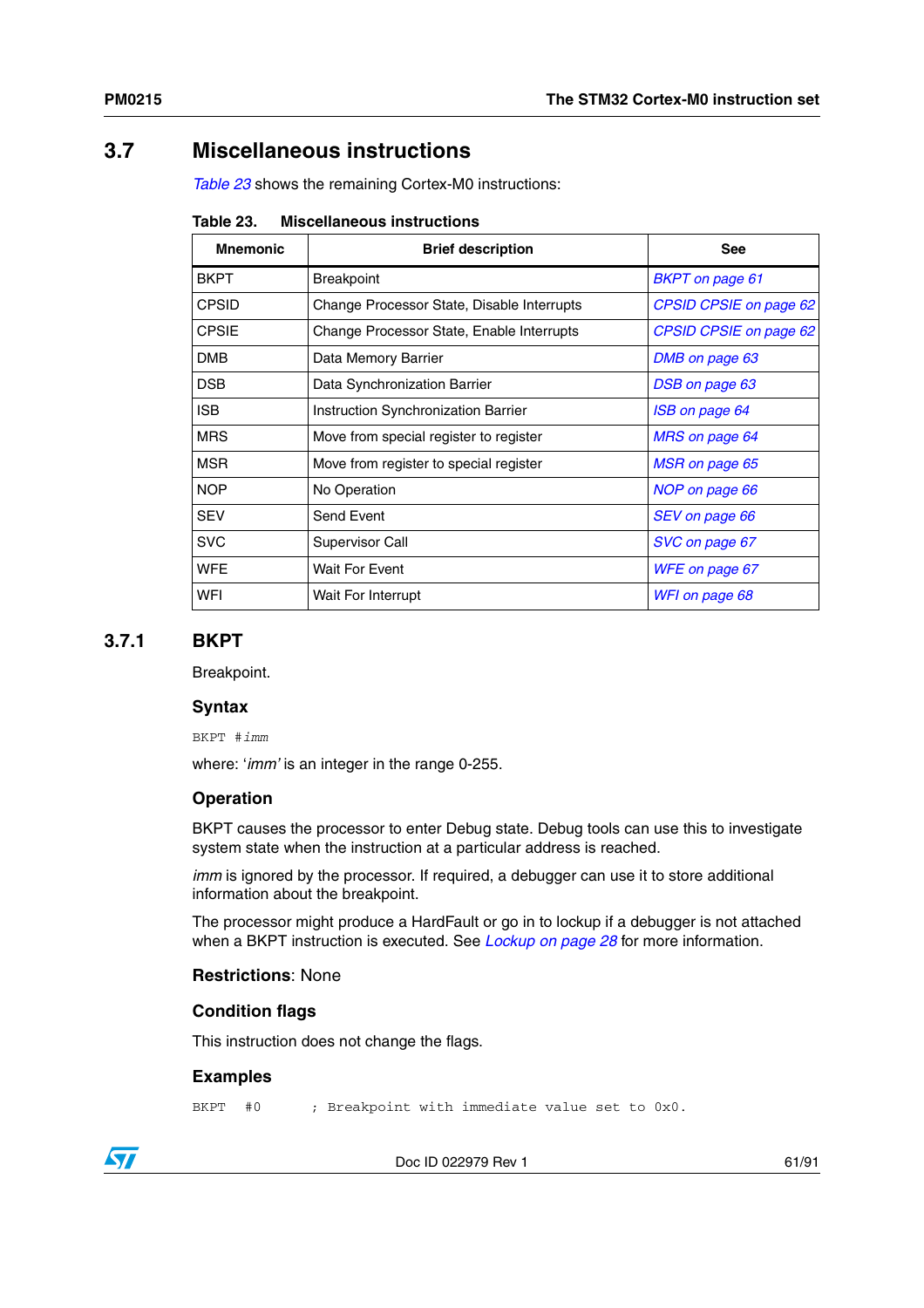## <span id="page-61-0"></span>**3.7.2 CPSID CPSIE**

Change processor state.

### **Syntax**

*CPSID i CPSIE i*

### **Operation**

CPS changes the PRIMASK special register values. CPSID causes interrupts to be disabled by setting PRIMASK. CPSIE cause interrupts to be enabled by clearing PRIMASK. See *[Exception mask registers on page 15](#page-14-0)* for more information about these registers.

## **Restrictions**

None

## **Condition flags**

This instruction does not change the condition flags.

## **Examples**

CPSID i ; Disable all interrupts except NMI (set PRIMASK) CPSIE i ; Enable interrupts (clear PRIMASK)

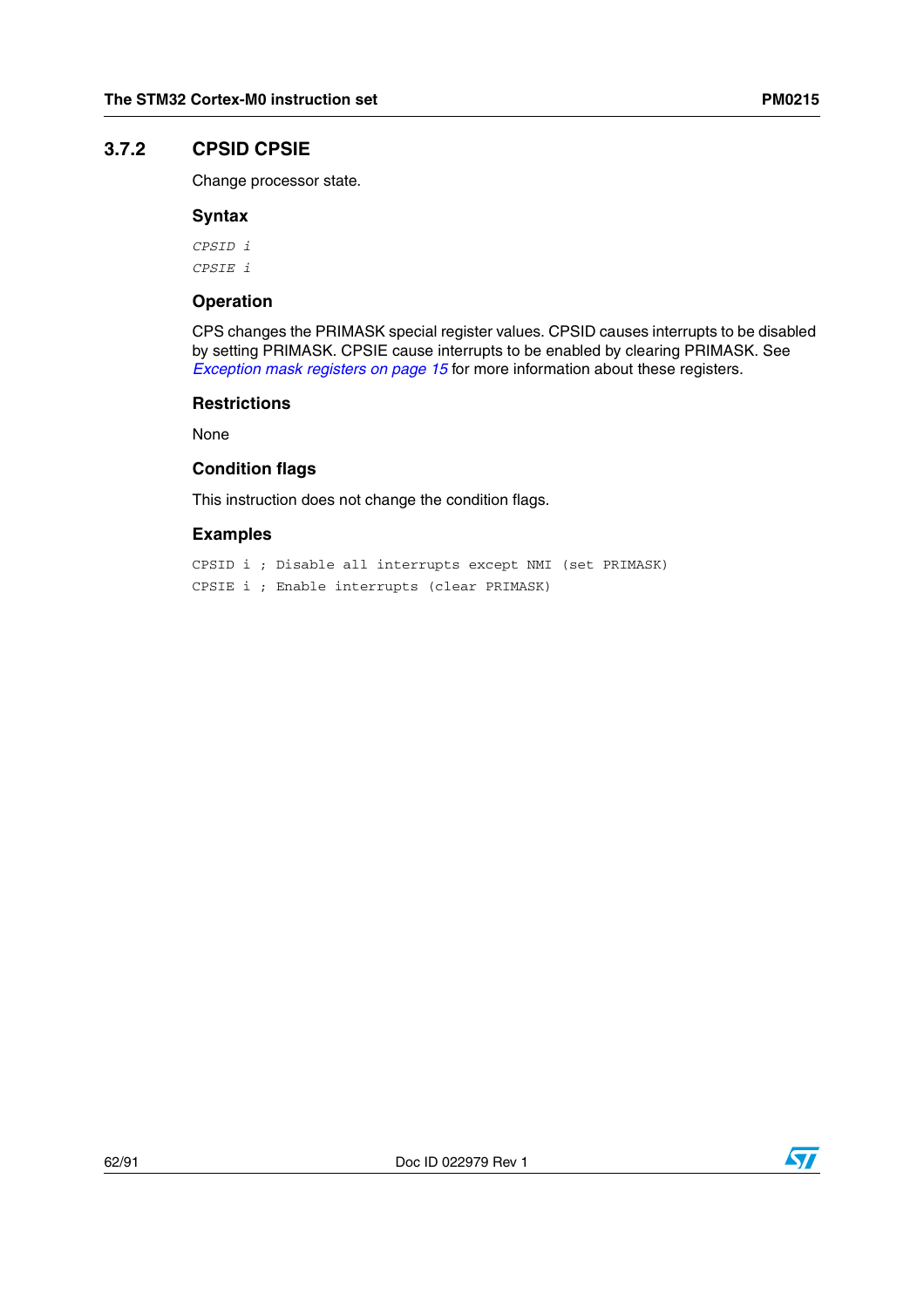#### <span id="page-62-0"></span>**3.7.3 DMB**

Data memory barrier.

#### **Syntax**

DMB

### **Operation**

DMB acts as a data memory barrier. It ensures that all explicit memory accesses that appear, in program order, before the DMB instruction are completed before any explicit memory accesses that appear, in program order, after the DMB instruction. DMB does not affect the ordering or execution of instructions that do not access memory.

#### **Restrictions**

None

#### **Condition flags**

This instruction does not change the flags.

#### **Examples**

DMB ; Data Memory Barrier

## <span id="page-62-1"></span>**3.7.4 DSB**

Data synchronization barrier.

#### **Syntax**

DSB

#### **Operation**

DSB acts as a special data synchronization memory barrier. Instructions that come after the DSB, in program order, do not execute until the DSB instruction completes. The DSB instruction completes when all explicit memory accesses before it complete.

#### **Restrictions**

None

#### **Condition flags**

This instruction does not change the flags.

```
DSB ; Data Synchronisation Barrier
```
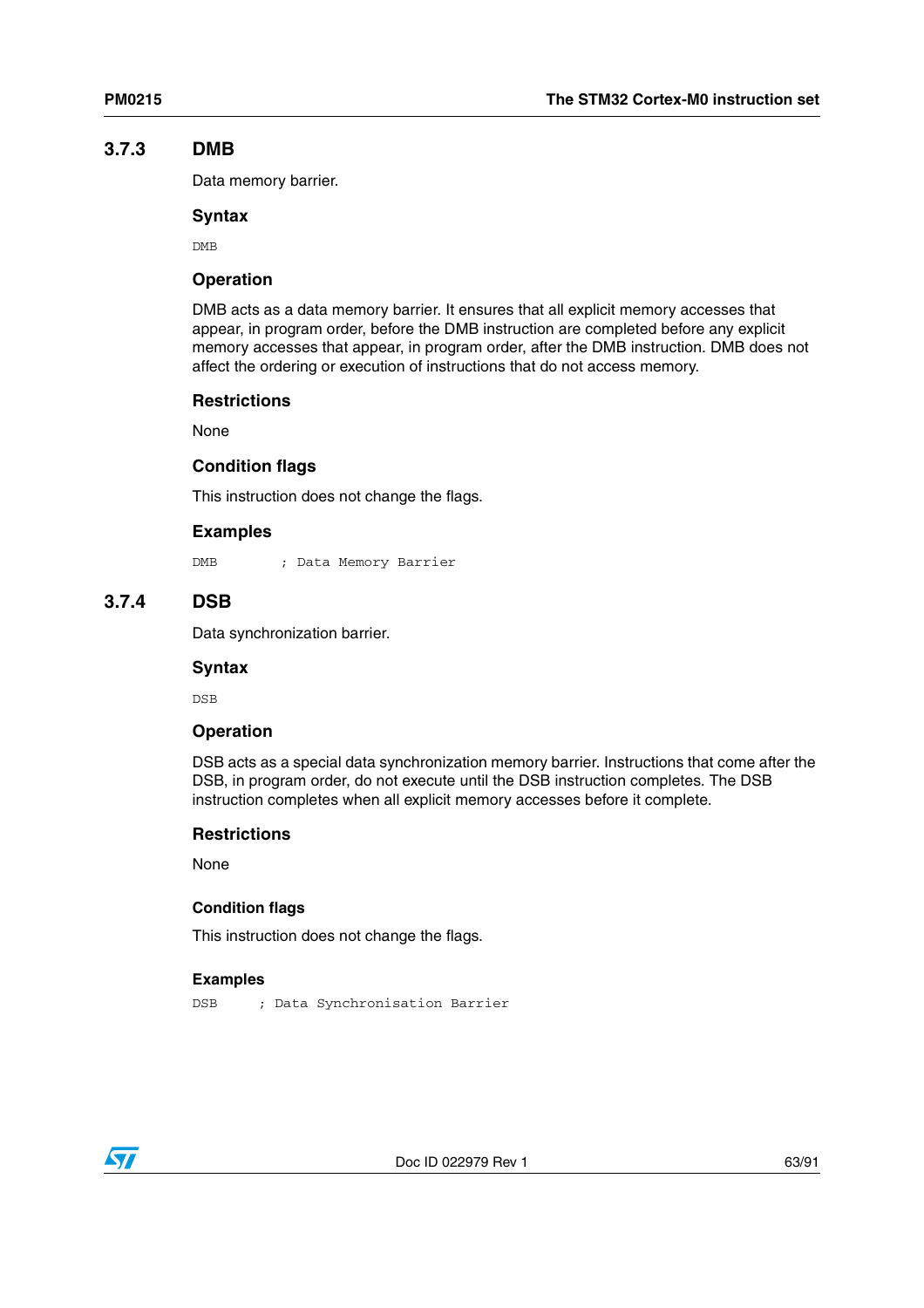## <span id="page-63-0"></span>**3.7.5 ISB**

Instruction synchronization barrier.

#### **Syntax**

**TSB** 

#### **Operation**

ISB acts as an instruction synchronization barrier. It flushes the pipeline of the processor, so that all instructions following the ISB are fetched from cache or memory again, after the ISB instruction has been completed.

#### **Restrictions**

None

#### **Condition flags**

This instruction does not change the flags.

#### **Examples**

ISB ; Instruction Synchronisation Barrier

## <span id="page-63-1"></span>**3.7.6 MRS**

Move the contents of a special register to a general-purpose register.

#### **Syntax**

MRS *Rd*, *spec\_reg*

where:

- 'Rd' is the general-purpose destination register.
- *'spec\_reg'* is one of the special-purpose registers: APSR, IPSR, EPSR, IEPSR, IAPSR, EAPSR, PSR, MSP, PSP, PRIMASK, or CONTROL.

#### **Operation**

MRS stores the contents of a special-purpose register to a general-purpose register. MRS can be combined with the MSR instruction to produce read-modify-write sequences, which are suitable for modifying a specific flag in the PSR. See *[MSR on page 65](#page-64-0)*.

#### **Restrictions**

*Rd* must not be SP or PC.

#### **Condition flags**

This instruction does not change the flags.

#### **Examples**

MRS R0, PRIMASK ; Read PRIMASK value and write it to R0

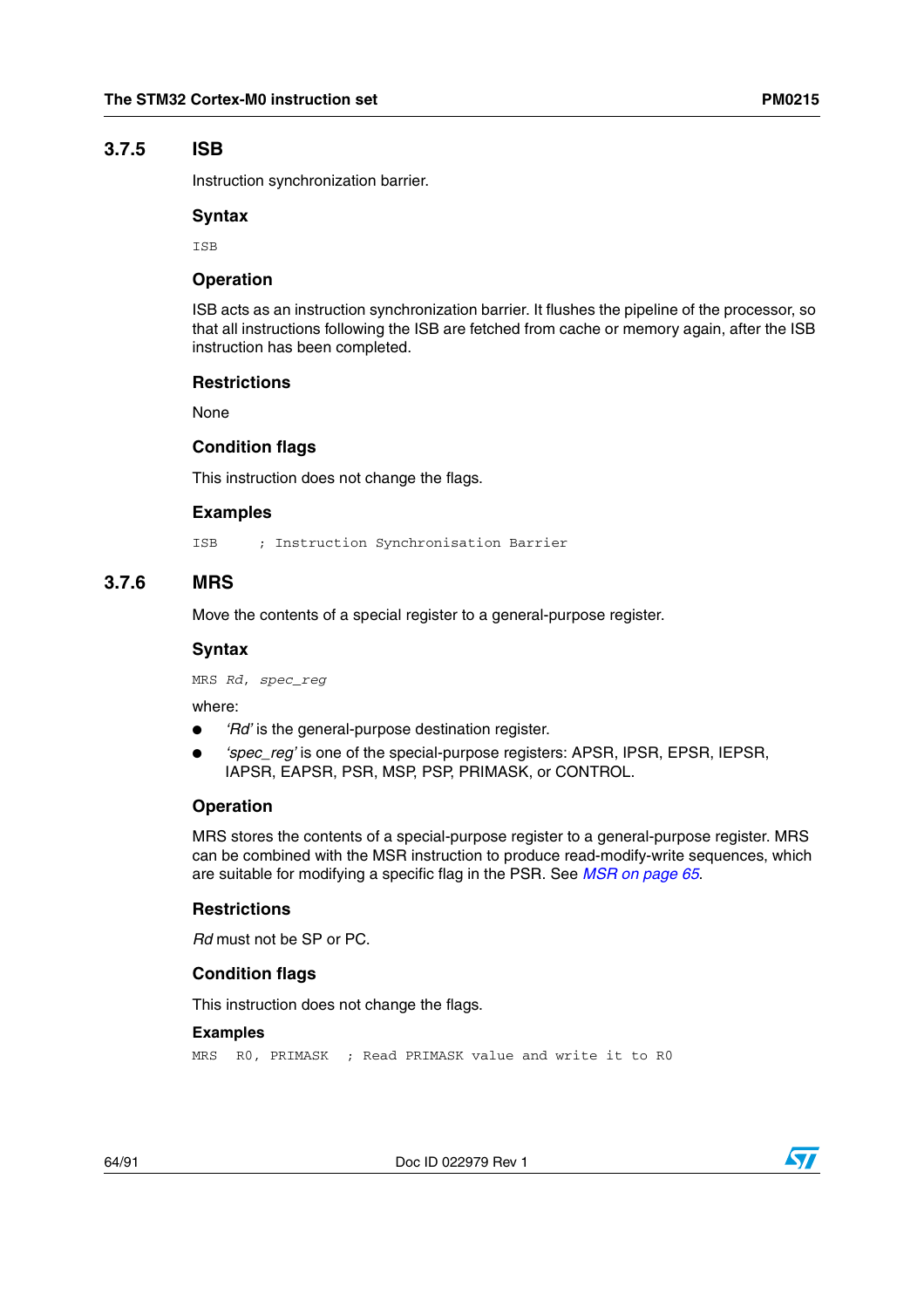# <span id="page-64-0"></span>**3.7.7 MSR**

Move the contents of a general-purpose register into the specified special register.

### **Syntax**

MSR spec\_reg, Rn

where:

- 'Rn' is the general-purpose source register.
- *'spec\_reg'* is the special-purpose destination register: APSR, IPSR, EPSR, IEPSR, IAPSR, EAPSR, PSR, MSP, PSP, PRIMASK, or CONTROL.

## **Operation**

MSR updates one of the special registers with the value from the register specified by *Rn*.

See *[MRS on page 64](#page-63-1)*.

## **Restrictions**

*Rn* must not be SP and must not be PC.

# **Condition flags**

This instruction updates the flags explicitly based on the value in *Rn*.

## **Examples**

MSR CONTROL, R1 ; Read R1 value and write it to the CONTROL register

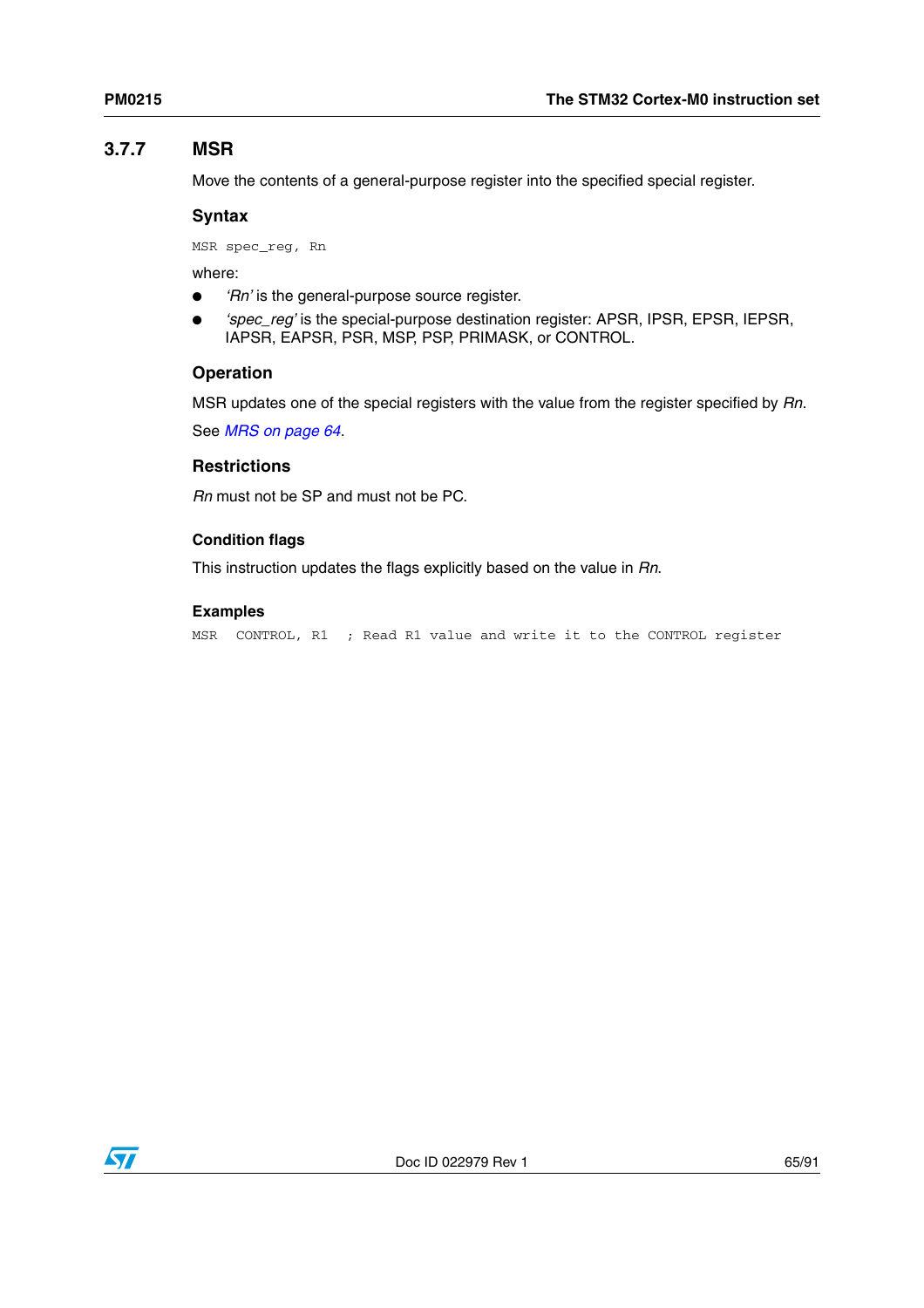#### <span id="page-65-0"></span>**3.7.8 NOP**

No operation.

#### **Syntax**

NOP

#### **Operation**

NOP does nothing. NOP is not necessarily a time-consuming NOP. The processor might remove it from the pipeline before it reaches the execution stage.

Use NOP for padding, for example to place the following instruction on a 64-bit boundary.

#### **Restrictions**

None

#### **Condition flags**

This instruction does not change the flags.

## **Examples**

NOP ; No operation

# <span id="page-65-1"></span>**3.7.9 SEV**

Send event.

#### **Syntax**

SEV

#### **Operation**

SEV is a hint instruction that causes an event to be signaled to all processors within a multiprocessor system. It also sets the local event register to 1, see *[Power management on](#page-27-1)  [page 28](#page-27-1)* and *[WFE on page 67](#page-66-1)*.

#### **Restrictions**

None

#### **Condition flags**

This instruction does not change the flags.

#### **Examples**

SEV ; Send Event



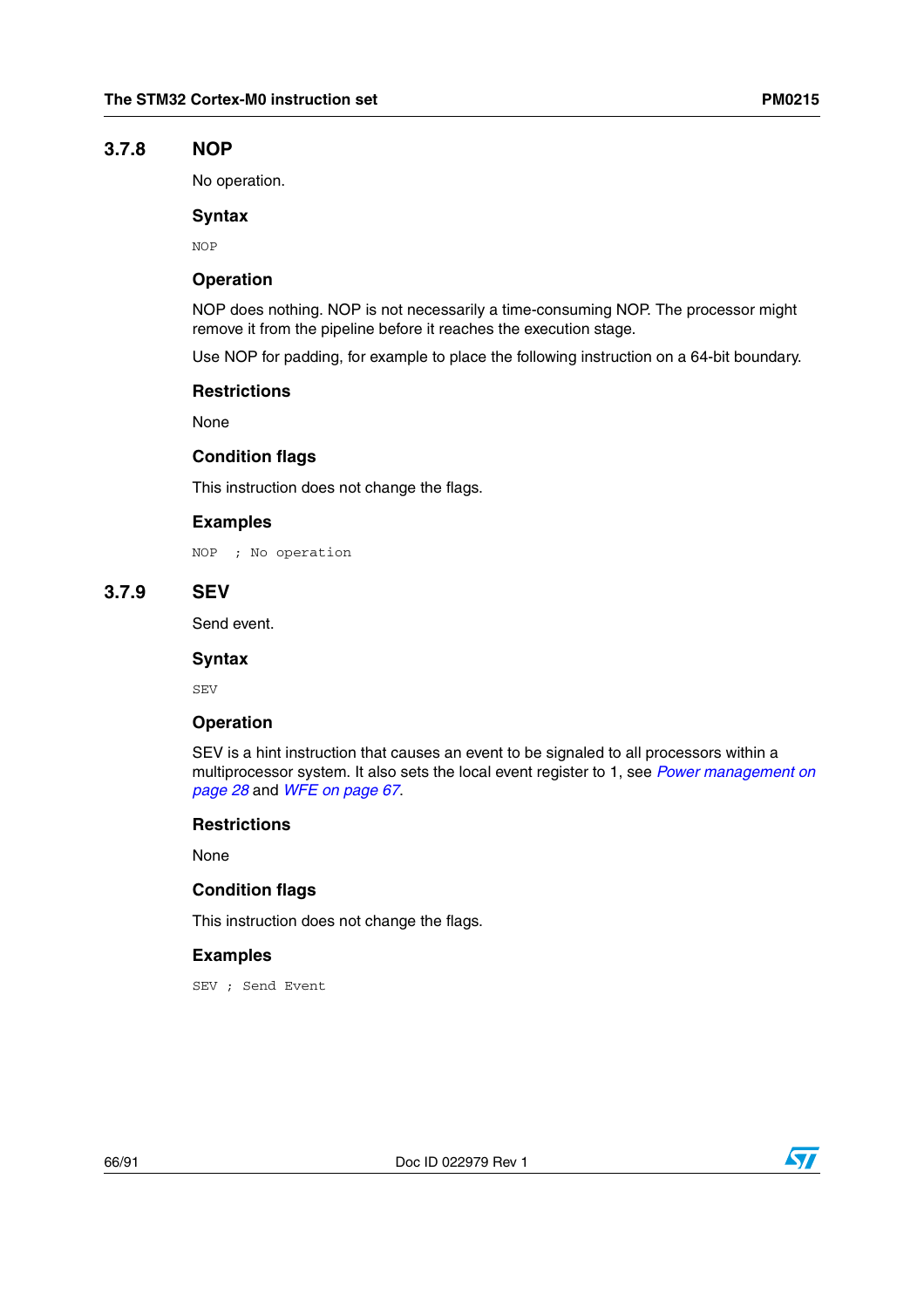# <span id="page-66-0"></span>**3.7.10 SVC**

Supervisor call.

### **Syntax**

SVC #*imm*

where: *'imm'* is an integer in the range 0-255.

## **Operation**

The SVC instruction causes the SVC exception. *imm* is ignored by the processor. It can be retrieved by the exception handler to determine what service is being requested.

## **Restrictions**: None

## **Condition flags**

This instruction does not change the flags.

## **Examples**

SVC 0x32 ; Supervisor Call (SVC handler can extract the immediate value ; by locating it via the stacked PC)

# <span id="page-66-1"></span>**3.7.11 WFE**

Wait for event. WFE is a hint instruction.

### **Syntax**

WFE

## **Operation**

If the event register is 0, WFE suspends execution until one of the following events occurs:

- An exception, unless masked by exception mask registers or the current priority level
- An exception enters Pending state, if SEVONPEND in system control register is set
- A Debug Entry request, if Debug is enabled
- An event signaled by a peripheral or another processor in a multiprocessor system using the SEV instruction.

If the event register is 1, WFE clears it to 0 and returns immediately. For more information see *[Power management on page 28](#page-27-1)*.

WFE is intended for power saving only. When writing software assume that WFE might behave as NOP.

#### **Restrictions**: None

## **Condition flags**

This instruction does not change the flags.

#### **Examples**

 $\overline{\mathbf{S}}$ 

WFE ; Wait for event

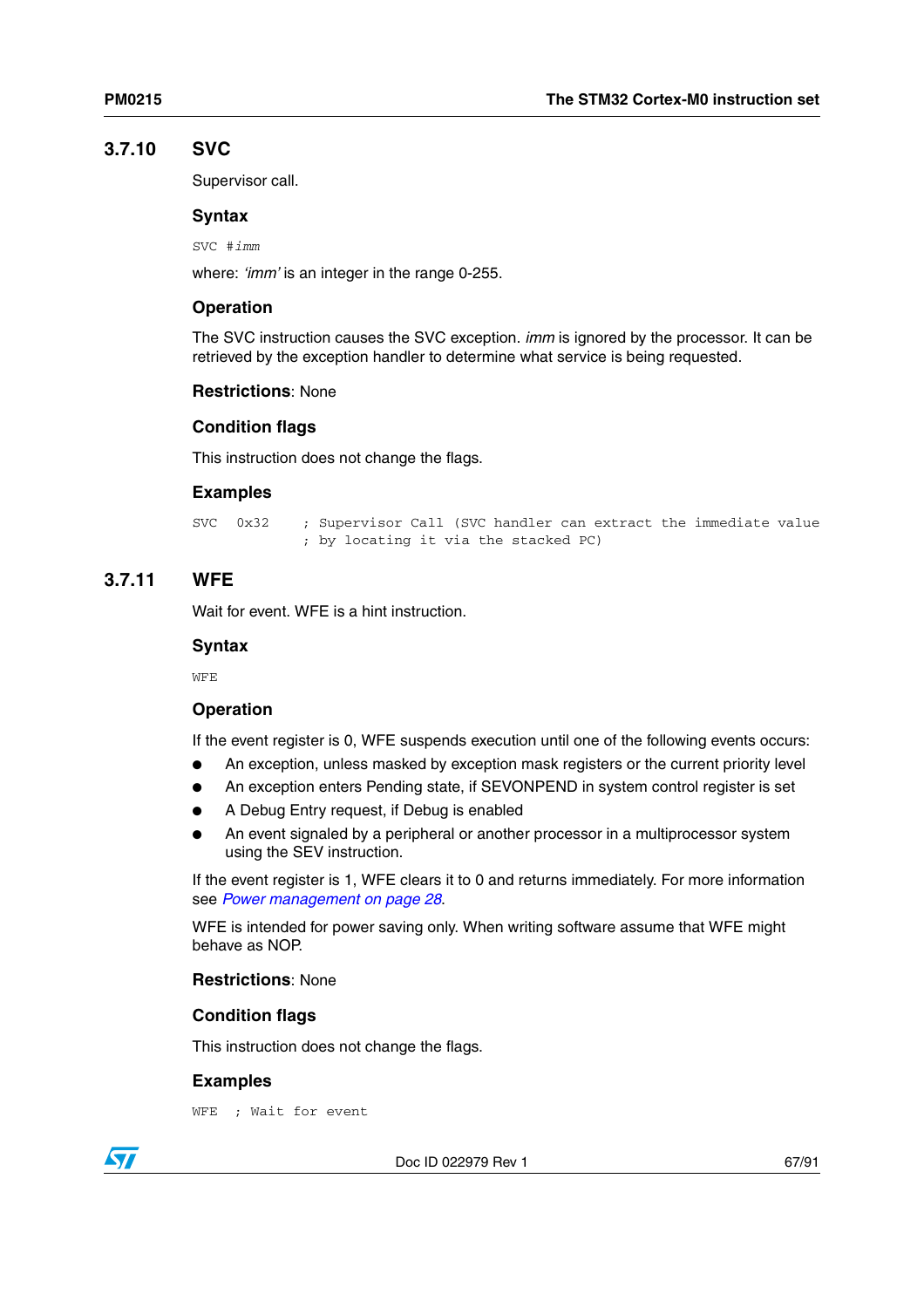# <span id="page-67-0"></span>**3.7.12 WFI**

Wait for Interrupt.

### **Syntax**

WFI

## **Operation**

WFI is a hint instruction that suspends execution until one of the following events occurs:

- An exception
- An interrupt becomes pending which would preempt if PRIMASK was clear
- A Debug Entry request, regardless of whether Debug is enabled.

WFI is intended for power saving only. When writing software assume that WFI might behave as a NOP operation.

## **Restrictions**

None

## **Condition flags**

This instruction does not change the flags.

## **Examples**

WFI ; Wait for interrupt

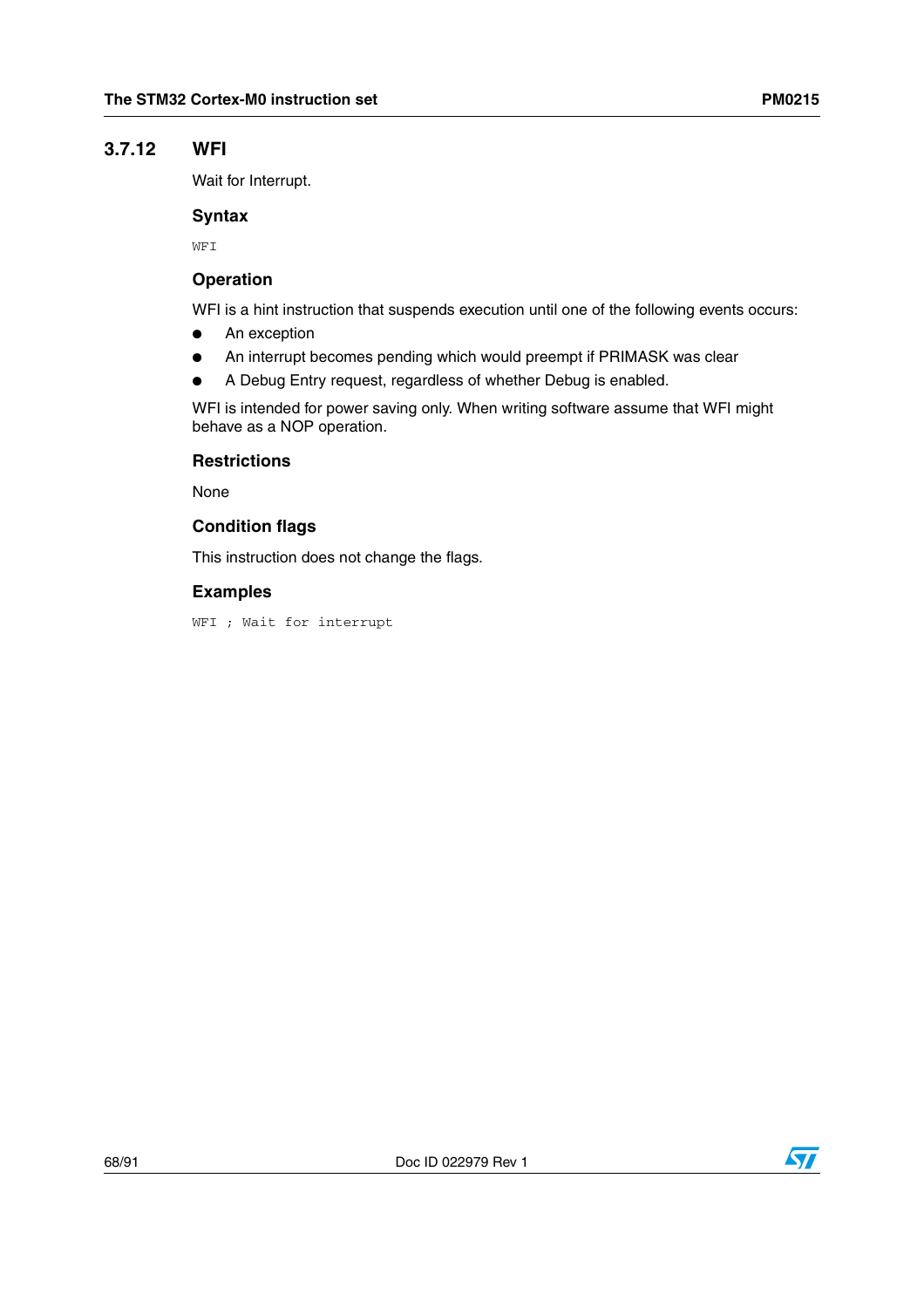# **4 Core peripherals**

# **4.1 About the STM32 Cortex-M0 core peripherals**

The address map of the *Private peripheral bus* (PPB) is:

| Table 24. | <b>STM32 core peripheral register regions</b> |  |  |
|-----------|-----------------------------------------------|--|--|
|           |                                               |  |  |

| <b>Address</b>        | Core peripheral                                | <b>Description</b>  |  |  |
|-----------------------|------------------------------------------------|---------------------|--|--|
| 0xE000E008-0xE000E00F | <b>System control block (SCB)</b>              | Table 32 on page 84 |  |  |
| 0xE000E010-0xE000E01F | <b>SysTick timer (STK)</b>                     | Table 34 on page 89 |  |  |
| 0xE000E100-0xE000E4EF | Nested vectored interrupt controller<br>(NVIC) | Table 29 on page 76 |  |  |
| 0xE000ED00-0xE000ED3F | <b>System control block (SCB)</b>              | Table 32 on page 84 |  |  |
| 0xE000EF00-0xE000EF03 | Nested vectored interrupt controller<br>(NVIC) | Table 29 on page 76 |  |  |

In register descriptions, register type is described as follows:

- RW: Read and write.
- RO: Read-only.
- WO: Write-only.

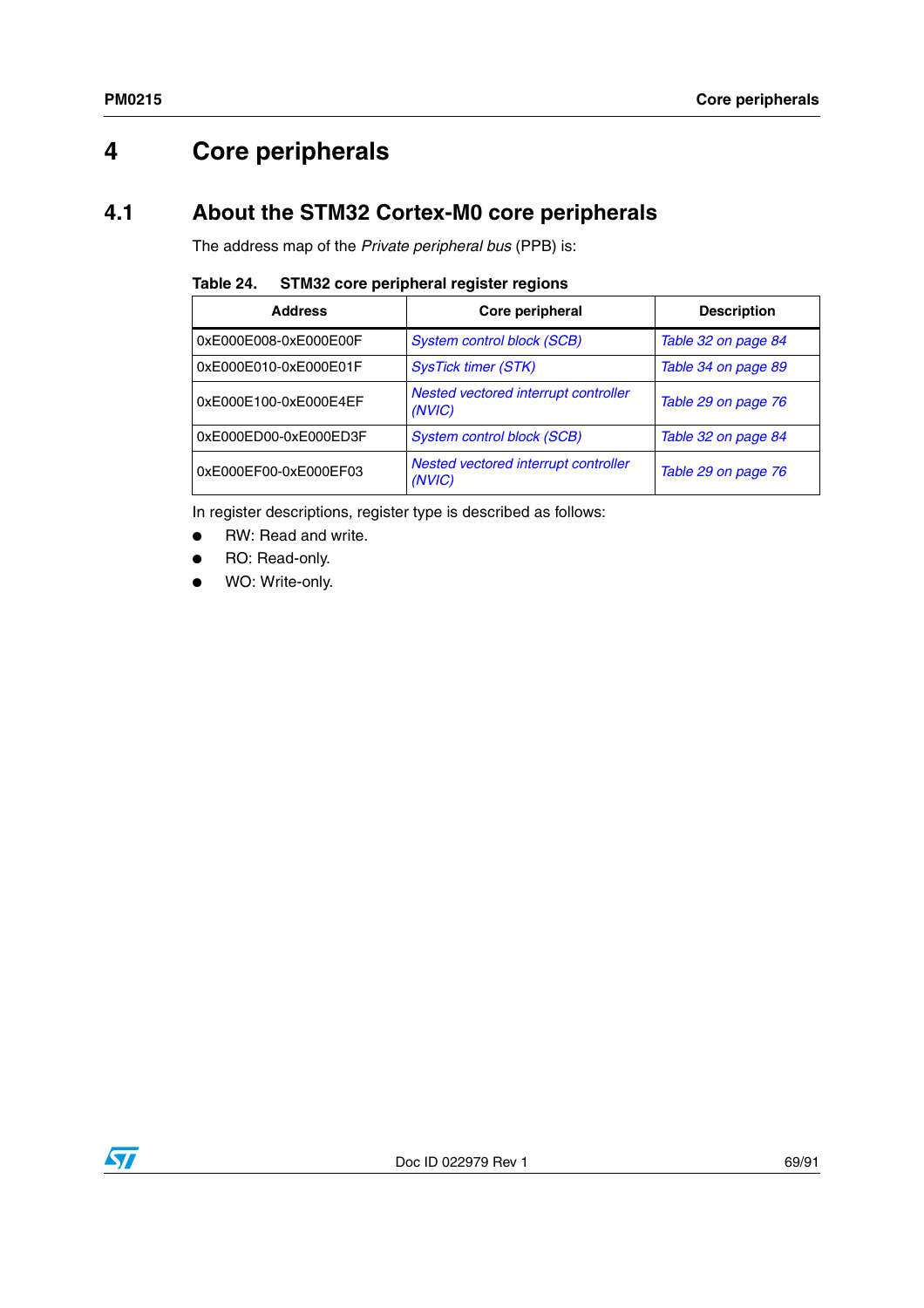# <span id="page-69-0"></span>**4.2 Nested vectored interrupt controller (NVIC)**

This section describes the Nested Vectored Interrupt Controller (NVIC) and the registers it uses. The NVIC supports:

- Up to 32 interrupts
- A programmable priority level of 0-192 in steps of 64 for each interrupt. A higher level corresponds to a lower priority, so level 0 is the highest interrupt priority
- Level and pulse detection of interrupt signals
- Interrupt tail-chaining
- An external *Non-maskable interrupt* (NMI)

The processor automatically stacks its state on exception entry and unstacks this state on exception exit, with no instruction overhead. This provides low latency exception handling. The hardware implementation of the NVIC registers is:

| <b>Address</b>            | <b>Name</b> | <b>Type</b> | <b>Reset value</b> | <b>Description</b>                                                 |
|---------------------------|-------------|-------------|--------------------|--------------------------------------------------------------------|
| 0xE000E100                | <b>ISER</b> | <b>RW</b>   | 0x00000000         | Table 4.2.2: Interrupt set-enable register (ISER) on page 71       |
| 0XE000E180                | <b>ICER</b> | <b>RW</b>   | 0x00000000         | Table 4.2.3: Interrupt clear-enable register (ICER) on page 71     |
| 0XE000E200                | <b>ISPR</b> | <b>RW</b>   | 0x00000000         | Table 4.2.4: Interrupt set-pending register (ISPR) on page 72      |
| 0XE000E280                | <b>ICPR</b> | <b>RW</b>   | 0x00000000         | Table 4.2.5: Interrupt clear-pending register (ICPR) on<br>page 72 |
| 0xE000E400-<br>0xE000E41C | IPRO-IPR7   | <b>RW</b>   | 0x00000000         | Table 4.2.6: Interrupt priority register (IPR0-IPR7) on page 73    |

**Table 25. NVIC register summary**

# **4.2.1 Accessing the Cortex-M0 NVIC registers using CMSIS**

CMSIS functions enable software portability between different Cortex-M profile processors. To access the NVIC registers when using CMSIS, use the following functions:

#### **Table 26. CMSIS access NVIC functions**

| CMSIS function $(1)$                                     | <b>Description</b>                                                                                                      |
|----------------------------------------------------------|-------------------------------------------------------------------------------------------------------------------------|
| void NVIC_EnableIRQ(IRQn_Type IRQn)                      | Enables an interrupt or exception.                                                                                      |
| void NVIC_DisableIRQ(IRQn_Type IRQn)                     | Disables an interrupt or exception.                                                                                     |
| void NVIC_SetPendingIRQ(IRQn_Type IRQn)                  | Sets pending status of interrupt or exception to 1.                                                                     |
| void NVIC_ClearPendingIRQ(IRQn_Type IRQn)                | Clears pending status of interrupt / exception to 0.                                                                    |
| uint32_t NVIC_GetPendingIRQ(IRQn_Type IRQn)              | Reads the pending status of interrupt / exception.<br>Returns non-zero value if pending status is set to 1.             |
| void NVIC_SetPriority(IRQn_Type IRQn, uint32_t priority) | Sets priority of an interrupt / exception with configurable<br>priority level to 1.                                     |
| uint32_t NVIC_GetPriority(IRQn_Type IRQn)                | Reads priority of an interrupt or exception with<br>configurable priority level.<br>Returns the current priority level. |

1. The input parameter IRQn is the IRQ number,

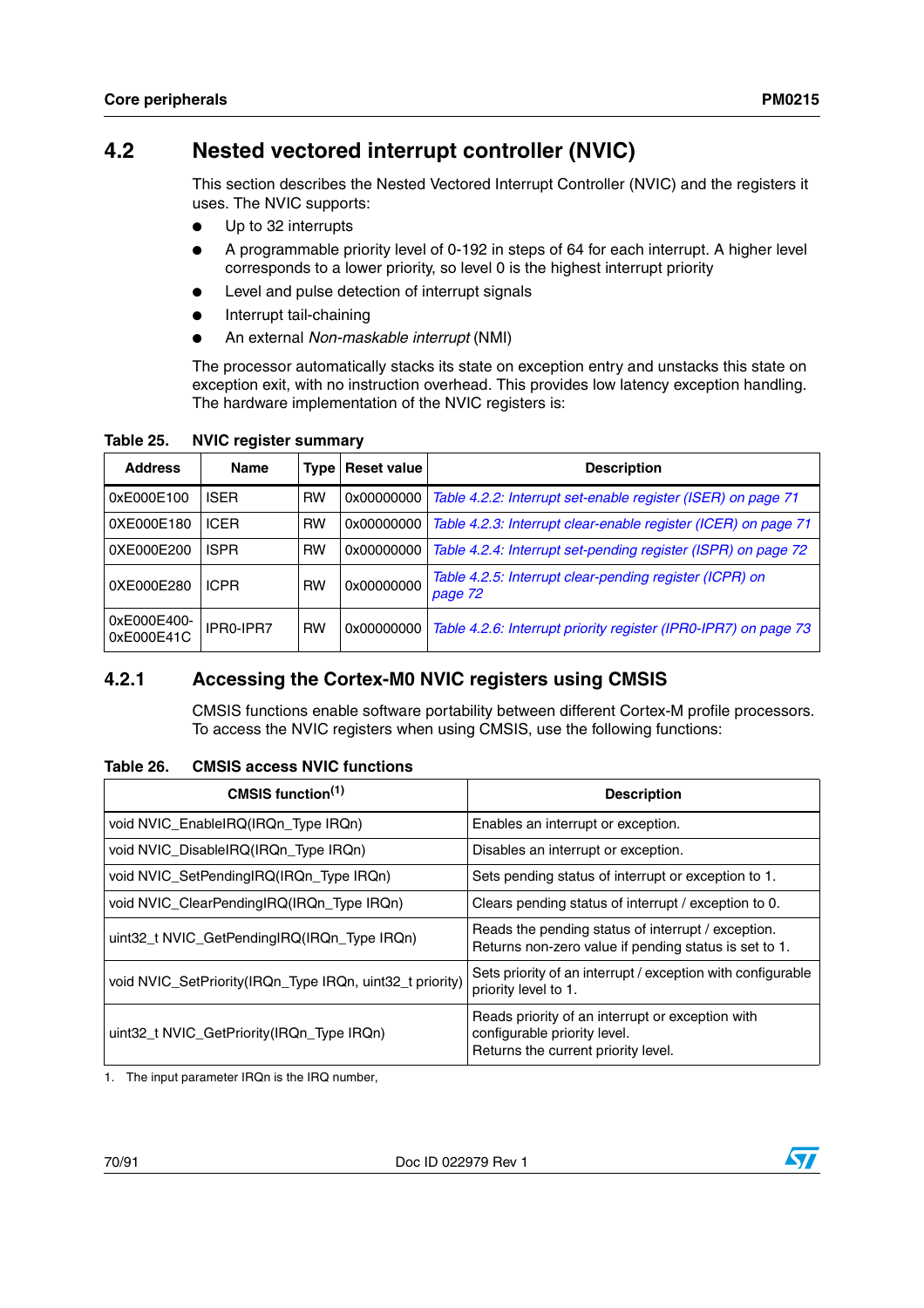# <span id="page-70-0"></span>**4.2.2 Interrupt set-enable register (ISER)**

Address offset: 0x00

Reset value: 0x0000 0000

The ISER register enables interrupts, and shows which interrupts are enabled

| 31            | 30           | 29 | 28 | 27 | 26 | 25 | 24 | 23 | 22 | 21 | 20 | 19 | 18 | 17 | 16 |
|---------------|--------------|----|----|----|----|----|----|----|----|----|----|----|----|----|----|
| SETENA[31:16] |              |    |    |    |    |    |    |    |    |    |    |    |    |    |    |
| rs            | rs           | rs | rs | rs | rs | rs | rs | rs | rs | rs | rs | rs | rs | rs | rs |
| 15            | 14           | 13 | 12 | 11 | 10 | 9  | 8  |    | 6  | 5  |    | 3  | っ  |    |    |
|               | SETENA[15:0] |    |    |    |    |    |    |    |    |    |    |    |    |    |    |
| rs            | rs           | rs | rs | rs | rs | rs | rs | rs | rs | rs | rs | rs | rs | rs | rs |

Bits 31:0 **SETENA**: Interrupt set-enable bits.

**Write**:

0: No effect

1: Enable interrupt

#### **Read**:

0: Interrupt disabled

1: Interrupt enabled.

If a pending interrupt is enabled, the NVIC activates the interrupt based on its priority. If an interrupt is not enabled, asserting its interrupt signal changes the interrupt state to pending, but the NVIC never activates the interrupt, regardless of its priority.

# <span id="page-70-1"></span>**4.2.3 Interrupt clear-enable register (ICER)**

Address offset: 0x080

Reset value: 0x0000 0000

The ICER register disables interrupts, and shows which interrupts are enabled.

| 31    | 30            | 29    | 28    | 27    | 26    | 25    | 24    | 23    | 22    | 21    | 20    | 19    | 18    | 17    | 16    |
|-------|---------------|-------|-------|-------|-------|-------|-------|-------|-------|-------|-------|-------|-------|-------|-------|
|       | CLRENA[31:16] |       |       |       |       |       |       |       |       |       |       |       |       |       |       |
| rc w1 | rc w1         | rc_w1 | rc_w1 | rc_w1 | rc_w1 | rc_w1 | rc w1 | rc_w1 | rc_w1 | rc_w1 | rc_w1 | rc_w1 | rc_w1 | rc_w1 | rc_w1 |
| 15    | 14            | 13    | 12    | 11    | 10    | 9     | 8     |       | 6     | 5     | 4     |       |       |       | 0     |
|       | CLRENA[15:0]  |       |       |       |       |       |       |       |       |       |       |       |       |       |       |
| rc w1 | rc w1         | rc w1 | rc_w1 | rc w1 | rc_w1 | rc w1 | rc w1 | rc_w1 | rc_w1 | rc w1 | rc w1 | rc_w1 | rc w1 | rc w1 | rc_w1 |

Bits 31:0 **CLRENA**: Interrupt clear-enable bits.

**Write**:

0: No effect

1: Disable interrupt

#### **Read**:

- 0: Interrupt disabled
- 1: Interrupt enabled.

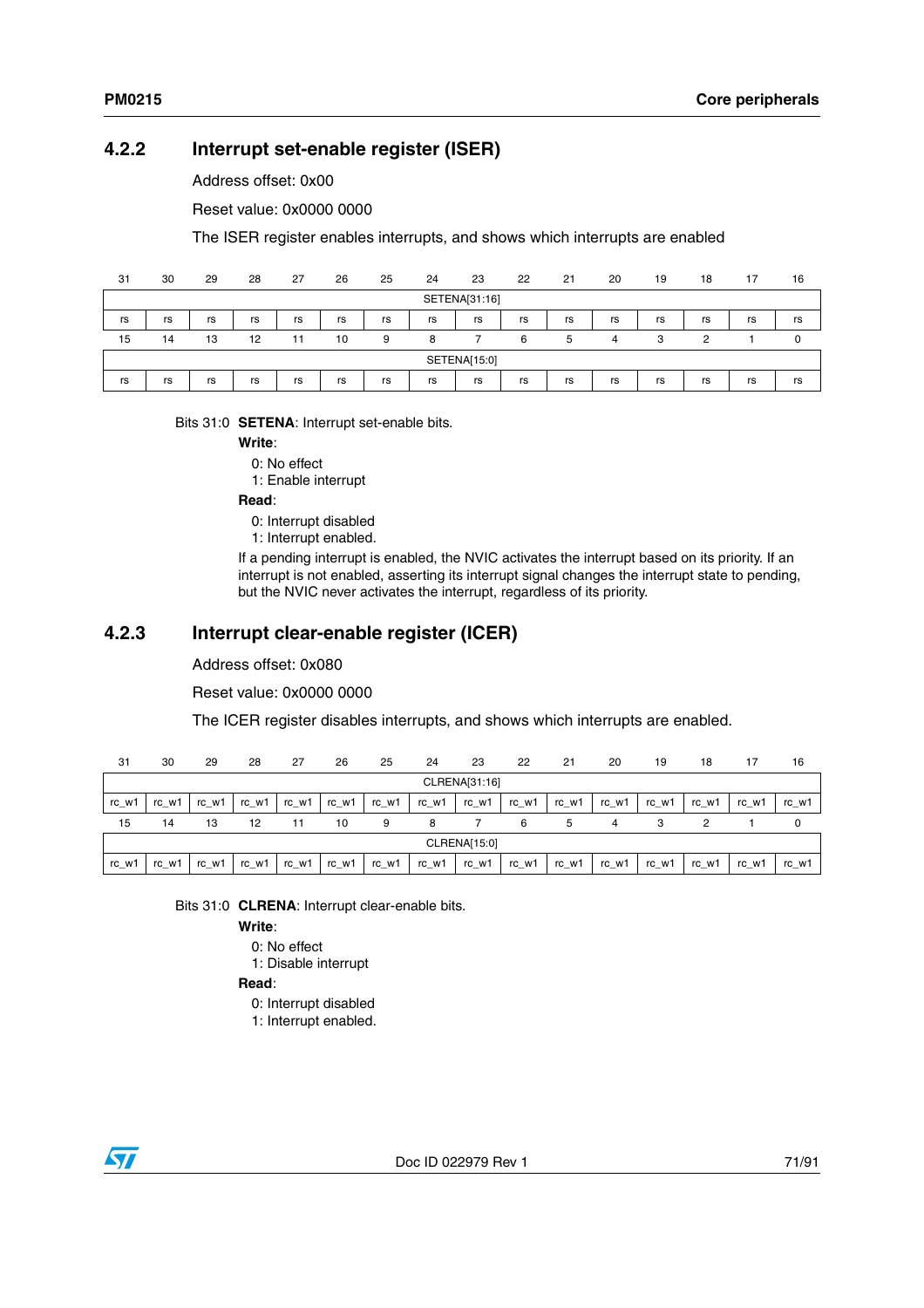# <span id="page-71-0"></span>**4.2.4 Interrupt set-pending register (ISPR)**

Address offset: 0x0100

Reset value: 0x0000 0000

This register forces interrupts into pending state, and shows which interrupts are pending.

| 31             | 30            | 29 | 28 | 27 | 26 | 25 | 24 | 23 | 22 | 21 | 20 | 19 | 18 | 17 | 16 |
|----------------|---------------|----|----|----|----|----|----|----|----|----|----|----|----|----|----|
| SETPEND[31:16] |               |    |    |    |    |    |    |    |    |    |    |    |    |    |    |
| rs             | rs            | rs | rs | rs | rs | rs | rs | rs | rs | rs | rs | rs | rs | rs | rs |
| 15             | 14            | 13 | 12 | 11 | 10 | 9  | 8  |    | 6  | 5  | 4  | 3  | ົ  |    | 0  |
|                | SETPEND[15:0] |    |    |    |    |    |    |    |    |    |    |    |    |    |    |
| rs             | rs            | rs | rs | rs | rs | rs | rs | rs | rs | rs | rs | rs | rs | rs | rs |

#### Bits 31:0 **SETPEND**: Interrupt set-pending bits

**Write**:

0: No effect

1: Changes interrupt state to pending

**Read**:

0: Interrupt is not pending

- 1: Interrupt is pending
- Writing 1 to the ISPR bit corresponding to an interrupt that is pending:
	- has no effect.
- Writing 1 to the ISPR bit corresponding to a disabled interrupt:
	- sets the state of that interrupt to pending.

## <span id="page-71-1"></span>**4.2.5 Interrupt clear-pending register (ICPR)**

Address offset: 0x0180

Reset value: 0x0000 0000

Removes pending state from interrupts and shows which interrupts are pending.

| 31    | 30             | 29    | 28    | 27      | 26    | 25    | 24    | 23    | 22    | 21    | 20    | 19    | 18    | 17    | 16    |
|-------|----------------|-------|-------|---------|-------|-------|-------|-------|-------|-------|-------|-------|-------|-------|-------|
|       | CLRPEND[31:16] |       |       |         |       |       |       |       |       |       |       |       |       |       |       |
| rc w1 | rc w1          | rc w1 | rc_w1 | rc w1   | rc_w1 | rc w1 | rc w1 | rc_w1 | rc w1 | rc w1 | rc w1 | rc_w1 | rc w1 | rc w1 | rc_w1 |
| 15    | 14             | 13    | 12    | 11      | 10    | 9     | 8     |       | 6     | 5     | 4     |       |       |       |       |
|       | CLRPEND[15:0]  |       |       |         |       |       |       |       |       |       |       |       |       |       |       |
| rc_w1 | rc_w1          | rc_w1 | rc_w1 | $rc_w1$ | rc_w1 | rc_w1 | rc_w1 | rc_w1 | rc_w1 | rc_w1 | rc_w1 | rc_w1 | rc_w1 | rc_w1 | rc_w1 |

Bits 31:0 **CLRPEND**: Interrupt clear-pending bits

**Write**:

- 0: No effect
- 1: Removes the pending state of an interrupt

#### **Read**:

- 0: Interrupt is not pending
- 1: Interrupt is pending

Writing 1 to an ICPR bit does not affect the active state of the corresponding interrupt.

72/91 Doc ID 022979 Rev 1

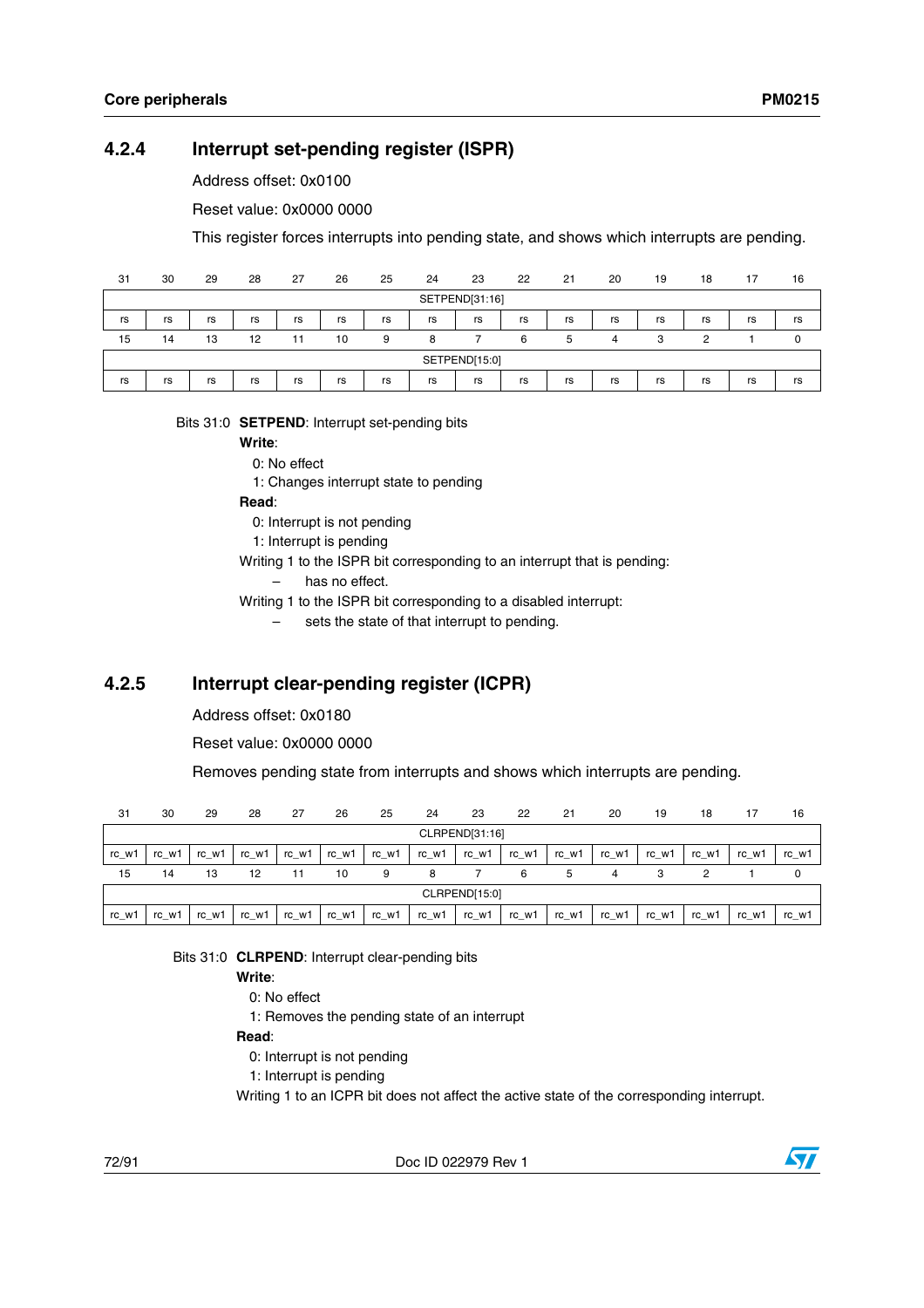### **4.2.6 Interrupt priority register (IPR0-IPR7)**

Address offset: 0x0300

Reset value: 0x0000 0000

The IPR registers provide an 8-bit priority field for each interrupt. These registers are only word-accessible. Each register holds four priority fields, as shown in *[Figure 14](#page-72-0)*.

<span id="page-72-0"></span>

|  | Figure 14. IPR register mapping |  |
|--|---------------------------------|--|
|--|---------------------------------|--|

|                  | 31             | 24 23         | 16 15<br>$8 \mid 7$ | $\mathbf{0}$  |  |  |
|------------------|----------------|---------------|---------------------|---------------|--|--|
| IPR7             | PRI_31         | PRI_30        | PRI_29              | PRI_28        |  |  |
|                  |                | ٠             |                     |               |  |  |
| IPRn             | $PRI_{(4n+3)}$ | $PRI_-(4n+2)$ | $PRI_{-}(4n+1)$     | $PRI_{-}(4n)$ |  |  |
|                  |                | ٠<br>٠        |                     |               |  |  |
| IPR <sub>0</sub> | PRI_3          | PRI_2         | $PRI_1$             | PRI_0         |  |  |

#### Table 27. **IPR bit assignments**

| <b>Bits</b> | Name                    | <b>Function</b>                                                                                                                               |
|-------------|-------------------------|-----------------------------------------------------------------------------------------------------------------------------------------------|
| [31:24]     | Priority, byte offset 3 | Each priority field holds a priority value, 0-192. The lower the value,                                                                       |
| [23:16]     | Priority, byte offset 2 | the greater the priority of the corresponding interrupt. The processor<br>implements only bits[7:6] of each field, bits[5:0] read as zero and |
| [15:8]      | Priority, byte offset 1 | ignore writes. This means writing 255 to a priority register saves                                                                            |
| [7:0]       | Priority, byte offset 0 | value 192 to the register.                                                                                                                    |

See *[Interrupt set-enable register \(ISER\) on page 71](#page-70-0) [Accessing the Cortex-M0 NVIC](#page-69-0)  [registers using CMSIS on page 70](#page-69-0)* for more information about the interrupt priority array, that provides the software view of the interrupt priorities.

Find the IPR number and byte offset for interrupt *N* as follows:

- The corresponding IPR number, *M*, is given by  $M = N$  DIV 4
- The byte offset of the required Priority field in this register is *N* MOD 4, where:
	- byte offset 0 refers to register bits[7:0]
	- byte offset 1 refers to register bits[15:8]
	- byte offset 2 refers to register bits[23:16]
	- byte offset 3 refers to register bits[31:24].

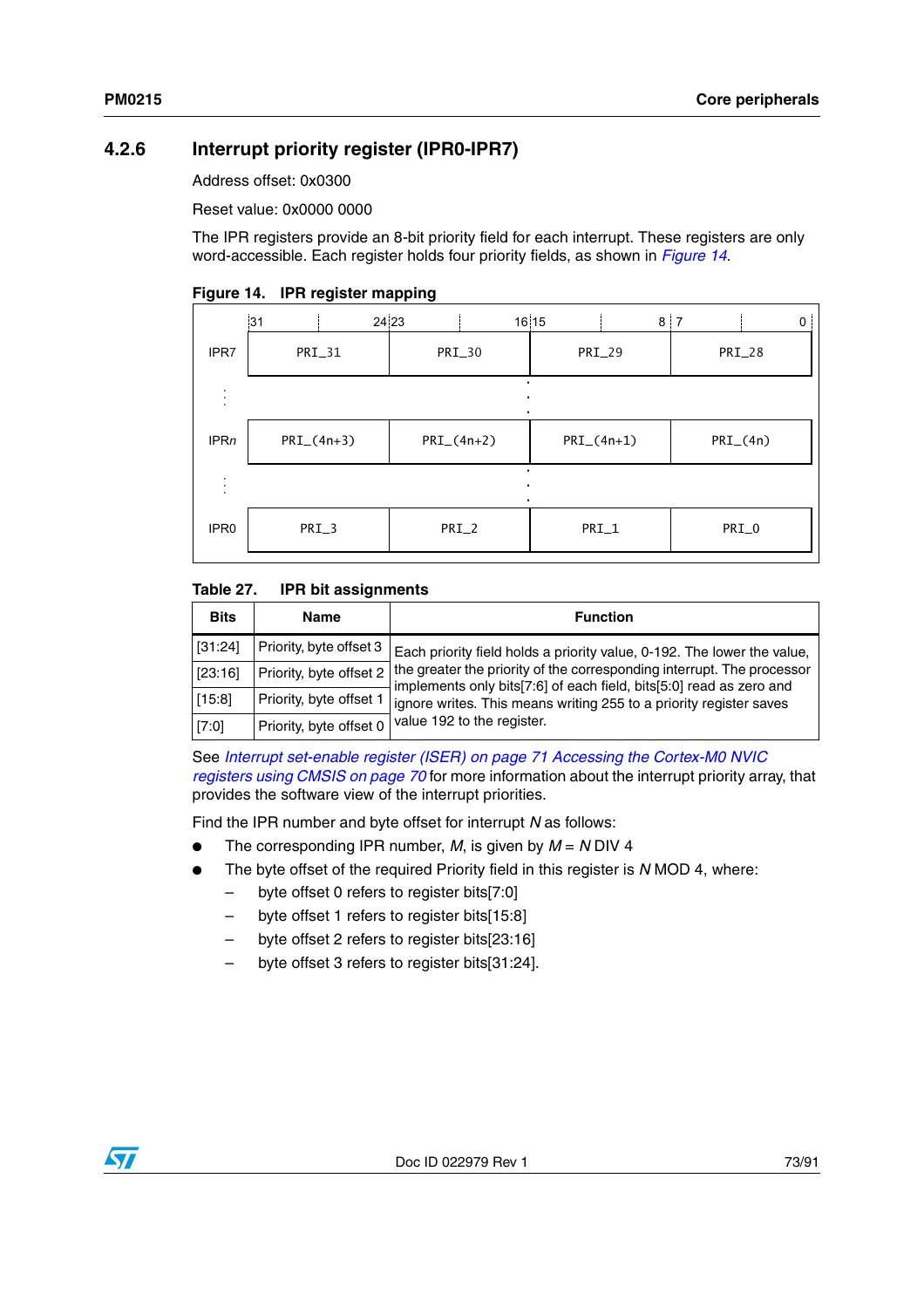### **4.2.7 Level-sensitive and pulse interrupts**

STM32 interrupts are both level-sensitive and pulse-sensitive. Pulse interrupts are also described as edge-triggered interrupts.

A level-sensitive interrupt is held asserted until the peripheral deasserts the interrupt signal. Typically this happens because the ISR accesses the peripheral, causing it to clear the interrupt request. A pulse interrupt is an interrupt signal sampled synchronously on the rising edge of the processor clock. To ensure the NVIC detects the interrupt, the peripheral must assert the interrupt signal for at least one clock cycle, during which the NVIC detects the pulse and latches the interrupt.

When the processor enters the ISR, it automatically removes the pending state from the interrupt, see *[Hardware and software control of interrupts](#page-73-0)*. For a level-sensitive interrupt, if the signal is not deasserted before the processor returns from the ISR, the interrupt becomes pending again, and the processor must execute its ISR again. This means that the peripheral can hold the interrupt signal asserted until it no longer needs servicing.

### <span id="page-73-0"></span>**Hardware and software control of interrupts**

The Cortex-M0 latches all interrupts. A peripheral interrupt becomes pending for one of the following reasons:

- The NVIC detects that the interrupt signal is HIGH (active) and the interrupt is not active
- The NVIC detects a rising edge on the interrupt signal
- Software writes to the corresponding interrupt set-pending register bit, see *[Section 4.2.4: Interrupt set-pending register \(ISPR\)](#page-71-0)*.

A pending interrupt remains pending until one of the following:

- The processor enters the ISR for the interrupt. This changes the state of the interrupt from pending to active. Then:
	- For a level-sensitive interrupt, when the processor returns from the ISR, the NVIC samples the interrupt signal. If the signal is asserted, the state of the interrupt changes to pending, which might cause the processor to immediately re-enter the ISR. Otherwise, the state of the interrupt changes to inactive.
	- For a pulse interrupt, the NVIC continues to monitor the interrupt signal, and if this is pulsed the state of the interrupt changes to pending and active. In this case, when the processor returns from the ISR the state of the interrupt changes to pending, which might cause the processor to immediately re-enter the ISR. If the interrupt signal is not pulsed while the processor is in the ISR, when the processor returns from the ISR the state of the interrupt changes to inactive.
	- Software writes to the corresponding interrupt clear-pending register bit. For a level-sensitive interrupt, if the interrupt signal is still asserted, the state of the interrupt does not change. Otherwise, the state of the interrupt changes to inactive.

For a pulse interrupt, state of the interrupt changes to:

- Inactive, if the state was pending
- Active, if the state was active and pending.

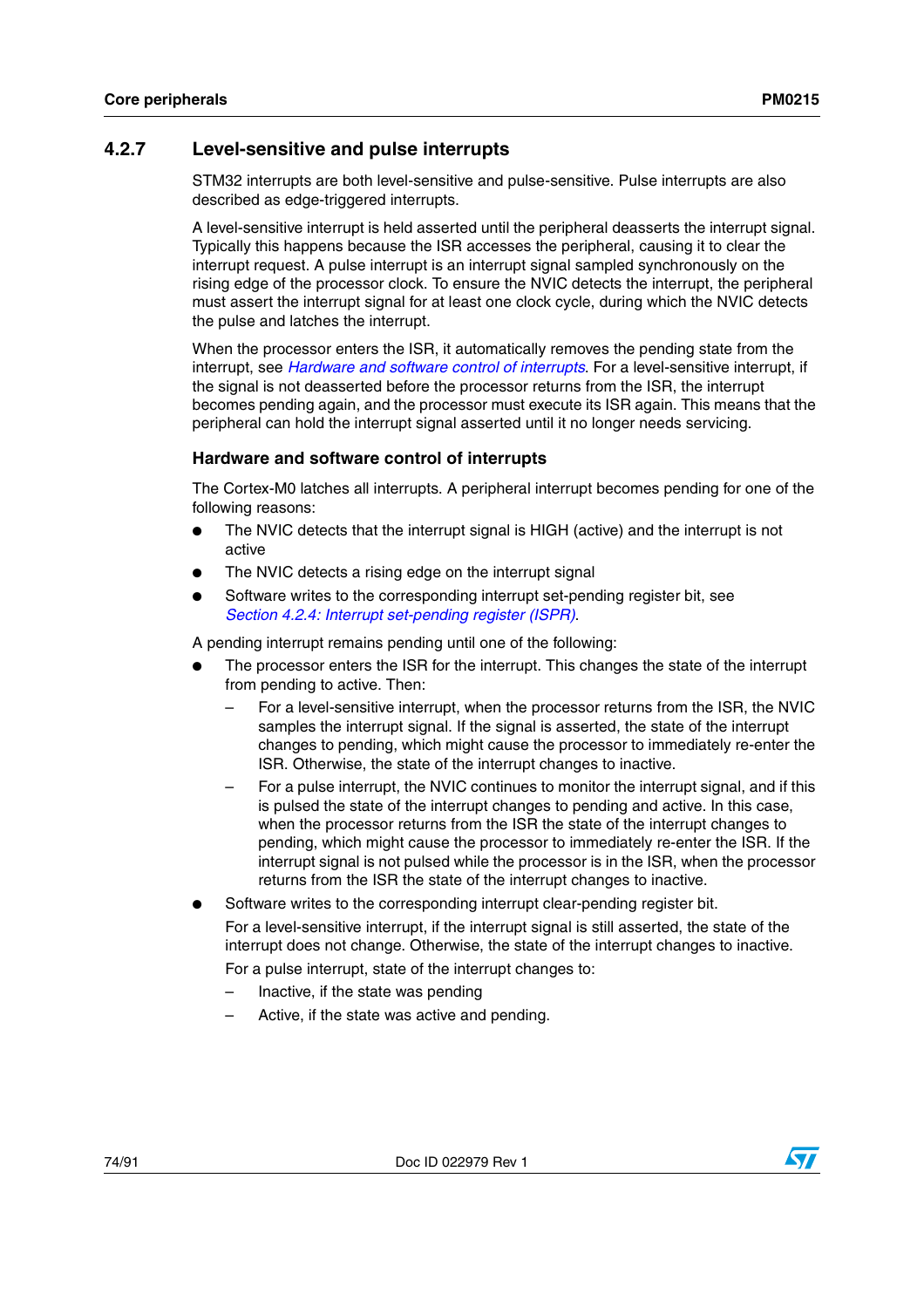### **4.2.8 NVIC design hints and tips**

Ensure software uses correctly aligned register accesses. The processor does not support unaligned accesses to NVIC registers. See the individual register descriptions for the supported access sizes.

An interrupt can enter pending state even it is disabled. Disabling an interrupt only prevents the processor from taking that interrupt.

### **NVIC programming hints**

Software uses the CPSIE I and CPSID I instructions to enable and disable interrupts. The CMSIS provides the following intrinsic functions for these instructions:

```
void __disable_irq(void) // Disable Interrupts
void __enable_irq(void) // Enable Interrupts
```
In addition, the CMSIS provides a number of functions for NVIC control, including:

#### Table 28. **CMSIS functions for NVIC control**

| <b>CMSIS interrupt control function</b>                | <b>Description</b>                 |
|--------------------------------------------------------|------------------------------------|
| void NVIC_EnableIRQ(IRQn_t IRQn)                       | Enable IROn                        |
| void NVIC_DisableIRQ(IRQn_t IRQn)                      | Disable IRQn                       |
| uint32 t NVIC GetPendingIRQ (IRQn t IRQn)              | Return true (1) if IRQn is pending |
| void NVIC SetPendingIRQ (IRQn t IRQn)                  | Set IRQn pending                   |
| void NVIC ClearPendingIRQ (IRQn t IRQn)                | Clear IRQn pending status          |
| void NVIC_SetPriority (IRQn_t IRQn, uint32_t priority) | Set priority for IRQn              |
| uint32_t NVIC_GetPriority (IRQn_t IRQn)                | Read priority of IRQn              |
| void NVIC_SystemReset (void)                           | Reset the system                   |

The input parameter IRQn is the IRQ number, see *[Table 12: Properties of the different](#page-22-0)  [exception types on page 23](#page-22-0)*. For more information about these functions see the CMSIS documentation.

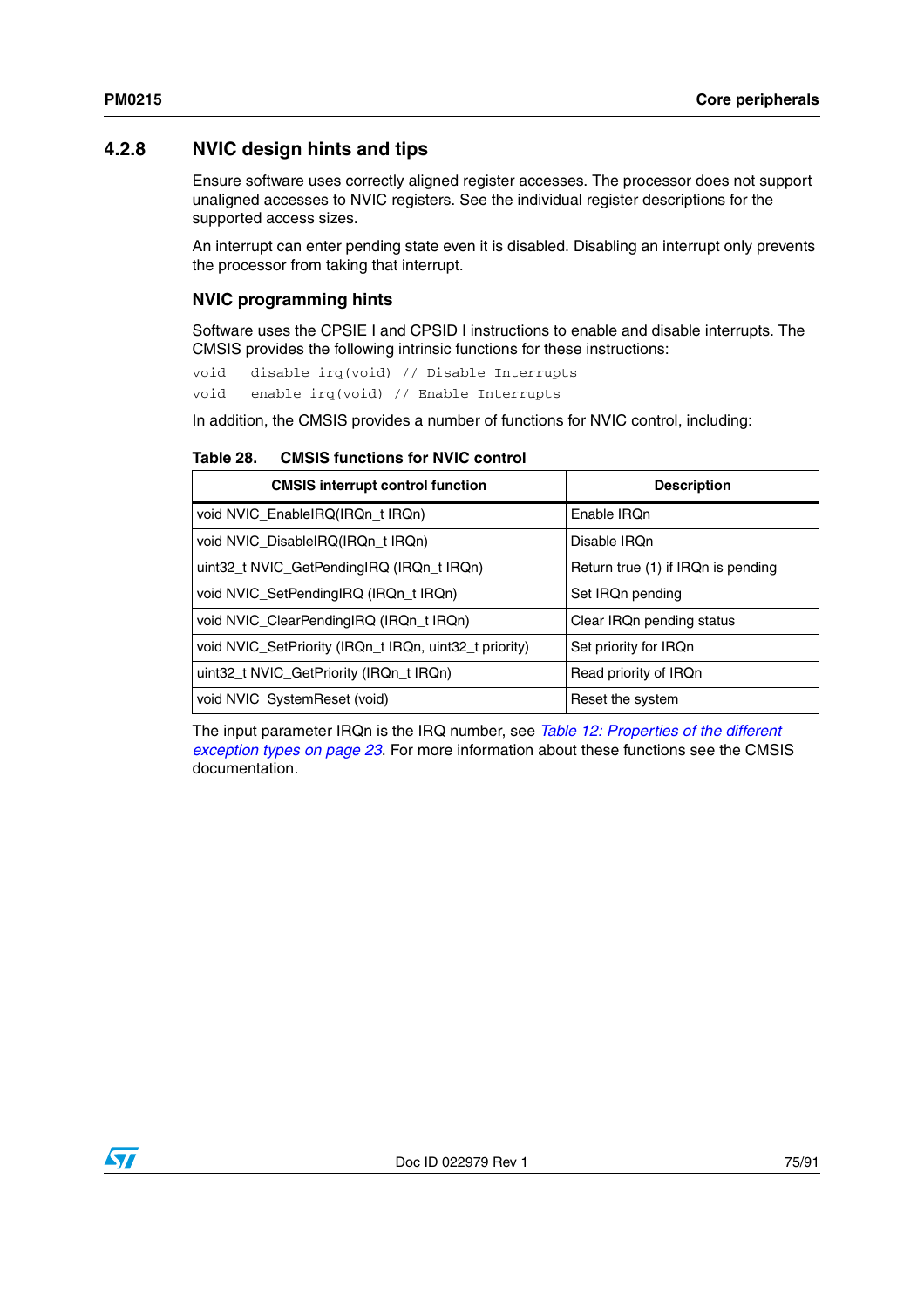## **4.2.9 NVIC register map**

This table shows the NVIC register map and reset values. The base address of the main NVIC register block is 0xE000E100.

**Table 29. NVIC register map and reset values**

| <b>Offset</b> | Register           | 5            | <u>ន ន</u>  |          |          |   |          |          |          |          |          |          |          | 웨이 웨이 외 예 예 의 의 이 히 이 히 히 히 |          |               |     |          |          | 귀위의되     |       |          | $\circ$  | თ | $\infty$ | $\mathbf{r}$ | ശ | <u>ທ</u> |          |          |          | $40M-0$        |
|---------------|--------------------|--------------|-------------|----------|----------|---|----------|----------|----------|----------|----------|----------|----------|-----------------------------|----------|---------------|-----|----------|----------|----------|-------|----------|----------|---|----------|--------------|---|----------|----------|----------|----------|----------------|
| 0x000         | <b>NVIC ISER</b>   |              |             |          |          |   |          |          |          |          |          |          |          |                             |          | SETENA[31:0]  |     |          |          |          |       |          |          |   |          |              |   |          |          |          |          |                |
|               | <b>Reset Value</b> | $\Omega$     | $\Omega$    | $\Omega$ | 0        | 0 |          | 0        | 0        |          | 0        | $\Omega$ | $\Omega$ | $\Omega$                    | 0        | 0             |     | 0        | 0        |          | 0     | 0        | 0        | 0 | 0        |              | 0 | 0        | 0        | $\Omega$ | 0        | 0 <sub>0</sub> |
| 0x080         | <b>NVIC ICER</b>   |              |             |          |          |   |          |          |          |          |          |          |          |                             |          | CLRENA[31:0]  |     |          |          |          |       |          |          |   |          |              |   |          |          |          |          |                |
|               | <b>Reset Value</b> | $^{\circ}$   | $\Omega$    | $\Omega$ | $\Omega$ | 0 | $\Omega$ | 0        | $\Omega$ | $\Omega$ | $\Omega$ | $\Omega$ | $\Omega$ | $\Omega$                    |          | 0             |     | $\Omega$ | 0        |          | 0     | $\Omega$ | $\Omega$ | 0 | $\Omega$ | 0            | 0 | $\Omega$ | $\Omega$ | $\Omega$ | $\Omega$ | 0 <sub>0</sub> |
| 0x100         | <b>NVIC ISPR</b>   |              |             |          |          |   |          |          |          |          |          |          |          |                             |          | SETPEND[31:0] |     |          |          |          |       |          |          |   |          |              |   |          |          |          |          |                |
|               | <b>Reset Value</b> | $\Omega$     | $\Omega$    | $\Omega$ | $\Omega$ | 0 | $\Omega$ | 0        | 0        | $\Omega$ | $\Omega$ | $\Omega$ | $\Omega$ | $\Omega$                    | $\Omega$ | $\Omega$      | l 0 | $\Omega$ | $\Omega$ | $\Omega$ | 0     | $\Omega$ | $\Omega$ | 0 | $\Omega$ | 0            | 0 | $\Omega$ | $\Omega$ | $\Omega$ | $\Omega$ | 0 <sup>1</sup> |
| 0x180         | <b>NVIC ICPR</b>   |              |             |          |          |   |          |          |          |          |          |          |          |                             |          | CLRPEND[31:0] |     |          |          |          |       |          |          |   |          |              |   |          |          |          |          |                |
|               | <b>Reset Value</b> | $\Omega$     |             | $\Omega$ | 0        | 0 |          | 0        | 0        |          | 0        | $\Omega$ |          |                             | O.       |               |     |          | 0        |          | 0     |          |          | 0 | 0        |              |   | $\Omega$ |          |          | 0        | 0 <sub>0</sub> |
| 0x300         | <b>NVIC IPR0-7</b> |              |             |          | IP[3]    |   |          |          |          |          |          |          | IP[2]    |                             |          |               |     |          |          |          | IP[1] |          |          |   |          |              |   |          |          | IP[0]    |          |                |
|               | <b>Reset Value</b> | $\mathbf{0}$ | $\mathbf 0$ | $\Omega$ | $\Omega$ | 0 | $\Omega$ | $\Omega$ | $\Omega$ | $\Omega$ | $\Omega$ | $\Omega$ | $\Omega$ | $\Omega$                    | $\Omega$ | 0             | 0   | $\Omega$ | $\Omega$ | $\Omega$ | 0     | $\Omega$ | 0        | 0 | $\Omega$ | 0            | 0 | $\Omega$ | 0        | $\Omega$ | 0        | 0 <sub>0</sub> |

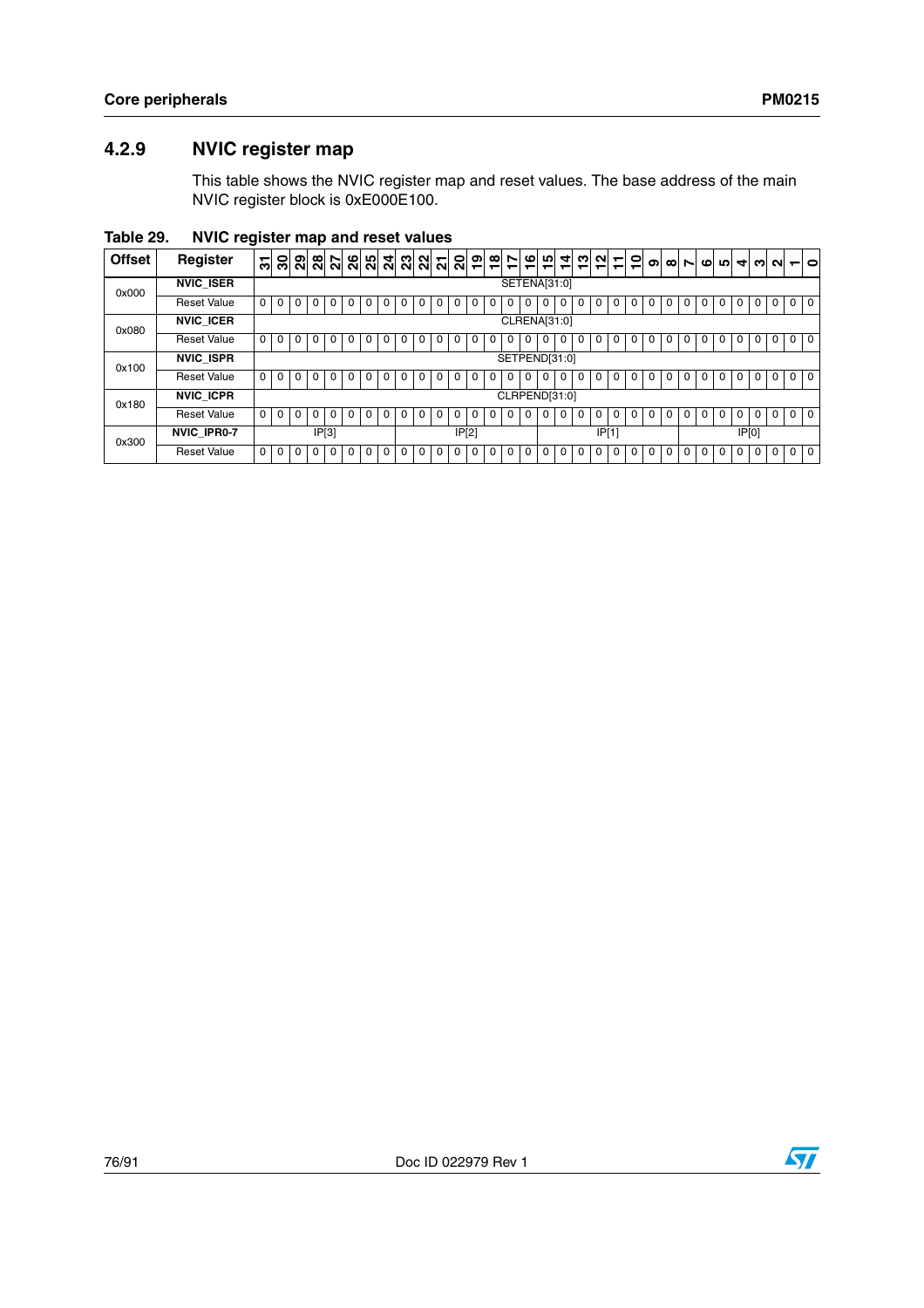# **4.3 System control block (SCB)**

The *System control block* (SCB) provides system implementation information, and system control. This includes configuration, control, and reporting of the system exceptions. To improve software efficiency, the CMSIS simplifies the SCB register presentation, in the CMSIS, the array SHP[1] corresponds to the registers SHPR2-SHPR3.

| <b>Address</b> | <b>Name</b>       | <b>Type</b>       | <b>Reset value</b> | <b>Description</b>                                                                    |
|----------------|-------------------|-------------------|--------------------|---------------------------------------------------------------------------------------|
| 0xE000ED00     | <b>CPUID</b>      | R <sub>O</sub>    | 0x410CC200         | Section 4.3.1: CPUID base register (CPUID) on page 77                                 |
| 0xE000ED04     | <b>ICSR</b>       | RW <sup>(1)</sup> | 0x00000000         | Section 4.3.2: Interrupt control and state register (ICSR) on<br>page 78              |
| 0xE000ED0C     | <b>AIRCR</b>      | RW <sup>(1)</sup> | 0xFA050000         | Section 4.3.3: Application interrupt and reset control register<br>(AIRCR) on page 80 |
| 0xE000ED10     | <b>SCR</b>        | <b>RW</b>         | 0x00000000         | Section 4.3.4: System control register (SCR) on page 81                               |
| 0xE000ED14     | <b>CCR</b>        | <b>RW</b>         | 0x00000204         | Section 4.3.5: Configuration and control register (CCR) on<br>page 82                 |
| 0xE000ED1C     | SHPR <sub>2</sub> | <b>RW</b>         | 0x00000000         | Section 4.3.6: System handler priority registers (SHPRx) on                           |
| 0xE000ED20     | SHPR3             | <b>RW</b>         | 0x00000000         | page 83                                                                               |

**Table 30. Summary of the system control block registers**

1. See the register description for more information.

### <span id="page-76-0"></span>**4.3.1 CPUID base register (CPUID)**

#### Address offset: 0x00

Reset value: 0x410C C200

The CPUID register contains the processor part number, version, and implementation information.

| 31 | 30 | 29 | 28 | 27          | 26 | 25     | 24 | 23 | 22 | 21      | 20 | 19 | 18 | 17       | 16 |
|----|----|----|----|-------------|----|--------|----|----|----|---------|----|----|----|----------|----|
|    |    |    |    | Implementer |    |        |    |    |    | Variant |    |    |    | Constant |    |
|    |    |    |    |             |    |        |    |    |    |         |    |    |    |          |    |
| 15 | 14 | 13 | 12 | 11          | 10 | 9      | 8  |    | 6  | 5       | 4  | 3  | っ  |          |    |
|    |    |    |    |             |    | PartNo |    |    |    |         |    |    |    | Revision |    |
|    |    |    |    |             |    |        |    |    |    |         |    |    |    |          |    |

Bits 31:24 **Implementer**: Implementer code 0x41: ARM

- Bits 23:20 **Variant**: Variant number: The r value in the *Rnpn* product revision identifier 0x0: revision 0
- Bits 19:16 **Constant:** Constant that defines the architecture of the processor: 0xC: ARMv6-M architecture
- Bits 15:4 **PartNo**: Part number of the processor 0xC20: Cortex-M0
- Bits 3:0 **Revision**: The p value in the *Rnpn* product revision identifier, indicates patch release. 0x0: patch 0



Doc ID 022979 Rev 1 77/91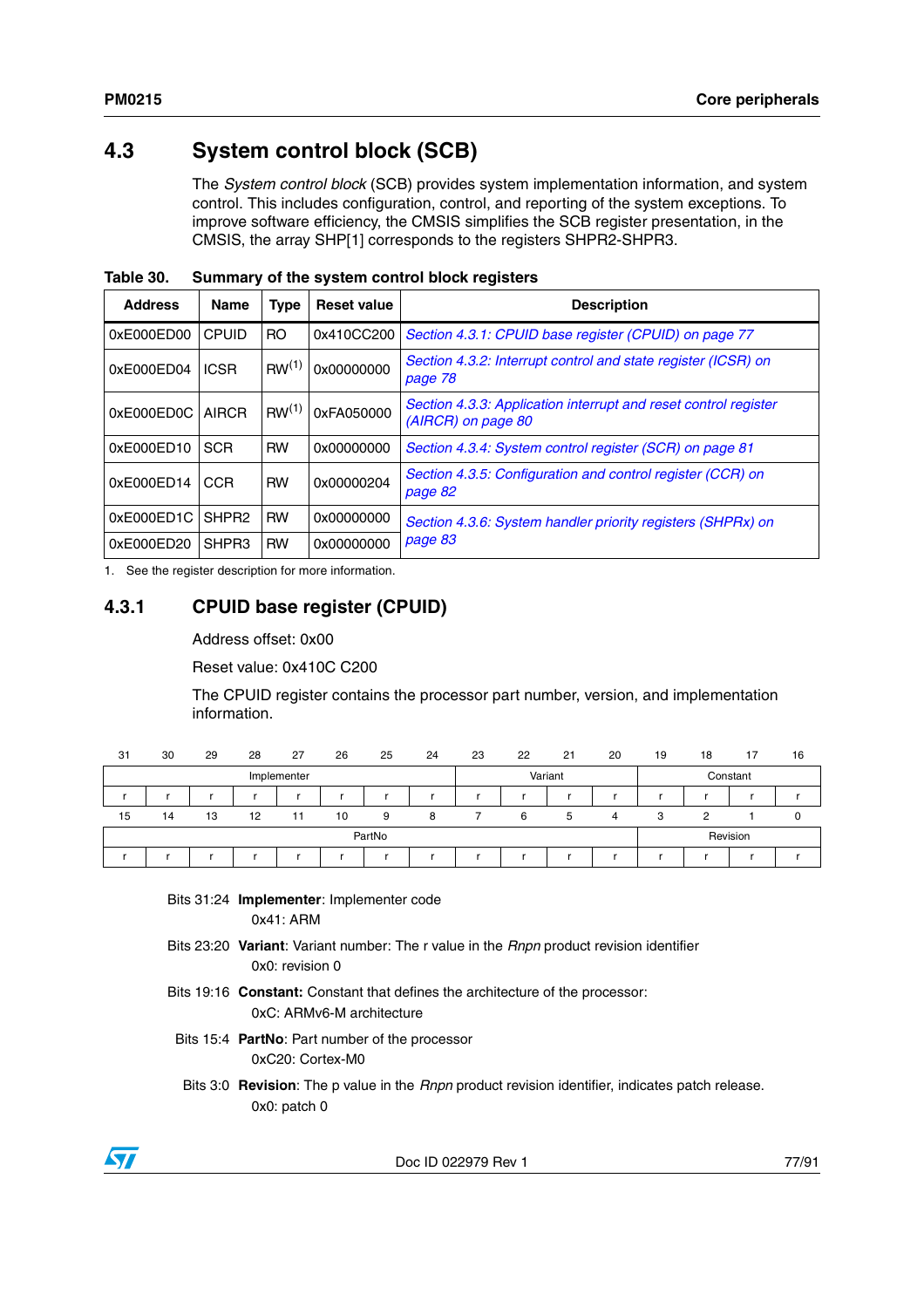### <span id="page-77-0"></span>**4.3.2 Interrupt control and state register (ICSR)**

Address offset: 0x04

Reset value: 0x0000 0000

The ICSR:

- Provides:
	- A set-pending bit for the *Non-Maskable Interrupt* (NMI) exception
	- Set-pending and clear-pending bits for the PendSV and SysTick exceptions
- Indicates:
	- The exception number of the exception being processed
	- Whether there are preempted active exceptions
	- The exception number of the highest priority pending exception
	- Whether any interrupts are pending.

**Caution:** When you write to the ICSR, the effect is unpredictable if you:

- Write 1 to the PENDSVSET bit and write 1 to the PENDSVCLR bit
- Write 1 to the PENDSTSET bit and write 1 to the PENDSTCLR bit.

| 31                           | 30               | 29       | 28                          | 27                                | 26          | 25                          | 24       | 23 | 22                           | 21 | 20       | 19              | 18 | 17                             | 16 |
|------------------------------|------------------|----------|-----------------------------|-----------------------------------|-------------|-----------------------------|----------|----|------------------------------|----|----------|-----------------|----|--------------------------------|----|
| <b>NMIPE</b><br><b>NDSET</b> |                  | Reserved | <b>PEND</b><br><b>SVSET</b> | <b>PEND</b><br><b>SVCLR STSET</b> | <b>PEND</b> | <b>PENDS</b><br><b>TCLR</b> | Reserved |    | <b>ISRPE</b><br><b>NDING</b> |    | Reserved |                 |    | <b>VECTPENDINGI</b><br>$5:4$ ] |    |
| rw                           |                  |          | rw                          | W                                 | rw          | W                           |          |    |                              |    |          |                 |    |                                |    |
| 15                           | $\overline{14}$  | 13       | 12                          | 11                                | 10          | 9                           | 8        |    | 6                            | 5  | 4        | 3               | 2  |                                |    |
|                              | VECTPENDING[3:0] |          |                             |                                   |             | Reserved                    |          |    |                              |    |          | VECTACTIVE[5:0] |    |                                |    |
|                              |                  |          |                             |                                   |             |                             |          |    |                              | rw | rw       | rw              | rw | rw                             | rw |

#### Bit 31 **NMIPENDSET**: NMI set-pending bit.

#### **Write:**

0: No effect

1: Change NMI exception state to pending.

#### **Read:**

- 0: NMI exception is not pending
- 1: NMI exception is pending

Because NMI is the highest-priority exception, normally the processor enter the NMI exception handler as soon as it registers a write of 1 to this bit, and entering the handler clears this bit to 0. A read of this bit by the NMI exception handler returns 1 only if the NMI signal is reasserted while the processor is executing that handler.

#### Bits 30:29 Reserved

Bit 28 **PENDSVSET:** PendSV set-pending bit.

### **Write:**

0: No effect

1: Change PendSV exception state to pending.

#### **Read:**

- 0: PendSV exception is not pending
- 1: PendSV exception is pending

Writing 1 to this bit is the only way to set the PendSV exception state to pending.

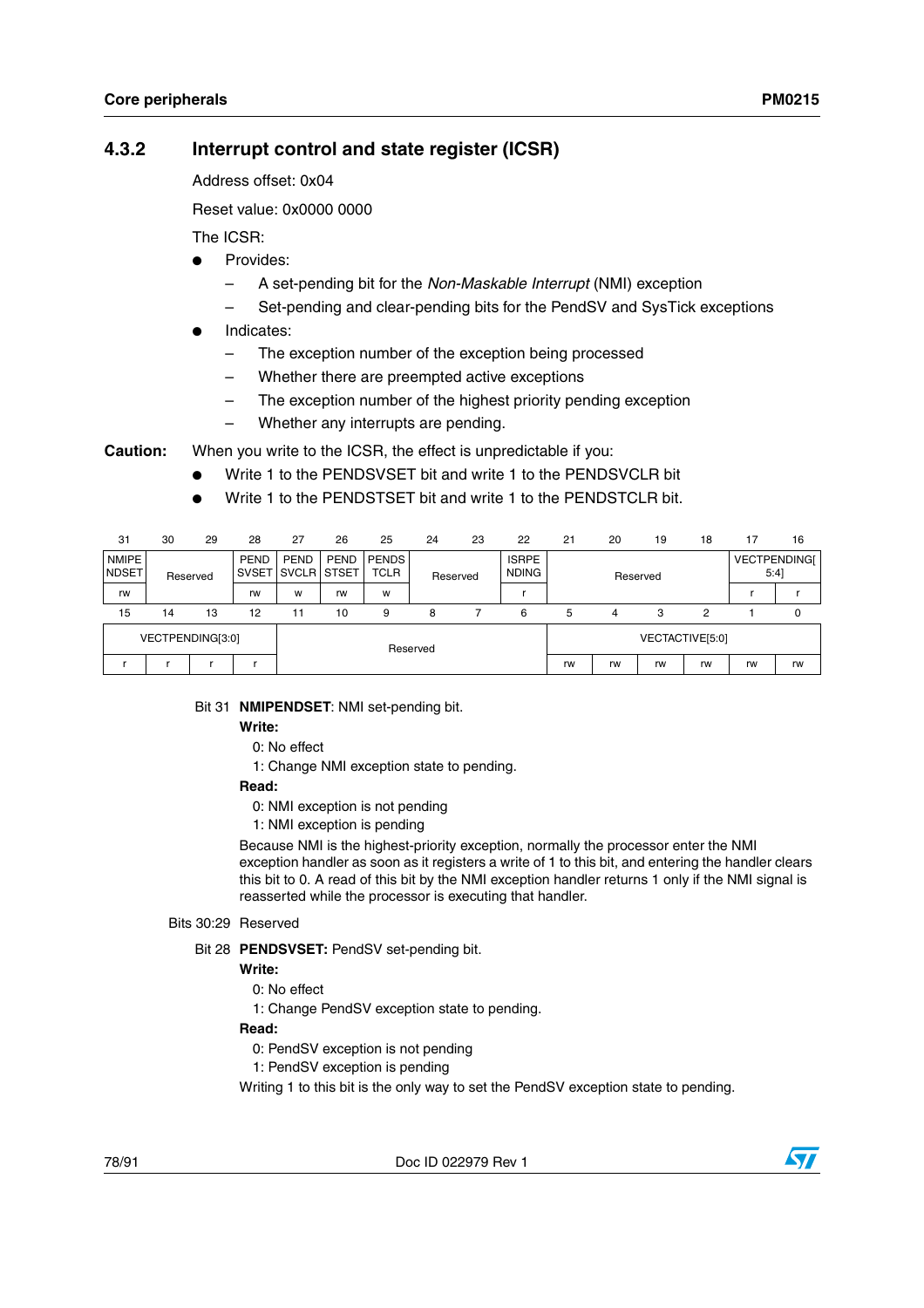Bit 27 **PENDSVCLR:** PendSV clear-pending bit. This bit is write-only. On a read, value is unknown.

0: No effect

- 1: Removes the pending state from the PendSV exception.
- Bit 26 **PENDSTSET:** SysTick exception set-pending bit.

**Write**:

- 0: No effect
- 1: Change SysTick exception state to pending

**Read**:

- 0: SysTick exception is not pending
- 1: SysTick exception is pending
- Bit 25 **PENDSTCLR:** SysTick exception clear-pending bit. Write-only. On a read, value is unknown.
	- 0: No effect
	- 1: Removes the pending state from the SysTick exception.
- Bit 24:23 Reserved, must be kept cleared.
	- Bit 22 **ISRPENDING:** Interrupt pending flag, excluding NMI and Faults.
		- 0: Interrupt not pending
		- 1: Interrupt pending
- Bits 21:18 Reserved, must be kept cleared.
- Bits 17:12 **VECTPENDING**: Pending vector. Indicates the exception number of the highest priority pending enabled exception. 0: No pending exceptions
	- Other values: The exception number of the highest priority pending enabled exception.
- Bits 11:6 Reserved

#### Bits 5:0 **VECTACTIVE** Active vector. Contains the active exception number: 0: Thread mode

Other values: The exception number $<sup>(1)</sup>$  of the currently active exception.</sup>

- *Note: Subtract 16 from this value to obtain CMSIS IRQ number required to index into the Interrupt Clear-Enable, Set-Enable, Clear-Pending, Set-Pending, or Priority Registers, see [Table 6 on page 14.](#page-13-1)*
- 1. This is the same value as IPSR bits[5:0], see *[Interrupt program status register on page 14](#page-13-0)*.

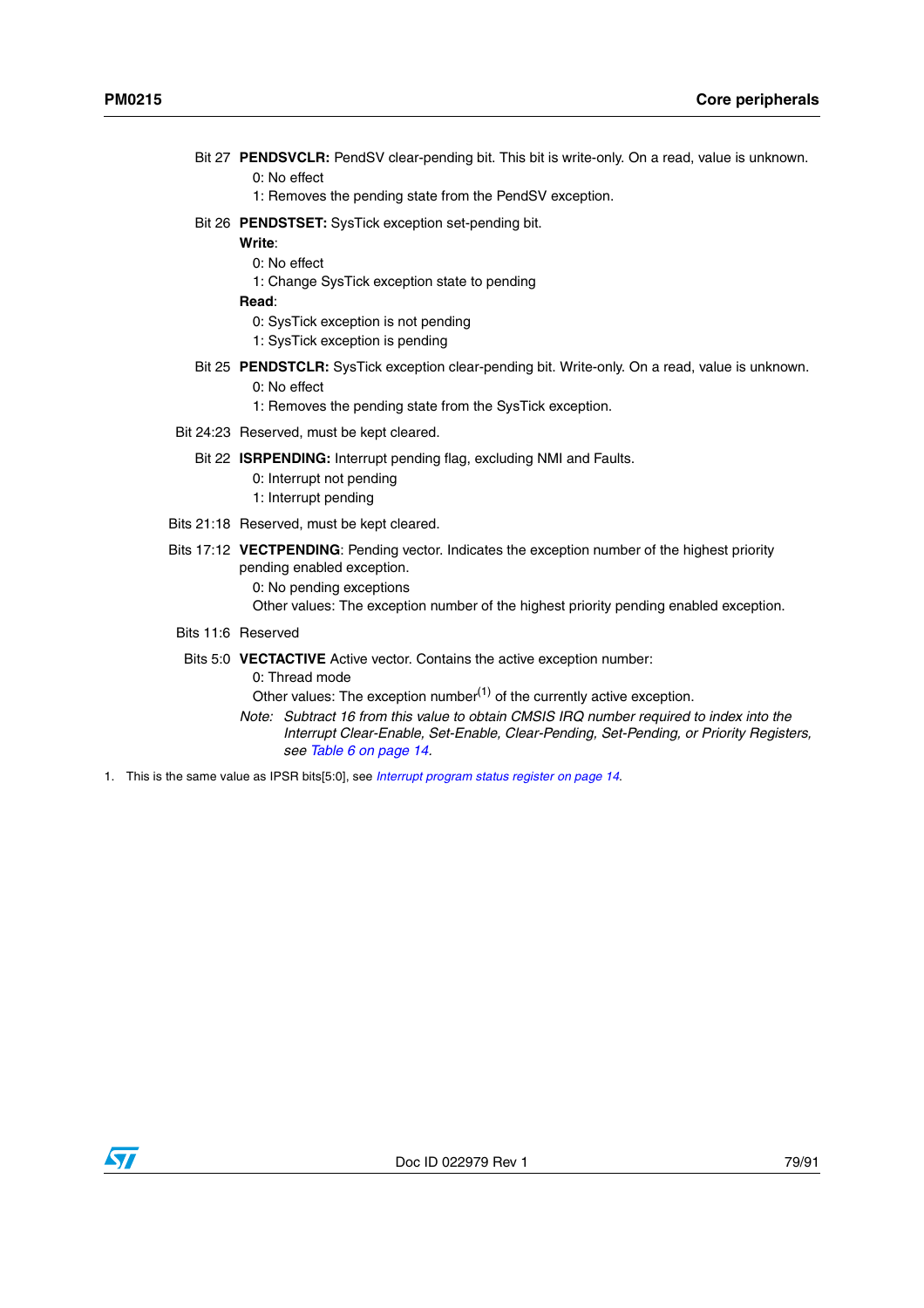### <span id="page-79-0"></span>**4.3.3 Application interrupt and reset control register (AIRCR)**

Address offset: 0x0C

Reset value: 0xFA05 0000

The AIRCR provides endian status for data accesses and reset control of the system.

To write to this register, you must write 0x5FA to the VECTKEY field, otherwise the processor ignores the write.

| 31                          | 30 | 29 | 28 | 27 | 26 | 25 | 24       | 23                                   | 22 | 21 | 20 | 19 | 18                                | 17                                         | 16           |
|-----------------------------|----|----|----|----|----|----|----------|--------------------------------------|----|----|----|----|-----------------------------------|--------------------------------------------|--------------|
|                             |    |    |    |    |    |    |          | Reserved(read)/ VECTKEY[15:0](write) |    |    |    |    |                                   |                                            |              |
| rw                          | rw | rw | rw | rw | rw | rw | rw       | rw                                   | rw | rw | rw | rw | rw                                | rw                                         | rw           |
| 15                          | 14 | 13 | 12 | 11 | 10 | 9  | 8        |                                      | 6  | 5  | 4  | 3  | 2                                 |                                            | 0            |
| <b>ENDIA</b><br><b>NESS</b> |    |    |    |    |    |    | Reserved |                                      |    |    |    |    | SYS<br><b>RESET</b><br><b>REQ</b> | <b>VECT</b><br><b>CLR</b><br><b>ACTIVE</b> | Reserv<br>ed |
|                             |    |    |    |    |    |    |          |                                      |    |    |    |    | W                                 | W                                          |              |

#### Bits 31:16 **Reserved / VECTKEY** Register key

Reads as unknown

On writes, write 0x5FA to VECTKEY, otherwise the write is ignored.

#### Bit 15 **ENDIANESS** Data endianness bit

Reads as 0. 0: Little-endian

#### Bits 14:3 Reserved, must be kept cleared

#### Bit 2 **SYSRESETREQ** System reset request

Reads as 0.

0: No system reset request

1: Asserts a signal to the outer system that requests a reset.

#### Bit 1 **VECTCLRACTIVE**

Reserved for Debug use. This bit reads as 0. When writing to the register you must write 0 to this bit, otherwise behavior is unpredictable.

Bit 0 Reserved, must be kept cleared

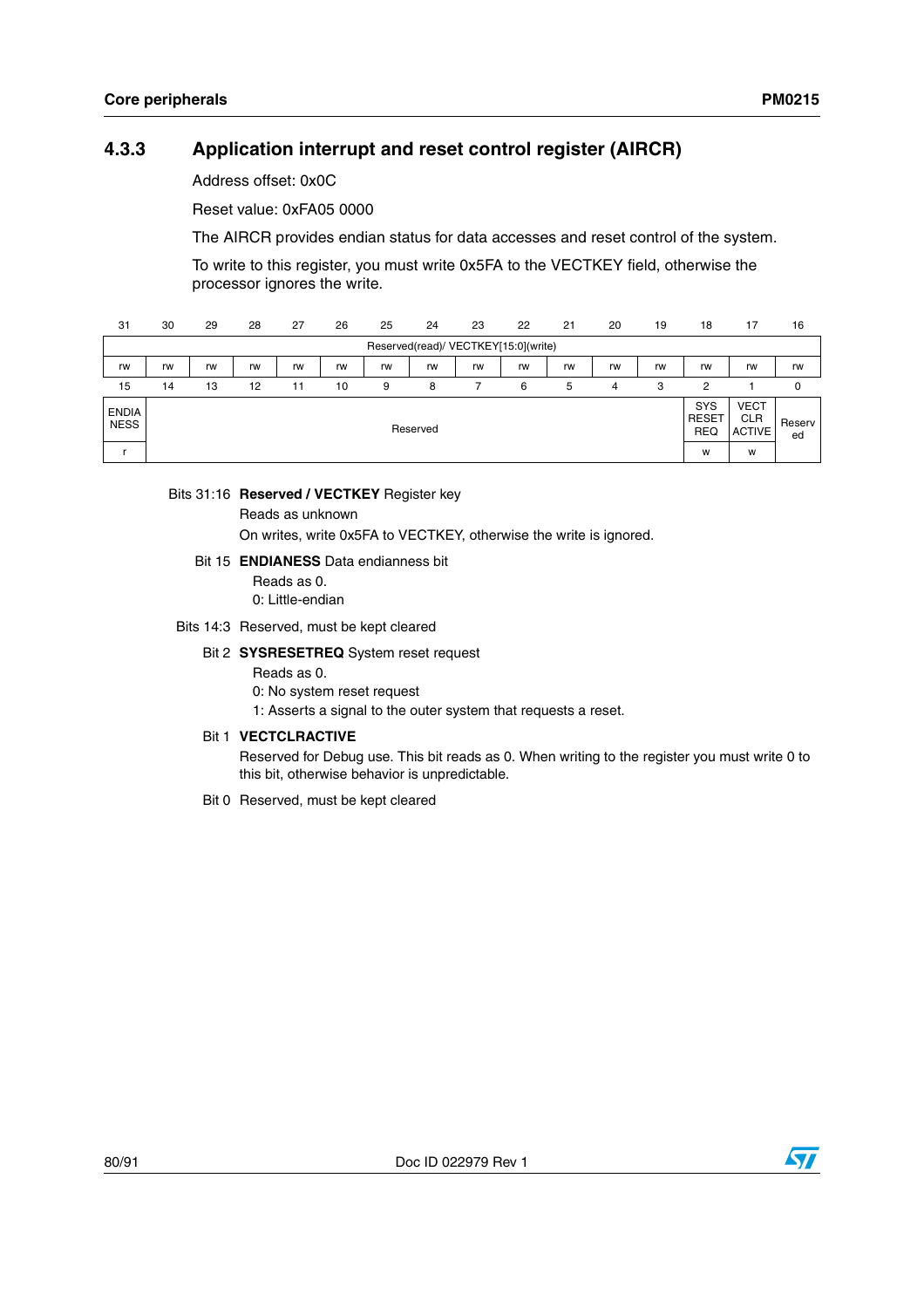### <span id="page-80-0"></span>**4.3.4 System control register (SCR)**

Address offset: 0x10

Reset value: 0x0000 0000

The SCR controls features of entry to and exit from low power state.

| 31 | 30 | 29 | 28 | 27 | 26       | 25 | 24 | 23       | 22 | 21 | 20                          | 19   | 18                          | 17                         | 16   |
|----|----|----|----|----|----------|----|----|----------|----|----|-----------------------------|------|-----------------------------|----------------------------|------|
|    |    |    |    |    |          |    |    | Reserved |    |    |                             |      |                             |                            |      |
| 15 | 14 | 13 | 12 | 11 | 10       | 9  | 8  |          | 6  | 5  | 4                           | 3    | 2                           |                            | 0    |
|    |    |    |    |    | Reserved |    |    |          |    |    | <b>SEVON</b><br><b>PEND</b> | Res. | <b>SLEEP</b><br><b>DEEP</b> | SLEEP<br>ON<br><b>EXIT</b> | Res. |
|    |    |    |    |    |          |    |    |          |    |    | rw                          |      | rw                          | rw                         |      |

#### Bits 31:5 Reserved, must be kept cleared

#### Bit 4 **SEVEONPEND** Send Event on Pending bit

When an event or interrupt enters pending state, the event signal wakes up the processor from WFE. If the processor is not waiting for an event, the event is registered and affects the next WFE.

The processor also wakes up on execution of an SEV instruction or an external event 0: Only enabled interrupts or events can wakeup the processor, disabled interrupts are excluded

1: Enabled events and all interrupts, including disabled interrupts, can wakeup the processor.

Bit 3 Reserved, must be kept cleared

#### Bit 2 **SLEEPDEEP**

Controls whether the processor uses sleep or deep sleep as its low power mode:

- 0: Sleep
- 1: Deep sleep.

### Bit 1 **SLEEPONEXIT**

Configures sleep-on-exit when returning from Handler mode to Thread mode. Setting this bit to 1 enables an interrupt-driven application to avoid returning to an empty main application.

- 0: Do not sleep when returning to Thread mode.
- 1: Enter sleep, or deep sleep, on return to Thread mode from an interrupt service routine.
- Bit 0 Reserved, must be kept cleared

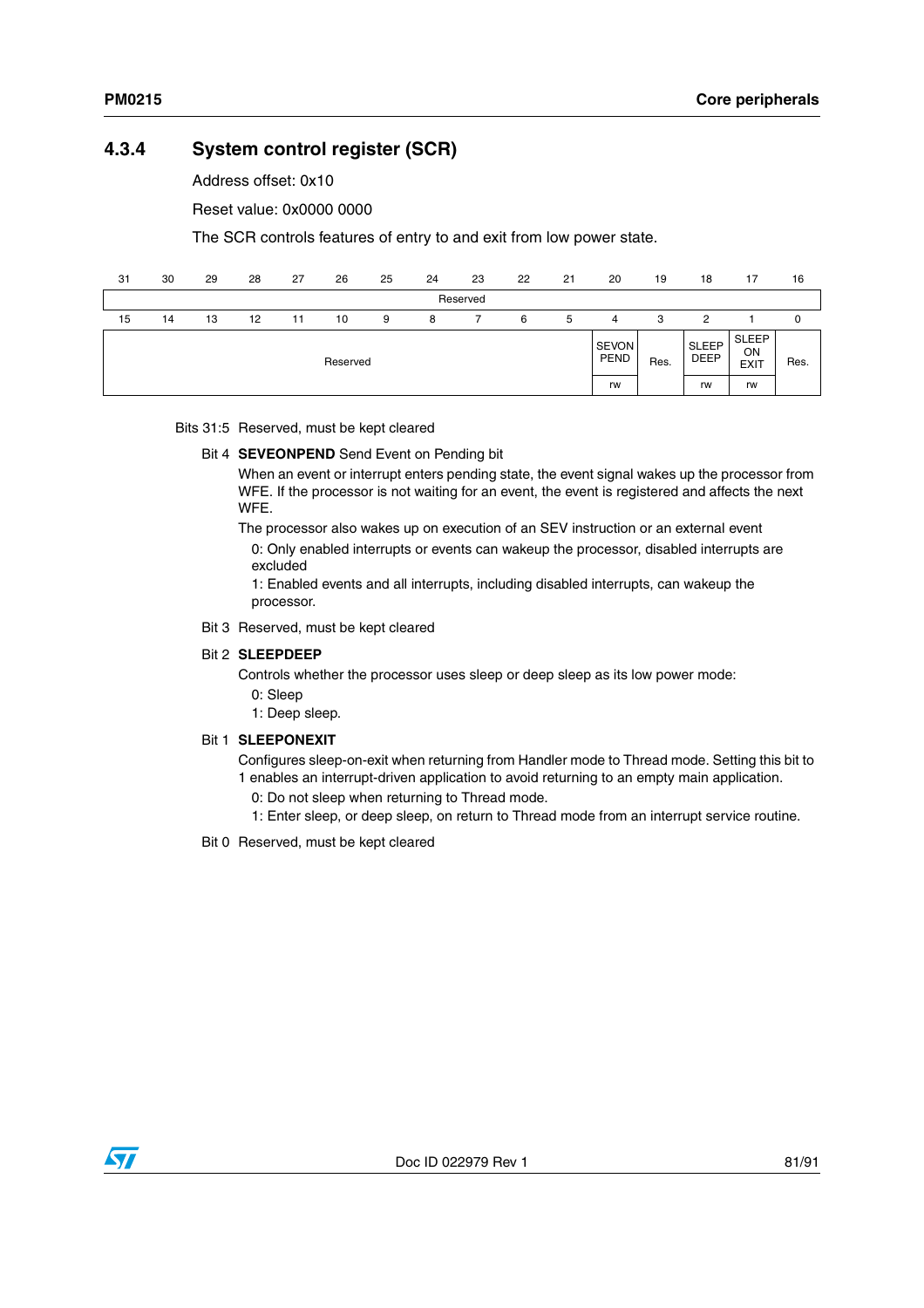### <span id="page-81-0"></span>**4.3.5 Configuration and control register (CCR)**

Address offset: 0x14

Reset value: 0x0000 0204

The CCR is a read-only register and indicates some aspects of the behavior of the Cortex-M0 processor.

| 31 | 30 | 29 | 28       | 27 | 26 | 25                         | 24 | 23       | 22       | 21 | 20 | 19                               | 18 | 17       | 16 |
|----|----|----|----------|----|----|----------------------------|----|----------|----------|----|----|----------------------------------|----|----------|----|
|    |    |    |          |    |    |                            |    | Reserved |          |    |    |                                  |    |          |    |
| 15 | 14 | 13 | 12       | 11 | 10 | 9                          | 8  |          | 6        | 5  | 4  | 3                                | 2  |          | 0  |
|    |    |    | Reserved |    |    | <b>STK</b><br><b>ALIGN</b> |    |          | Reserved |    |    | UN<br><b>ALIGN</b><br><b>TRP</b> |    | Reserved |    |
|    |    |    |          |    |    | rw                         |    |          |          |    |    | rw                               |    |          |    |

Bits 31:10 Reserved, must be kept cleared

#### Bit 9 **STKALIGN**

Always reads as one, indicates 8-byte stack alignment on exception entry. On exception entry, the processor uses bit[9] of the stacked PSR to indicate the stack alignment. On return from the exception it uses this stacked bit to restore the correct stack alignment.

Bits 8:4 Reserved, must be kept cleared

#### Bit 3 **UNALIGN\_ TRP**

Always reads as one, indicates that all unaligned accesses generate a HardFault.

Bits 2:0 Reserved, must be kept cleared

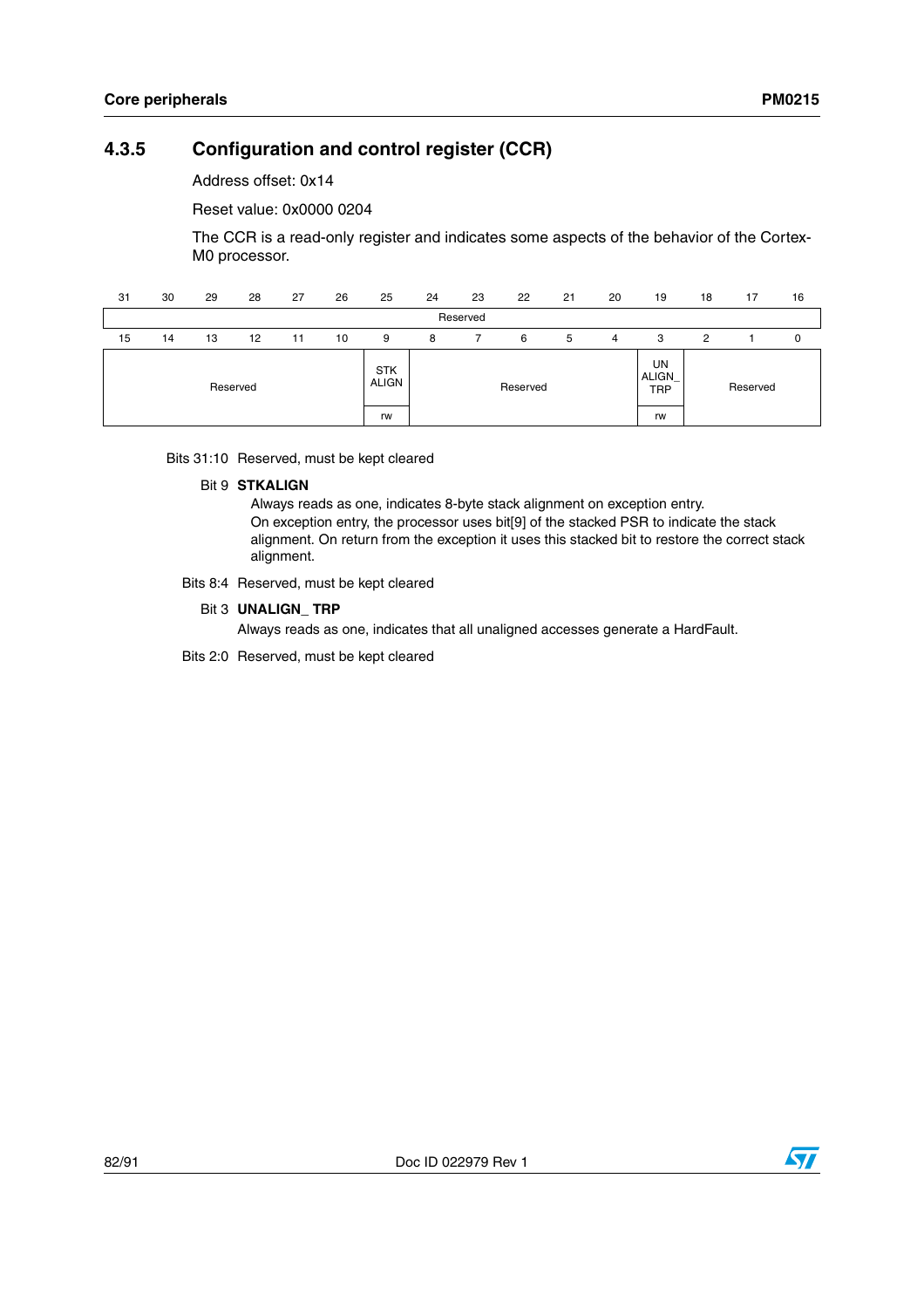### <span id="page-82-0"></span>**4.3.6 System handler priority registers (SHPRx)**

The SHPR2-SHPR3 registers set the priority level, 0 to 192, of the exception handlers that have configurable priority. SHPR2-SHPR3 are word accessible. To access the system exception priority level using CMSIS, use the following CMSIS functions (where the input parameter IRQn is the IRQ number):

- uint32\_t NVIC\_GetPriority(IRQn\_Type IRQn)
- void NVIC\_SetPriority(IRQn\_Type IRQn, uint32\_t priority)

Each PRI\_n field is 8 bits wide, but the processor implements only bits[7:6] of each field, and bits[5:0] read as zero and ignore writes.

| Table 31. | System fault handler priority fields and registers |  |
|-----------|----------------------------------------------------|--|
|-----------|----------------------------------------------------|--|

| <b>Handler</b> | Field         | <b>Register description</b>                           |
|----------------|---------------|-------------------------------------------------------|
| SVCall         | <b>PRI 11</b> | System handler priority register 2 (SHPR2) on page 83 |
| <b>PendSV</b>  | <b>PRI_14</b> | System handler priority register 3 (SHPR3) on page 83 |
| SysTick        | <b>PRI_15</b> |                                                       |

### <span id="page-82-1"></span>**System handler priority register 2 (SHPR2)**

Address offset: 0x1C

Reset value: 0x0000 0000

| 31 | 30 | 29 | 28 | 27            | 26 | 25 | 24 | 23       | 22 | 21 | 20       | 19 | 18 | 17 | 16 |
|----|----|----|----|---------------|----|----|----|----------|----|----|----------|----|----|----|----|
|    |    |    |    | <b>PRI_11</b> |    |    |    |          |    |    | Reserved |    |    |    |    |
| rw | rw | rw | rw |               |    |    |    |          |    |    |          |    |    |    |    |
| 15 | 14 | 13 | 12 | 11            | 10 | 9  | 8  |          | 6  | 5  | $\Delta$ | 3  |    |    | 0  |
|    |    |    |    |               |    |    |    | Reserved |    |    |          |    |    |    |    |

Bits 31:24 **PRI\_11:** Priority of system handler 11, SVCall

Bits 23:0 Reserved, must be kept cleared

### <span id="page-82-2"></span>**System handler priority register 3 (SHPR3)**

Reset value: 0x0000 0000

| 31 | 30 | 29 | 28 | 27            | 26 | 25 | 24 | 23       | 22 | 21 | 20 | 19            | 18 | 17 | 16 |
|----|----|----|----|---------------|----|----|----|----------|----|----|----|---------------|----|----|----|
|    |    |    |    | <b>PRI_15</b> |    |    |    |          |    |    |    | <b>PRI_14</b> |    |    |    |
| rw | rw | rw | rw |               |    |    |    | rw       | rw | rw | rw |               |    |    |    |
| 15 | 14 | 13 | 12 | 11            | 10 | 9  | я  |          | 6  | 5  | Δ  | 3             | c  |    |    |
|    |    |    |    |               |    |    |    | Reserved |    |    |    |               |    |    |    |

Bits 31:24 **PRI\_15:** Priority of system handler 15, SysTick exception.

This is Reserved when the SysTick timer is not implemented.

Bits 23:16 **PRI\_14:** Priority of system handler 14, PendSV

Bits 15:0 Reserved, must be kept cleared



Doc ID 022979 Rev 1 83/91

Address: 0xE000 ED20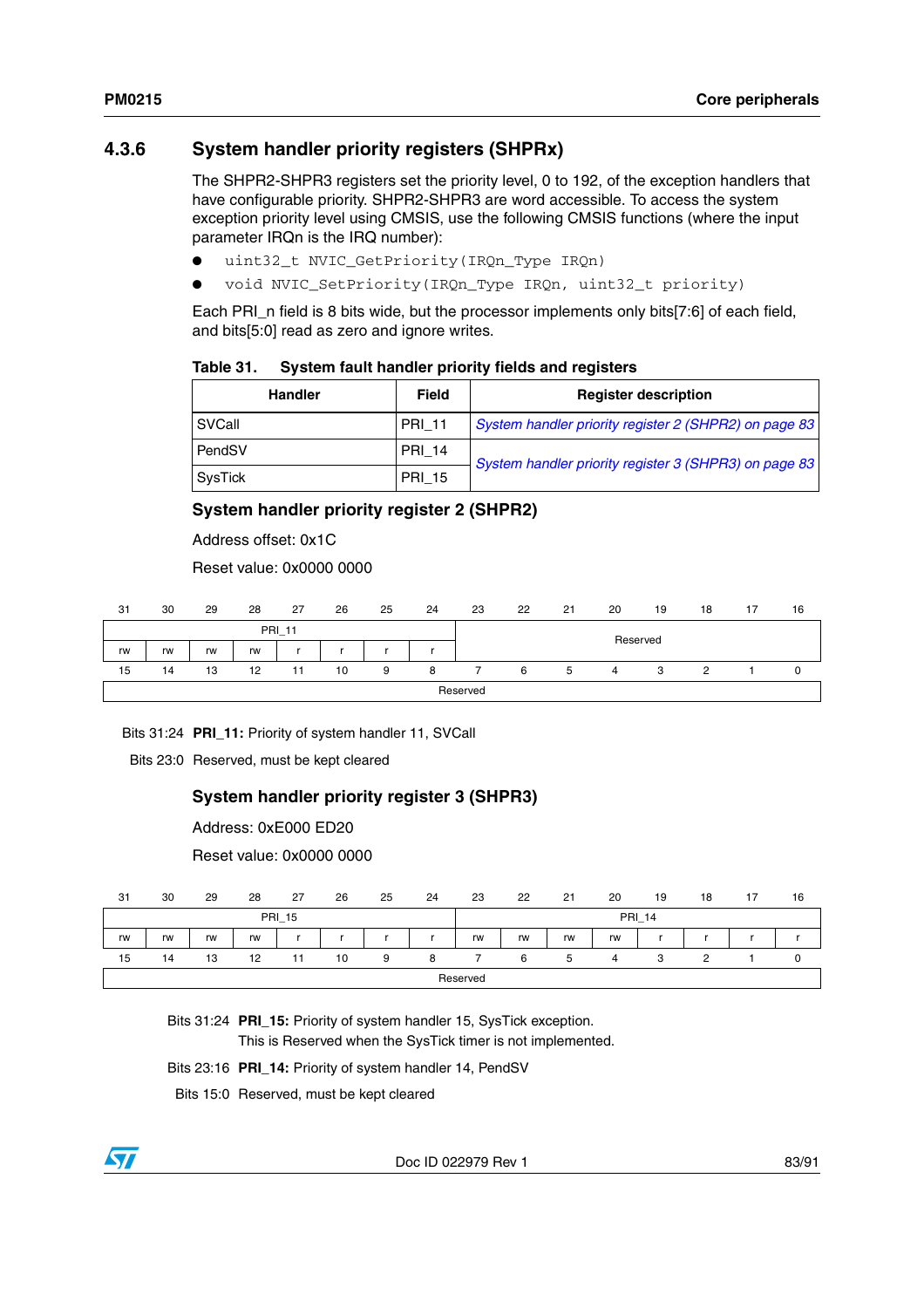### **4.3.7 SCB usage hints and tips**

Ensure software uses aligned 32-bit word size transactions to access all the system control block registers.

### **4.3.8 SCB register map**

The table provides shows the System control block register map and reset values. The base address of the SCB register block is 0xE000 ED00 for register described in *[Table 32](#page-83-0)*.

| <b>Offset</b> | Register                         |                | $\frac{2}{5}$ |                     | $\frac{8}{28}$ |                                |                | $ z $ ន $ z z $ ង |   |               |                   | $ \mathbb{S} \mathbb{S} $ ក |                | ခြုပြီ         | $\frac{8}{18}$ | $\frac{6}{1}$<br>17               | $\frac{5}{3}$  | $\frac{4}{3}$  | $\frac{3}{2}$     |          | $\overline{1}$ | $\overline{1}$ | ၜ             | $\infty$    | $\overline{ }$ | ဖျဖ            | $\blacktriangleleft$            | c)                           | $\sim$             | $\blacksquare$             | $\bullet$        |
|---------------|----------------------------------|----------------|---------------|---------------------|----------------|--------------------------------|----------------|-------------------|---|---------------|-------------------|-----------------------------|----------------|----------------|----------------|-----------------------------------|----------------|----------------|-------------------|----------|----------------|----------------|---------------|-------------|----------------|----------------|---------------------------------|------------------------------|--------------------|----------------------------|------------------|
| 0x00          | <b>CPUID</b>                     |                |               |                     |                | Implementer                    |                |                   |   |               |                   | Variant                     |                |                |                | Constant                          |                |                |                   |          |                | PartNo         |               |             |                |                |                                 |                              |                    | Revision                   |                  |
|               | <b>Reset Value</b>               | $\overline{0}$ | 1             | $\mathsf{O}\xspace$ | 0              | $\mathsf{O}\xspace$            | $\mathsf 0$    | $\pmb{0}$         | 1 | 0             | $\mathbf 0$       | 0 <sup>1</sup>              | $\mathbf{1}$   | 1 <sup>1</sup> | $\mathbf{1}$   | $\mathbf{1}$<br>1                 | 1 <sup>1</sup> | 1 <sup>1</sup> | $0$ 0             |          | $\mathbf 0$    | $\mathbf 0$    |               | $1 \quad 0$ | $\overline{0}$ | $\overline{0}$ | $1$   1                         | $\circ$                      | $\mathsf 0$        |                            | $0$   1          |
| 0x04          | <b>ICSR</b>                      | NMIPENDSET     |               | Reser<br>ved        | PENDSVSET      | PENDSVCLR                      | PENDSTSET      | <b>PENDSTCLR</b>  |   | Reser<br>ved  | <b>ISRPENDING</b> |                             | Reserved       |                |                | VECTPENDING[5:0]                  |                |                |                   |          |                |                |               | Reserved    |                |                |                                 | <sup>2</sup> VECTACTIVE[5:0] |                    |                            |                  |
|               | <b>Reset Value</b>               | 0              |               |                     | 0              | 0                              | 0              | 0                 |   |               | 0                 |                             |                |                |                | 0<br>0                            | $\overline{0}$ |                | $0 \mid 0 \mid 0$ |          |                |                |               |             |                |                | 0 <sub>0</sub>                  |                              | $\mathbf 0$        | $\mathbf 0$                | $\overline{0}$   |
| 0x0C          | <b>AIRCR</b>                     |                |               |                     |                |                                |                |                   |   | VECTKEY[15:0] |                   |                             |                |                |                |                                   | ENDIANESS      |                |                   |          |                |                | Reserved      |             |                |                |                                 |                              | <b>SYSRESETREQ</b> | <b>VECTCLRACTIVE</b>       | <b>VECTRESET</b> |
|               | <b>Reset Value</b>               |                |               |                     |                |                                |                |                   |   |               |                   |                             |                |                |                | 0 0 0 0 0 0 0 1 1 1 1 1 1 1 0 1 0 | $\pmb{0}$      |                |                   |          |                |                |               |             |                |                |                                 |                              | 0                  | 0                          | 0                |
| 0x10          | <b>SCR</b><br><b>Reset Value</b> |                |               |                     |                |                                |                |                   |   |               |                   |                             |                |                | Reserved       |                                   |                |                |                   |          |                |                |               |             |                |                | <b>SEVONPEND</b><br>$\mathbf 0$ | Reserved                     | SLEEPDEEP<br>0     | SLEEPONEXIT<br>$\mathbf 0$ | Reserved         |
| 0x14          | <b>CCR</b><br><b>Reset Value</b> |                |               |                     |                |                                |                |                   |   |               |                   |                             | Reserved       |                |                |                                   |                |                |                   |          |                |                | STKALIGN<br>1 |             |                | Reserved       |                                 | TRP<br>NUNALIGN              |                    | Reserved                   |                  |
| 0x1C          | SHPR <sub>2</sub>                |                |               |                     |                | <b>PRI11</b>                   |                |                   |   |               |                   |                             |                |                |                |                                   |                |                |                   | Reserved |                |                |               |             |                |                |                                 |                              |                    |                            |                  |
| 0x20          | <b>Reset Value</b><br>SHPR3      |                | $0$   0       | $\overline{0}$      | 0 <sub>1</sub> | $\overline{0}$<br><b>PRI15</b> | $\overline{0}$ | 0 <sub>0</sub>    |   |               |                   |                             |                | <b>PRI14</b>   |                |                                   |                |                |                   |          |                |                |               |             | Reserved       |                |                                 |                              |                    |                            |                  |
|               | <b>Reset Value</b>               | $\overline{0}$ | 0             | 0                   | 0              | 0                              | 0              | 0                 | 0 | 0             | $\mathbf 0$       | 0                           | $\overline{0}$ | $\mathbf 0$    |                |                                   |                |                |                   |          |                |                |               |             |                |                |                                 |                              |                    |                            |                  |

<span id="page-83-0"></span>**Table 32. SCB register map and reset values**

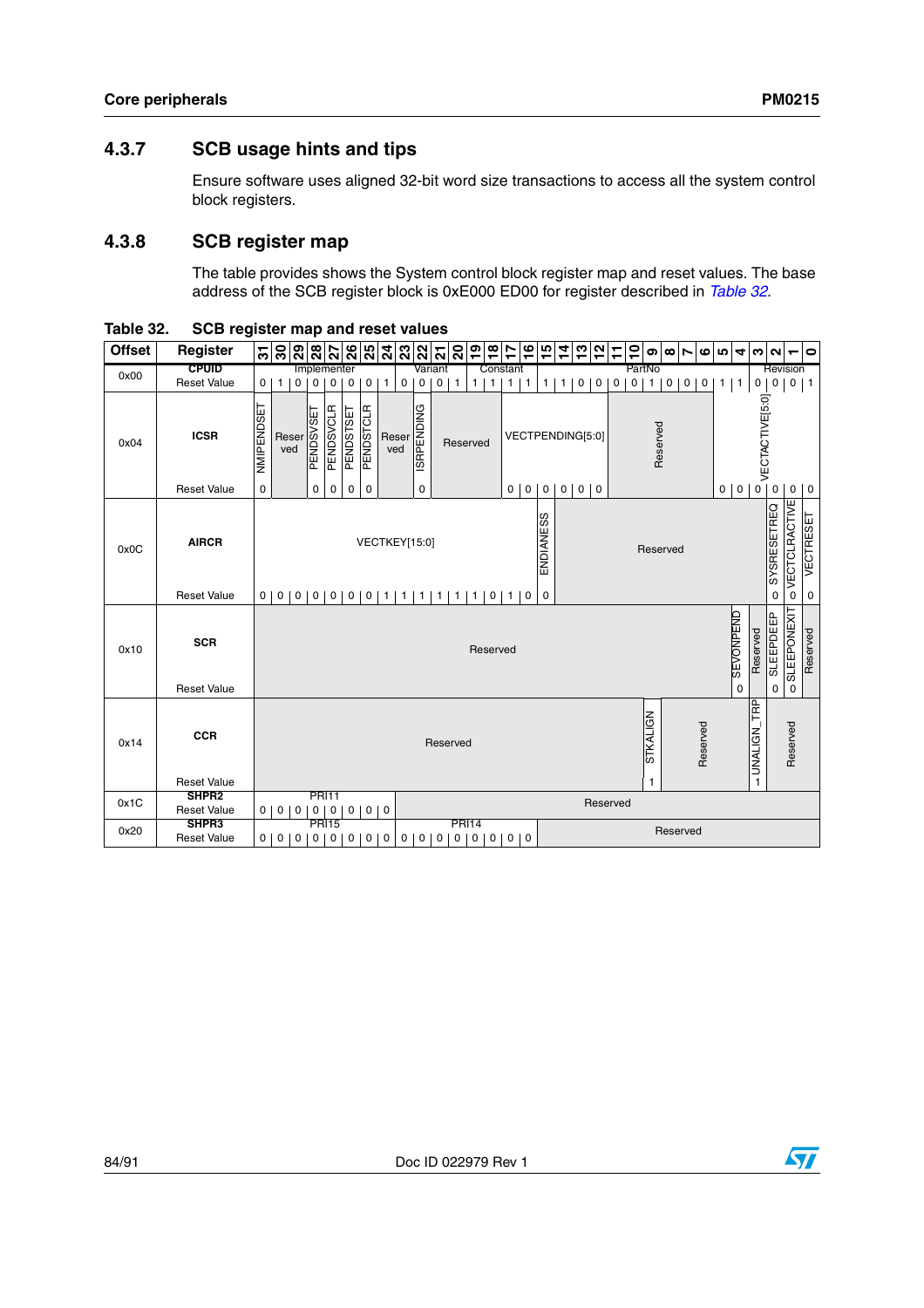# **4.4 SysTick timer (STK)**

When enabled, the timer:

- counts down from the reload value to zero,
- reloads (wraps to) the value in the STK\_RVR on the next clock cycle,
- then decrements on subsequent clock cycles.

Writing a value of zero to the STK\_RVR disables the counter on the next wrap.

When the counter transitions to zero, the COUNTFLAG status bit is set to 1.

Reading STK\_CSR clears the COUNTFLAG bit to 0.

Writing to the STK\_CVR clears the register and the COUNTFLAG status bit to 0. The write does not trigger the SysTick exception logic.

Reading the register returns its value at the time it is accessed.

When the processor is halted for debugging the counter does not decrement.

Table 33. **System timer registers summary** 

| <b>Address</b>            | <b>Name</b> | Type      | <b>Reset value</b> | <b>Description</b>                                           |
|---------------------------|-------------|-----------|--------------------|--------------------------------------------------------------|
| 0xE000E010                | STK CSR     | <b>RW</b> | 0x00000000         | SysTick control and status register (STK_CSR)<br>on page 86  |
| 0xE000E014                | STK RVR     | <b>RW</b> | Unknown            | SysTick reload value register (STK_RVR) on<br>page 87        |
| 0xE000E018                | STK CVR     | <b>RW</b> | Unknown            | SysTick current value register (STK_CVR) on<br>page 87       |
| 0xE000E01C STK_CALIB   RO |             |           | 0xC0000000         | SysTick calibration value register (STK_CALIB)<br>on page 88 |

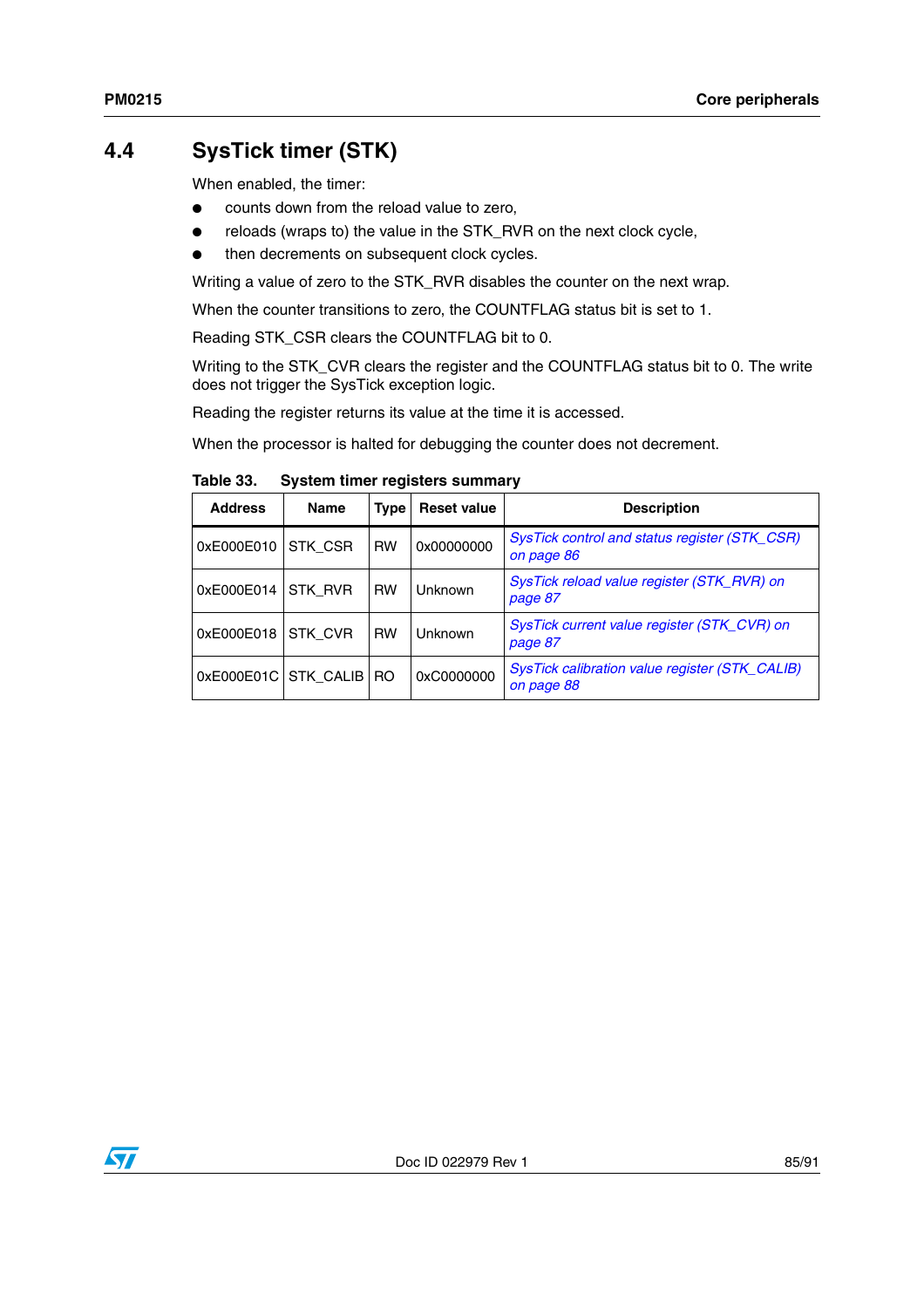### <span id="page-85-0"></span>**4.4.1 SysTick control and status register (STK\_CSR)**

Address offset: 0x00

Reset value: 0x0000 0004

The SysTick CSR register enables the SysTick features.

| 31 | 30 | 29 | 28 | 27 | 26 | 25       | 24       | 23 | 22 | 21 | 20 | 19 | 18                          | 17                        | 16                          |
|----|----|----|----|----|----|----------|----------|----|----|----|----|----|-----------------------------|---------------------------|-----------------------------|
|    |    |    |    |    |    |          | Reserved |    |    |    |    |    |                             |                           | <b>COUNT</b><br><b>FLAG</b> |
|    |    |    |    |    |    |          |          |    |    |    |    |    |                             |                           | rw                          |
| 15 | 14 | 13 | 12 | 11 | 10 | 9        | 8        |    | 6  | 5  | 4  | 3  | 2                           |                           | 0                           |
|    |    |    |    |    |    | Reserved |          |    |    |    |    |    | <b>CLKSO</b><br><b>URCE</b> | <b>TICK</b><br><b>INT</b> | EN<br><b>ABLE</b>           |
|    |    |    |    |    |    |          |          |    |    |    |    |    | rw                          | rw                        | rw                          |

Bits 31:17 Reserved, must be kept cleared.

#### Bit 16 **COUNTFLAG:**

Returns 1 if timer counted to 0 since last time this was read.

- Bits 15:3 Reserved, must be kept cleared.
	- Bit 2 **CLKSOURCE:** Clock source selection
		- Selects the timer clock source.
			- 0: External reference clock
			- 1: Processor clock
	- Bit 1 **TICKINT**: SysTick exception request enable
		- 0: Counting down to zero does not assert the SysTick exception request
		- 1: Counting down to zero to asserts the SysTick exception request.

#### Bit 0 **ENABLE**: Counter enable

Enables the counter. When ENABLE is set to 1, the counter starts counting down. On reaching 0, it sets the COUNTFLAG to 1 and optionally asserts the SysTick depending on the value of TICKINT. It then loads the RELOAD value again, and begins counting.

- 0: Counter disabled
- 1: Counter enabled



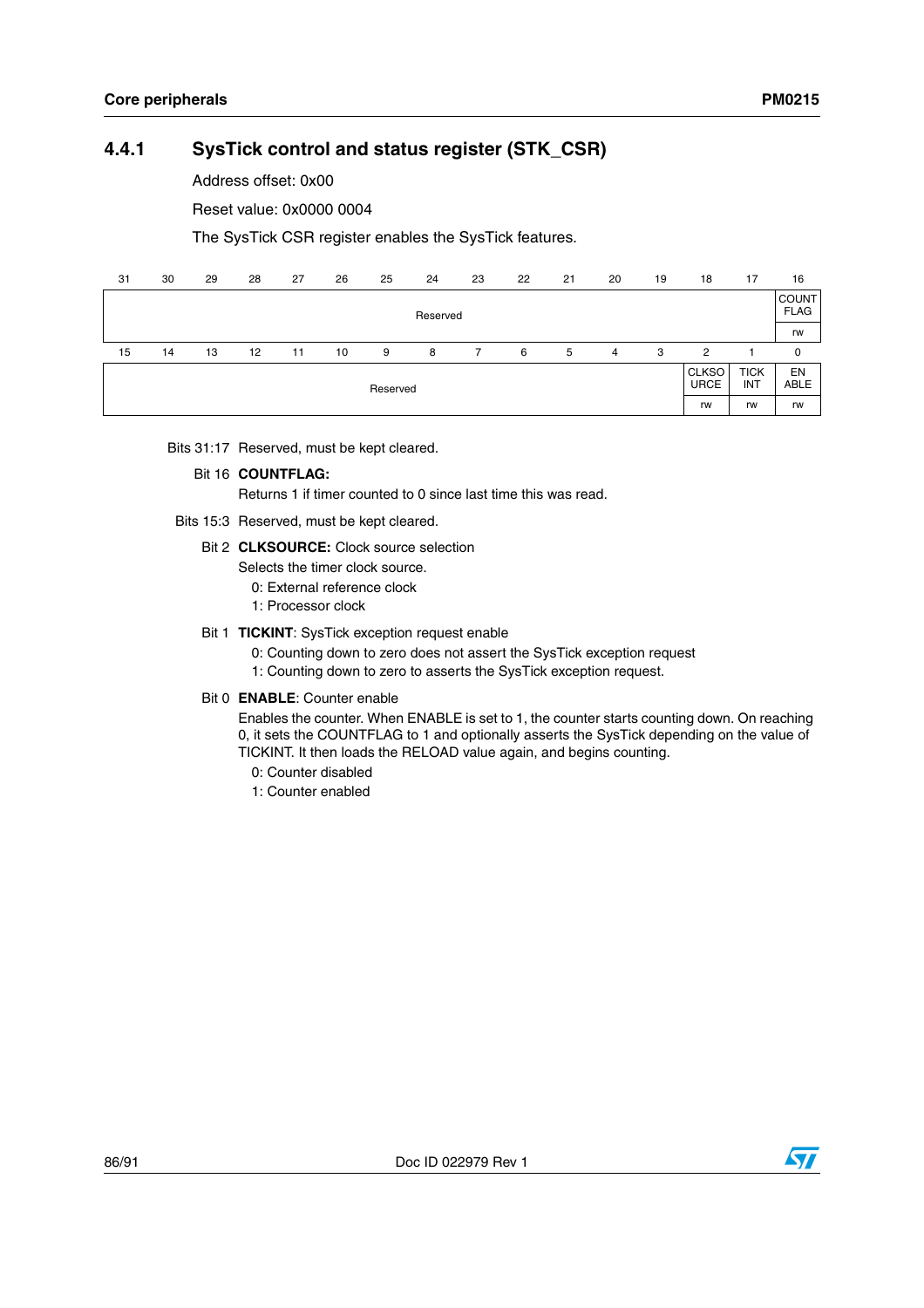### <span id="page-86-0"></span>**4.4.2 SysTick reload value register (STK\_RVR)**

Address offset: 0x04

Reset value: Unknown

The STK\_RVR specifies the start value to load into the STK\_CVR.

| 31 | 30 | 29 | 28 | 27       | 26 | 25 | 24 | 23           | 22 | 21 | 20 | 19            | 18 | 17 | 16 |
|----|----|----|----|----------|----|----|----|--------------|----|----|----|---------------|----|----|----|
|    |    |    |    | Reserved |    |    |    |              |    |    |    | RELOAD[23:16] |    |    |    |
|    |    |    |    |          |    |    |    | rw           | rw | rw | rw | rw            | rw | rw | rw |
| 15 | 14 | 13 | 12 | 11       | 10 | 9  | 8  |              | 6  | 5  | 4  | 3             | っ  |    | 0  |
|    |    |    |    |          |    |    |    | RELOAD[15:0] |    |    |    |               |    |    |    |
| rw | rw | rw | rw | rw       | rw | rw | rw | rw           | rw | rw | rw | rw            | rw | rw | rw |

Bits 31:24 Reserved, must be kept cleared.

Bits 23:0 **RELOAD:** RELOAD value

Value to load into the STK\_CVR when the counter is enabled and when it reaches 0.

#### **Calculating the RELOAD value**

The RELOAD value can be any value in the range 0x00000001-0x00FFFFFF. A start value of 0 is possible, but has no effect because the SysTick exception request and COUNTFLAG are activated when counting from 1 to 0. To generate a multi-shot timer with a period of N processor clock cycles, use a RELOAD value of N-1. For example, if the SysTick interrupt is required every 100 clock pulses, set RELOAD to 99.

### <span id="page-86-1"></span>**4.4.3 SysTick current value register (STK\_CVR)**

### Address offset: 0x08

Reset value: Unknown

The STK CVR contains the current value of the SysTick counter.

| 31 | 30 | 29 | 28 | 27       | 26 | 25 | 24 | 23            | 22 | 21 | 20 | 19             | 18 | 17 | 16 |
|----|----|----|----|----------|----|----|----|---------------|----|----|----|----------------|----|----|----|
|    |    |    |    | Reserved |    |    |    |               |    |    |    | CURRENT[23:16] |    |    |    |
|    |    |    |    |          |    |    |    | rw            | rw | rw | rw | rw             | rw | rw | rw |
| 15 | 14 | 13 | 12 | 11       | 10 | 9  | 8  |               | 6  | 5  | 4  | 3              | 2  |    | 0  |
|    |    |    |    |          |    |    |    | CURRENT[15:0] |    |    |    |                |    |    |    |
| rw | rw | rw | rw | rw       | rw | rw | rw | rw            | rw | rw | rw | rw             | rw | rw | rw |

Bits 31:24 Reserved, must be kept cleared.

Bits 23:0 **CURRENT:** Current counter value

Reads return the current value of the SysTick counter.

A write of any value clears the field to 0, and also clears the COUNTFLAG bit in the STK\_CSR register to 0.

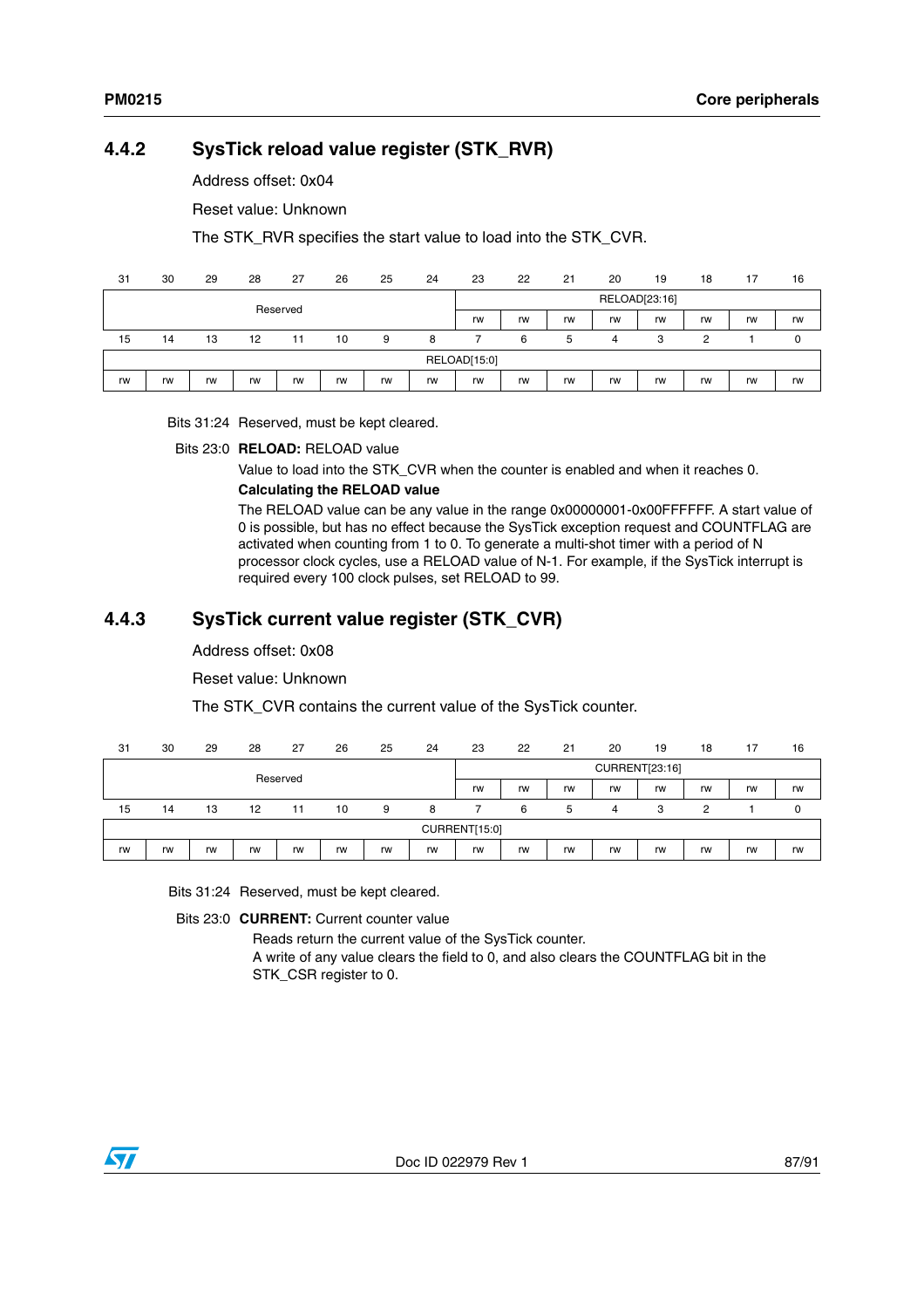### <span id="page-87-0"></span>**4.4.4 SysTick calibration value register (STK\_CALIB)**

Address offset: 0x0C

Reset value: 0x0000000

The CALIB register indicates the SysTick calibration properties. If calibration information is not known, calculate the calibration value required from the frequency of the processor clock or external clock.

| 31        | 30          | 29 | 28                | 27 | 26       | 25 | 24 | 23          | 22 | 21 | 20 | 19           | 18 | 17 | 16 |
|-----------|-------------|----|-------------------|----|----------|----|----|-------------|----|----|----|--------------|----|----|----|
| NO<br>REF | <b>SKEW</b> |    |                   |    | Reserved |    |    |             |    |    |    | TENMS[23:16] |    |    |    |
|           |             |    |                   |    |          |    |    |             |    |    |    |              |    |    |    |
| 15        | 14          | 13 | $12 \overline{ }$ | 11 | 10       | 9  | 8  |             | 6  | 5  | 4  | 3            | っ  |    |    |
|           |             |    |                   |    |          |    |    | TENMS[15:0] |    |    |    |              |    |    |    |
|           |             |    |                   |    |          |    |    |             |    |    |    |              |    |    |    |

Bit 31 **NOREF:** NOREF flag. Reads as one. Indicates that no separate reference clock is provided.

Bit 30 **SKEW:** SKEW flag: Reads as one. Calibration value for the 10ms inexact timing is not known because TENMS is not known. This can affect the suitability of SysTick as a software real time clock.

Bits 29:24 Reserved, must be kept cleared.

Bits 23:0 **TENMS[23:0]:** Calibration value. Reads as zero. Indicates calibration value is not known

### **4.4.5 SysTick design hints and tips**

The SysTick counter runs on the processor clock. If this clock signal is stopped for low power mode, the SysTick counter stops.

Ensure software uses aligned word accesses to access the SysTick registers.

The SysTick counter reload and current value are undefined at reset, the correct initialization sequence for the SysTick counter is:

- 1. Program reload value.
- 2. Clear current value.
- 3. Program Control and Status register.

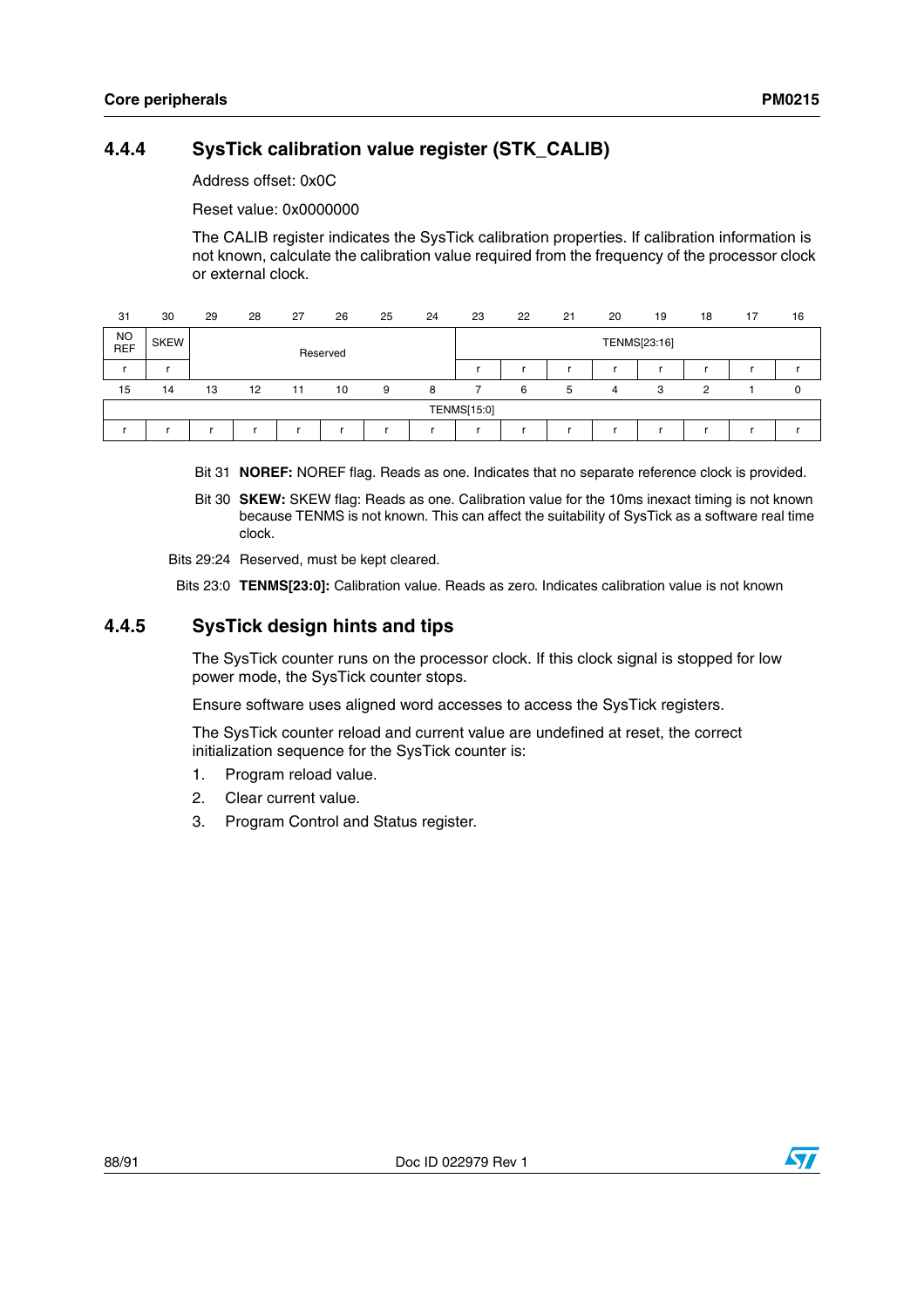## **4.4.6 SysTick register map**

The table provided shows the SysTick register map and reset values. The base address of the SysTick register block is 0xE000 E010.

**Table 34. SysTick register map and reset values**

| <b>Offset</b> | Register           | 閑閑  치  지  지  지  오  오 <br>$ S $ ଅ $ S $ ଧି<br>స్ |                |             |     |             |   |   | <u>ျေပျော</u><br>$\overline{\phantom{0}}$ |                   |                | ↽ | ↽                 | $40N +$     | ↽        | ຸຂ            | თ |                |          |                |              |             |                |                  | $ \omega  \sim  \omega $ |                       |
|---------------|--------------------|-------------------------------------------------|----------------|-------------|-----|-------------|---|---|-------------------------------------------|-------------------|----------------|---|-------------------|-------------|----------|---------------|---|----------------|----------|----------------|--------------|-------------|----------------|------------------|--------------------------|-----------------------|
| 0x00          | STK CSR            | Reserved                                        |                |             |     |             |   |   |                                           | Q<br>4<br>COUNTFL |                |   |                   |             |          | Reserved      |   |                |          |                |              |             |                | <b>CLKSOURCE</b> | ≧<br>⊻<br>⊢              | ıщ<br><b>ABL</b><br>高 |
|               | <b>Reset Value</b> |                                                 |                |             |     |             |   |   |                                           | $\mathbf 0$       |                |   |                   |             |          |               |   |                |          |                |              |             |                |                  |                          | 0 <sup>1</sup>        |
| 0x04          | <b>STK_RVR</b>     | Reserved                                        |                |             |     |             |   |   |                                           |                   |                |   |                   |             |          | RELOAD[23:0]  |   |                |          |                |              |             |                |                  |                          |                       |
|               | <b>Reset Value</b> |                                                 |                | 0 0 0 0 0 1 |     |             |   |   | 0 0 0 0 0 0                               |                   |                | 0 | $\cdot$ 0 $\cdot$ | 0           | $\Omega$ | $\Omega$      | 0 |                |          |                |              | 000000      |                |                  | $0 1 0 1 0 1 0$          |                       |
| 0x08          | <b>STK CVR</b>     | Reserved                                        |                |             |     |             |   |   |                                           |                   |                |   |                   |             |          | CURRENT[23:0] |   |                |          |                |              |             |                |                  |                          |                       |
|               | <b>Reset Value</b> |                                                 | $0 0 0 0 0$    |             |     |             | 0 | 0 | $\overline{0}$                            | $\mathbf 0$       | $\overline{0}$ | 0 | 0 <sup>1</sup>    | $\Omega$    | $\Omega$ | 0             | 0 | 0 <sup>1</sup> | $\circ$  | $\circ$        |              |             |                |                  | $0 0 0 0 0 0 0 0 0$      |                       |
| 0x0C          | <b>STK_CALIB</b>   | Reserved                                        |                |             |     |             |   |   |                                           |                   |                |   |                   | TENMS[23:0] |          |               |   |                |          |                |              |             |                |                  |                          |                       |
|               | <b>Reset Value</b> |                                                 | $\overline{0}$ | $\mathbf 0$ | l 0 | $\mathbf 0$ |   | 0 | $\Omega$                                  |                   | l 0            | 0 | 0 <sup>1</sup>    |             | $\Omega$ | 0             |   | 0              | $\Omega$ | $\overline{0}$ | $\mathbf{0}$ | $\mathbf 0$ | 0 <sup>1</sup> | $\circ$          | 0 <sup>1</sup>           |                       |

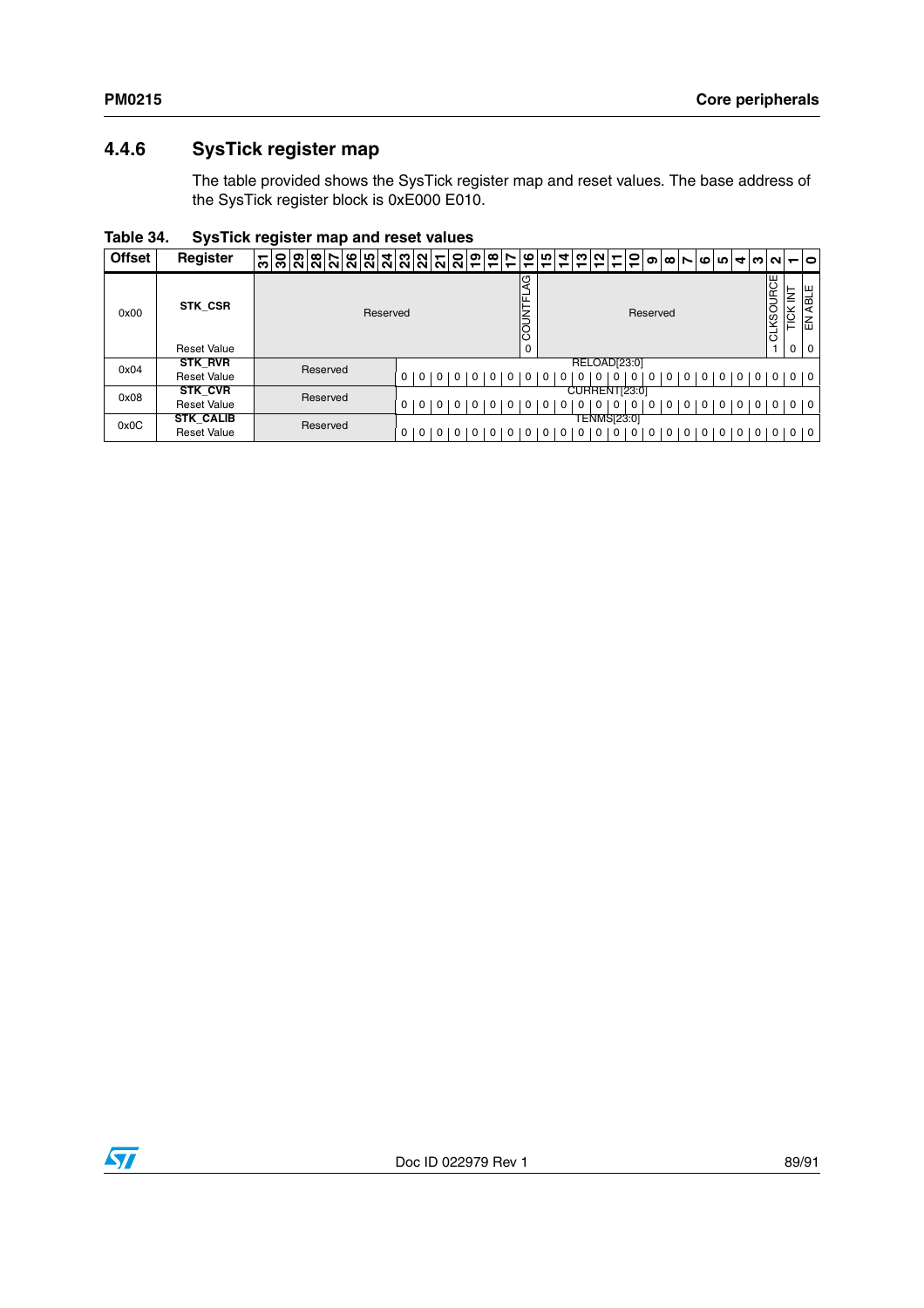# **5 Revision history**

#### Table 35. **Document revision history**

| <b>Date</b>   | <b>Revision</b> | <b>Changes</b>   |
|---------------|-----------------|------------------|
| 27-April-2012 |                 | Initial release. |